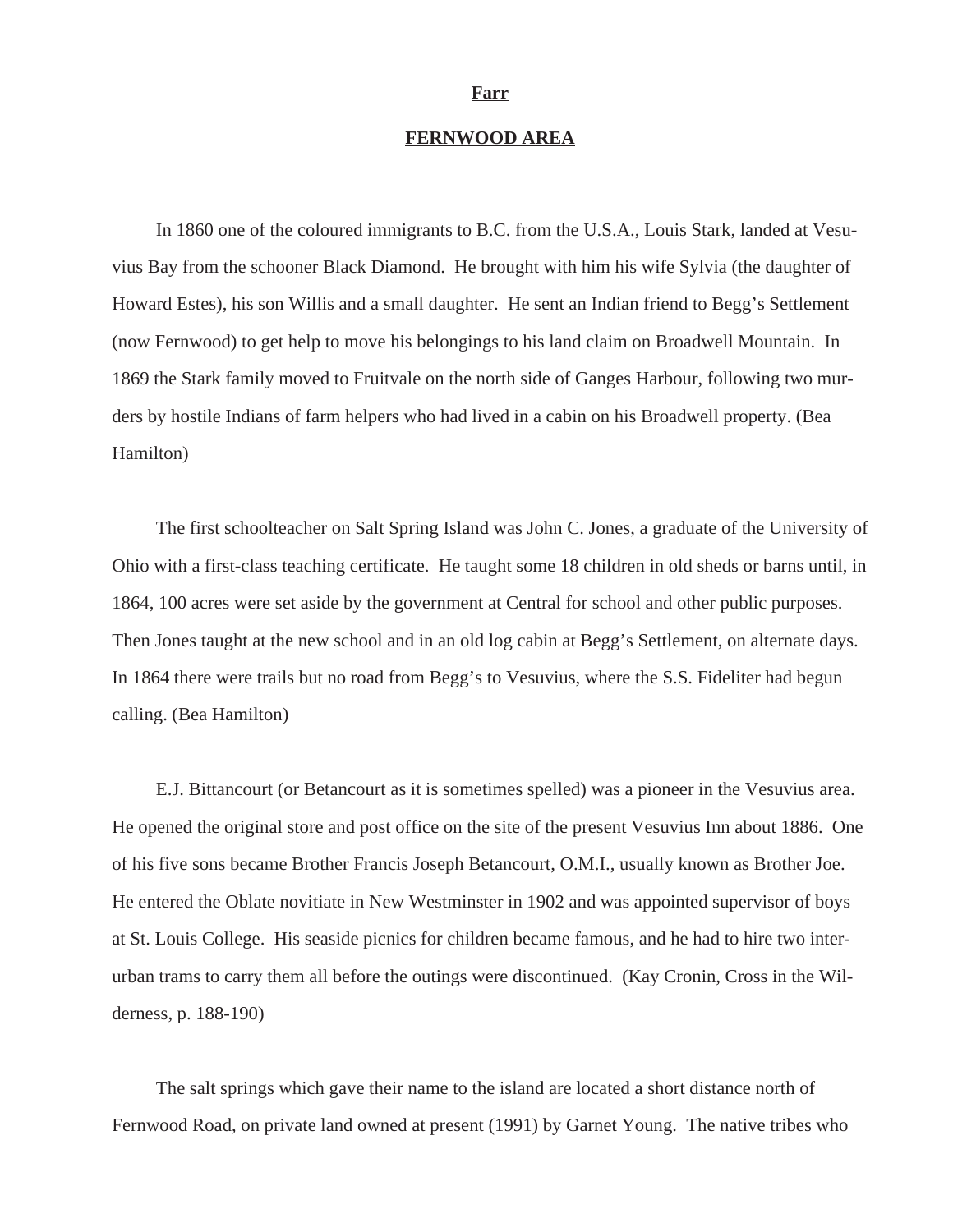used to visit the island in summer for shellfish and berries called it Klaatham, meaning salt.

The water that oozes from several mounds lying among a grove of firs contains mainly sodium chloride; other minerals dissolved in it are potassium silica, iron oxide (which gives the water a rusty colour), alumina, calcium oxide, magnesium oxide and sulphates. These chemicals inhibit plant growth and the mounds of brown clay and pebbles are bare, as are outcroppings of flat porous rock called bog-iron. Where nearby swamp grass appears the blades are covered with salt crystals in the summer as moisture is evaporated, giving a frost-like appearance. Another plant found here is the pink-flowered 'sea blush', whose normal habitat is the salty soil just above the high-tide line or among sand dunes. (Bea Hamilton)

In 1875 the Salt Spring post office was located in a shack at Central Settlement. T.C. Parry was postmaster and letter carrier, delivering the mail by mule. Sometimes the mule would not stop at a residence, or would choose a route of its own, in which cases the letters would be delivered on the next round. Joel Broadwell succeeded Parry, his tenure lasting from 1885 to 1900. He used a cancellation stamp comprising a six-pointed star with a dot in the centre. Between 1900 and 1907 Percy Purvis held the office. The last and most enduring postmaster at Central was J. Henry, who continued until the post office was transferred to Ganges in 1933.

A pioneer in the Fernwood district was Jonathan Begg, who gave his name to Begg's Settlement. He was one of the three first road commissioners and also returning officer in the first provincial election, in which the Salt Spring Island candidate, John Copland, was defeated. Begg's Fernwood store was listed in the Victoria Directory as "The Salt Spring Island Store", then changed to the classier sounding "The Balmoral Store". The proprietor barred the use of bad language, posting a notice "No cussing when ladies are present" and any man who broke the rule was helped through the door by the business end of Begg's broom.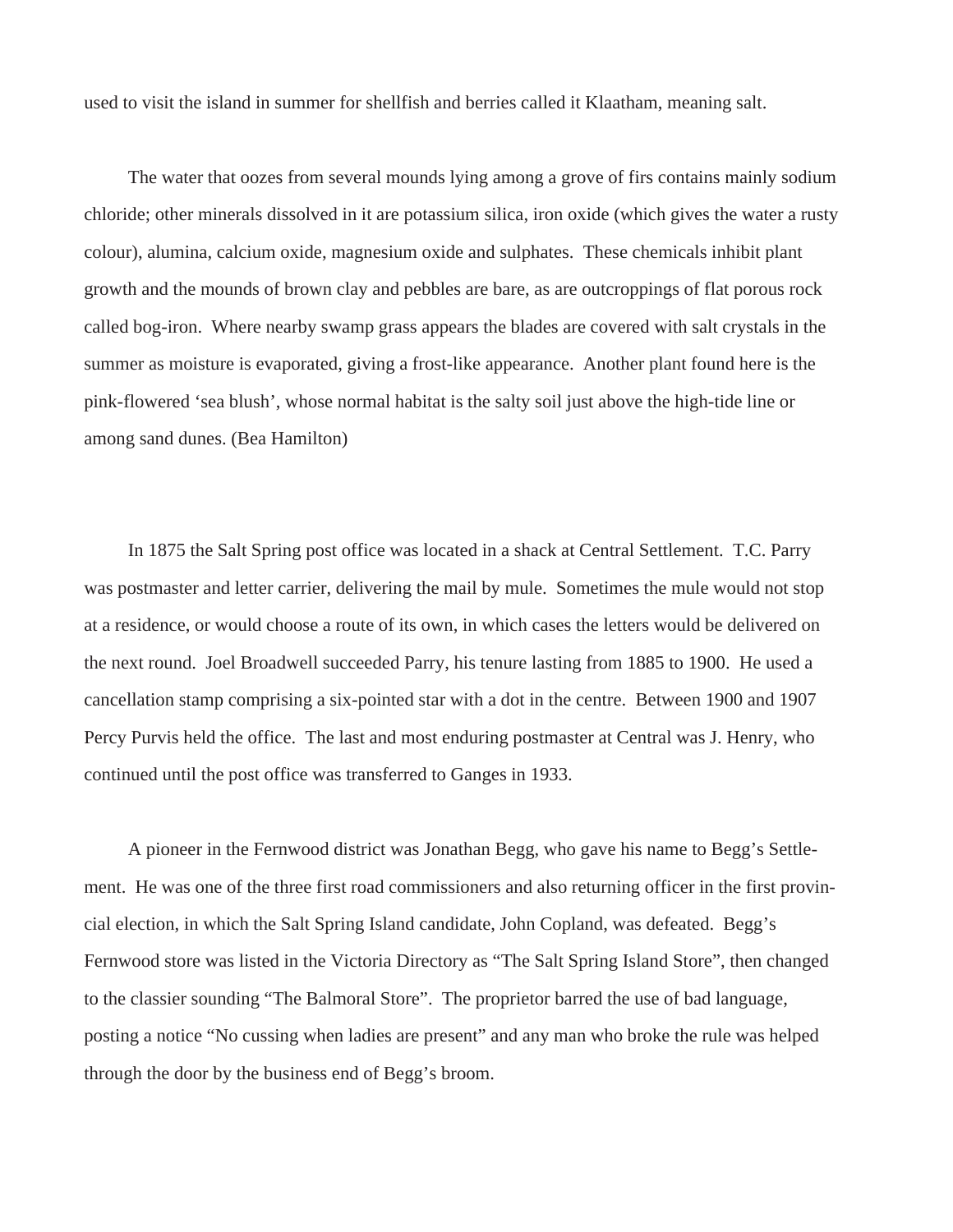Good quality sandstone was quarried from the cliffs just south of Vesuvius. This was one of the earliest, but short-lived, industries on Salt Spring. Five men (H. Elliott, William Senior, Robert Leech, E. Williams and John Lee) formed the Salt Spring Stone Company. During 1859 and 1860 they shipped their stone on scows to Victoria, where it was used in the naval drydock, and even to San Francisco, where the mint was built of it.

The small subdivision of Grantville, near Walker Hook, was once intended to be a second village centre. The site was marked out by Edward Mallandaine, Edward Walker (whose name is remembered in the nearby rocky peninsula) and others. John Grant was mayor of Victoria from 1888 to 1891, and a friend of Mallandaine. Walker owned and operated several ships for the Hudson's Bay Co. in 1851. However, nothing came of the plan to build a rival community to Ganges.

Fernwood Farm, one of the island's oldest agricultural endeavours, located on 300 acres west of North End Road at Fernwood Road, was founded by early postmaster and Justice of the Peace Joel Broadwell. It has changed hands several times, passing from Broadwell to Brian & Griffin, who set up a fruit tree nursery, and then in 1917 to P.T. James, who ran a notable seed farm. His sons incorporated the James Seed Company, later transferring the operation to the Cowichan Valley. The late Jack James propagated an early tomato suitable for the island's climate, the popular Salt Spring Sunrise. The Harkema family succeeded the James and were still running the farm in 1991.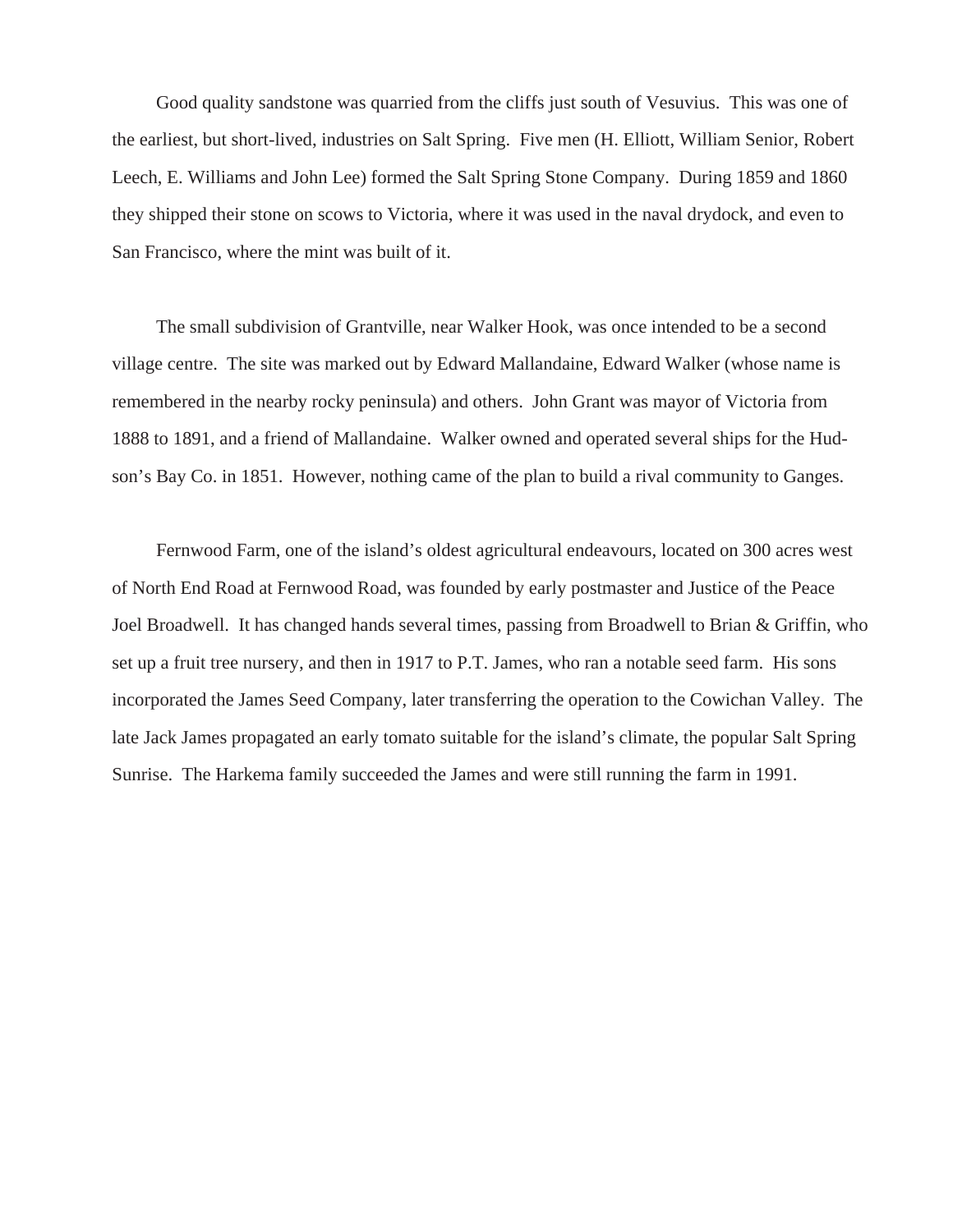## Brown

## **SALTSPRING ISLAND THE FIRST EIGHTY YEARS**

**NEW HORIZONS PROJECT**

**Political Development and Civic Services to 1939**

**PART I: 1859-1885**

#### **FOREWORD**

The political development of Saltspring Island from 1859 to 1883 and the establishment of civic services during that period were dealt with in considerable detail and with skill, scholarship and perception by Mr. A.F. Flucke in his article entitled EARLY DAYS ON SALTSPRING ISLAND which appeared in the British Columbia Historical Quarterly (BCHQ) Vol. XV No. 3 & 4 (1951) pp. 161-202. Flucke's research appears to have exhausted the primary sources available at the Public Archives of British Columbia (PABC). It is interesting that in their British Columbia Chronicle 1847-1871 (Discovery Press, Vancouver 1977), G.P.V. Akrigg and Helen B. Akrigg provide little information about the history of Saltspring Island and no new sources despite their extensive research into archives, collections and documents in many countries. Surprisingly, they do not seem to have drawn on Flucke's work and they do not list it in their bibliography.

In what follows, there is little that adds to Flucke's admirable contribution to the story of the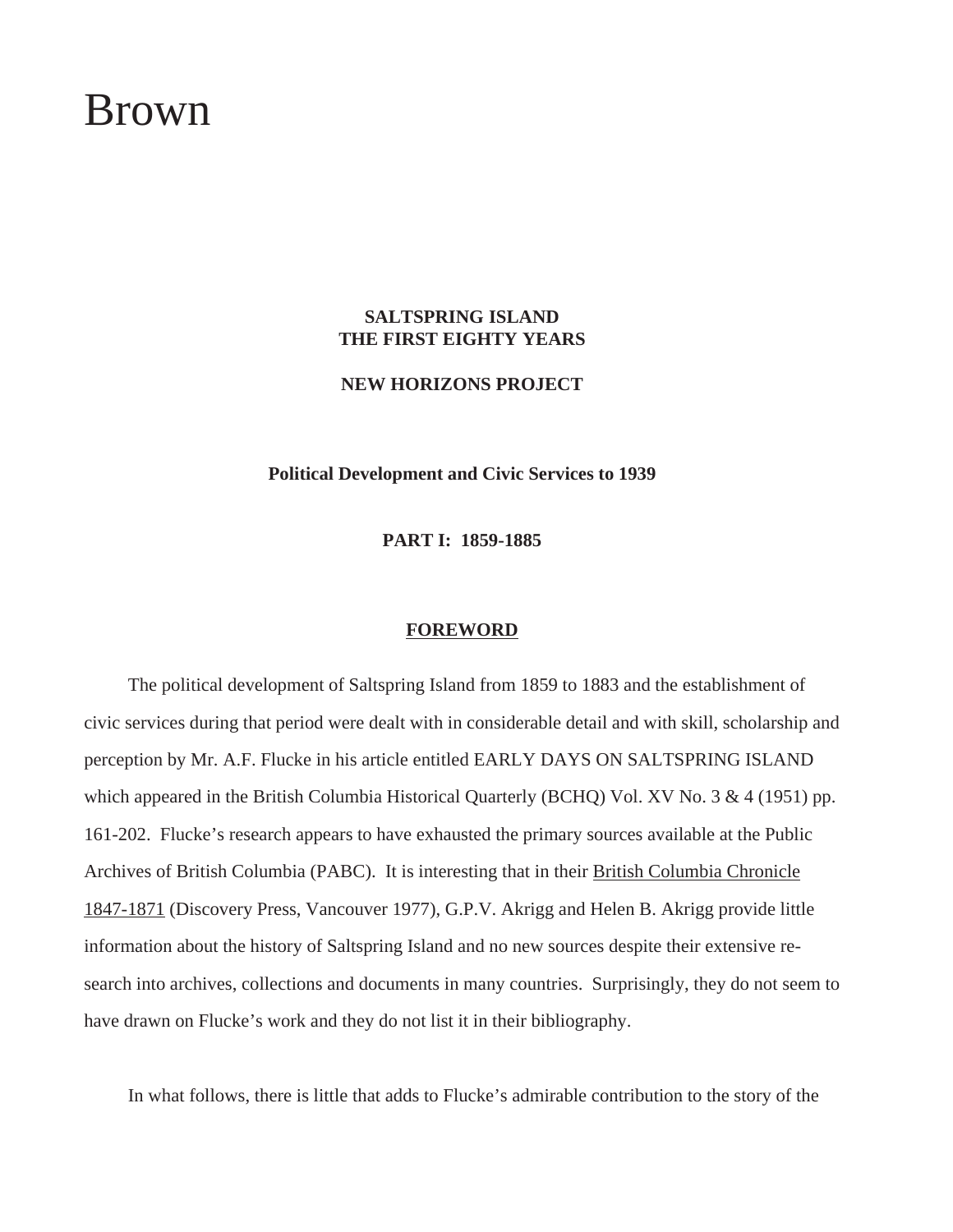settlement and early development of Saltspring Island. I have expanded on the results of provincial elections in the constituency of which the island was part, especially from 1871 on. Apart from that, I have drawn heavily on Flucke and wish to acknowledge my debt to his work of forty years ago.

\*\*\*\*\*\*\*\*\*\*\*\*\*\*\*\*\*\*\*\*\*\*\*\*\*\*\*\*\*\*\*\*\*\*\*\*\*\*\*\*\*\*\*\*\*\*\*\*\*\*\*

For the period from 1859 to 1885, "politics" on Saltspring Island evolved from the following circumstances which, in effect, summarized the story of the island's development at the time and influenced the future:

(a) Race relations were of importance because the early settlers, themselves of diverse racial origins, came into conflict with the indigenous Indians of the area;

(b) From the first, there was continual inter-action between the settlers and the administration in Victoria on matters such as land title, roads, wharves, schooling, public safety and boat service to the main island for passengers, mail and freight;

(c) Within months of the arrival of the first settlers, the island was represented in the colonial assembly and, for a decade after British Columbia entered into Confederation with Canada, the fact that a Saltspring resident sat in the provincial parliament gave the island a stronger voice than its tiny population jusitified;

(d) The island was incorporated as a municipality from 1873 to 1883 but the experiment failed so completely that, a century later, islanders would spurn calls to establish local government.

....................................

At the beginning of 1858, there were only some 300 whites in Victoria which was still essen-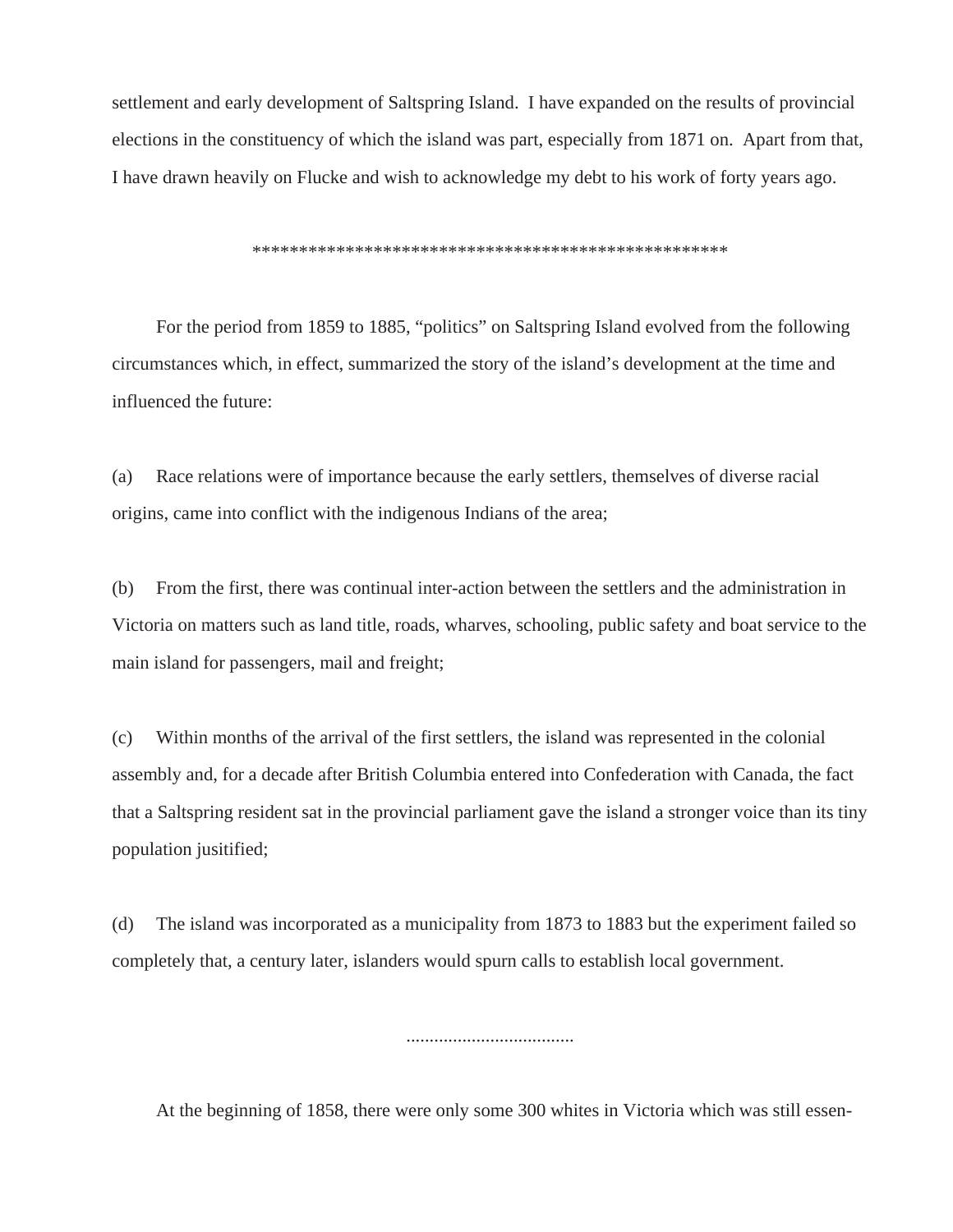tially just a Hudson's Bay Company trading post. The discovery of gold on the bars of the Fraser River changed all this: in the summer of 1858, over a score of thousands - mostly American residents - passed through on their way to the gold bars and, by the end of that year, Victoria had a permanent population of over 3000. For the most part, the increase was based on commercial activity spawned by the gold rush. However, the rush also led to the creation of the sister colony of British Columbia on the mainland and the founding of New Westminster which was soon to provide serious competition to the merchants of Victoria. When the Fraser bars petered out in the spring of 1859, Victoria's boom ended; while most of the miners returned home to the United States, some remained to turn to the land and become colonists.

Those who arrived as settlers on Saltspring Island in the summer of 1859 to take up their claims to cheap land under the pre-emption system were all recent arrivals in the Colony of Vancouver Island. Most of the 1859 settlers were European - the majority English and Scots of humble origin. Many were illiterate. But a significant proportion of the settlers were members of the group of 400 blacks who had arrived in May 1858 in Victoria. While these former slaves were also largely unschooled, among them were a few who were well-educated, including John C. Jones who was to become the island's first schoolteacher. This multi-racial and multi-cultural corps of settlers depended on each other for labour and services. They also found themselves in none-too-harmonious contact with the aboriginal users of the island - the Chemainus Indians - and in fear and dread of the northern Indians who migrated annually to the Gulf Islands and Saanich area, attacking the local Indians and settlers alike. Even in this tiny, isolated farming community, all the ingredients were present from the outset for political life to develop and for demands on the colonial government to be formulated and presented.

Since 1856, Vancouver Island had had an elected legislature, new elections for which were to take place in January 1860.

Flucke records:

"No sooner had settlement taken place than the elections of 1860 gave the new arriv-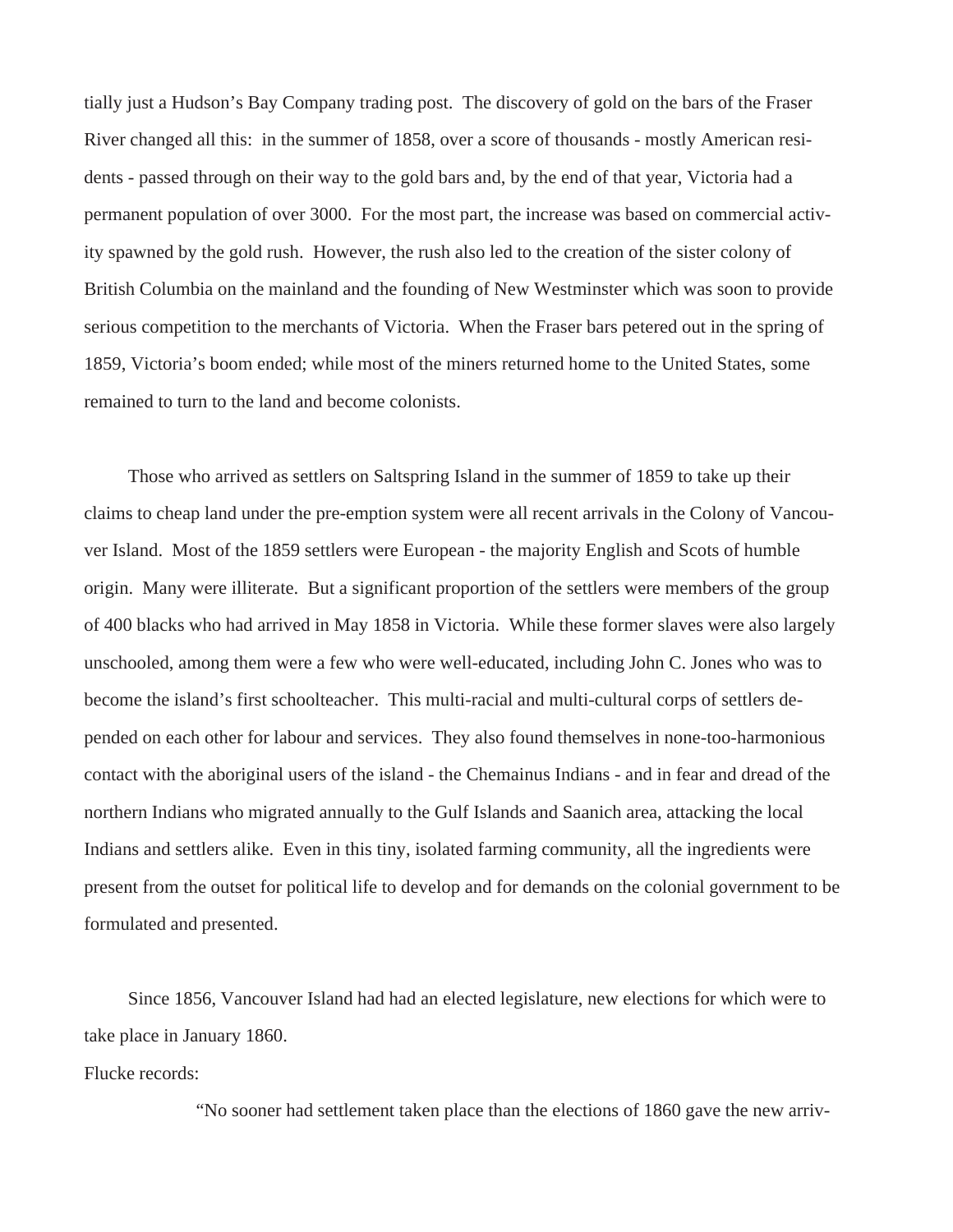als an opportunity of showing their political colours. Considering the financial straits of many of the settlers and the illiteracy of many others, it was almost inevitable that the man who had arranged the settlement, who was himself a landholder and who had become the unofficial champion of the inhabitants, should be the first person nominated to represent the island in the House of Assembly." (1)

The candidate was John Copland and the election involved Saltspring immediately in a political controversy, the first of many that were to enliven the island's story in the years to come.

Copland was the Victoria lawyer through whom pre-emption rights on Saltspring Island had been obtained by the first settlers without even the payment of an initial installment. When J.D. Pemberton, the Surveyor-General, declared that the settlers had no legal title and were mere squatters, Copland reminded him of his undertaking to permit the original group of 29 applicants to settle on unsurveyed lands before a survey had been conducted, deferring the required payment for the land until the survey was completed.

The state of land claims was not to be unravelled for another decade, but the controversy over it placed Copland firmly in the anti-government camp of Amor de Cosmos, the owner and editor of the British Colonist, who supported Copland editorially. The "government candidate" was J.J. Southgate, a Victoria merchant and "establishment" supporter, most of whose backing came from the Chemainus settlers who were included in the Saltspring constituency. Under the election procedure of the day, a register of voters had to be established. It was opened in Victoria but, without a postal service, the islanders were ignorant of the need to register and Edward Mallandaine was the sole person on Saltspring Island who was able to vote. A protest was made by fifteen settlers against irregularities including the manner in which the register and other details of the election were notified. Jonathan Begg, the Returning Officer on the island, was questioned by Governor Douglas regarding the circumstances of the election. His reply of 20 January 1860 - one of the oldest extant documents written by an island resident, now in the Provincial Archives - claimed that he had run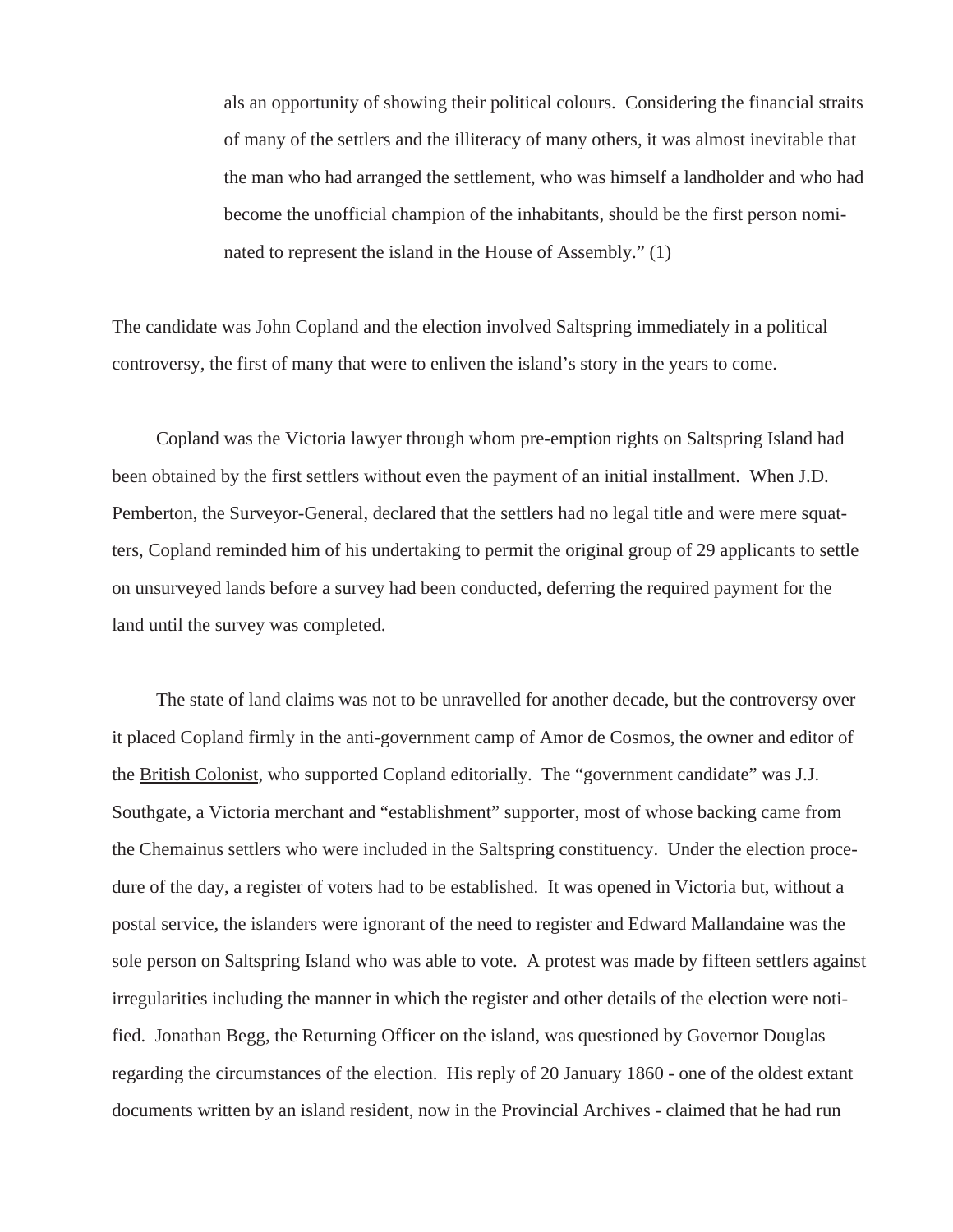the election properly, a claim which Douglas evidently accepted.

The list of voters that was drawn up on 28 January 1862 for the voting district of "Salt Spring Island and Chemaynis" contained 38 names of whom 26 held property on the island and nine lived there. (2) When the colonial election was held in 1863, the list had undergone change because, among island residents, it now included one of the island's two Portuguese settlers, John Norton, and the first black to be enfranchised, the schoolteacher John Craven Jones. The Poll Book for the election, which took place on 27 July 1863, reveals that only seven islanders voted of whom three declared themselves for G.E. Dennes, a solicitor of Victoria, while four voted for J.T. Pidwell, a Victoria merchant. (3) Edward Mallandaine had also been a candidate but at the last minute he supported the winner, Dennes.

In the elections of 1866, won this time by Pidwell, there were 65 voters in the district of "Salt Spring Island and Chemainus" of whom half had a connection with Saltspring. Almost a third of these were black settlers who had by now qualified for the franchise by virtue of being male residents with British Subject status and property qualifications. (4) As far back as the election of 1860, blacks in Victoria had taken part in a colonial election after the Attorney-General, G.H. Cary, had made it possible for them to take the oath of allegiance to the Crown on the basis that the Dred Scott decision of the United States Supreme Court had found them not to be U.S. citizens. Cary's ruling resulted in defeat of the editor of the Victoria British Colonist, Amor de Cosmos, in the Victoria riding, when the blacks showed their gratitude by supporting the pro-Government candidates. (5)

It was presumably on the basis of the Cary ruling that John Craven Jones was able to vote in 1863. The remainder of the Saltspring settlers had to wait until they had lived in the colony long enough (Governor Douglas had stipulated seven years when the American blacks arrived in 1858) to qualify to be British Subjects.

When the colonies of Vancouver Island and British Columbia were united, on 19 November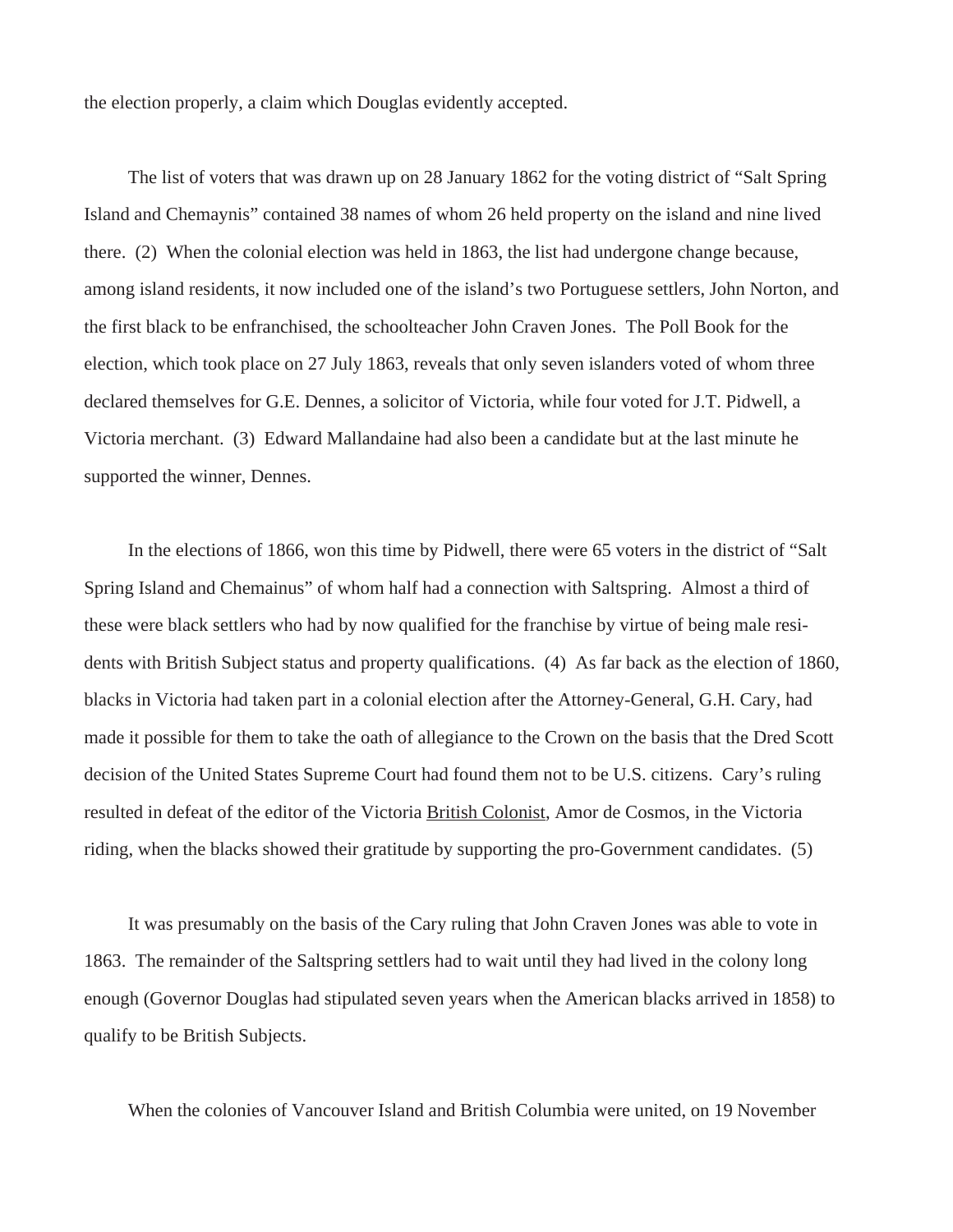1866, the Vancouver islanders not only lost their representative Assembly but found themselves with only four seats, one less than the mainland, in the new 23-seat Legislative Council whose majority consisted of appointed and ex officio members. Saltspring came within the Victoria District constituency which was won by the former Surveyor General, John D. Pemberton, and later by Dr. John C. Davie.

The main political topic of the day was now confederation with Canada which the Saltspring islanders favoured although the Governor and the Victoria establishment were opposed. In the face of this opposition, a Confederation League was formed in May 1868 which arranged for a Convention at Yale in September at which the representatives of the pro-Confederation forces would gather. The Saltspring Island representative was Mifflin W. Gibbs of Victoria, the colony's most prominent black and a member of the executive of the confederation League who had been an enemy of Amor de Cosmos years earlier but was now with him in support for Confederation. (6)

Elections for the Legislative Council following the Yale Convention once more showed Saltspring - and the Mainland - to be out of step with Vancouver Island, whose four seats went to anti-Confederation candidates. But the anti-Confederation forces were to fall apart in 1869 when their chief supporter, Governor Seymour, died and was succeeded by Governor Musgrave who represented the determination of the British Government to bring the colony into Canada. In that year - and again in the last colonial elections of early 1870 - Amor de Cosmos won the Victoria District seat with strong support from Saltspring.

When, on 20 July 1871, the colony became the Province of British Columbia, 25 seats were created for the new legislature. The franchise was limited to male British subjects, 21 years of age and able to read, who met certain property qualifications and had lived in the constituency for six months. The secret ballot was introduced only in 1873: until then, in colonial elections and the first provincial election in 1871, voters assembled before the returning officer to vote orally for the candi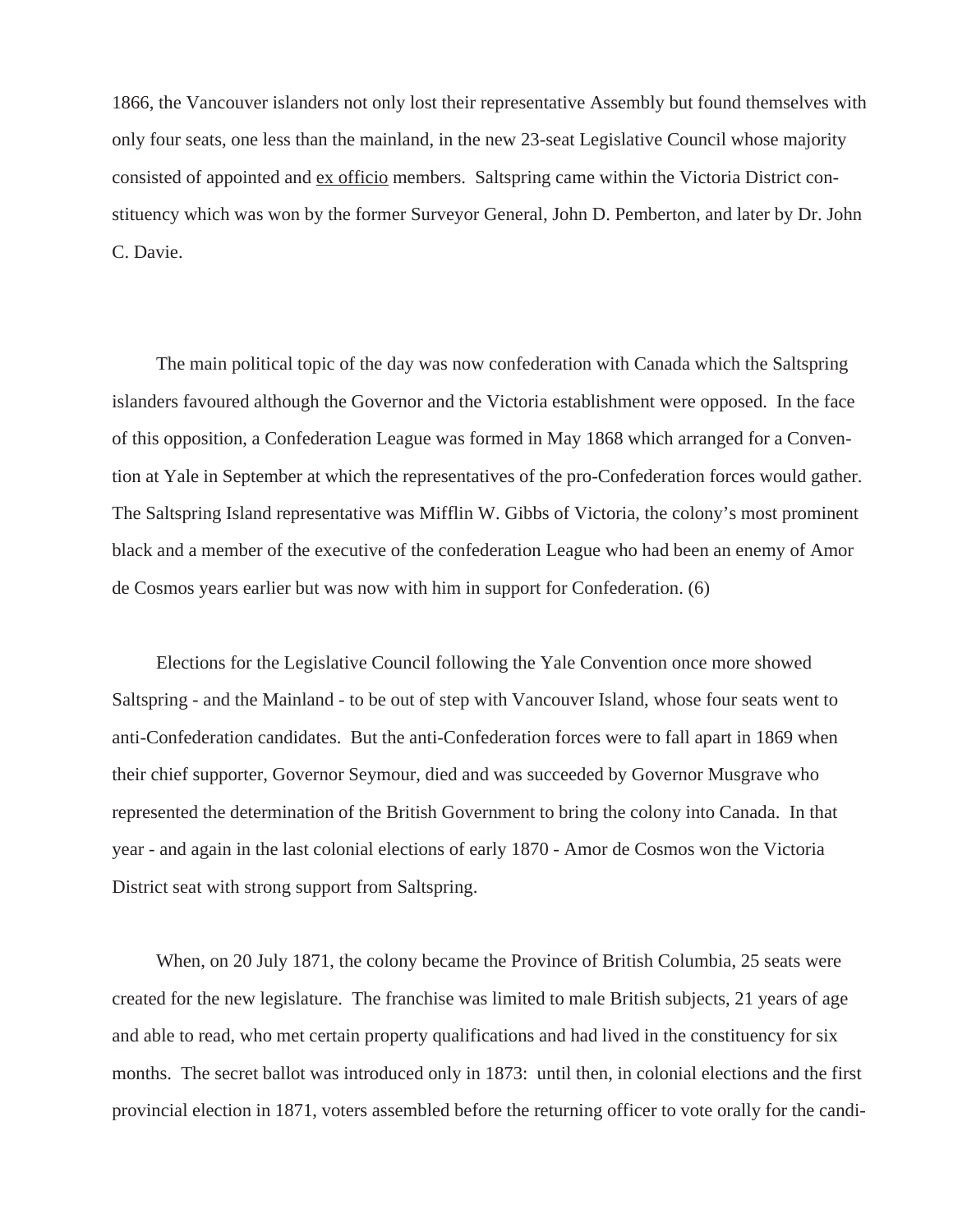date of their choice.

Saltspring Island was included in the constituency of Cowichan where it was to remain until 1890 when the riding of The Islands was created. Except for the 1882 election, Cowichan had two seats. In December 1871, one of these was won by John Paton Booth, a "first wave" settler on Saltspring; although Booth was to be the dominant political figure on the island for the next three decades, he failed in bids for re-election in 1875 and 1878 and did not return to the legislature until 1890 when he won The Islands.

In 1871 Booth obtained 47 votes of the total of 196 recorded in the two-seat constituency, the other seat being taken with 58 votes by William Smithe, a farmer of the Cowichan District. Relations between the two men appear not to have been good but Booth had sound political instincts and did not hesitate to make requests on behalf of Saltspring when Smithe was in a position to grant them. That having been said, it is also true that Booth was to be in the role of supplicant for most of Smithe's short but very successful career on the other side of the fence from Booth.

Booth supported Amor de Cosmos, the Premier from 1872 to 1874, and his successor, George Anthony Walkem (1874-76), while Smithe was in opposition to both. Though running as a "Government" candidate in the 1875 elections, Booth received only 42 of 248 votes and was replaced by Edwin Pimbury of Saltspring who, like Smithe, was labelled as "Reform". Pimbury had trailed in the 1871 election with 24 votes but tripled that support in 1875 when Smithe led with 78. The change in Pimbury's fortunes was probably due to the fact that he had led the battle against the incorporation of Saltspring Island as a municipality, a generally unpopular move which Booth supported, paying the price for that position in the election.

In the legislature following the 1875 election, Smithe - then only 33 years old - led the opposition to the Walkem government but gave that role up to Andrew C. Elliott who was to take over the premiership in 1876 and to give Smithe a cabinet portfolio. In the election of 1878, Smithe and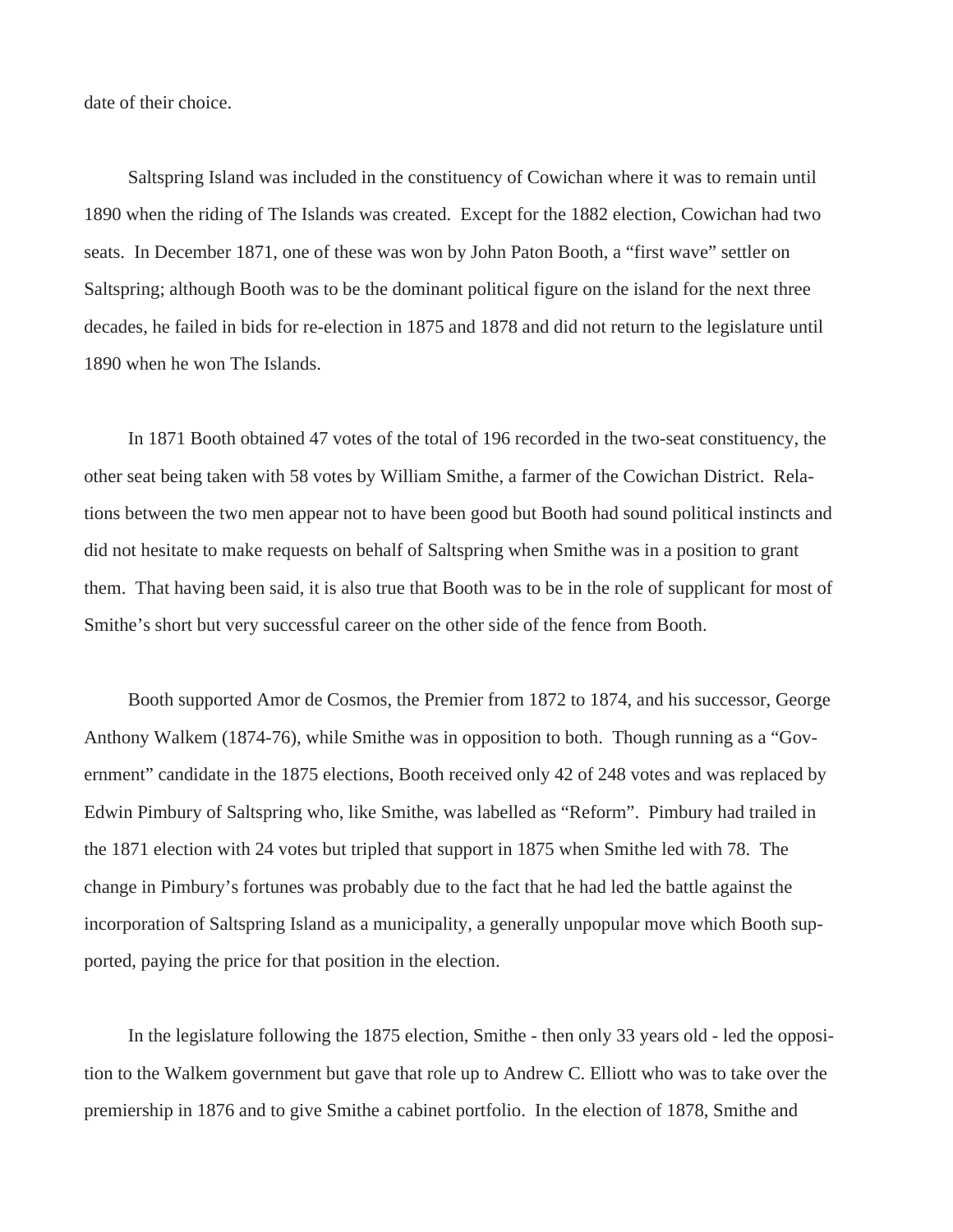Pimbury again topped the polls in the Cowichan constituency as "Government" supporters, despite the fact that the Elliott government lost power to Walkem and his supporters. One of them was John Booth who failed in his bid for election, though he improved his standing over the previous election by obtaining 66 votes of the total of 292.

For the election of 1882, Cowichan became a one-seat riding which Smithe, as "Opposition", had no difficulty in holding with 102 votes to 41 for his only opponent, Frederick G. Foord, a pro-Government Saltspring farmer and trustee of the Burgoyne Bay wharf property. Smithe became Premier of British Columbia in January 1883 - when the government of Robert Beaven, defeated in the election of July 1882, was voted out by the legislature - and remained in office until his death in 1887. Beaven remained in the legislature as the opposition leader, supported from outside by an increasingly unhappy Booth. Of the Beaven-Smithe years, Booth was to write later:

> "I supported Mr. Beaven until in the language of the old adage I found it useless to 'try to make a silk purse out of a sow's ear'. I have been more of a 'freelance' than an Oppositionist since Beaven destroyed his party. I saw that Beaven was a failure and the Govt after him [Smithe's] was worse." (7)

The Saltspring experiment in municipal government from 1873 to 1883 came after the island had made some effort to unify the scattered settlements into one community by the appointment of road commissioners (1860), the establishment of a local board of school trustees (1869) and a board of trustees for the Burgoyne Bay wharf (1871), and the appointment of a resident constable. In September 1872, a petition signed by the required two-thirds of the male property-holders was sent to the government asking that Letters Patent be issued incorporating the island as a municipality. This was done and the Government Gazette of 4 January 1873 carried the notice of incorporation of "The Corporation of the Township of Salt Spring Island" with a Council of seven members.

Almost immediately, as A.F. Flucke notes, controversy swirled on the island: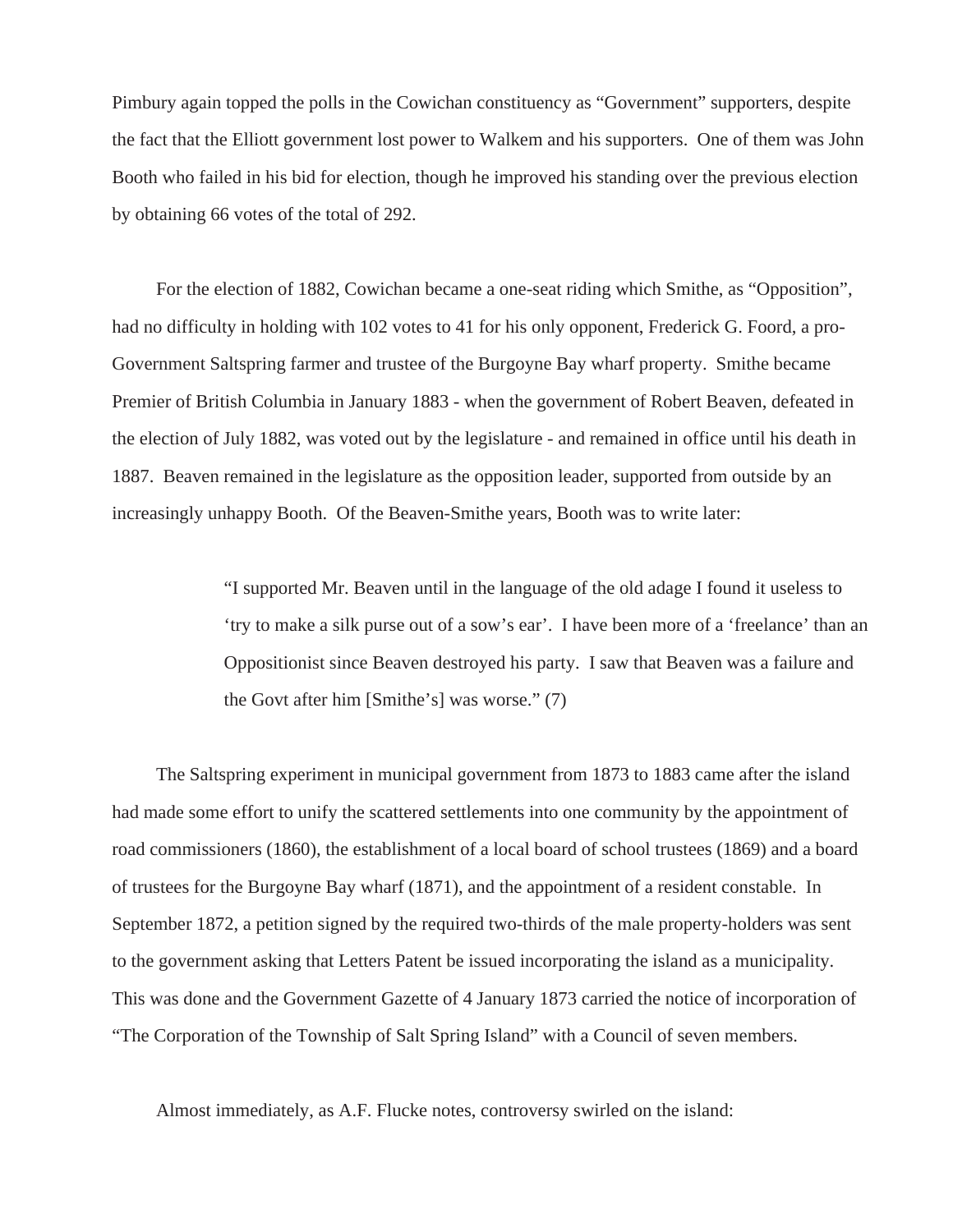"...the incorporation of the island brought to light a radical division of the island residents. On the one hand, there were the typical pioneer farmers, independent, selfsufficient, and, for the most part, lacking formal education, who had no wish to be organized, preferring to cultivate their wilderness farms in relative solitude and seeking no more Government gifts than a road or two to give them access to markets....On the other hand, there were the more ambitious settlers, sincere, if too hopeful, in their desire to forward the rapid development of the communities."

And, adds Flucke,

"Their plans for the future of the island included the establishment of themselves in positions of authority and local eminence." (8)

Led by Edwin Pimbury and his brother, Henry - who owned a large property in the south end of the island - a number of settlers petitioned the legislature within a year to have the municipality abolished. In 1874, charges were made by Edwin Pimbury and a half dozen Fulford farmers that the Councillors had violated the law by voting themselves stipends and by failing to divide the island municipality into wards. The complainants were advised by the Attorney-General to take the matter to the Supreme Court; Flucke observed:

> "...this course of action was evidently beyond the means of the protesting group, and for the next seven years municipal affairs on the island went on in a state of watchful hostility." (9)

The municipal elections of 1881 precipitated the end of the municipal experiment. After the elections, charges of malpractice were brought before the court by nineteen settlers of Fulford and Burgoyne Bay against the Clerk of the Municipal Council and Returning Officer, Henry W.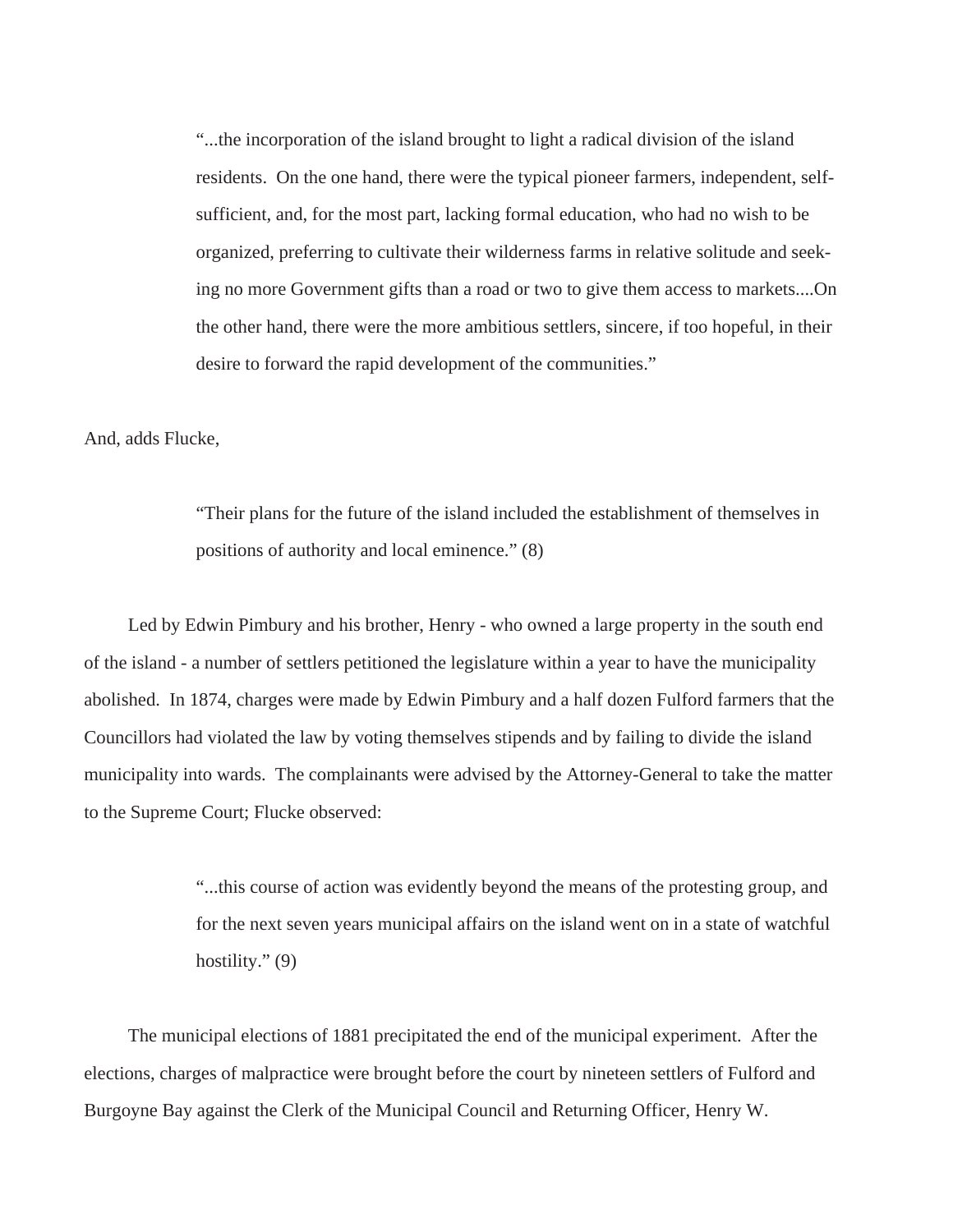Robinson, and his associates. When they failed to contest the charges, the election was declared null and void and the group of south-enders escalated their campaign against the "ambitious settlers" by sending a petition to the Cabinet in which they accused the Justice of the Peace, Frederick Foord, who was also a Councillor, and the Council Clerk of improper behaviour. The accusations included the charges that Foord and Robinson had run the affairs of the municipality almost by themselves and had concealed the state of the financial accounts from the taxpayers. Countercharges of tax evasion were laid by Foord to the Beaven government - which Foord and the Reeve, John Booth, supported - but nothing was done to resolve the differences.

Within a year, Booth would write to his erstwhile colleague in the Cowichan riding and Edwin Pimbury's leader, William Smithe - about to be sworn in as Premier - acknowledging that things were in "a mess" and continuing:

> "There seems to be an impression among some of the people here that you are going to wind the whole thing up and do away with it altogether. Should you have any such intentions and can see your way clear to do so, I do not think any one will object, providing the government take charge of and keep in order our wharves and roads.... Please give the matter your serious consideration as soon as possible because if we have to start things running again there is no time to lose." (10)

On 12 May 1883, assent was given to an act of the legislative assembly annulling the Letters Patent of 1872 which had granted municipal self-government to Saltspring Island. That experiment was never repeated.

### **PART II: 1886 - 1939**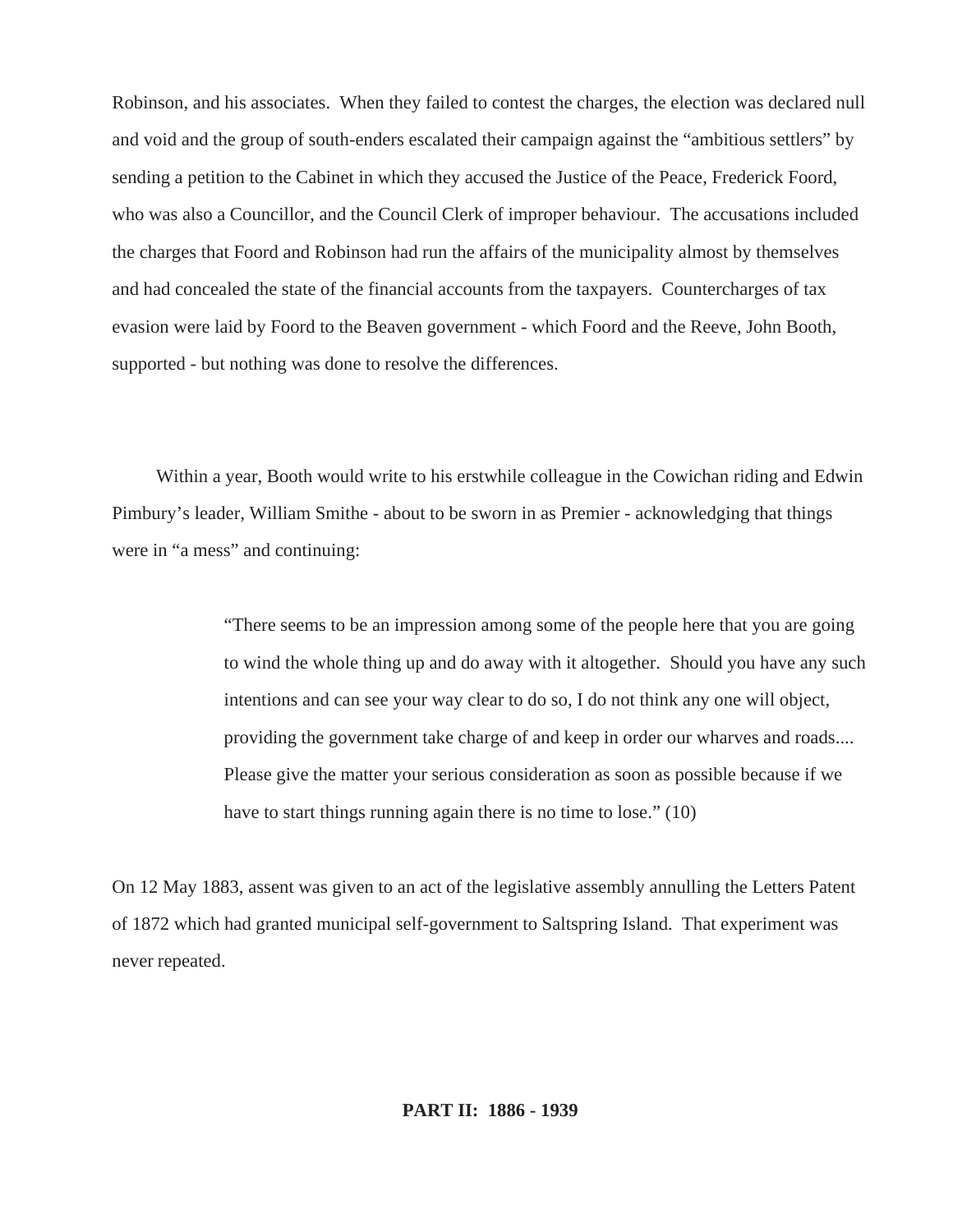William Smithe had held the single-seat Cowichan riding in 1882 and, as Premier, was returned by acclamation along with Henry Croft in 1886 when the riding reverted to a two-seat constituency. In the by-election that followed the death of Smithe a year later, Government supporter Henry Fry won in a tight contest against William John Sutton, also declared as a Government supporter, and John Newell Evans, Opposition.

The return of John Paton Booth to provincial politics after the failure of the municipal experiment on Salt Spring Island was signalled in his exchange of letters with the Hon. John Robson before the election of 1890. Robson had taken over the premiership in the previous August when the government of Alexander Edmund Batson Davie, Smithe's successor, lost its majority in the legislature. Smithe and Davie had governed in the period of great development - known as the Potlatch era - that was associated with the arrival of the railway and the foundation of the city of Vancouver. Although formal party politics had not yet arrived in the province, Davie was known as a Conservative while Robson was a Liberal.

It is possible to deduce from the letter of 30 May 1990 (11) that Booth had written to Premier Robson to say that he was a candidate and that he supported the Government in its campaign for reelection, a gesture which the Premier responded to by expressing his good opinion of Booth's abilities. Booth had chosen well the moment to return to the provincial field for there had been a redistribution of electoral districts in 1889 together with an increase in the number of members from 27 to 33. One of the new constituencies was "The Islands", made up of the Gulf Islands of which Salt Spring had the largest community. Booth had two other factors in his favour. He was the pro-Government candidate when the Government was popular. And he was a supporter of the temperance movement which had become important in the province. He saw the local option amendment to the License Act, which Robson had introduced, as a move that was widely favoured. He was encouraged that the "prowhiskey faction" had decided to run Frederick Foord against him. Though Foord was also listed as a Government supporter, his entry made the election in The Islands a three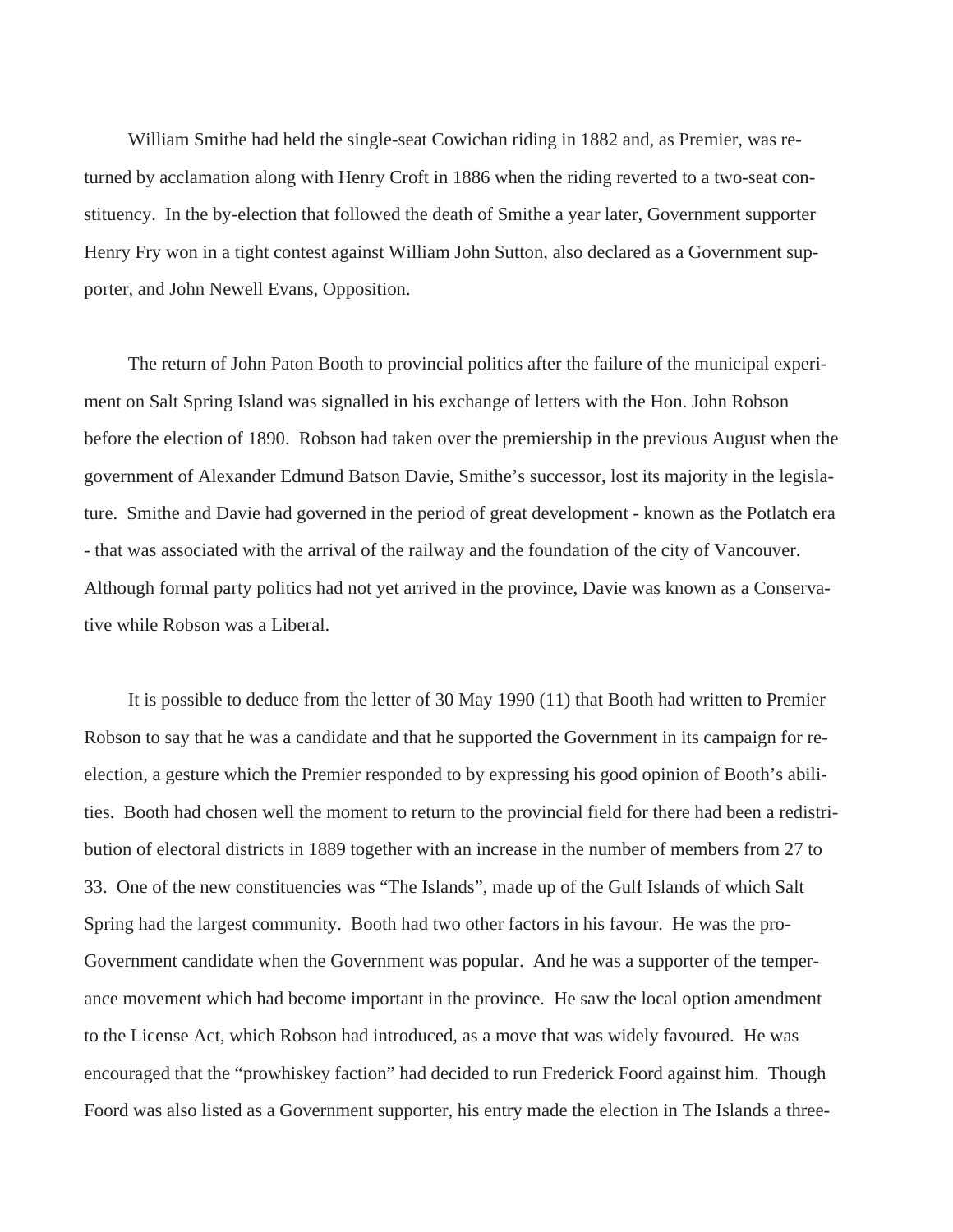way race. The third candidate, Horatio John Robertson, was listed as Opposition.

Booth's optimism was justified. Of the 387 voters registered for the election which was held on 13 June 1890, 115 cast ballots. Booth received 57 while Foord and Robertson split the remainder. He was to serve in the legislature for the rest of his life. It was a period that coincided with the conversion of Salt Spring Island from a simple farming community to one with a growing infrastructure of social and economic institutions which, though modest, were of increasing importance as the next century opened.

The elections of 1894, 1898 and 1900 found Salt Spring merged in the "North Victoria" constituency. In 1894, running as a supporter of Premier Theodore Davie who had succeeded Robson after the latter's death, Booth defeated Horatio John Robertson. He held the seat in 1898 in support of the government of Premier John Henry Turner, defeating Thomas William Paterson, but found himself on the opposition benches as the Conservative Charles Augustus Semlin became Premier. The 1900 election was his Booth's last. Styling himself an "Independent-Liberal" and supporting Premier Joseph Martin - who had upset Semlin in the legislature in the spring - Booth narrowly won over the "Government-Independent" candidate James Johnstone White, Horatio Robertson trailing as "Independent-Opposition". That election resulted in the victory of James Dunsmuir who, though a conservative in his political philosophy and practice, continued the old system of "group government" under which loose alliances were formed around a leader.

Booth was chosen as the Speaker of the new legislature in 1900, a distinction which he was to enjoy until his death twenty months later. The funeral of this pioneer Salt Spring settler was probably the most notable ceremony ever to have taken place on the island; certainly, as Bea Hamilton was to write 67 years later (12), it was "the most impressive funeral ever to be held on Salt Spring Island". The Premier and more than half of the members of the legislature as well as a contingent of notables had come from Victoria to Ganges that day aboard the steamer S.S. City of Nanaimo. The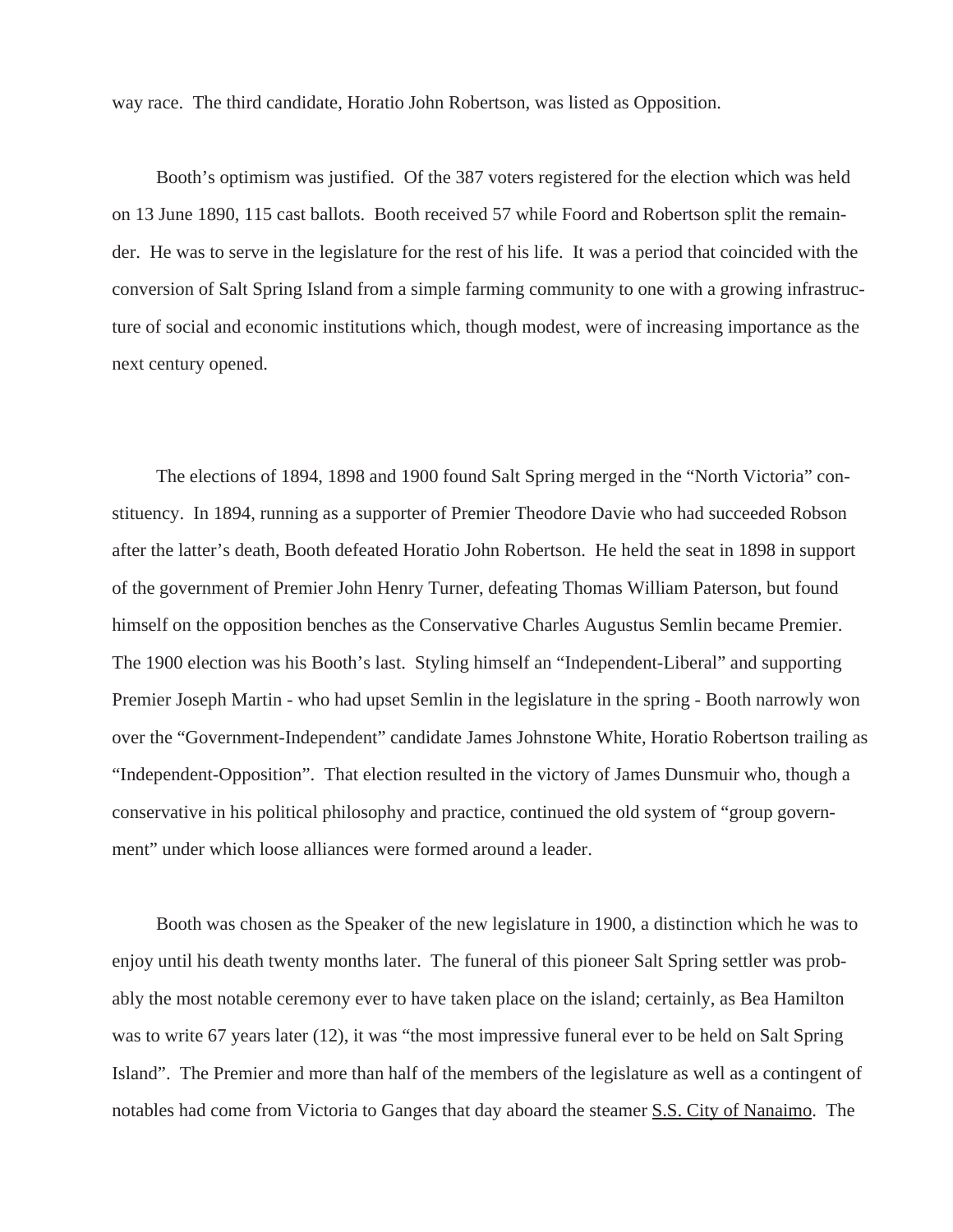Reverend E.F. Wilson had noted in his Journal for 15 November 1901 that "J.P. Booth, our M.P., had a paralytic stroke". He lingered on until 25 February 1902 and the funeral took place in 1 March. Wilson wrote:

> "The Bisohp and myself took the service. As he was Speaker of the House, Premier Dunsmuir and a number of Members of Parliament were present. He was buried near the centre of our little St. Mark's cemetery & later a tombstone was erected."

Though badgered by the Opposition in the legislature, the Dunsmuir Government put off the by-election to fill the vacancy in North Victoria even though a motion of censure was moved, on 10 April, by a former member of the Government, Richard McBride. That motion was defeated 18 to 16 and it was not until 23 December, more than four weeks after Premier Dunsmuir had resigned, that the by-election took place. Two of Booth's old rivals squared off, T.J. Paterson, running as "Independent", defeating H.J. Robertson, "Government", by 196 votes to 153. The temperance movement was still an issue: E.F. Wilson wrote in his Journal on 1 November 1902 that A.R. Bittancourt had proposed to open a saloon "but it was voted out". Two months later, Wilson wrote:

> "During the month of January my time was a great deal taken up with getting out and distributing temperance pledge cards."

In the spring of 1903, Dunsmuir's successor, E.G. Prior, was forced to resign over a charge of conflict of interest and Richard McBride formed the first British Columbia administration formed on party lines. This Conservative administration went to the people on 3 October in an election based on a new distribution of seats in which The Islands constituency had been restored. ("The Islands" was to exist for almost four decades until it was submerged, in 1941, in Nanaimo and the Islands".) Provincially, the Conservatives won by a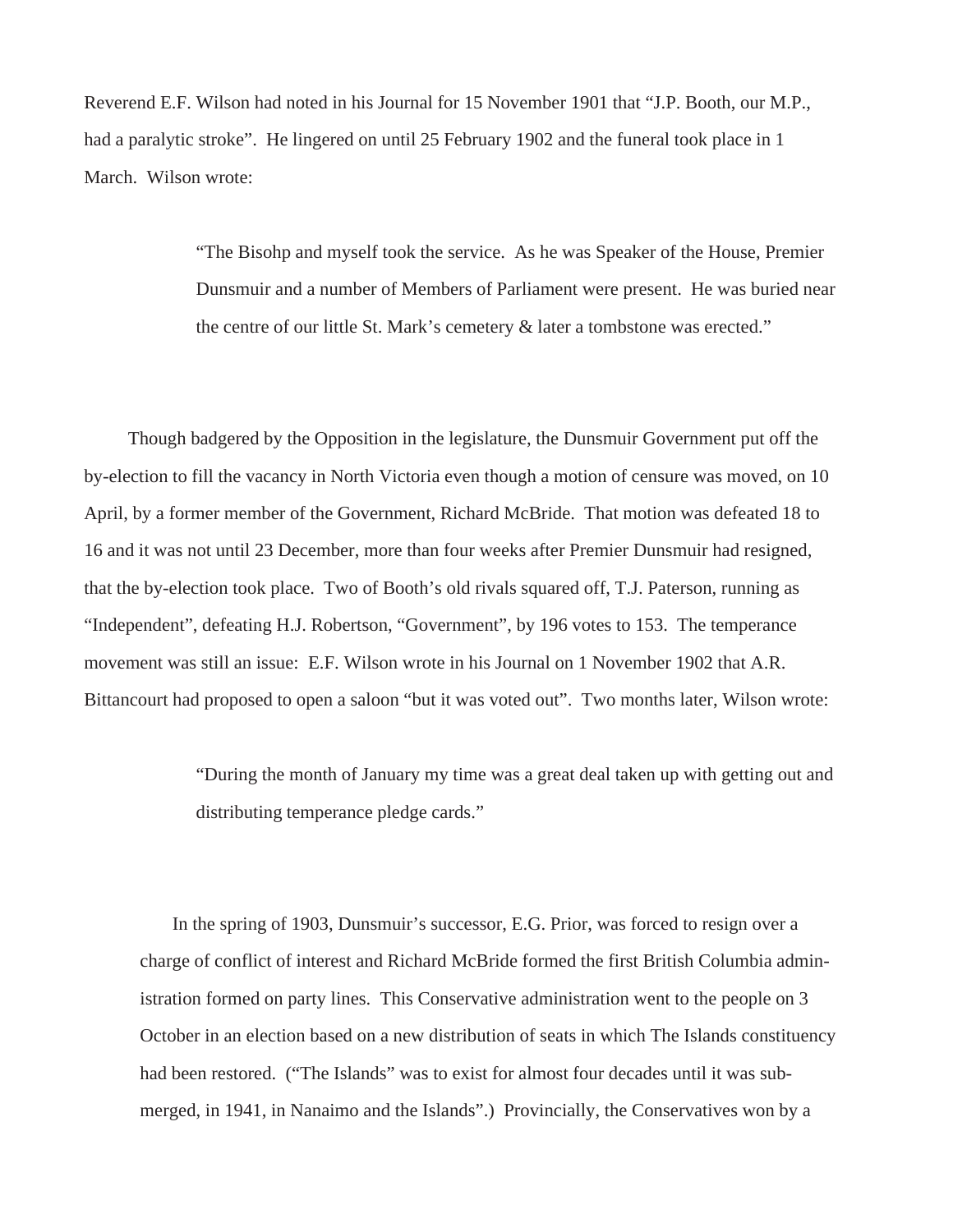margin of one seat and they failed to take The Islands which returned T.W. Paterson who defeated Henry Wright Bullock by 221 to 154. A factor in Bullock's loss was the jailing of Collins of the Salt Spring Creamery in December 1900 as a result of a suit by Bullock to recover a debt. When Collins was later released, Wilson noted that there was "great rejoicing on the island".

The election of Paterson, who lived in Victoria, marked the beginning of a long period when Salt Spring Island was represented by a non-resident. Paterson lost in the decisive McBride Government victory of January 1907 to Albert Edward McPhillips, a lawyer of Victoria, who was re-elected to the seat in the Conservative sweeps that followed in 1909 and 1912, holding it until he was rewarded for his political services on 20 September 1913 with an appointment to the Appeal Court of British Columbia.

William Wasborough Foster (13) retained The Islands for the Conservatives in the by-election that followed in December 1913. A little over a year later, Foster was in the Army as a Captain and headed for France where he was to gain battlefield promotion and the award of the DSO and the CMG. In the 1916 general election, the Liberals broke the convention that the seats of members serving overseas should not be contested and ran Malcolm Bruce Jackson against Foster who lost by four votes, 354 to Jackson's 358.

Foster was probably the most distinguished member of the legislature that Salt Spring Island was ever to have. Educated at Wyclif College, he had emigrated to Canada in 1894 and been employed by the CPR at Revelstoke. In 1910, he became Deputy Minister of Public Works for B.C. and is credited with the design of the province's highway system. His expertise in roads must have made him attractive to islanders who, like E.F. Wilson's daughter, Nona, had written soon after the arrival of the first automobiles on the island:

"We can't go out on the roads now as motor cars are all over the place. The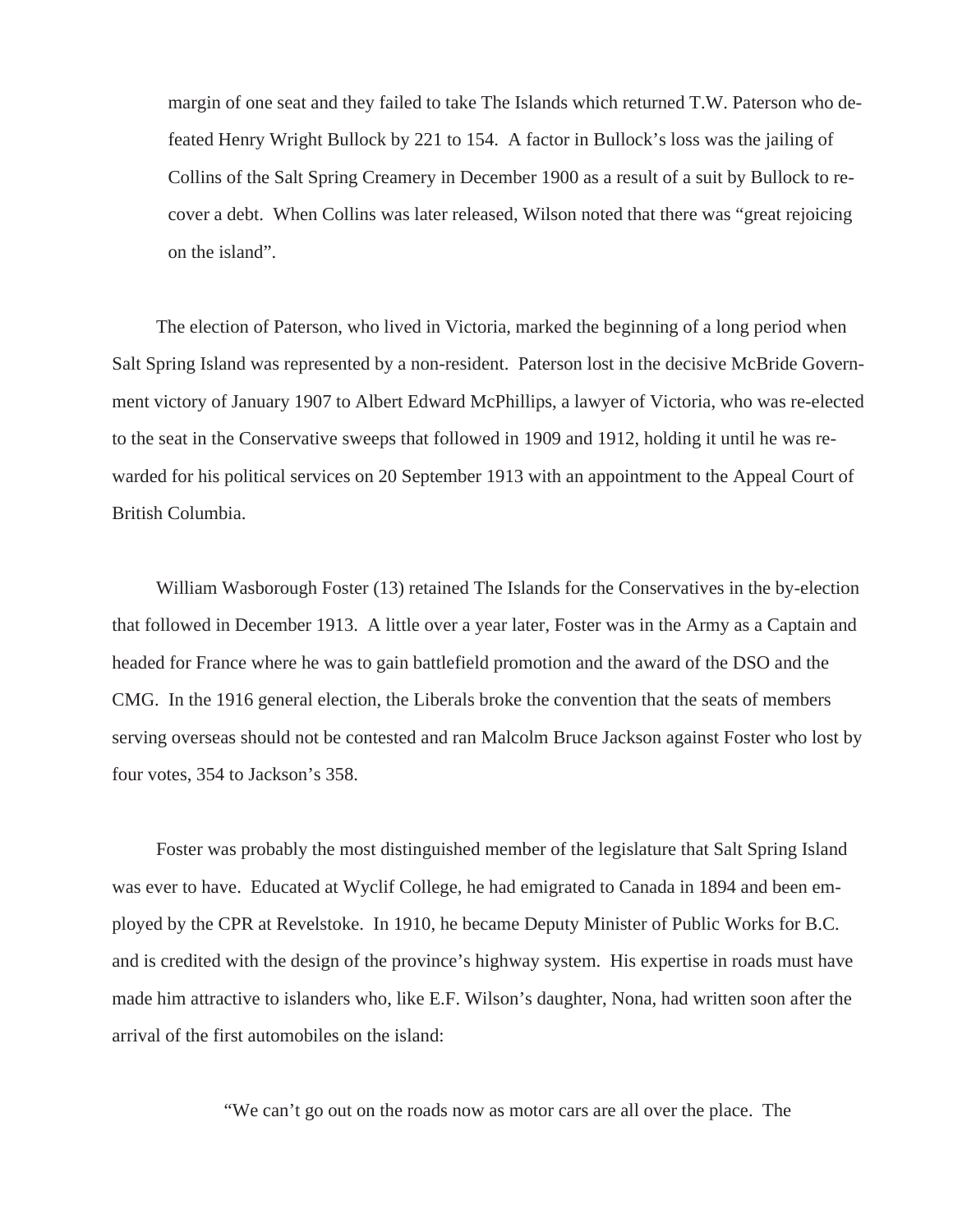Blackburns drive up and down just looking as if they wanted to meet some more people & buggies to smash up." (14)

A keen mountaineer, Foster was on the first successful climb of Mount Robson in 1913 and, after the war and at the age of fifty, the first ascent of Mount Logan. Living in Victoria, he tried again in the 1933 general election as an Independent Conservative for The Islands but fell short in a five-way contest, placing a close second to Alexander McDonald, Liberal.

(In 1935, Foster became the Chief of Police of Vancouver. Active in the militia between the wars, he re-entered the Active Force in 1939 with the rank of Brigadier. He went overseas with the "first flight" in December to set up the auxiliary services for Canadian troops which were to be provided by national organizations through canteens, recreational facilities, concerts, movies and leave facilities. He returned to Canada to supervise the construction of the Canadian section of the A1- Can Highway and became a Major-General.)

Malcolm Bruce Jackson lived in Victoria where he was a member of the Board of Trade. In 1913, he had been the chairman of a special committee of the Board on proposed municipal legislation governing local improvements. (15) After winning the 1916 election against the absent Foster, Jackson was returned on the ruling Liberal side in 1920 in a three-cornered race with 581 votes out of a total poll of 1422. A lawyer and reputedly a wily politician, Jackson served in the cabinet of Premier John Oliver as Attorney-General, in which capacity he was involved in a spectacular murder case in Vancouver.

Jackson was defeated in 1924 despite the return to power of Premier Oliver's Government. Lt. Col. Cyrus Wesley topped the list of three candidates in that election, edging out the candidate of the short-lived protest group, the Provincial Party, by only two votes and third-place Jackson by 41 out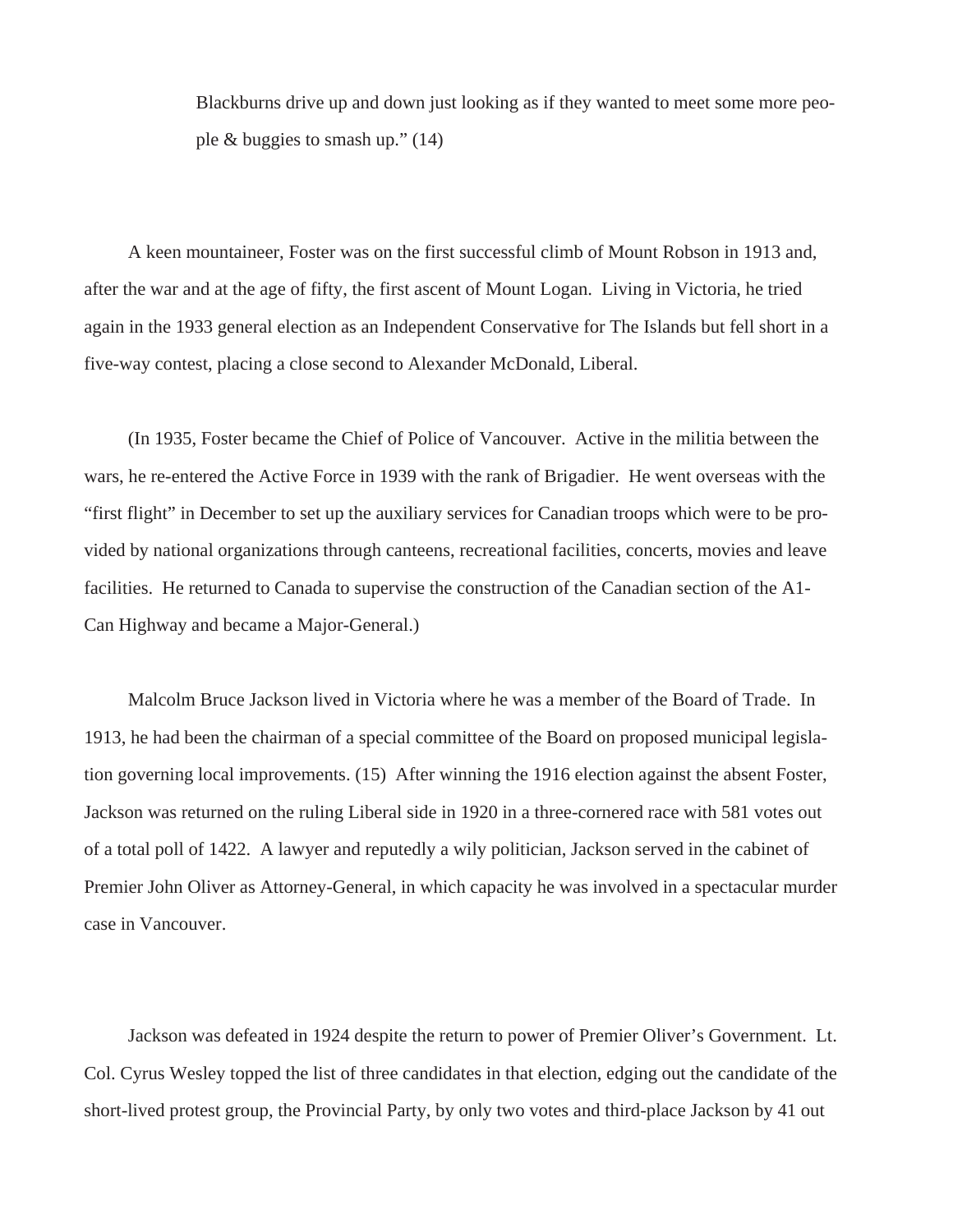of a poll of 1706. Peck, who lived in Sidney but had close connections with Salt Spring Island through his transportation business, was on the Opposition side for four years. The Conservative Party was swept to power in the election of 18 July 1928 - in which Peck thumped Jackson in The Islands riding - and Simon Fraser Tolmie became Premier. Peck's business activity and his support of the Government resulted in the establishment of the first regular and frequent daily ferry service linking Fulford Harbour and Sidney. That service was in place when Peck accepted an appointment to the Canada Pension Tribunal and resigned his seat on 27 September 1930.

The only nomination put forward when the by-election was subsequently called was that of MacGregor Fullarton MacIntosh, like Peck a Conservative. He was also a war veteran who lived on a farm at Weston Lake on Salt Spring Island and was to found the Legion Branch on the island in 1931. He did not seek re-election in the 1933 general election which was won for the victorious Liberals of Thomas Dufferin Pattulo by Alexander McDonald with barely 35 per cent of the vote in a five-way contest. That election had also seen the attempt by W.W. Foster - running as an Independent Conservative - to return to the legislature after a 17-year absence and it also marked the first contest in The Islands in which the newly-formed CCF Party ran a candidate, Captain William Ellis of Vesuvius. Foster was a close second behind McDonald and the CCF candidate came third.

The Conservatives regained the seat in 1937 when MacGregor MacIntosh was returned despite the fact that the government of Premier Pattulo won in a landslide. MacIntosh received 953 votes to McDonald's 694 and 414 for the CCF candidate, Grace E.B. Martin, the first woman to run for the seat.

By the late thirties, The Islands was fast becoming a rotten borough. In the early years of the century, the constituency had on its rolls about 44 per cent of the average number of voters of all seats in British Columbia. By 1911, the percentage had declined to 34%, reflecting the slow growth of population in the Gulf Islands compared with elsewhere in the province and especially on the mainland. However, the number rose from then until 1924 when the riding approached 45 per cent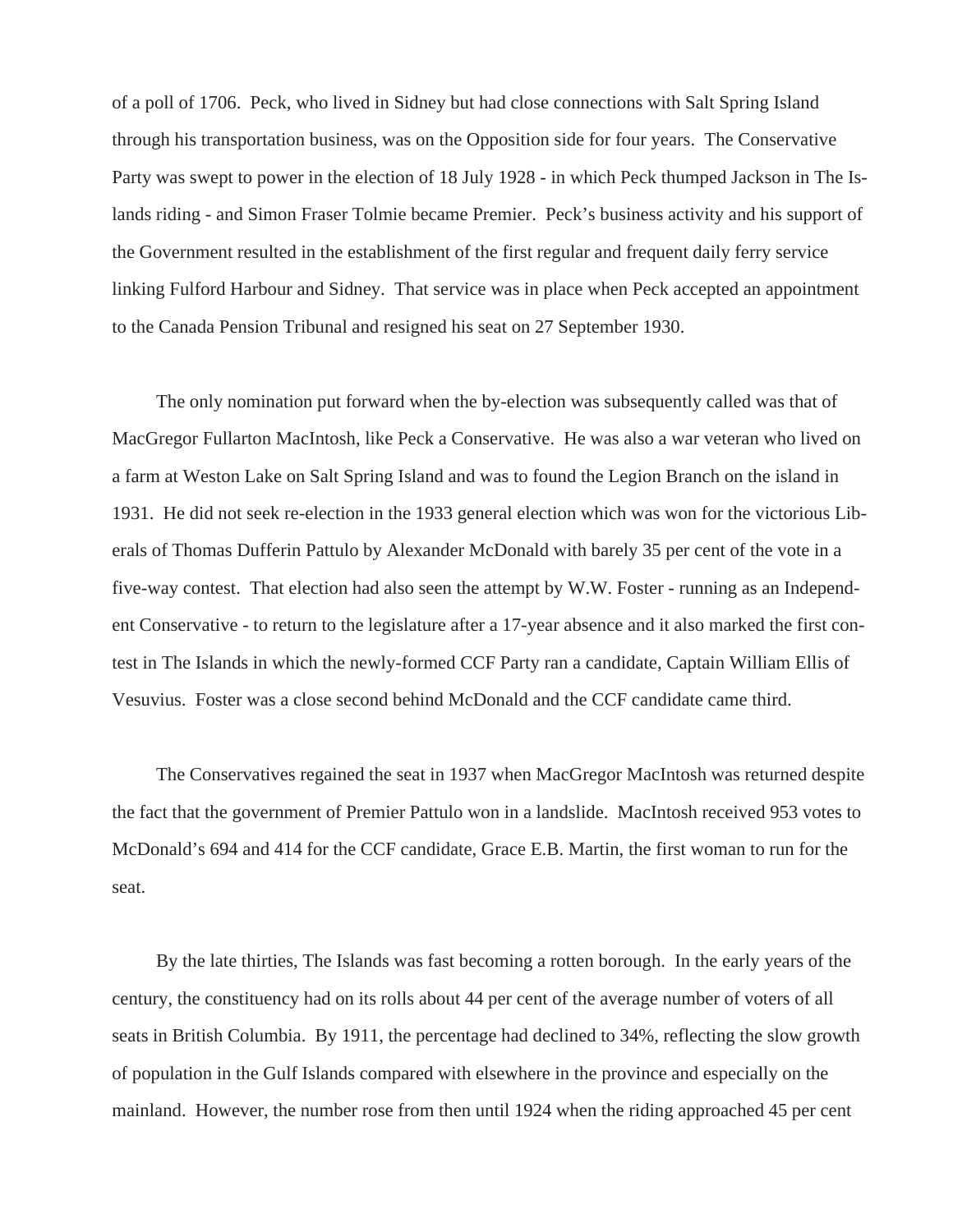of the voting strength of the average seat. The decline over the next dozen years was dramatic and the 1937 poll showed that it was down to 32 per cent. Vancouver Island constituencies were also looking slim compared with those on the mainland and it is small wonder that the redistribution before the election of 1941 combined some seats. As part of "Nanaimo and the Islands", the old constituency accounted for less than 40 per cent of the poll. The days when Salt Spring residents could hope to be represented in the legislature by one of their own were probably over for good. To have influence in the future - and ensure a fair return on tax dollars - the community would have to play a smaller hand with greater cunning. But it would help that the charms of the island itself would lure the province's powerful to set up summer homes and discover at first hand of the island's needs for roads and ferries, hospitals and schools, parks and piers, courts and police, and cultural and recreational centres.

#### **NOTES**

1. Early Days on Saltspring Island by A.J. Flucke, BCHQ XV No. 3 & 4 (1951), p. 176.

2. Sheriff's Records,PABC - GR 1666 Box 1/1. The nine residents of Saltspring were Jonathan Begg, John Booth, Jonathan Elliott, George Mitchell, George Mills, Henry W. Robinson, Henry Simpson, John Tennant Usher and Edward Walker.

3. Sheriff's Records: Poll Book. PABC GR 1666 2/10. Begg, Mills and Sampson supported Dennes while Booth, Jones, Norton and Robinson favoured Pidwell.

4. Sheriff's Records, PABC: GR 1666 Vol. 1/10. The black voters of Saltspring on the list were Armstead Buckner, Abraham Copeland, Jacob Francis, William L. Harrison, William Isaacs, John Craven Jones, Peter Lester, William Robinson, Lewis (sic - correctly Louis) Stark and Hiram Wims (sic - correctly Whims).

5. De Cosmos became rabidly anti-black as a result of his defeat, carrying on a campaign against the blacks for several years. See Go Do Some Great Thing by Crawford Killian (Vancouver, Dougas and McIntyre 1978, pp 64-69) for an account of this campaign.

6. Mifflin Wistar Gibbs was a contractor in Victoria who was active in real estate and was a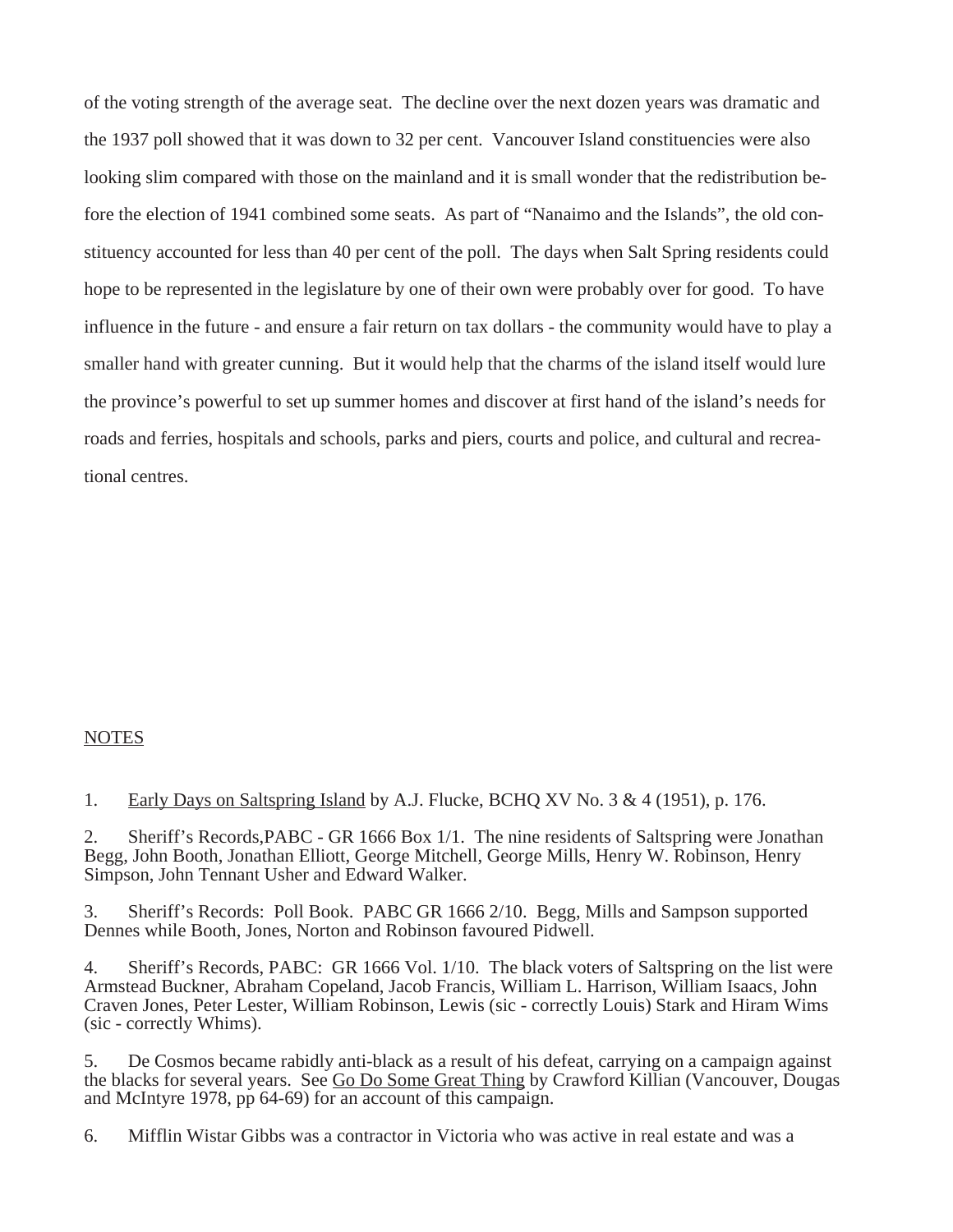member of the town council. He left British Columbia in 1870 to rejoin his wife and family who had returned to Oberlin, Ohio where he began a long and successful career in politics. In 1897, he became the first black to represent the United States abroad when he was appointed United States Consul in Madagascar, where he served for three years. He revisited Victoria in 1907 at 84 years of age.

7. Letter of 30 May 1890 from John Paton Booth to the Hon. John Robson; John Robson Collection, PABC - PABC Add MSS 525, Vol. 1, Folder 1 #166-9.

- 8. Flucke article in BCHQ (1951), pp 195-6.
- 9. Flucke, p. 197.
- 10. Letter from John P. Booth to William Smithe of 26 January 1883, quoted in Flucke, p. 199.
- 11. Letter of 30 May 1890, Booth to Robson, cited above.
- 12. Bea Hamilton, Salt Spring Island, Vancouver, Mitchell Press Limited, 1969; pp 171-2.
- 13. Foster was born in Bristol, England, in 1875 and died in Vancouver, B.C., in 1954.
- 14. E.F. Wilson, Journal entry 30 May 1911. "Our Life on Salt Spring Island", MS pp 38-9.
- 15. PABC NWp 352 V645.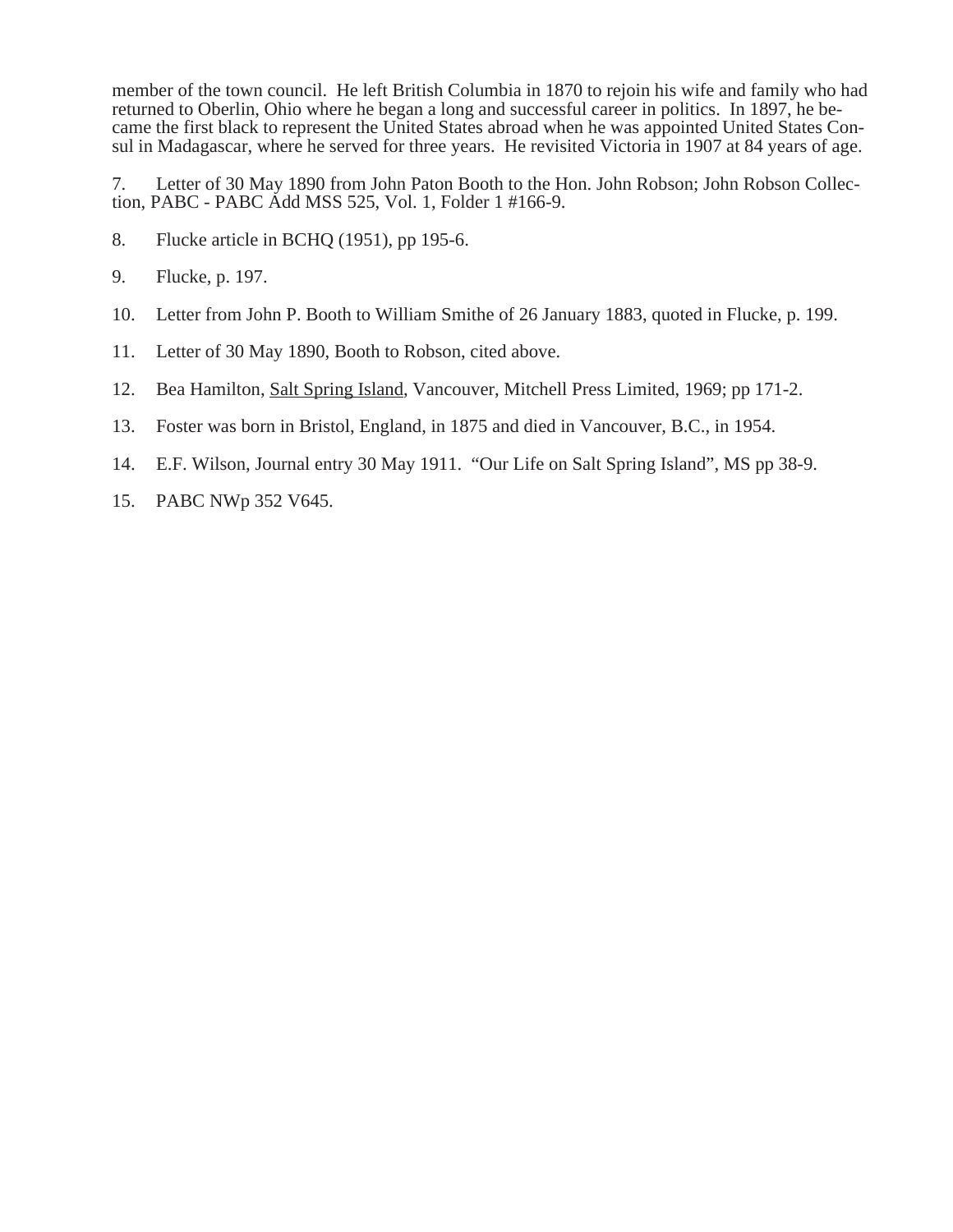# Mouat

#### **EARLY SETTLEMENT - 1859 - 85**

Except for the flurry of activity at Nootka Sound on the west coast in the late eighteenth century, Vancouver Island was virtually unknown to anyone but the indigenous people. (1) The Hudson's Bay Company had established posts early in the nineteenth century near the mouth of the Columbia River. The company had become alarmed at the rapidly expanding settlement of Americans in the Oregon Territory and was uncertain as to the position of the as yet undecided Canadian-American border west of the Rockies. The Company therefore established posts in New Caledonia. This was an area roughly that of present day mainland British Columbia. (2)

Fort Langley was built by the Hudson's Bay Company on the Fraser River in 1826, but it was soon apparent it was not a suitable sea port. (3) In 1842 James Douglas, the Assistant Factor at Fort Vancouver on the Columbia River, chose Camosack on southern Vancouver Island to be the coastal depot of the Hudson's Bay Company. (4) Four years later, in 1846, the Treaty of Washington was signed by Britain and the United States, giving Britain all of Vancouver Island and the mainland north of the 49th parallel. (5) Britain had been largely influenced by political conditions when drawing up the proposal. She was fearful of a war with the United States, was short of money at home where the government was in danger of falling and her relations with France were strained. (6)

Fear of American takeover of all the Pacific Northwest was intensified by Mexico's loss of California in 1848. (7) Britain realized she must get colonists into what little of the area she had salvaged by the Treaty of Washington of 1846. The settlement had to be done quickly and with as little cost to the British taxpayers as possible. (8) With the Hudson's Bay Company already established on Vancouver Island, it seemed an appropriate colonizing agent to act for the Crown. An agreement between the British Government and the Company was signed in 1849. In return for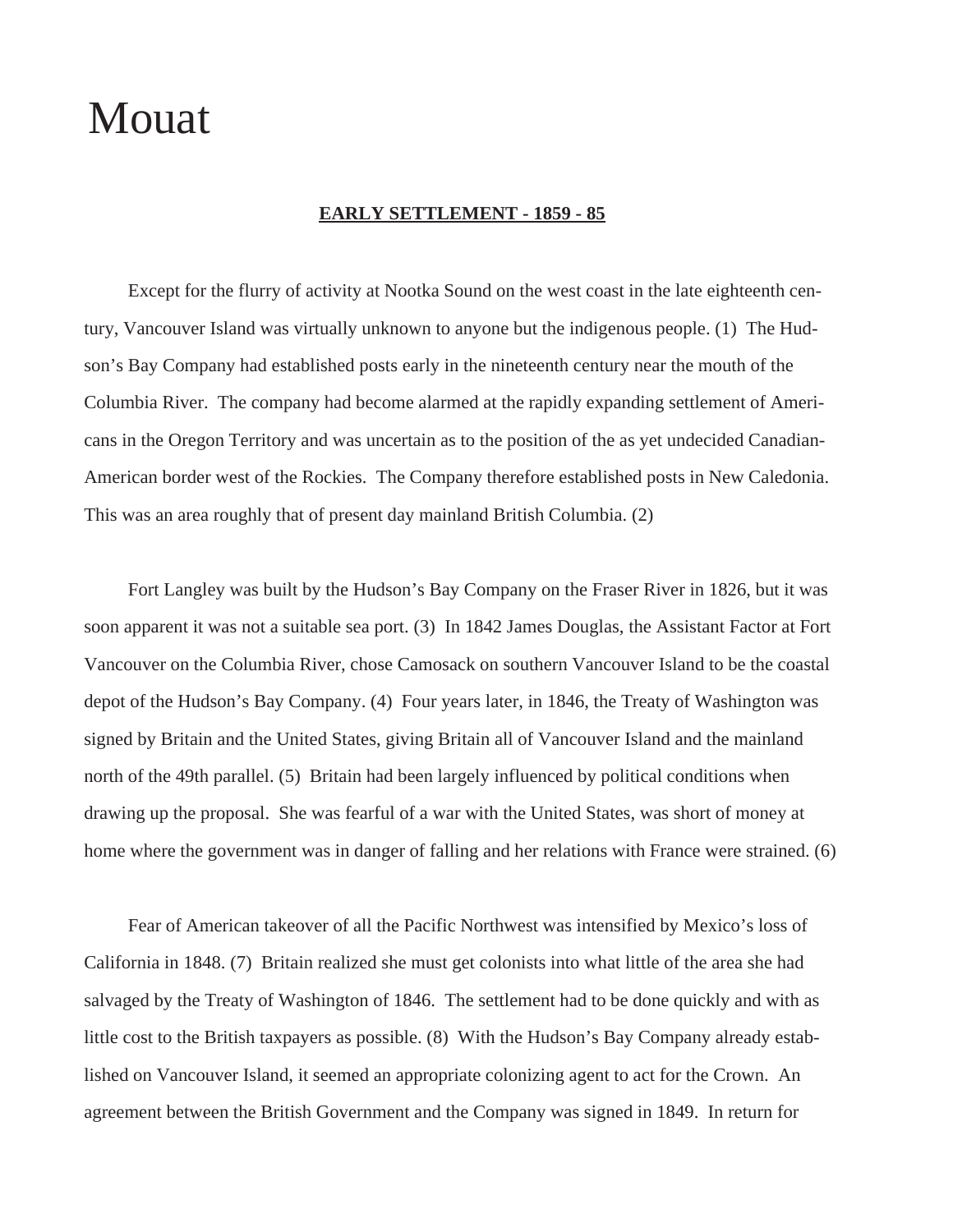exclusive trading rights, the Hudson's Bay Company would encourage settlement in the colony of Vancouver Island and its dependencies, and defray costs of civil and ilitary needs by the sale of land and natural resources. If the Crown was not satisfied with the progress of colonization, the contract could be broken in five years. There was a stipulation that the settlers must be British subjects from Great Britain, Ireland, or the Dominions. (9)

Settlement did not proceed well. By 1853, the Colony of Vancouver Island had only 450 inhabitants, 300 of whom were in Fort Victoria (formerly Camosack). The rest were in Nanaimo where coal had been mined for a year, or in Fort Rupert. (10) Almost everyone was an employee or retired employee of the Hudson's Bay Company or its subsidiary, the Puget's Sound Agricultural Company. Below the border the number of American settlers grew rapidly. As early as 1850, the population of Oregon Territory was 13,294. (11)

J.P. Pemberton, the colonial Surveyor General of Vancouver Island at the time, listed five obstacles to the colony's growth: 1. The attraction of the Gold Rush in California. 2. The almost prohibitive level of wages. 3. The great distance from Great Britain involving either a tedious voyage of 5 months and 17,000 miles, or the expense of the overland route by Panama or the plains. 4. The price of land as compared to the price south of the 49th parallel in Oregon Territory. 5. Duties averaging 24% on British and Canadian goods entering American ports. (12)

In 1857, James Douglas, Chief Factor of the Hudson's Bay Company post at Fort Victoria, was shown a few grains of gold from the North Thompson River. (13) He alone of the officers of the Company seemed aware of the changes the gold could bring to the fledgling colony. Fearing an influx of non-British subjects, he went beyond his authority as Governor of Vancouver Island and issued a proclamation stating that gold found in the Fraser and Thompson Districts belonged to the Crown. (14) Any miner coming to the gold fields was to pay a \$5.00 monthly mining fee to be obtained at Victoria. The following year at the request of the British Government, Douglas became Governor of British Columbia. (15) (A name chosen by Queen Victoria.) (16) As well as this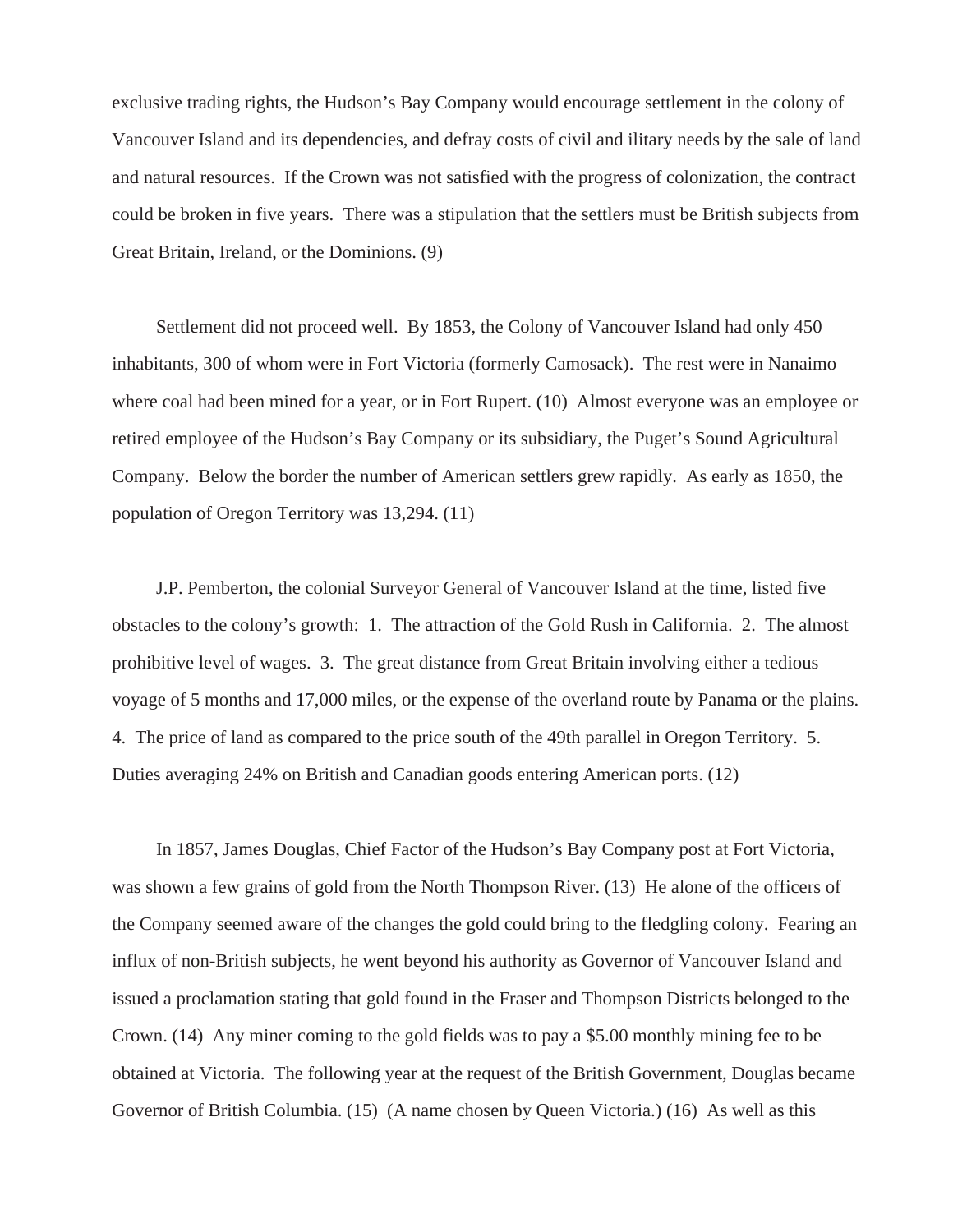position, Douglas retained his governorship of the separate Colony of Vancouver Island. On accepting his new post, Douglas was to sever all connections with the Hudson's Bay Company. (17)

The first shipload of miners reached Victoria from San Francisco in the spring of 1858. Of the 450 men on board, only 60 were British subject. (18) This group was the forerunner of many more to arrive in the Colony that spring and summer. That ship also carried 35 blacks from California. Thirty thousand men, passing through Victoria on their way to the gold fields of the Fraser and the Thompson, created a tent city around the small stockaded fort on Victoria's Inner Harbour. (20) Land sales were brisk and Victoria's population rose to 5000. Overnight, 225 buildings went up, mainly stores, many owned by, or subsidiaries of San Francisco firms. (21) Some of the would be miners had previously been to Australia and then to California for the gold rushes there. They came to Victoria only to purchase their mining licences and what equipment they needed before crossing the Gulf of Georgia to ascend the Fraser River by any means available. (22)

With the onset of winter in 1858, miners, disappointed by the small amounts of gold recovered on the sand bars, and unable to work their claims in the cold weather, moved out to the coast. Many returned to the States. (23) A large number were indigent and could not afford to go further than Victoria. These men clamoured for land to 'squat' on, as was available in parts of Oregon Territory. A number of Europeans, mostly from France and Germany, as well as Australians, the Blacks, and men from Britain and eastern Canada, wished to stay in the colony. (24)

With the exodus to the U.S. of many of the miners, Victoria faced its first depression. The population dwindled to 1500 in 1859. (25) The newly established Victoria merchants were anxious to stop the southward flow of would be settlers and Douglas wanted the problem of unemployed people around the fort settled quickly. (26) He was also anxious to create an agricultural component to the island colony, not only to supply the town but also to decrease the imports from the United States.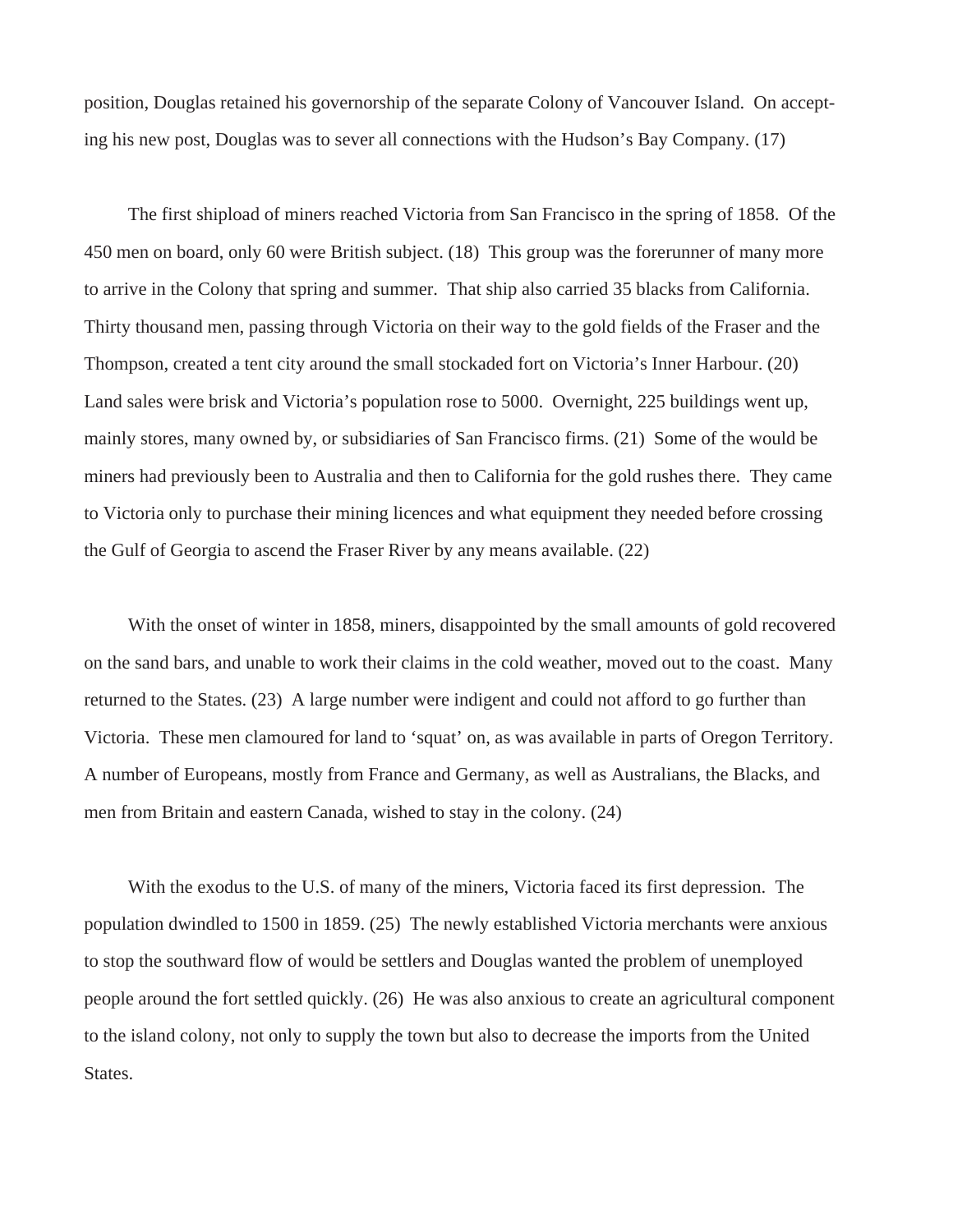Public meetings were held and petitions drawn up calling for cheaper or free land. The situation was duly reported by Douglas to the Colonial Secretary, Sir Edward B. Lytton, in London. At the time Douglas had no option but to charge all those wanting land, one pound sterling an acre, the price set by the Crown. J.D. Pemberton, the Colonial Surveyor, responding to public pressure for available agricultural land, had created several rural districts on Vancouver Island. He was subdividing land in Cowichan and Nanaimo Districts into 100-acre blocks as quickly as possible. He told Douglas that much of the land was not worth a pound an acre and should be sold more cheaply. The colony at this time was in the process of reverting from the jurisdiction of the Hudson's Bay Compay to the Crown, and Douglas could not make any changes to the price set by the British Government. He did tell one group of potential colonists that his only power lay in adjusting the method of payment. He was willing to let settlers go on unsurveyed land with a down payment of a shilling an acre. Even this amount was too much for many of the indigent newcomers. (27)

One group of men appointed a young Scottish lawyer, John Copland, recently arrived from Australia, to intercede on their behalf for land with no money down. (28) Some of the group were from Australia, others were Blacks. The latter group had gone to California from the southern or eastern states, because California was a free state, i.e. no slavery. The newcomers to California found black and mulatto immigration there was actively discouraged. California schools were segregated and state laws did not allow Blacks to testify against whites. The Oregon constitution forbade admission to Blacks. Mifflin Gibbs, in his autobiography, stated that the group came to Victoria for liberty and the attraction of the goldrush. (29)

Copland's group wanted land in Cowichan District, but there the land had already been surveyed and therefore required payment. (30) It is not known who suggested that land was available for pre-emption in Chemainus District, of which Saltspring was a part. Governor Douglas, writing in the British Colonist on August 2, 1859, stated that the sovereignty of San Juan and the whole of the A\_\_\_ Archipeligo (of which Saltspring was a part) was British. It is interesting that settlement of Saltspring was being encouraged at a time when the United States was flexing its muscles over the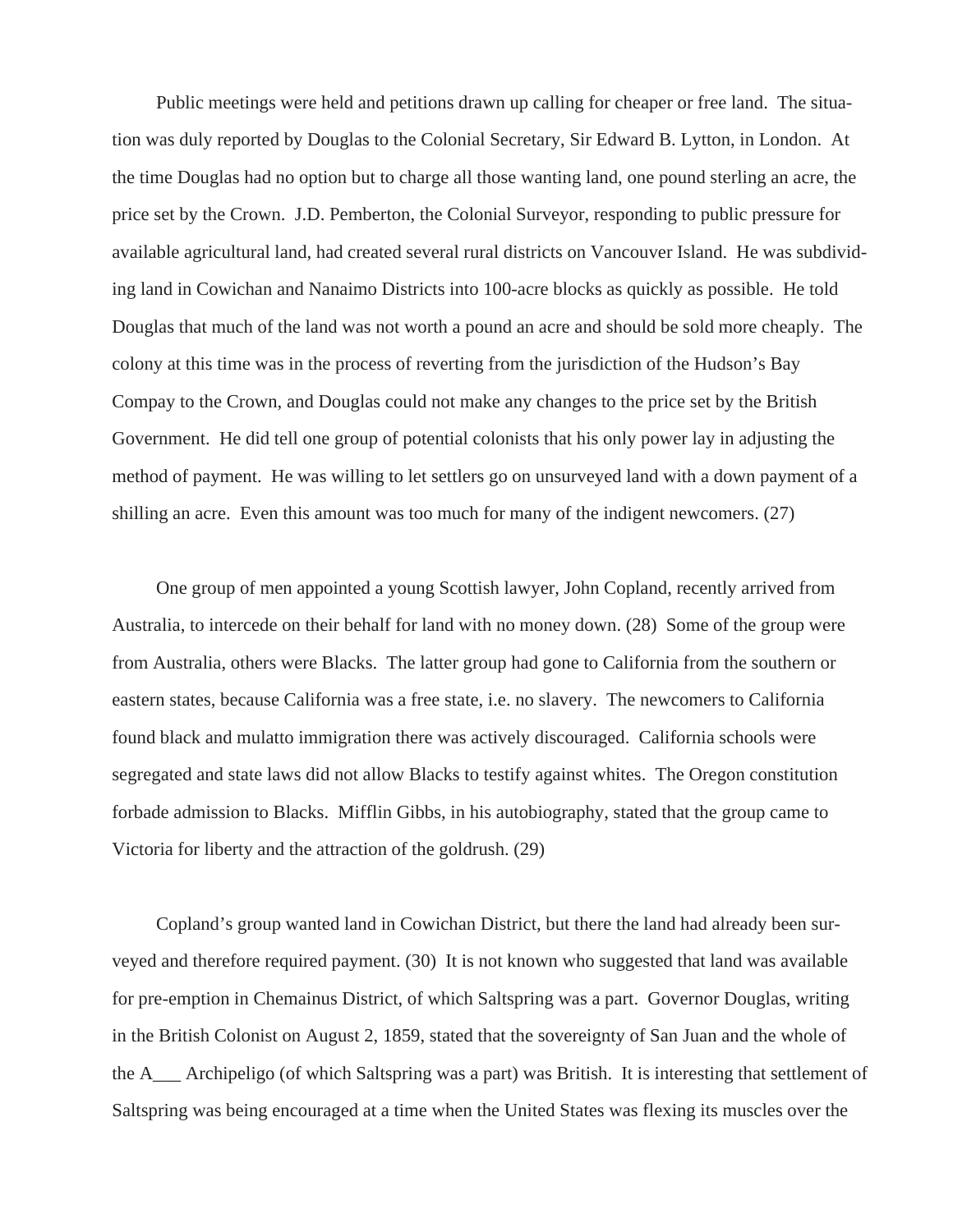boundary dispute and was sending troops to San Juan. Certainly, none of the district had been surveyed, nor was it one of the areas mentioned by Douglas when he offered to change the method of payment. What is known is that Copland and some members of his group chartered the "Nanaimo Packet" on July 18, 1859, and sailed up to Chemainus District. (31) The delegates liked what they saw and reported back to the other members in a positive way. Two hundred and forty-one men immediately applied for pre-emption, 29 of whom wished to settle on Saltspring Island. (32)

Saltspring Island had caused some excitement in 1852 when officers of the Hudson's Bay Company had inspected the salt springs there. (33) The Company had probably heard of the springs from the Indians who certainly knew of them. (34) Douglas had high hopes for the commercial use of the salt for the fish trade on the Fraser River and the domestic market. On analysis, the springs were found to have more impurities than similar springs in nanaimo (35), so the latter were developed and no further mention was made of the Island salt springs by the Company.

Douglas, on a map accompanying an article published in 1854, called the Island "Chuan". "Chuan" was a Anglicized version of the Salish word for the south east part of Saltspring. (36) The Colonial Surveyor used the names "Tuan" and "Saltspring" during his tenure. In 1856, Captain W.C. Grant, the colony's first independent settler, used the name "Saltspring". (37) A marine survey of the area, commenced in 1857, officially changed the Island's name to Admiral Island, in honour of Rear-Admiral Baynes, Commander-in-Chief of the Pacific Station of the Royal Navy. The change to "Admiral" came too late, Saltspring was the name already in common usage and so it remained. Eventually, the Geographic Board of Canada changed the name officially to "Saltspring" in 1906. (38) It is now more commonly written as "Salt Spring".

In a letter dated July 26, 1859, Pemberton gave permission for the 29 people to settle on Saltspring (or Tuan as he called it then). It was made clear that the settlers would have to pay for their land at the going rate after survey. No date was set for survey. (See Appendix A). Of the number, 17 were ready to leave at once. They sailed the following day, July 27, 1859. (39) Check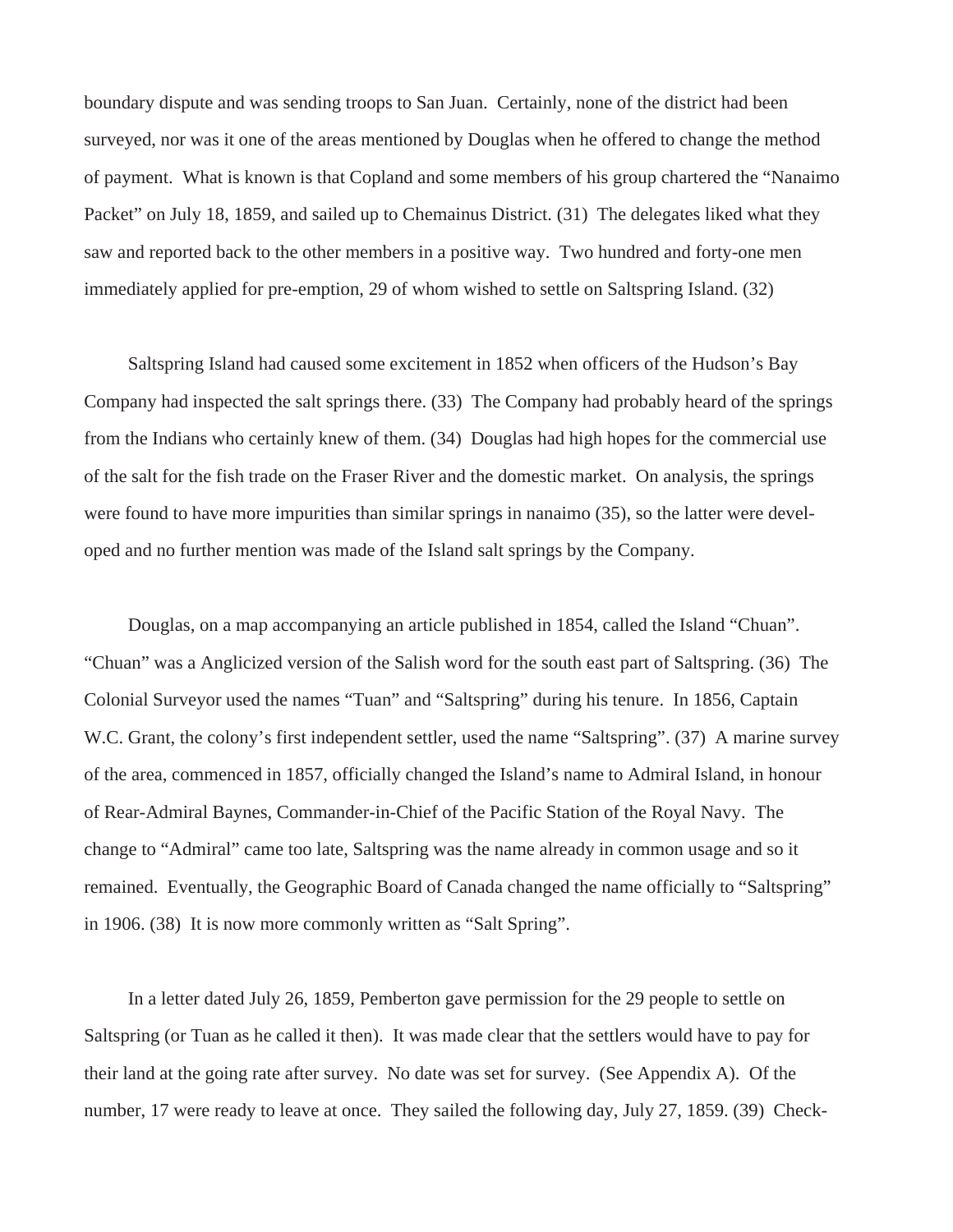ing through the list of first applicants, several names appear on later survey or pre-emption maps.

The following 17 names are probably the most likely to have been in the first boat:

- 1. James Stephens
- 2. Edward Mallandaine
- 3. Thomas Henry Lineker
- 4. George Richardson
- 5. William Isaacs
- 6. P.J. Adams
- 7. F.P. Gerry
- 8. Jonathan Begg
- 9. Joseph Frontin
- 10. Sain Francis Stephens
- 11. George Copland (probably Abraham Copeland or John Copland)
- 12. Armstead Buckner
- 13. E.A. Booth
- 14. Fielding Spott (sic)
- 15. James Gascoigne
- 16. R.P. Dombraine
- 17. Edward Walker (or Watkins)

(Appendis A). The list of 29 applicants named in Pemberton's letter written July 26, 1859.

James Stephens' name is not shown in the public notice in the British Colonist of May 18, 1861, (Appendix B) although his name appears on a copy of the pre-emption register as having property in Ganges Harbour. (Appendix C). Mallandaine is shown as a registered owner in May, 1862. The Lineker name does not appear on either list but it is well documented that he was living in Ganges in July 1860. (40) William Richardson is listed as a pre-emptor in 1861 in Ganges Harbour. Isaacs, a Black, had given his occupation as farmer when he arrived in Victoria (41) and was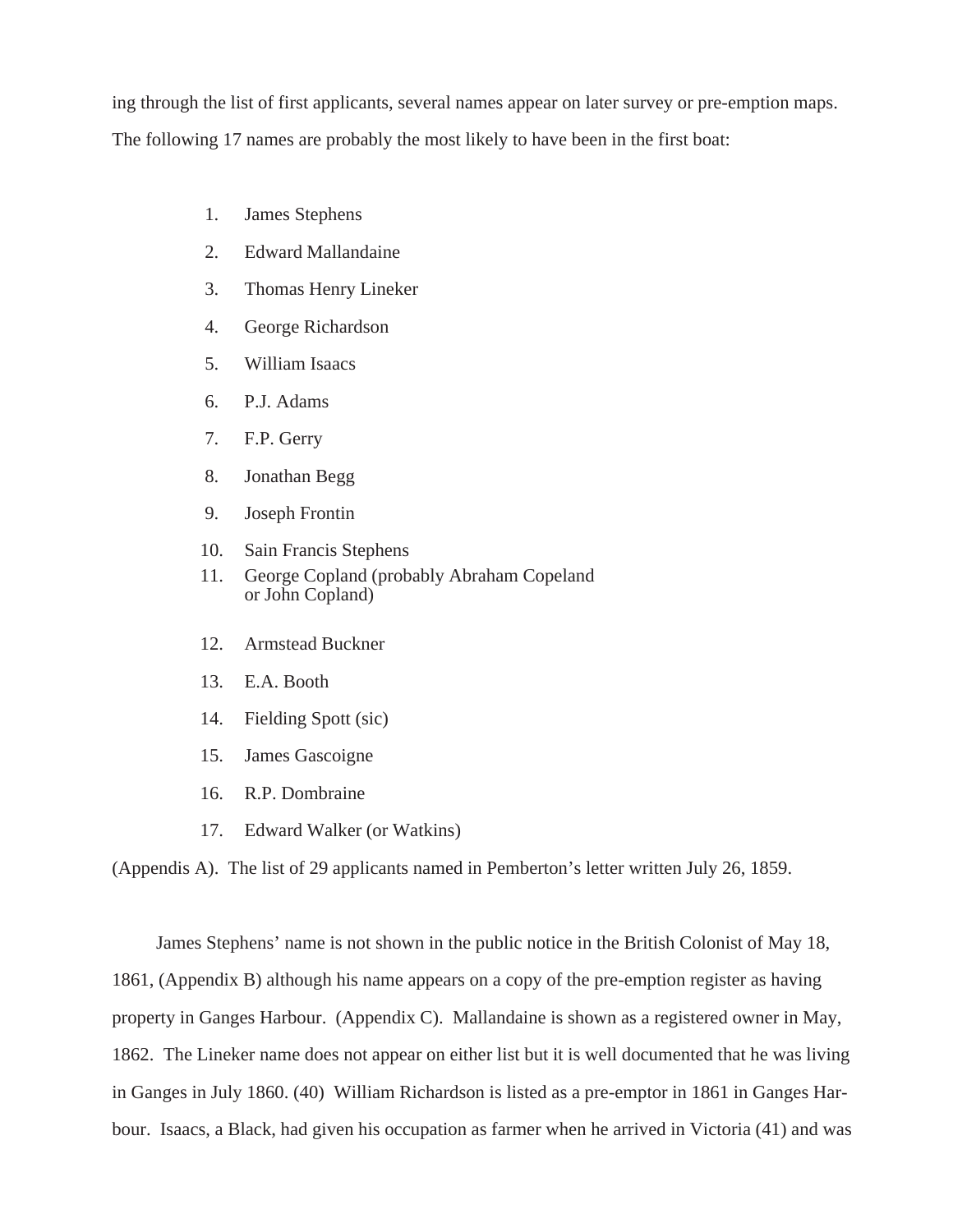issued a pre-emption certificate in March, 1861. Mallandaine recorded in 1861 that Gerry had Lot #5 at Begg's Settlement where he raised hogs. (42) Begg opened a store near present-day Fernwood in December, 1859. (43) He was still operating a nursery in Victoria as late as September 24, 1859. (44) Frontin is shown as a pre-emptor in 1861, but Cusheon says in a letter to the Surveyor-General in 1861 that Frontin had left his property within a month of arriving on the Island. (45) His name does not appear on the 1862 Voters' List. George Copland, the name in Pemberton's 1859 letter (46) was either John Copland or Abraham Copeland. The latter arrived in the early days of settlement and remained for twenty-five years. However, John Copland is shown as an owner of 100 acres on Saltspring in the 1862 Voters' List. (47) There is no evidence that he ever lived on the Island. Armstead Buckner, a Black like Copeland, pre-empted the land where the Golf Course is now located. He stayed for many years, his property eventually being sold to Reverend E.F. Wilson. E.A. Booth was identified as one of the black settlers by James Pilton, but his name does not appear again. It is often written that J.B. Booth was one of the first group, but in a letter to Pemberton in August, 1862, Booth said he came in early 1860. (48) Fielding Spotts, another black settler, a cooper by trade (49) is recorded as one of the nominators of John Copland for member of the House of Assembly, December, 1859. He abandoned his claim within a year. (50) Spotts was for many years a well-known settler of early Saanich. Gascoign returned to Australia soon after applying for pre-emption. (51) Dombraine's name appears on the pre-emption list and he is mentioned in Robson's diary of 1861. (52) Walker, or Watkins as it sometimes is written, appears on the 1862 Voters' List. (53)

The second of Copland's groups was granted pre-emption rights in August, 1859. Most of this group were believed to be from Australia. (54) Their stay was brief, many going on to the Cariboo goldrush. (55) J.D. Cusheon was believed to be one of this group. His stay too was short, but his name is remembered in Cusheon Lake and Cusheon Cove. He spent \$3,000.00 clearing land, erecting buildings, fencing and clearing three miles of road to Ganges Harbour. This effort took four months and necessitated the hiring of 16 men. (56) In 1861, he informed Pemberton that he wished to buy 1,000 acres, as he had acquired the pre-emptions of Frontin, S.T. Stephens, J. Stephens, and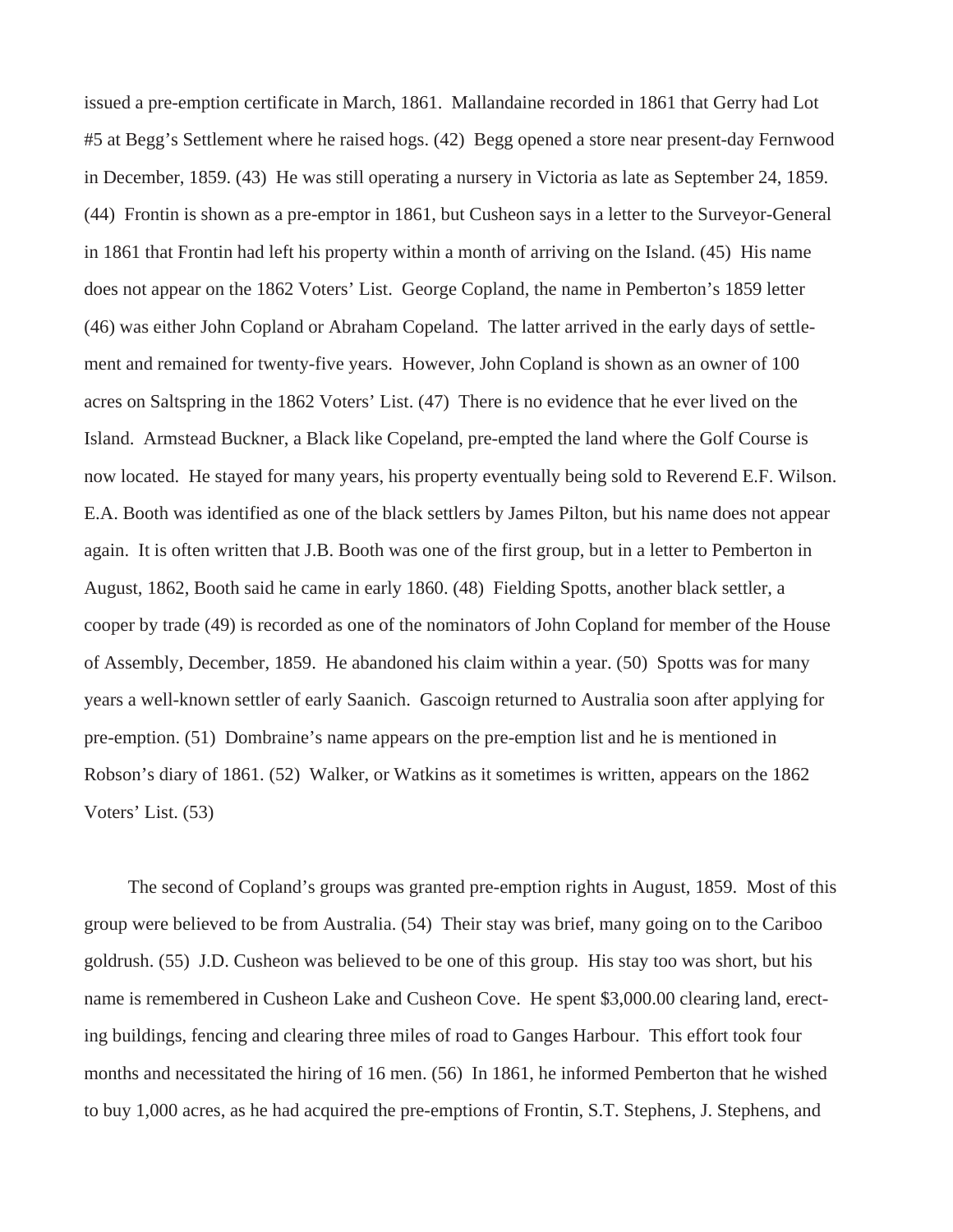Adams. Cusheon told Pemberton that Governor Douglas had said that he could purchase the land for \$1.25 an acre. This, of course, was refused as the limit of pre-emption was 200 acres per family. (57) Cusheon is mentioned as an inn-keeper in Camerton Town near Barkerville in October, 1863, in a diary kept by John Cheadle. (58) Cusheon's father-in-law, Dr. Hogg, stayed on the Island in Ganges Harbour. According to Mrs. Margaret (Shaw) Walter, Dr. Hogg was a retired English physician "said to be peculiar in some way but trustworthy professionally". (59) He is chiefly remembered in a touching account by Sylvie Stark when he treated her husband for a very severe reaction to a small pox vaccination. The doctor's successful treatment of Lewis Stark's grossly swollen arm was the use of cold compresses made of mud from the bottom of their spring. (60) Dr. Hogg died not long after upbraiding Willie, a native man, for stealing the doctor's garden produce. Murder was suspected by the settlers but was never proved. (61) Also in the second group were five early businessmen, John Lee, William Senior, Robert Leech, and Henry Elliott, and E. Williams. Their venture, Saltspring Island Stone Company, quarried stone north of Vesuvius. It could be purchased at \$8.00 a ton in Victoria and was advertised as suitable for general building purposes and sidewalk material. (62) The Victoria British Colonist reported that the group who operated the quarry were in the Cariboo in 1861. (63) The 1862 Voters' List shows them as still owning property on Saltspring Island but all living in Victoria. (64)

A third group applied for pre-emption in December, 1859. On receipt of these additional names, Pemberton, suspecting land speculation, added two more conditions to settlement. Firstly, if occupancy ceased, title would not be granted. Secondly, no settler could sell his pre-emption without first obtaining a licence. (65)

A total of 117 pre-emptions had been issued on the Island by the end of 1859, with no money down and without prior survey. because of the lack of survey, many property boundaries were in dispute for years. More than a decade later, Mr. A.H. Green who surveyed much of south Saltspring, reported that extensive acreage of land had no existence and many boundary conflicts would have to be solved at a later date. (66)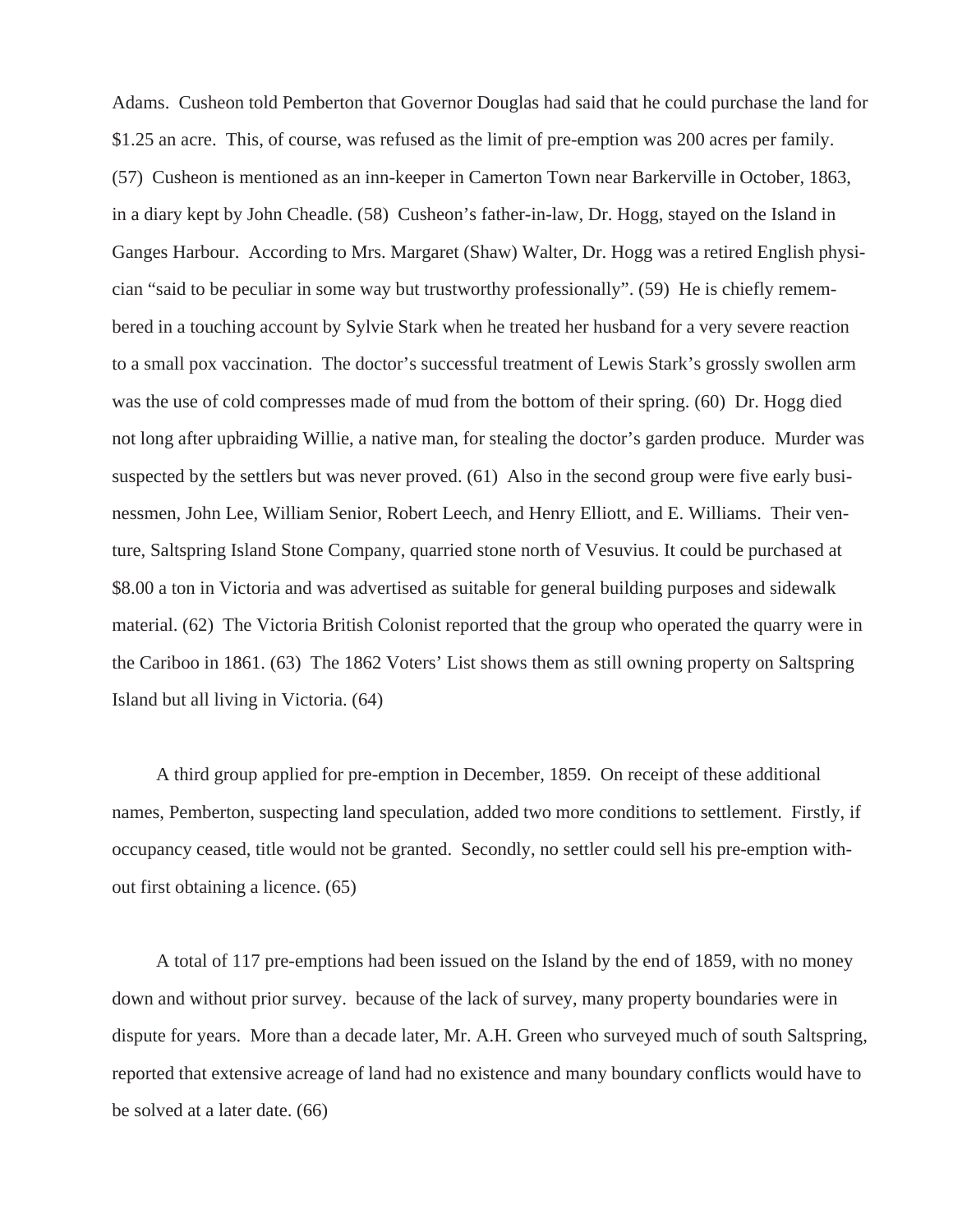There were enormous problems for those first settlers on Saltspring Island. There was no cleared land, no regular transportation to and from the Island, no roads, no wharves, no labour pool, few settlers with farming experience, little or no money, wretched mail service, and the constant fear of disgruntled local Natives and those passing to and from Fort Victoria using local waters.

In Sylvie Stark's reminiscences, she told of her first home on the Island. It was an unfinished log cabin surrounded by trees and thick underbrush, with a quilt hung across the entrance. Neighbours came and helped her husband put on a roof to keep out the rain. (67)

Eliza Griffiths, the daughter of the first white woman on Saltspring, recounted the hardships of her family, the Linekers. Their first home in the Colony had been hastily sewn-together Hudson's Bay blankets. That shelter had been in Victoria where every available space was crowded with miners on their way to the Fraser gold fields. (68) On Saltspring, the family built a log cabin with an earth floor, their only light in the evening being a wick dipped in oil. Eliza and her brother dug clams and netted herring, often their only food for days at a time. (69) The severe winter of 1862-63 killed their cattle because of lack of feed and adequate shelter. According to Mrs. M. Walter, Mr. Linketer was "of a very unadaptive nature". (70) He is not shown on the Voters' List of the Island in 1862. (71) The Victoria Directory of 1866 shows the family back in Victoria. (72)

The lack of transportation was a great trial for the first settlers. The packet running from Victoria to Nanaimo called in once a week, but there was no wharf to help in the off-loading of passengers or freight. Livestock were lowered over the side and allowed to swim ashore. There were no roads, causing isolation and privation. In an interview in the Colonist, Mrs. Griffiths (the daughter of Mrs. Lineker) said that, during her years on Saltspring, she never visited Begg's Store at Fernwood. (73) In an 1870 letter, after eleven years of settlement, Stark wrote to the Commissioner of Land and Works, and I quote in part: "A sentral road is all we ask for and let us make little roads and pigtrails to come to it by our own labour." (74) A Road Act had been passed in the colony in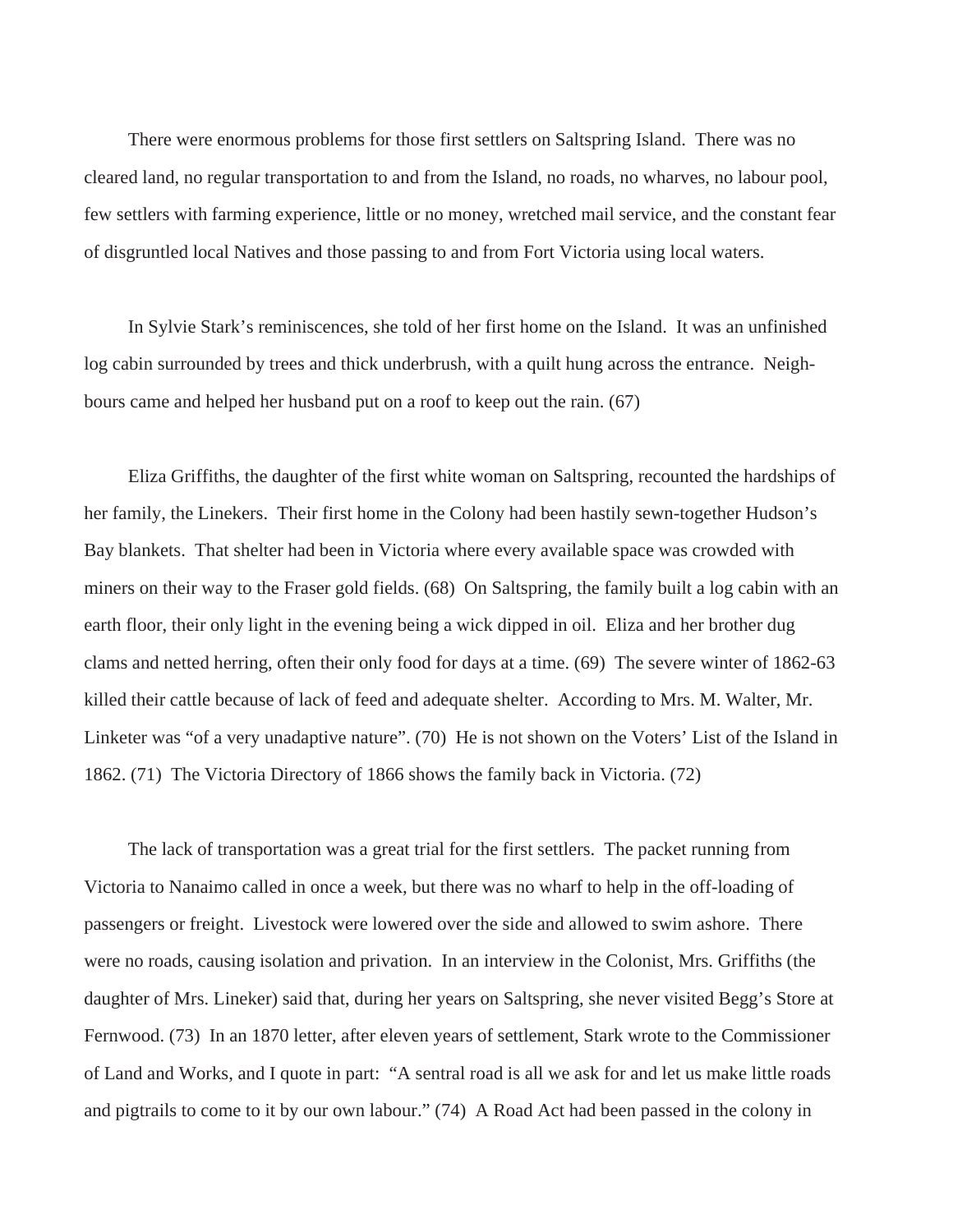1860 which required every adult male to work 6 days a year on the roads in his district. Within six months, Begg, one of Saltspring's 3 road commissioners, wrote to Victoria complaining that the other 2 commissioners, John Tait and Cusheon, hadn't been on the Island for a year and no road work had been done. (75) The local residents complained that absentee landowners were not doing their share of the road work and the farmers themselves were pushed to the limit just doing their own clearing and trying to make some money so they would be able to pay for their pre-emptions when the survey was done. After Confederation, 1871, Saltspring's first representative, John Patton Booth, again asked for an island road. He asked for \$1,000.00 for a road "connecting the different settlements together; some portions of the inhabitants being entirely debarred from all use of the steamer as a means of conveying freight for want of a road." (76)

The lack of experience in all aspects of pioneering and farming is mentioned in much of the early writing. Edward Mallandaine, writing about his father's early days on Saltspring, says: "my best father very early in the 60s was one of many unqualified and non-practical who thought that farming would pay in the Colony. Accordingly, he and others pre-empted Gov't land on an Island splendidly isolated for course from any civilized settlement - this island was called even then Saltspring Island." (77) An abortive attempt to build a boat, and near starvation caused him to abandon pioneer farming and return to civilization, said his son.

Robert Brown, the leader of the Vancouver Island Exploring Expedition, was not impressed with the settlers he encountered in Cowichan, Chemanus (sic), Saltspring and Comox. He wrote: "most of the settlers being men with no business and totally unacquainted with farming: Men who came here attracted by the gold fever and got their eyes jaundiced by their Cariboo failures, prodigal sons who are just waiting to get reconciled with their families, or to go home having mistaken their vocation." (78)

Financial difficulties had driven most of the settlers to Saltspring Island. (79) Flucke, writing about the early Saltspring settlers, says "their limited resources would supply them with nothing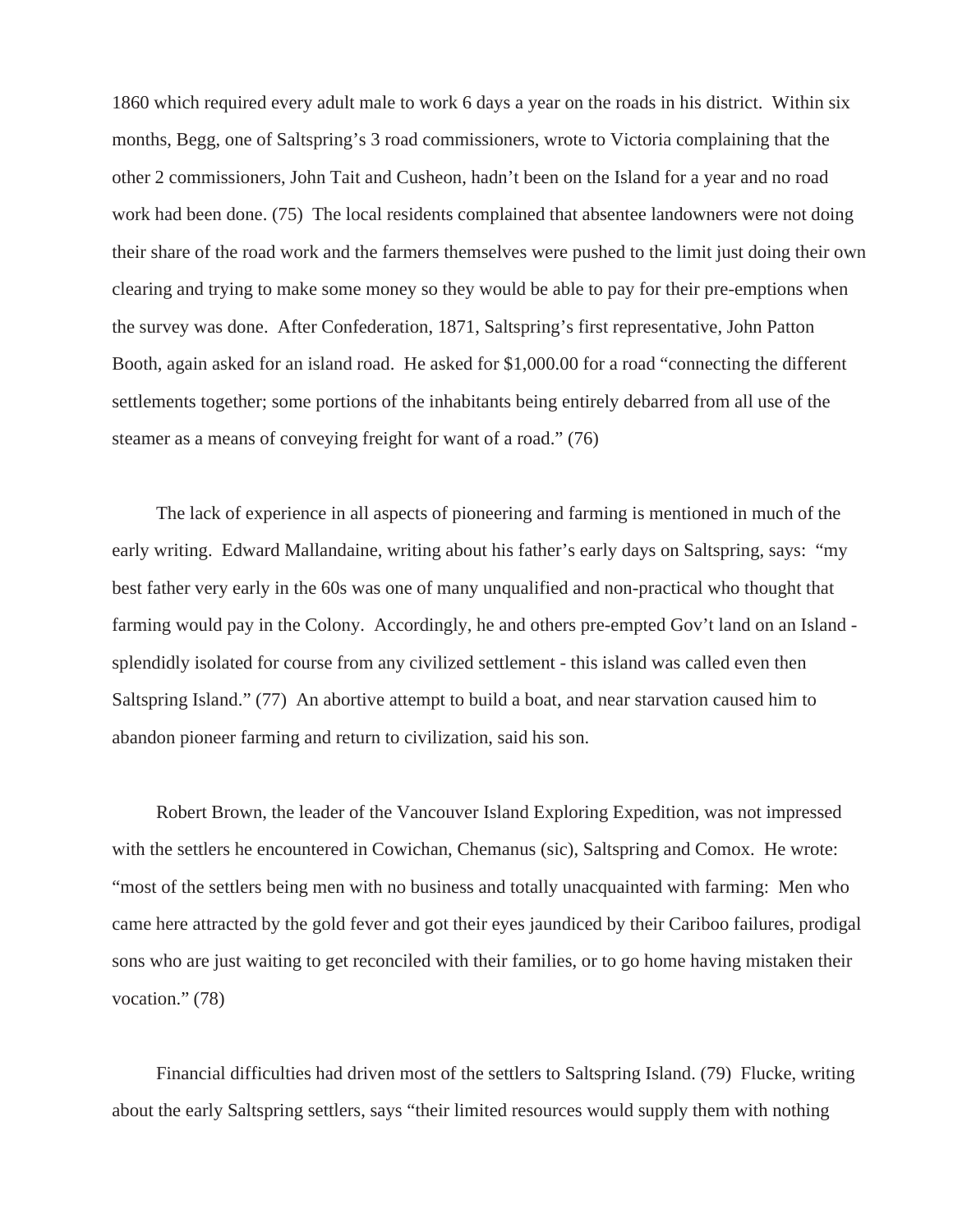better." (80) Sylvie Stark mentions a Mr. Overton who, when he arrived on the Island, had only 75 cents to his name. (81) This lack of funds was probably the reason for the large number of letters in the Government Records requesting six months leaves of absence by almost all the settlers at one time or another. (82) Many tried their luck in the Cariboo, often coming back to the Island to find their pre-emptions inhabited by new settlers. (83)

The poor mail service was another source of great hardship. As early as September 19, 1859, J. Begg was calling for a branch Post Office on Saltspring. At that time it was necessary to go to Victoria Post Office although there was weekly steamer service, weather permitting. (84) In the 1860 Victoria Directory Begg's advertisement for his Saltspring business lists "Post Office" in conjunction with his store, the First on the Island.

Fear of the native people was another problem. Begg, in an article in the New Westminster Times in 1859, said that the Islanders were constantly harassed and insulted by the Penalichar (sic) tribe. These Indians complained that the Island was theirs and that Governor Douglas had "capswallowed" or stolen it from them. (85) It was not only the local tribes that frightened the settlers. Canoe loads of natives travelling up and down the coast to trade at Fort Victoria were known to steal from the farmers' fields. (86)

The settlers were appalled at an event which took place a year after their arrival. It is generally referred to as the "Ganges Massacre". Many variations of the event have been told but the story, as written by Mr. Lineker, one of the few witnesses, is presumed to be the most accurate. His letter to Governor Douglas on July 9, 1860, reads as follows:

"Sir

At a meeting of the settlers of this place I was deputed to address your Excellency on the subject of the Indians.

I beg therefor to acquaint Your Excellency that on the 4th of July last, at noon, a canoe with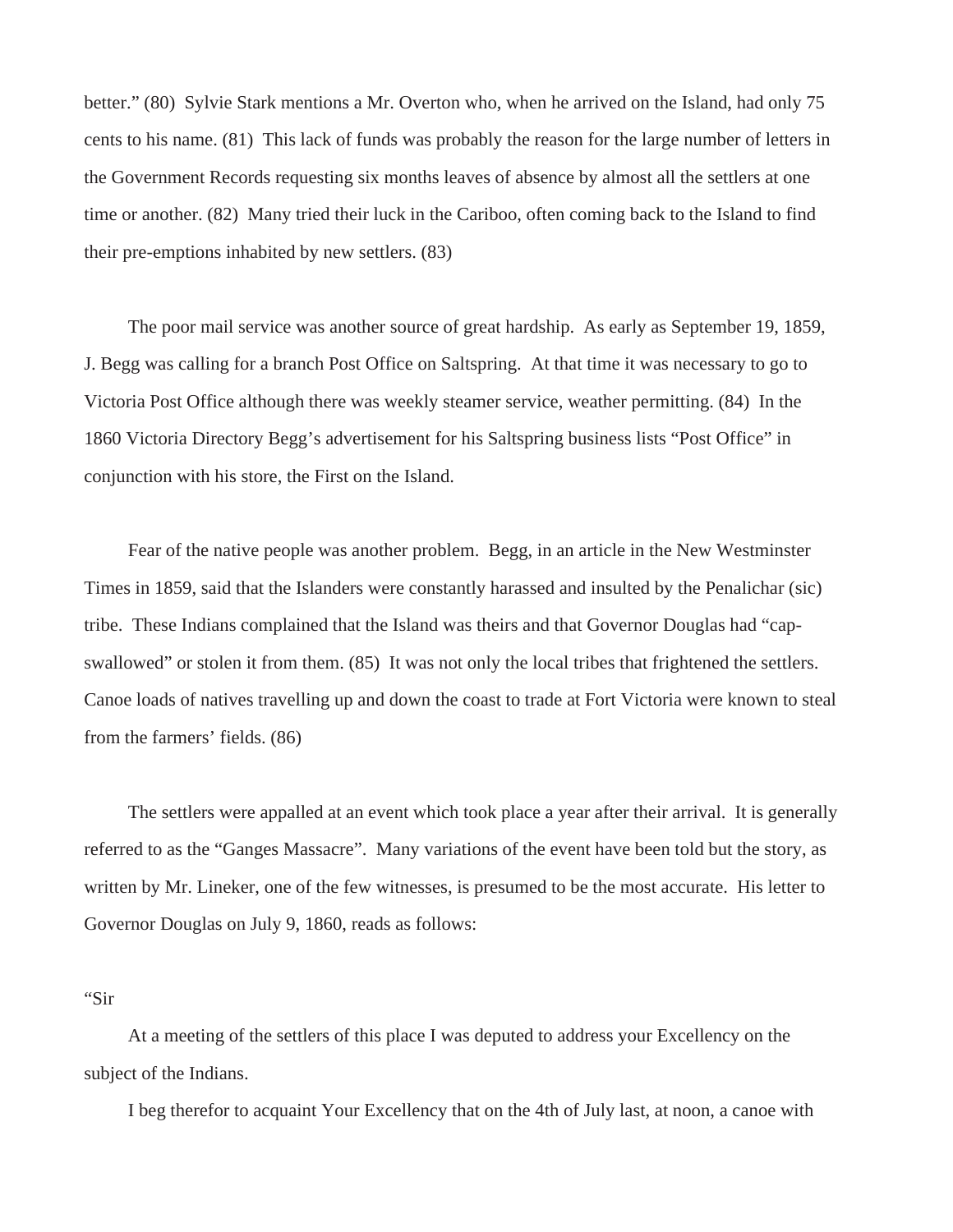nine men, two boys and three women of the Bella Bella tribe came in here with a person named McCauley who had business with some of the settlers. While he was talking to me, the Cowichians (sic) numbering some fifty, who were encamped here & who on the arrival of the Bella Bellas manifested an unfriendly spirit, but afterwards appeared friendly, a general fight ensued which lasted about an hour, and ended in the Cowichians (sic) killing eight of the other, and carrying off the women and boys as prisoners, this fight occurred so close to my house, that I sent my wife and family into the woods for safety, during the night one of the Bella Bellas came to me wounded. I pointed out a trail which would lead him to the northern part of the island, hoping he might get away. I felt I could not give him shelter without being compromised in this murderous affair. Two men have just arrived here from the other side of the Island, who inform me that a week since some Northern Indians took two of another tribe out of their boat and cut their heads off.

The Indians have all left here, probably anticipating an attack, in such an event we should be anything but safe, especially should they in any way molest the Settlers. We number here twenty-six men, scattered over about two miles square, considering their defenseless position the Settlers trust that Your Excellency will deem it expedient to afford them such protection as you in your wisdom may think necessary."

I have the honor to be

Your Excellency's obedient humble servant

Thos. H. Lineker." (87)

In 1861 Begg's Store at the North End was broken into and blankets and provisions were stolen. The culprits were believed to be Haida Indians. The British Navy ship "Forward" was sent in pursuit and caught up with the offenders at Willow Point on Vancouver Island. Only after a gun battle in which two Haidas were killed, did they surrender. Five natives were taken to Victoria where it was learned that, prior to the burglary, the Haidas had bought some alcohol from the crew of the schooner "Laurel". The whiskey had been diluted with salt water. When the natives discovered the hoax, they returned to the "Laurel" and stripped her of everything they could, before moving on to rob Begg's store on the Island. When the cupidity of the ship's crew was revealed, the natives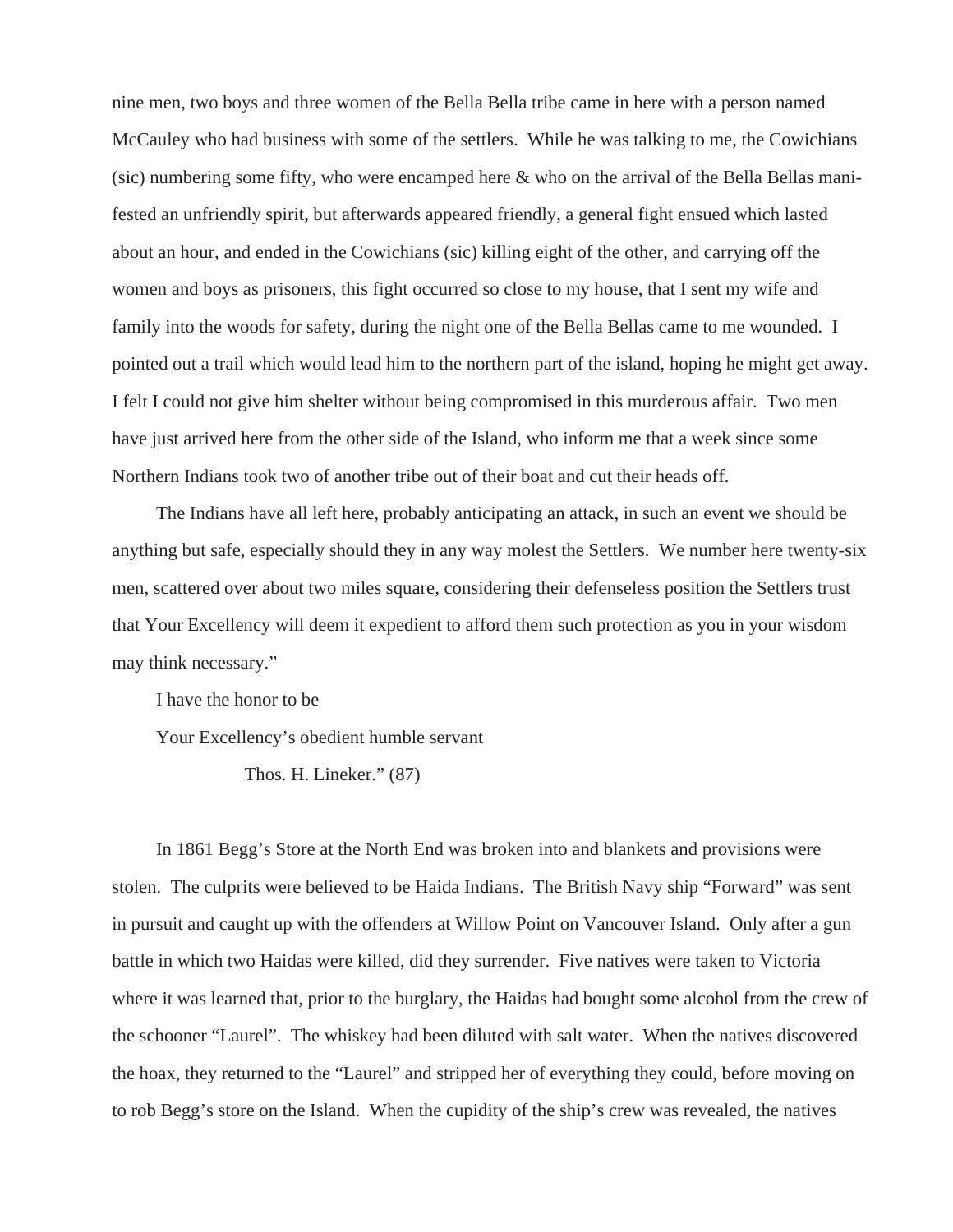were released. There is little doubt alcohol was the cause of some of the Native problems. Unscrupulous whiskey traders cheated the Natives, then cried for protection when there was retaliation. (88) The daily British Colonist reported on March 28, 1867, that American natives were bringing canoeloads of whisky to Cowichan. (89)

The Saltspring Islanders were anxious to have a Justice of the Peace, but Douglas refused to appoint one. The reasons he gave were that there wasn't a suitable candidate on the Island, and that one official would be powerless in such an incidence as the Ganges Massacre. (90)

An uneasy peace was disrupted when two men were attacked on a nearby island in 1863, one of whom later died of wounds. (1) Within a few days, a double murder took place on Saturna Island, when a settler by the name of Marks and his daughter were murdered while camping on the beach. (92) This tragedy was supposedly the work of Indians from Kuper Island. Sylvie Stark recalled hearing the gunfire after the murders. The British naval ship "Forward" was shelling the village of Penellekut (sic) but the settlement was later found to have been deserted by all but one old blind lady. (93)

The Marks murder set off a renewed hue and cry in the Colony for better protection and Douglas finally appointed a Justice of the Peace in 1863. (94) Unfortunately for Saltspring, the officer, John Peter Mouat Biggs, lived at Chemainus rather than the Island. An Indian was arrested shortly after Biggs' appointment, but there was a general feeling that the arrest was an act of expediency, not justice. (5)

Thefts continued, and especially hard hit were two settlers in Burgoyne, Maxwell and Lunney. Five head of cattle were stolen from Maxwell's farm in one month in 1867. (96)

The following year, yet another murder took place. (97) This time the victim was a Black man named William Robinson who had intended to go back to the States because his wife wouldn't come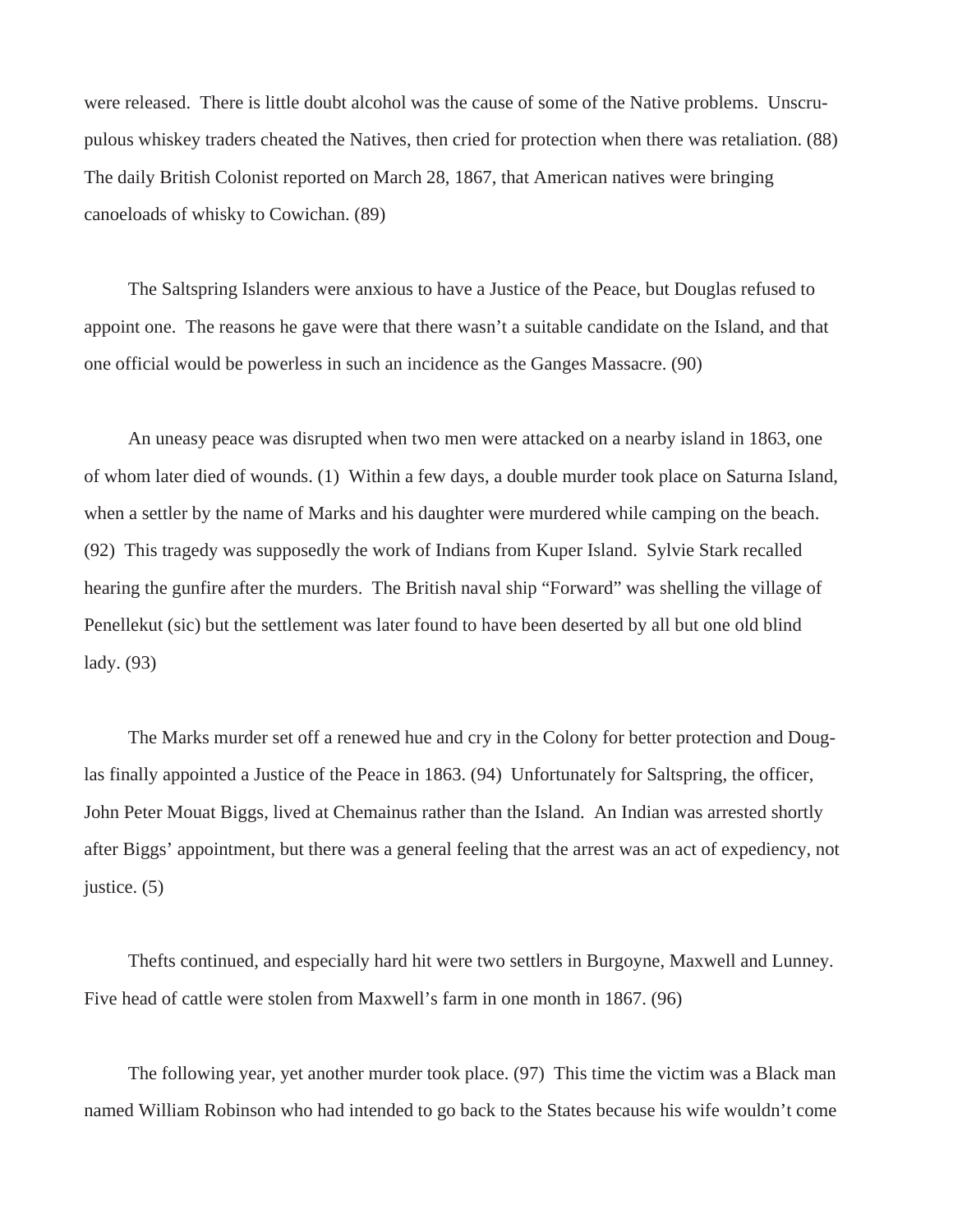west. (98) When he failed to turn up to teach his Sunday School class, other settlers went to his cabin. They found him shot to death as he sat at his table. Eight months later, Giles Curtis, another Black man, was also found murdered, this time with his throat cut. The local residents threatened to leave the Island or form a vigilante group. (99) No action was taken by Victoria for some months after the murders. Then the Justice of the Peace, John Morley, who had replaced Biggs, made an arrest of a Native. The arrest was considered by some to be without validity. (100).

There was a feeling that the Indians did not respect the Black community or possibly they feared the power of the white settlers more. R.C. Mayne, writing in 1862, felt that the Native people discriminated against visible minorities. (101) Whether or not this was true on Saltspring, the fear of the native population disappeared as the settler population rose and no further murders were attributed to Native people.

In spite of the enormous problems, settlement continued. The Victoria British Colonist reported on August 23, 1860 that nearly 70 resident landowners were busily clearing and fencing. The 1862 List of Voters (102) records 27 registered names on the Island. Only nine of this number give Saltspring as their "Place of Abode". Their qualifications to vote vary from owning 20 acres to 400 acres freehold land. The Pool Book of 1863 records 3 voters. (103) By 1866, 34 names are listed, with only 6 of the probable first settlers still recorded. Reverend W.S. Reece was appointed to Cowichan Parish, of which Saltspring was a part in 1866. Visiting the Island that year, he was surprised that there were more children than in the larger settlement at Cowichan (p.13 Pioneer Parish). On this list Begg's name is missing as is Cusheon's Others such as Mallandaine's are still on the list, but give Victoria as place of abode. By 1875, the Voters' List has 47 names, all but three giving their occupation as "farmer". On this list Kanaka names appear for the first time. (104)

It is difficult to assess population from these lists as there are often wide gaps between time of first settlement and pre-emption registration. The Colonies of Vancouver Island and British Columbia had become a single colony in 1866 (105) and in the year 1871, the Colony became a Province of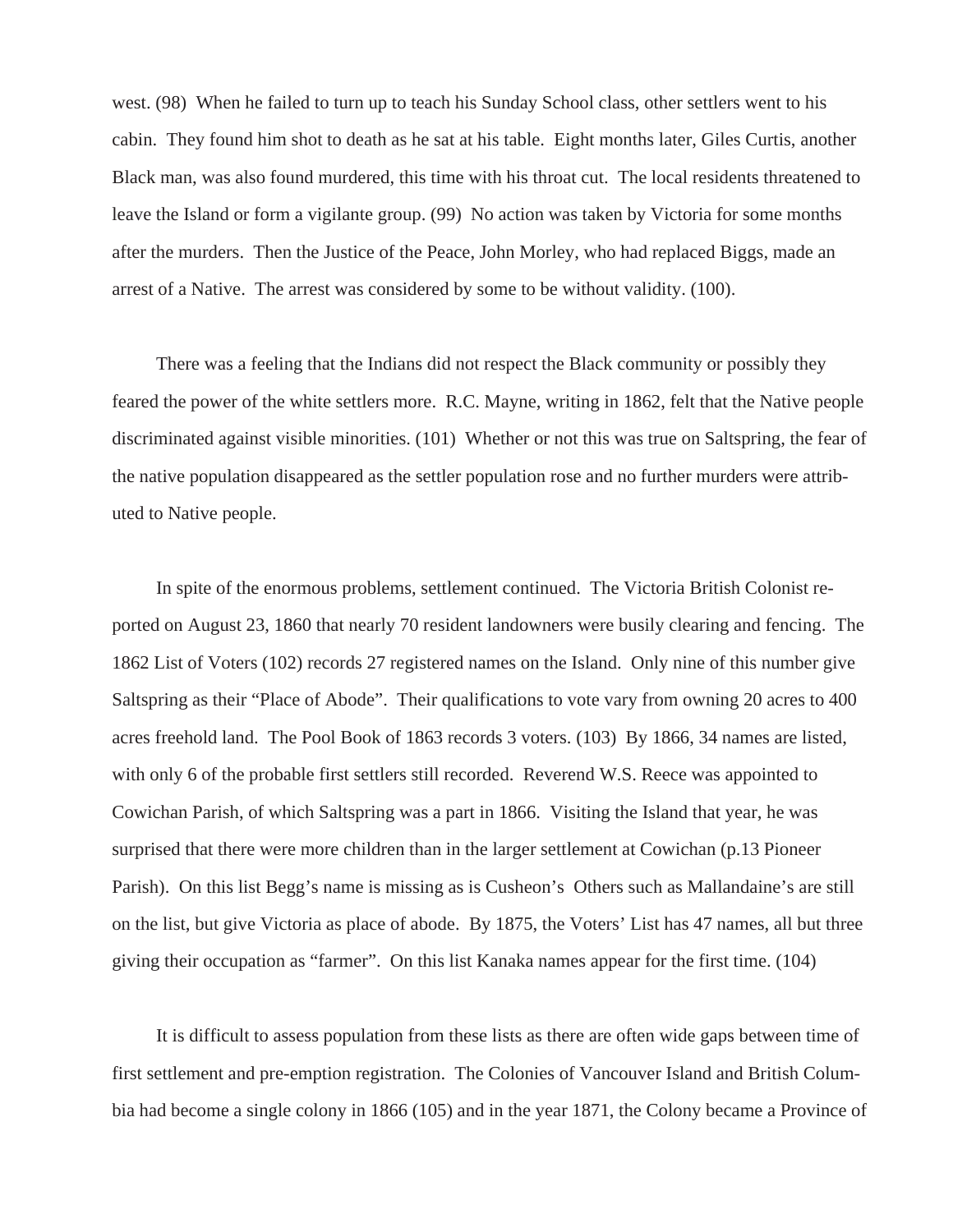Canada. (106) In that year the Federal census was based on 1870 colonial estimates. (107) Reece estimated the Island's population in 1871 to be 91 (p. 45 Pioneer Parish). The 1881 Federal census in which the Island was included showed that the Island population had climbed to 283 people, 120 of whom were 16 years or younger. (108) This amazing jump from the 1875 Voters' List shows Saltspring Island growing at a rapid pace and just entering into its hay day as a prosperous agricultural community.

### **EARLY SETTLEMENT FOOTNOTES**

- 1. Ormsby, Margaret A. British Columbia: A History pp 3-26
- 2. ibid. 51-81
- 3. ibid. p. 73
- 4. ibid. p. 80
- 5. Barman, Jean The West Beyond the West, p. 49
- 6. Ormsby p. 89
- 7. ibid. p. 97
- 8. Lillard p. 81-82
- 9. ibid. p. 82
- 10. ibid. p. 83-84
- 11. ibid. p. 83
- 12. ibid. p. 83
- 13. Ormsby p. 129-30
- 14. ibid. p. 147
- 15. ibid. p. 162
- 16. ibid. p. 151
- 17. ibid. p. 155
- 18. ibid. p. 139-40
- 19. ibid. p. 139
- 20. Barman, p. 65-66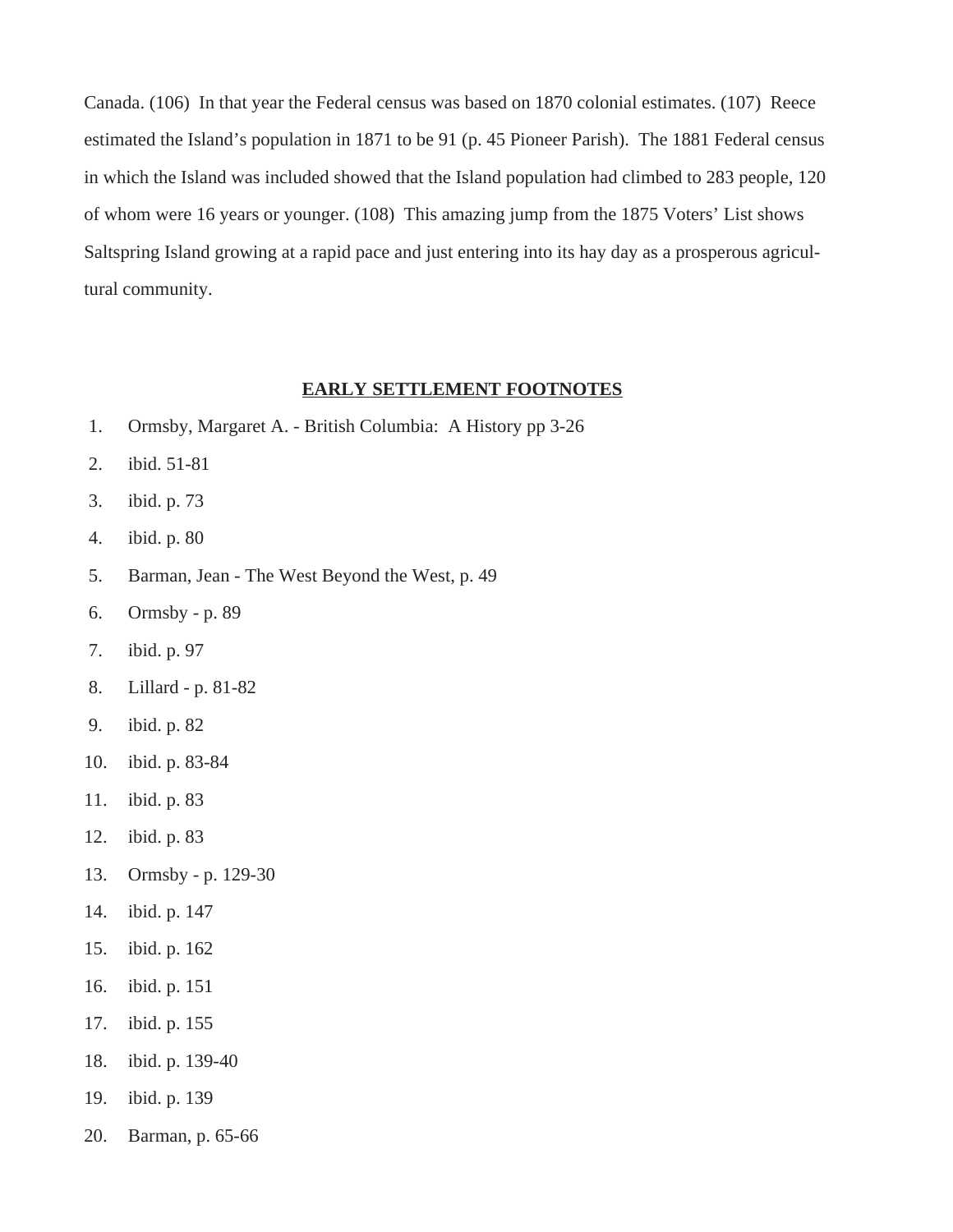- 21. Ormsby, pp. 141-42
- 22. ibid. p. 140
- 23. ibid. p. 166
- 24. Flucke, A.F. EARLY DAYS ON SALTSPRING ISLAND, p. 164
- 25. Lillard, p. 109
- 26. Flucke, p. 164
- 27. ibid. p. 165
- 28. ibid. p. 167
- 29. Gibbs, Mifflin W. SHADOW AND LIGHT, An Autobiography, p. 63
- 30. Flucke, p. 167
- 31. ibid. p. 167
- 32. ibid. p. 167
- 33. Journal of the Royal Geographical Society XXIV (1854), pp 245-
- 34. Walter, Margaret (shaw Early Days Among the Gulf Islands of British Columbia, p. 16
- 35. McKelvie, B.A., Vancouver Province, October 8, 1940
- 36. Rozen, David Lewis Place-Names of the Island Halkomelem Indian People - M.A. Thesis, UBC 1985, p. 136
- 37. Flucke, p. 162
- 38. ibid. p. 162
- 39. ibid. p. 162
- 39. ibid. p. 176
- 40. ibid. p. 182
- 41. Fawcett, Edgar Some Reminiscences of Old Victoria, p. 216
- 42. BCARS CAA 30.71 Sa3.1
- 43. Flucke, p. 180
- 44. New Westminster Times, September 24, 1859
- 45. BCARS GR 19A 1666 Vol. 1/10
- 46. BCARS GR ADD Ms 817 as quoted in James Iplton's M.A. thesis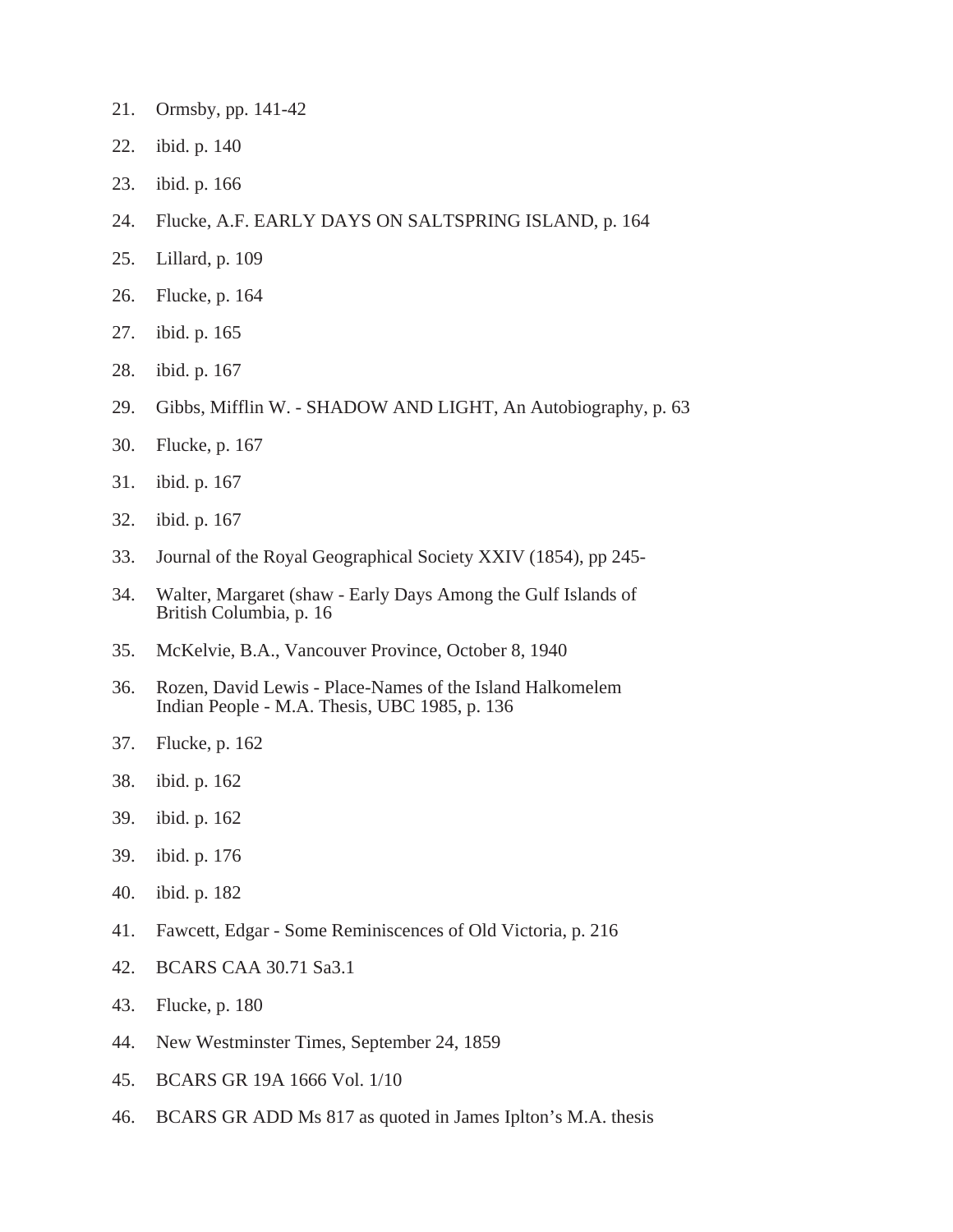- 47. BCARS GR 1666 Vol. 1/10 Voters' List, 1862
- 48. BCARS Booth to Pemberton C AA 30.71 Sa 3.1 4 Aug. 1860
- 49. Fawcett, p. 216
- 50. BCARS C AA 30.71 Sa 3.1 Roison (sic) to Pease, 25 May, 1860
- 51. BCARS GR C AA 30.71 Sa 3.1 Mallandaine, 10 May, 1861
- 52. Flucke, p. 189
- 53. BCARS GR 1666 Vol. 1/10 Voters' Lits, 1862
- 54. ibid, p. 168
- 55. BCARS A1893 Shaw to Pemberton, 15 May, 1861
- 56. Flucke, p. 170-71
- 57. Flucke, p. 169
- 58. Cheadle, Walter B. Journal of a Trip Across Canada, 1862-1863, pp 249-55
- 59. Walter, p. 32
- 60. Wallace, Marie Sylvia Stark's Story, p. 25
- 61. Wallace, Marie Sylvia Stark's Story, p. 25
- 62. Flucke, p. 180, and Victoria British Colonist, March 13, 1860
- 63. ibid, p. 191
- 64. BCARS GR 1666 Vol. 1/10
- 65. Flucke, p. 168
- 66. ibid, p. 173
- 67. Wallace, p. 21
- 68. BCARS D19 set 1 Reel 156 Frames 2577-79
- 69. Victoria Colonist, July 5, 1931, p. 10
- 70. Walter, p. 31
- 71. BCARS GR 1666 Vol. 1/10
- 72. BCARS Victoria Directory, 1866
- 73. Walter, p. 32
- 74. Flucke, p. 194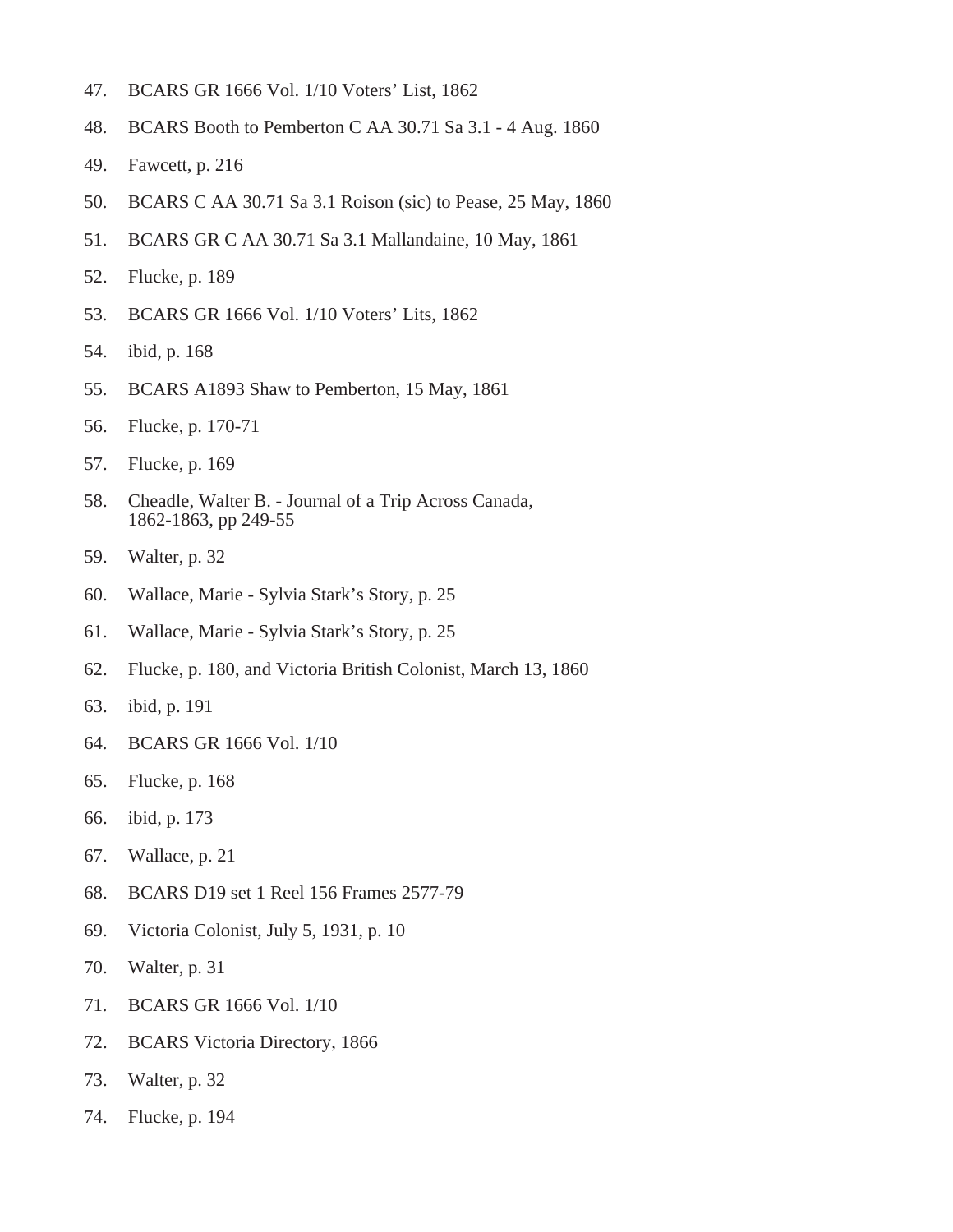- 75. ibid, p. 192-93
- 76. ibid, p. 192
- 77. BCARS Mallandaine Miscellaneous BCPA 2565 File #20
- 78.
- 79. Flucke, p. 165, 167
- 80. ibid, p. 163
- 81. Wallace, p. 23
- 82. BCARS CAA 30.71 Sa 3.1 Colonial Surveyor
- 83. BCARS Shaw to Pemberton A 1893
- 84. New Westminster Times, September 24, 1889
- 85. ibid
- 86. Flucke, p. 182
- 87. Pilton, James Negro Settlement in B.C., p. 139-40
- 88. Lillard, p. 150-52
- 89. Williams, David St. Peter's Quamichan, p. 52
- 90. Flucke, p. 183
- 91. ibid
- 92. ibid, p. 184
- 93. Wallace, p. 30
- 94. Flucke, p. 184
- 95. ibid, pp 183-84
- 96. ibid, p. 185
- 97. ibid
- 98. Killian, Crawford Go Do Some Great Thing, The Black Pioneers of British Columbia, p. 112
- 99. Flucke, p. 185
- 100. ibid, p. 185-86
- 101. Mayne, p. 164 ff
- 102. BCARS GR 1666 Vol. 1/10 List of Voters 1862
- 103. BCARS GR 1666 Vol. 2/IV Poll Book 1863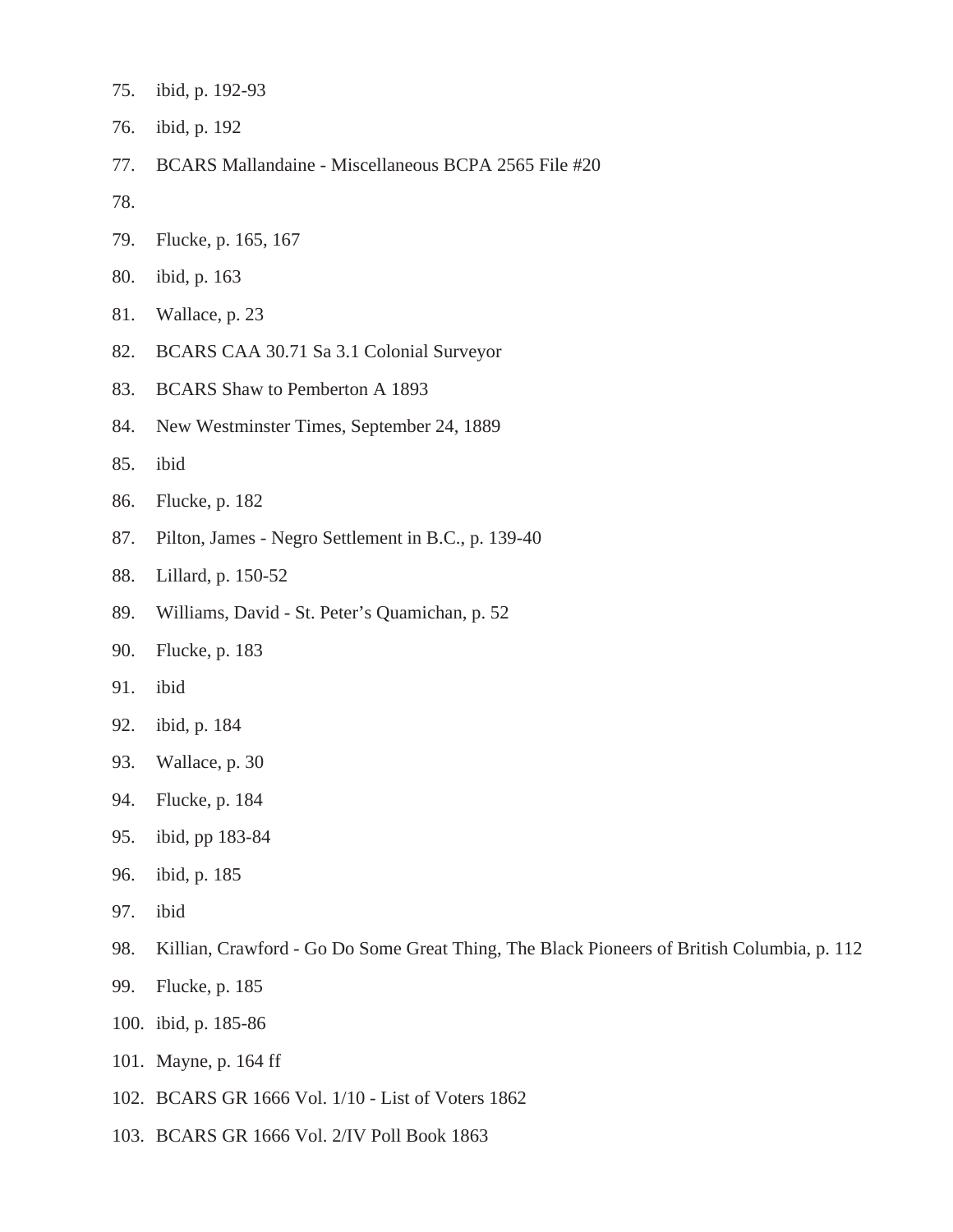Williams, David Richardo, Pioneer Parish, The Story of St. Peter's, Quamichan, Published by the Parish of Quamichan 1991

104. The Pictorial, Duncan, B.C., 18 February, 1975

105. Ormsby, p. 219

106. ibid, p. 250-57

107. Barman, Jean, The West Beyond the West, p. 363, University of Toronto Press, 1991

107B Williams D.R., p. 45

108. BCARS Census of Canada 1881

#### **APPENDIX A**

G.R. Add Ms 817 as reproduced in Pilton's M.A. thesis

#### VANCOUVER ISLAND COLONY Land Office Victoria July 26, 1859

To John Copland Esq.

Sir I acknowledge to have received from you the names of 29 persons, list of whom is hereto annexed for whom you are agent and who apply through you for permission to settle on the unsurveyed lands of Tuan or Salt Spring Island, their reason being want of funds to settle on surveyed lands elsewhere in which cases an immediate instalment is required, the permission asked for I am empowered to give and am further to state distinctly, that after the survey of the lands in question shall have been made, pre-emptive right in those of the number stated, who shall have effected most improvement in the way of Buildings, fencing or cultivation on any Government Section shall be recognised [sic] and that the sections shall be laid out continuously with and as portion of the same network which extends over the adjoining country of Cowichan. I am further empowered to delay the survey of that portion of Tuan Island on which these persons shall settle until the expiration of - years or until requested at an earlier period to survey and issue Titles by the majority of the holders at the future time alluded to. Provided that as soon as the lands are surveyed, immediate payment at the rate and on the terms that shall then exist or immediate forfeiture of the same and improvements shall ensue.

 Provided further that none of these persons shall occupy or allow other persons to occupy lands in any way improved, fenced or cultivated, or at any time occupied by Indians, which likewise would entail forfeiture similar to that above stated.

 Provided lastly that Government will have the right to resume any portion of these lands required strictly for a Government purpose, such as Dockyard, Light-house, Church, School, Jail, ec, paying to the occupiers the actual value of improvements effected thereon.

(Sd) Joseph D. Pemberton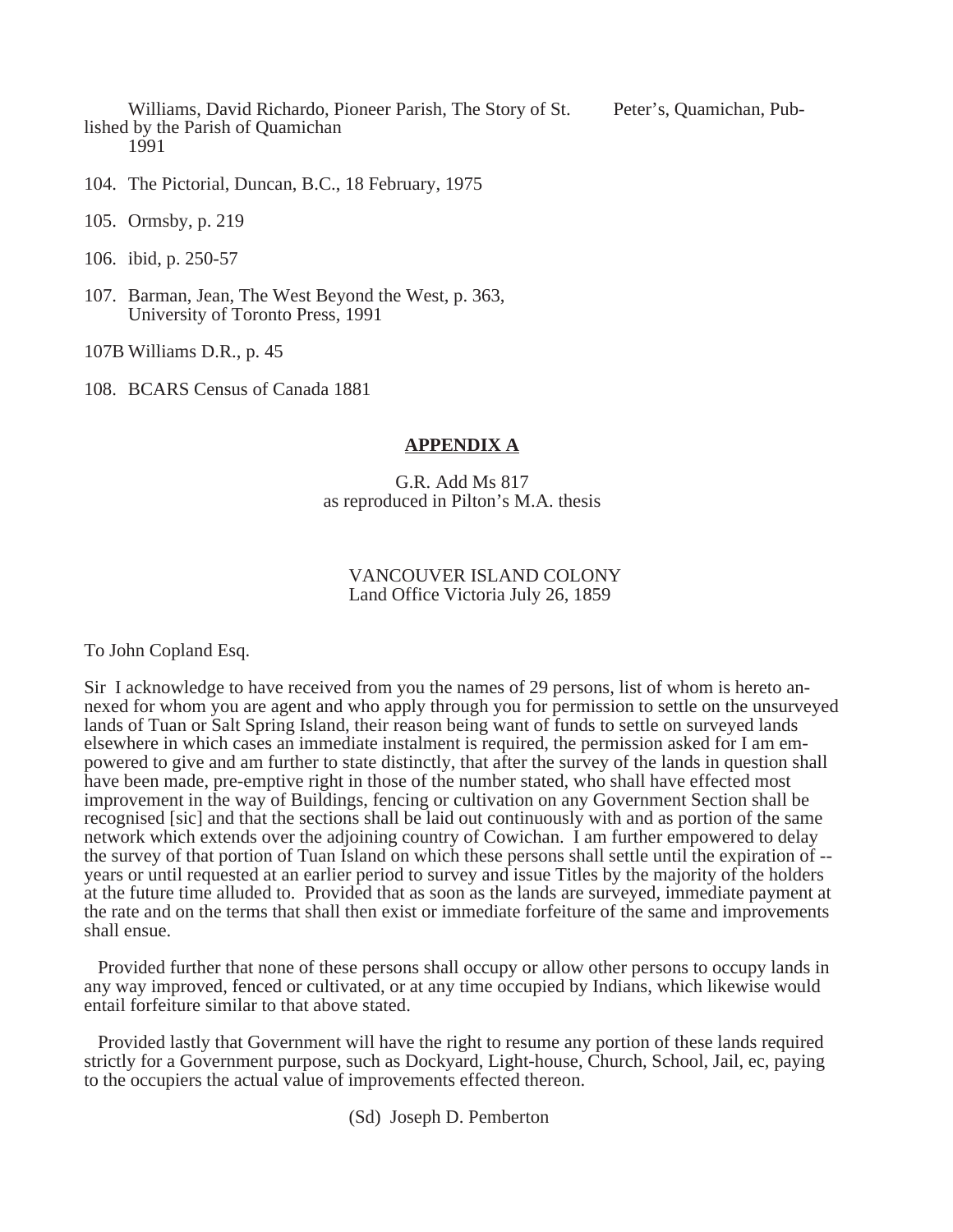List of Settlers for whom Certificate Papers are wanted.

| <b>James Stephens</b>         | Armstad Buckner [sic]  |
|-------------------------------|------------------------|
| <b>Edward Mallandaine</b>     | E.A. Booth             |
| Thomas Henry Linieker [sic]   | James Chambers         |
| Edward Henry Linieker b. 1852 | James R. Gascoigne     |
| William Isaacs                | George Kirkess         |
| George Richardson             | R.P. Dombrane          |
| P.J. Adams                    | <b>Charles Rennals</b> |
| F.V. Gerry                    | Thomas W. Herron       |
| Jonathan Begg                 | Daniel McLean          |
| Joseph Froutin                | James Tenny            |
| Sam Francis Stephens          | <b>John Tomkins</b>    |
| George Copland                | <b>Edward Walker</b>   |
| Fielding Spott [sic]          | James B. Peterson      |
| William R. Brown              | E. Hammond Ring - King |
| George Richardson             |                        |
|                               |                        |

4 Joseph D. Pemberton to John Copland, Esq., July 26, 1859, in Vancouver Island, Lands and Works Department, Survey Branch, Correspondence Book, 20th Oct. 1857 to 29th Sept. 1864, p. 38. Identified as negroes are: William Isaacs, Fielding Spotts, Armstead Buckner, and E.A. Booth.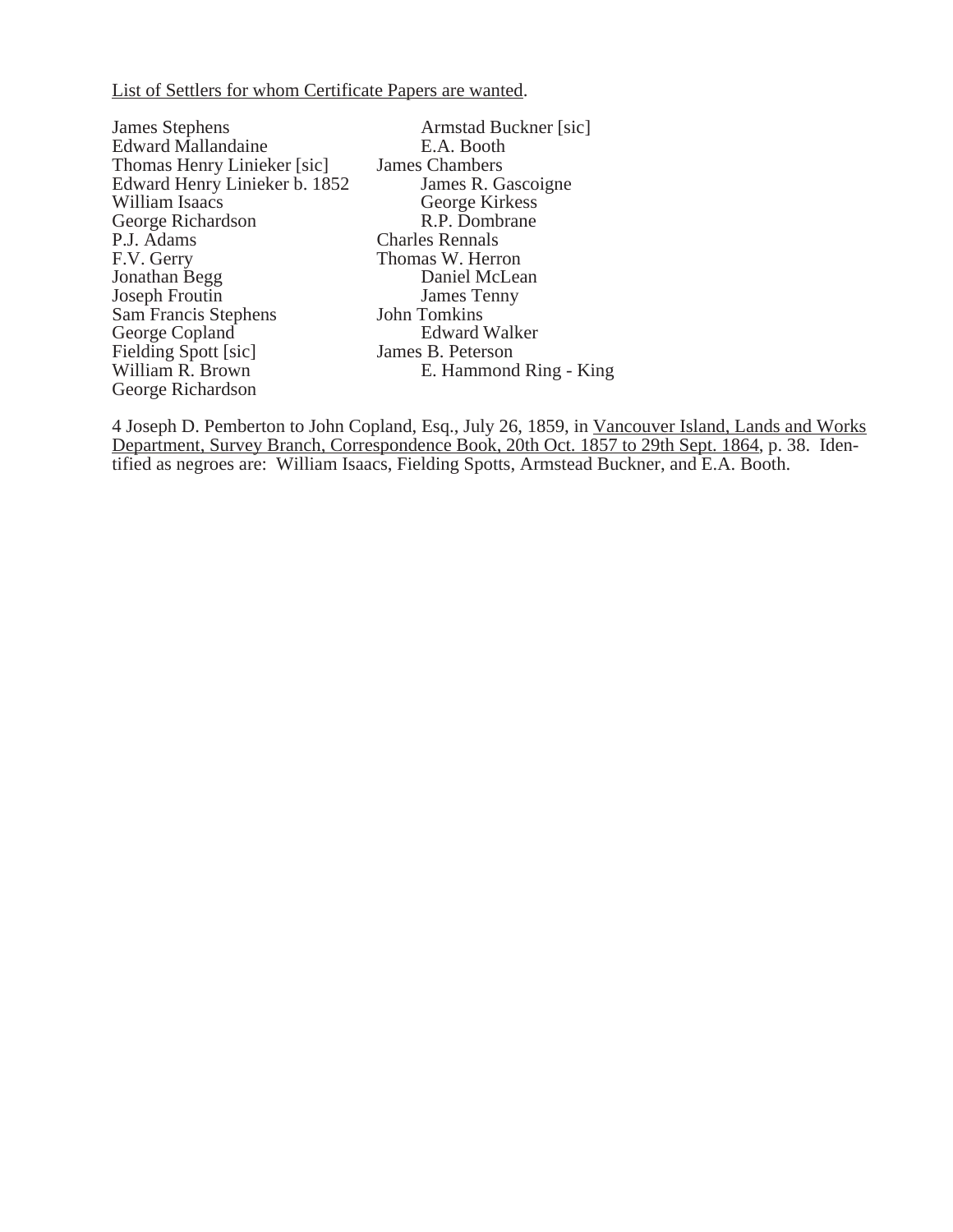# IMouat

### **HISTORY OF SALT SPRING ISLAND**

**1859 - 1885**

### **S C H O O L S**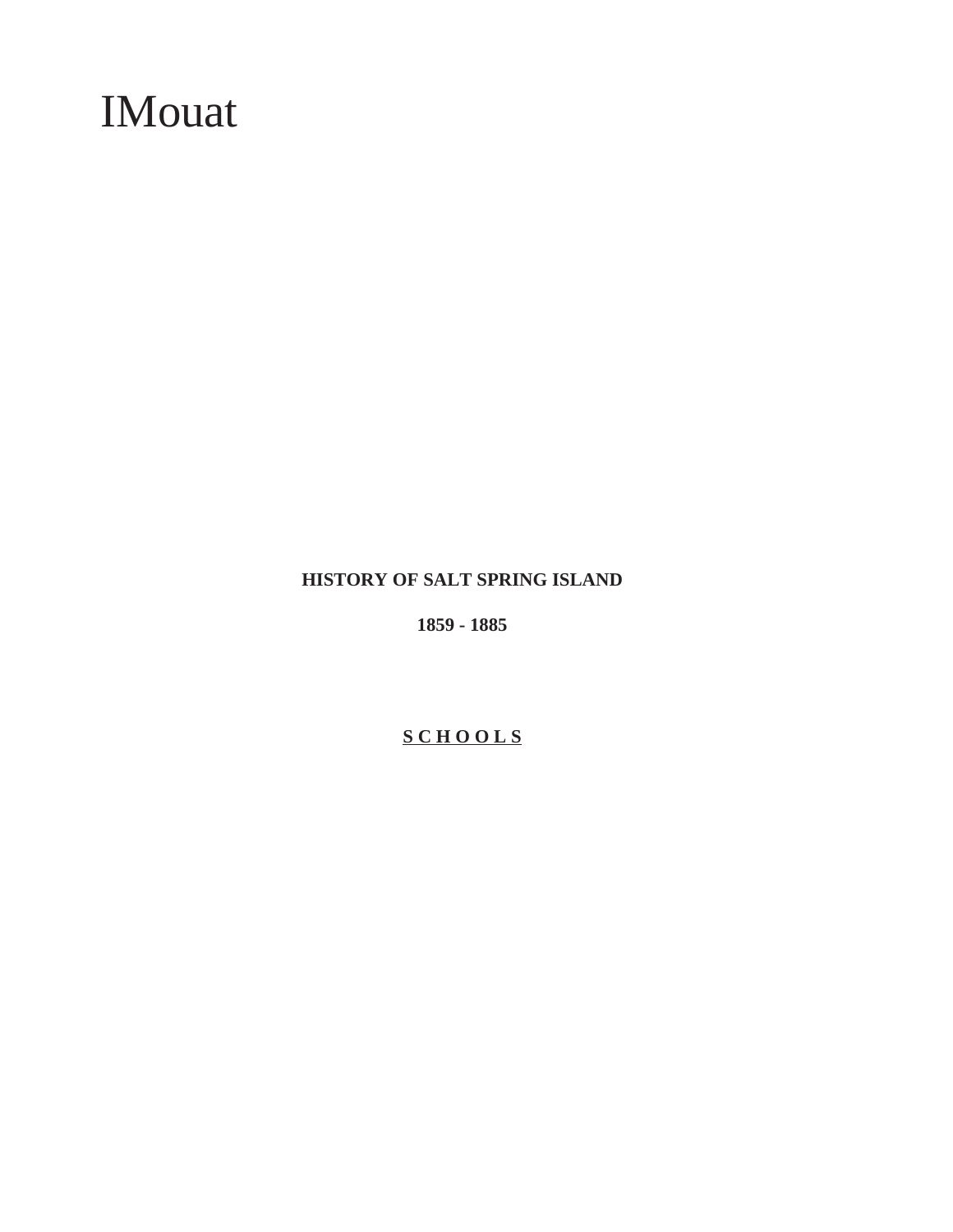Concern for the instruction of non-native children in Rupertsland was such that "resolution Third" from the minutes of the Northern Department of Rupersland (H.B.CO.) urged

> . . . the father be encouraged to devote part of his leisure hours to teach the children their ABC and catechism, together with such further information as time and circumstances permit. (1)

Years later Governor Douglas voiced much the same concerns when he indicated to the Colonial Office that some funding should be available for schools, ". . . to give moral and religious training to the children of settlers who are at present growing up in ignorance. . ." (2)

It was not until 1865 that the Common School Act was passed by the Legislative Assembly of the Colony of Vancouver Island. It was ratified by the Legislative Council, and received Royal Assent from Governor Kennedy. Among its many provisions, the Act set up a General Board of Education, authorised the appointment of a Superintendent of Education with powers to appoint persons to be teachers in common schools and required to visit and report on Common Schools. All schools were to be non-sectarian, and open to children of all denominations. Books of a religious nature were strictly excluded from schools. The clergy were permitted to visit and instruct adherents of their particular persuasion.

A year prior to the passing of the Common School Act, the first school was established on Saltspring Island. One hundred acres had been set aside for public use. The 100 acres was located at Central Settlement on the east side of North End Road and extending from the present site of the Golf Club to St. Mark's Church. The school was erected by the government in 1863 and 1864, aided by settlers. It was located about 75 yards north of the present Central Hall, near the present Williamson family residence. It was named Salt Spring Island School and records indicate that it was opened in 1864. A year later Mr. G. Baker gave an acre of land on the southeast side of the intersection of Fernwood Road and North End Road, for school purposes. A shed on the property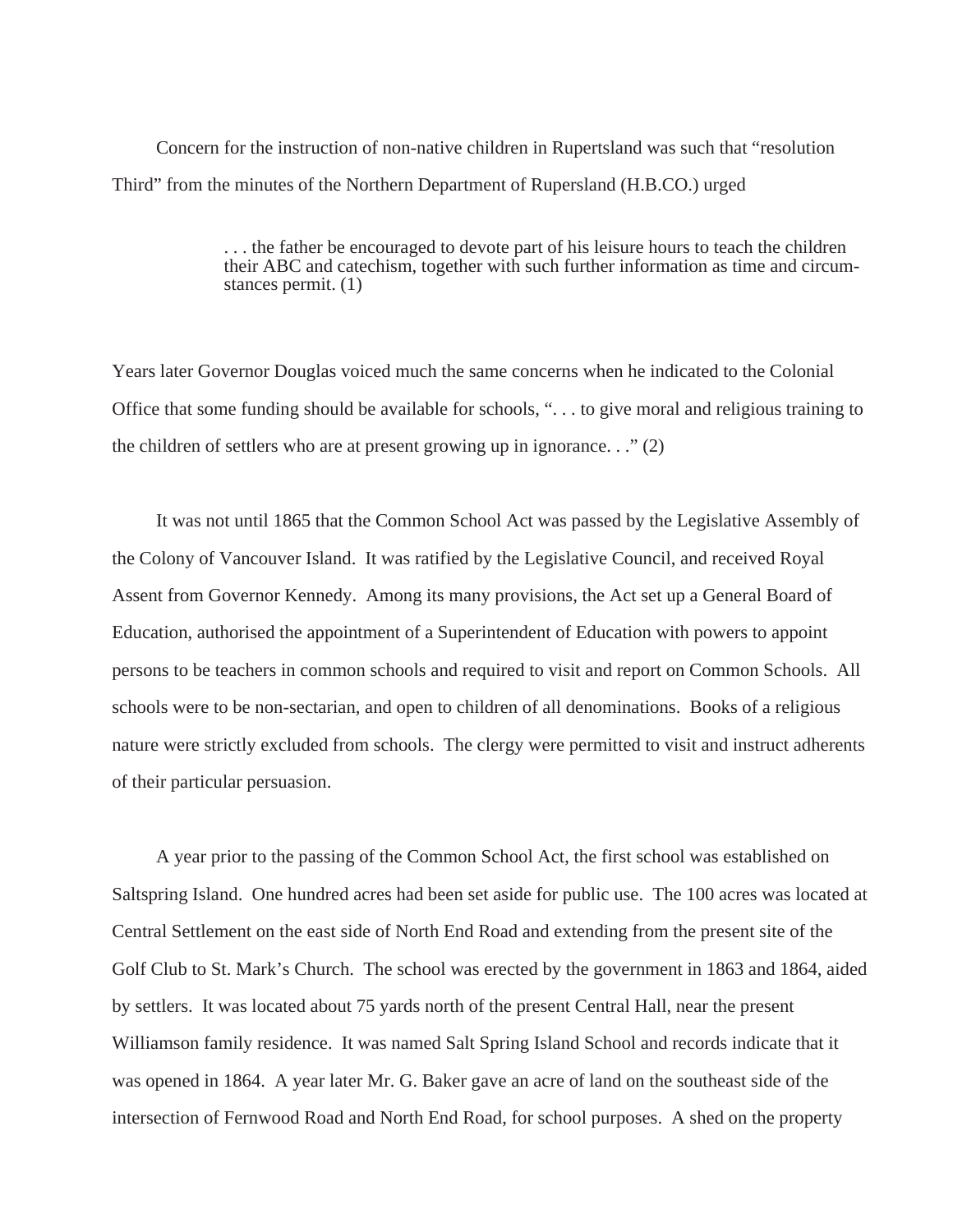was used for the school room. These were the two schools that were served by Saltspring's first teacher, Mr. John Craven Jones. Mr. Jones was a Black who arrived on the island as one of the first settlers in July, 1859. He had obtained a degree from Oberlin College, Oberlin, Ohio. He served as teacher without pay for about eight years, until the Colony became a province of Canada in 1871. Doubtless his effort and his dedication were appreciated by the early settlers, but the school inspector was not overly impressed by his work.

> Mr. J.C. Jones is teaching under a temporary arrangement until the end of the year. Salary \$40. per month. Visited the Island on 27th/28th of June (1872). Found the teacher engaged at the Northern or Begg's Settlement, where shcool had been kept for the three months previously. The 28th was examination day, but there were only three pupils in attendance, 2 girls and a boy. The boy was working in Latin Grammar, having become such a proficient in English Grammar and Geography that these two subjects were dropped a year ago and Latin substituted! So the teacher reported. An examination in these branches and Arithemitc did not by any means establish the fact of former proficiency. Teacher's time comparatively wasted by itinerating between Middle and Northern Settlements. Circumstances do not warrant it as none of the children are more than three miles from the school house and the road is improving year by year. There are 25 children of school age in the two settlements above referred to, of whom 7 reside in the northern settlement and 16 in the middle settlement. (3)

The Salt Spring Island School District was created on July 30th, 1870 and described as "All that piece of land known on the official map as Salt Spring Island or Admiral Island." In the annual Public School Reports the island schools were reported under "Salt Spring Island - (North Settlement Branch and Central Settlement Branch".

The Public Schools Report of 1874-75 stated that the school had suffered on account of the scarcity of qualified teachers. The report had further comments about the situation, and the problems of two schools and one teacher.

> The school has not been satisfactorily conducted either before or since the inauguration of our present school system. Attendance has been small during the past year, and in order to improve it a house has been built and a school opened in the northern settlement, and the teacher giving daily instruction in this and the middle settlement. Some parties in the latter neighbourhood have taken offence at such an arrangement, being determined to have an all-day school or none. The Trustees are proposing to try the effects of a compulsory By-Law.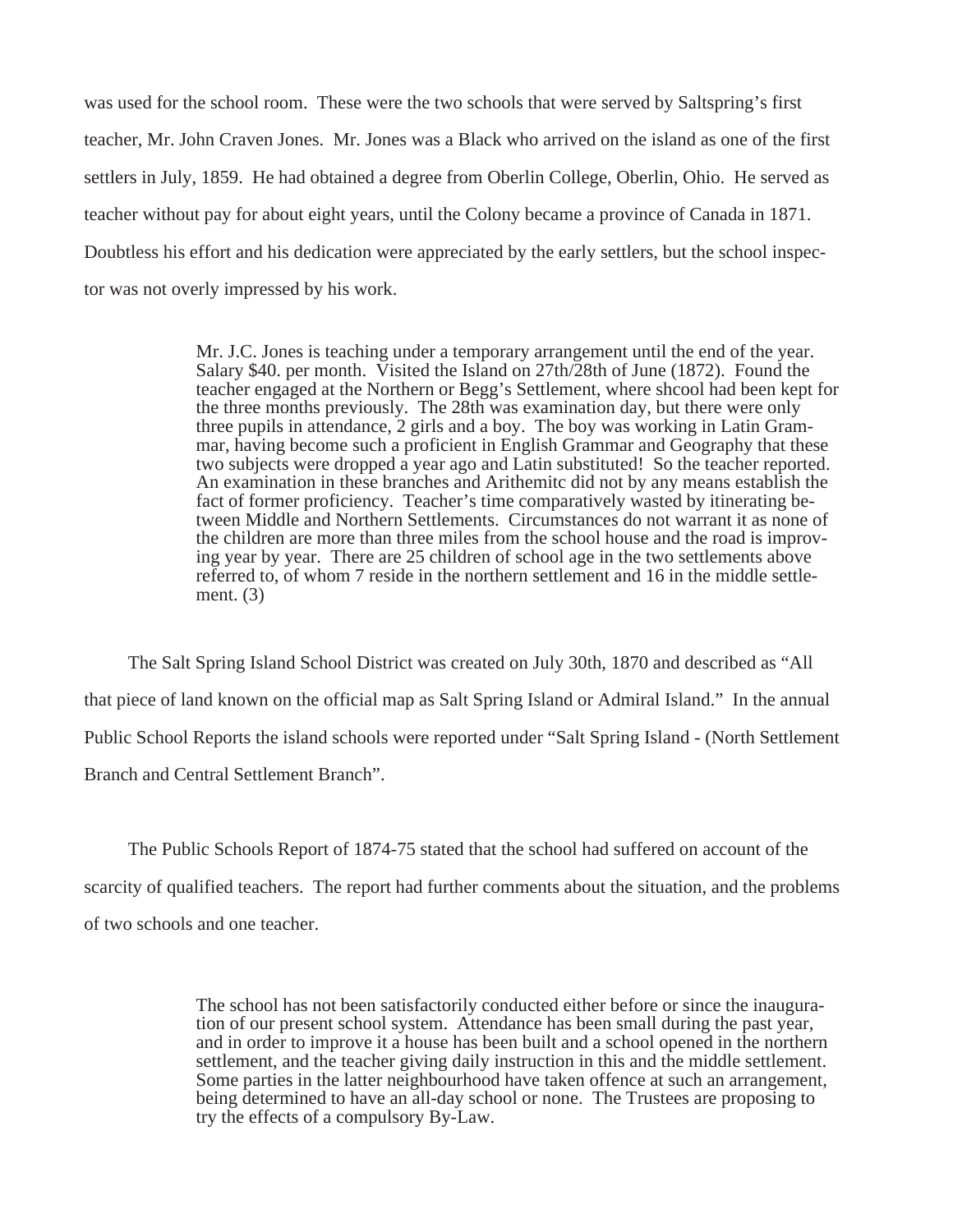However, the report for 1875-76 stated, "...great improvement noted ... local animosities have subsided . . . nearly all children enrolled, most attending one school or the other . . ." Evidently the new school house at the northern settlement did improve matters. There was certainly a much greater local interest shown in the school for the record shows 75 visits to the school by parents and others. By the school year 1879-80 enrolment had increased at the Northern Settlement to 20 and at the Central Settlement to 21. There was a teacher employed full time at each school: E. Clark at the northern school and C.D. Rand at the central school. However, this enrolment was not maintained, for the 1880-81 report states (of the Northern Settlement) ". . .ten pupils of 1879-90 have left . . ." The previous one teacher, two school system was reinstated. The 1881-82 report states, "These two day-about schools have now been merged into a single school, and the attendance has risen to a daily average of over 16."

The Central Settlement school became the Vesuvius School when the Vesuvius School District was created in August, 1885. In April, 1892, the Vesuvius North School District was created and operated with its own school board for the next 48 years.

The Burgoyne Bay School District was formed on October 2, 1873. It comprised "All that tract of land within a line commencing at a point about midway between the head of Ganges Bay and Beaver Point, on the south side, thence running westerly along the summit of Otter Range, to the seashore, thence following the shoreline, southerly, to the point of commencement and including Moresby and Portland Islands." This description is approximately the same as the present "South Division" show on land maps prepared for the Land Titles Office.

Mr. John Sparrow gave an acre of land and the school building was erected by the government with help from the settlers. The first trustees were Theodore Trage, W. Purser and George Mitchell. Mrs. T.R. Holmes was the first teacher. She was unqualified and her salary was \$40. per month. The school was across the road from the present site of the old Burgoyne United Church.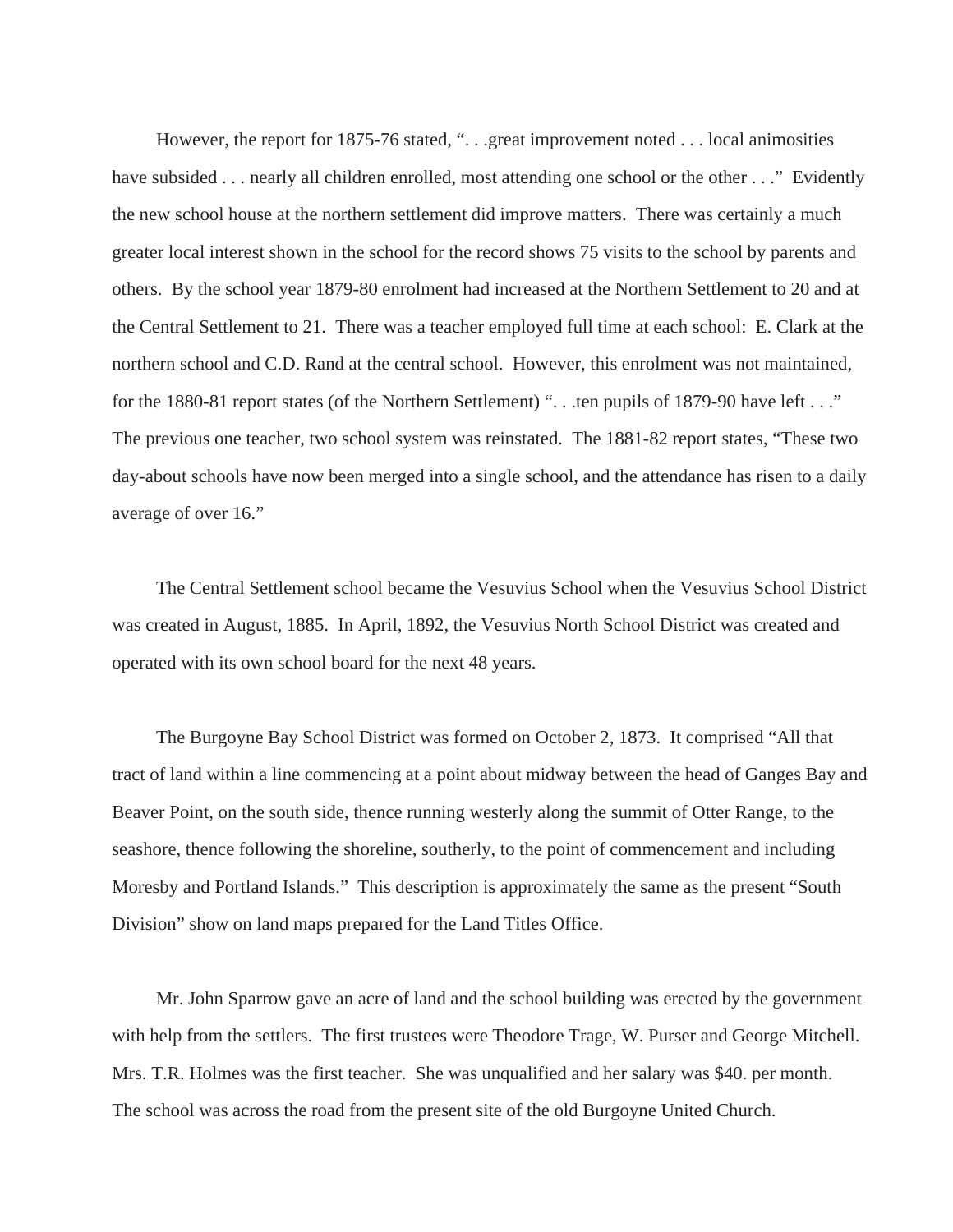The Beaver Point School District was formed on August 18th, 1885, being defined as "Commencing at the point in which the western boundary of Section 88, Salt Spring Island reaches the sea; thence easterly and along the sea shore to the point of commencement, and including Russell, Portland and Morseby Islands." The school was erected on 40 acres of land given by Mr. Spikerman. The building is still standing and is located a short distance southeast from Beaver Point Hall. It was in continuous use as a school for 67 years and is currently being used by a private group for school purposes. The following is from "Special Reports on Common Schools" in 1886-87 Public Schools Report.

#### Beaver Point

Teacher, Miss Margaret Jackson, until June 30th, 1886; present teacher, William Sivewright. Salary, \$50. per month. No inspection. Enrolled during the year, 10 boys, 14 girls; total, 24 Average monthly attendance, 22. Average actual daily attendance, 18.58. Expenditure, \$505. Cost of each pupil on enrolment, \$21.04. Cost of each pupil on actual attendance, \$27.18. This school was opened in September, 1885. The average attendance has surpassed expectations, and the number of visits made by trustees and parents shows the lively interest taken in educational work in this newly establish district.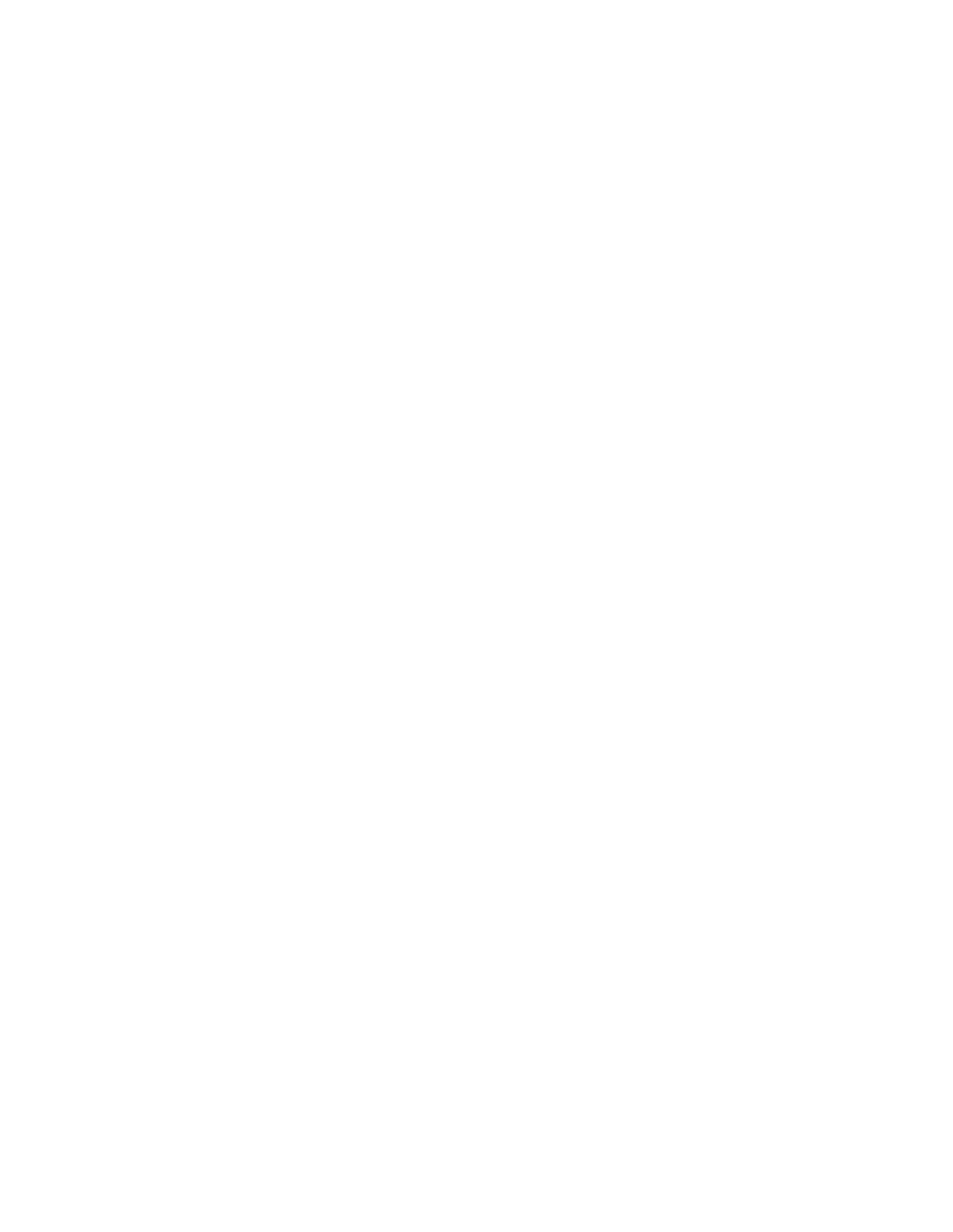### Tsmouat

#### **TRANSPORTATION - SALTSPRING ISLAND - 1859-85**

Saltspring Island's earliest known transportation was carried out by mariners with a vast knowledge of weather conditions, tides and safe anchorages in the area. These were the coast Salish people who moved freely among the islands and as far afield as the Fraser River and western Washington. They travelled in canoes, each hewn from a single cedar log. (1)

Salish canoes were used by the newcomers to the area in the mid-nineteenth century. First by the Hudson's Bay Company at Victoria, and later by the colonists of Vancouver Island of which Saltspring Island was a dependency. (2) It was by canoe that Governor James Douglas explored the east coast of Vancouver Island as far north as Nanaimo in 1852. (3) The coal mining had just begun in Nanaimo and a shorter safe passage was needed for transportation of the coal and associated shipping to Victoria. In 1852, marine charting was limited to the route east of Galiano Island. Douglas was appalled at the inaccuracies of the existing maps of eastern Vancouver Island and urged the British Government in London to conduct a marine survey of the Canal de Arro (now Haro Strait). (4) This task was carried out by Capt. G. Richards, R.N., commanding H.M.S. PLUMPER. The waters adjacent to Saltspring Island being survey in 1858-59. (5) Express canoes were used by the Hudson's Bay Company to carry mail and company business between Victoria and Nanaimo. Salish canoes were a vital aspect of transportation for the first settlers on Saltspring Island when they arrived in 1859. The sloops and schooners that passed Saltspring Island going to and from Victoria and Nanaimo were unable to offload directly as there were no docking facilities on the Island. For a number of years, if weather permitted, such vessels would whistle for canoes to come alongside and pick up mail, passengers, or freight. It was by Salish canoe the family of Lewis Stark came ashore to Saltspring in 1860. Their livestock was lowered over the side of the schooner by means of ropes. (7) The Akerman family and their belongings used Salish canoes and paddlers to make the seven-mile trip from Saanich Peninsula to the mouth of the Fulford Creek in 1866. (8) Mrs. Griffiths, who with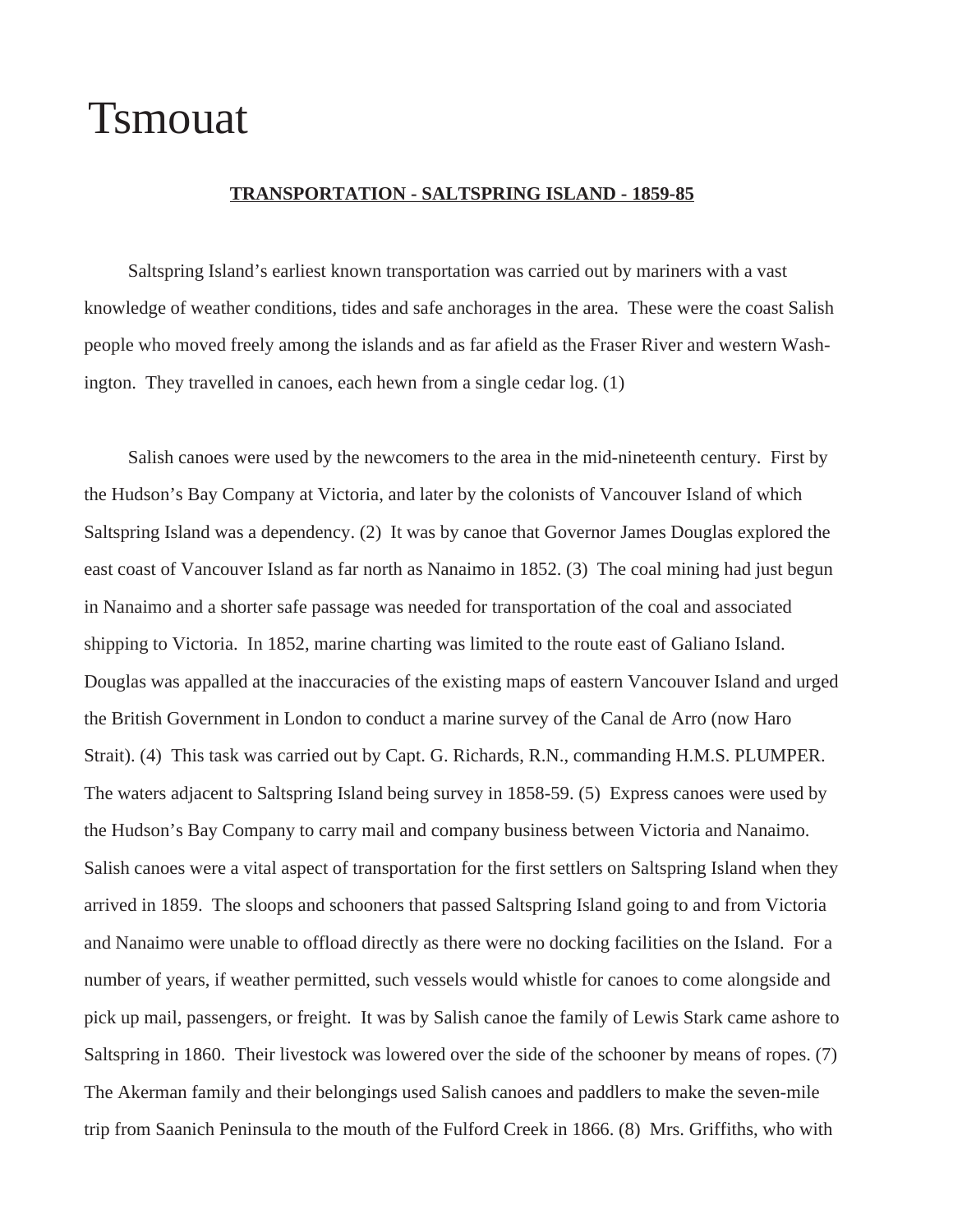her husband and father, operated an early orchard and nursery (Griffiths and Brinn) at the north end of the Island (present day Fernwood), regularly travelled by canoe to Victoria and Nanaimo with Captain Verygood, a Salish seaman. Captain Peatson, a brother of Capt. Verygood, paddled from Saltspring to Galiano once a month with settlers' mail. (9)

Edward Mallandaine, writing about his father's early days on Saltspring, noted that the occasional sailing schooner would call but the calls were very casual and not to be depended upon. (10) The lack of wharves and roads meant that early settlers acquired a canoe, skiff, raft, or dugout as quickly as they could. The poor transportation on-island and out to meet the steamers, or to reach Vancouver Island remained an enormous problem for many years.

Few of the first residents were seamen. Mallandaine's only effort at boat building ended with the craft sinking as soon as it was launched. (11) The Beddis family also had little boating experience when they arrived in the colony. They were blown off course and landed on San Juan Island only to be ordered off immediately by U.S. Customs officials. (12) The Norton brothers and later the Bittancourt brothers were all from Portugal. Probably all had some knowledge of the sea.

We know that Estalon Bittancourt had been freighting lumber by sea from a mill to Victoria before pre-empting on Saltspring. He owned one of the early sloops on the island, and regularly sailed to Vancouver Island with produce and later for stock for his store at Vesuvius Bay. (13)

Of the sloops and schooners in the early coasting trade, Captain John Walbran wrote the following: "the crews often experienced on their lonely voyages hairbreadth escapes from Indian attacks, and at other times, the attacks were lamentably successful. They often originated from the effect on the Indians of the ardent spirits which some of the coasters traded to them, in spite of all warnings, and many a white man's death can be directly traced to this illicit traffic." (14)

Several of the Hudson's Bay Company steamers were engaged in the coasting trade during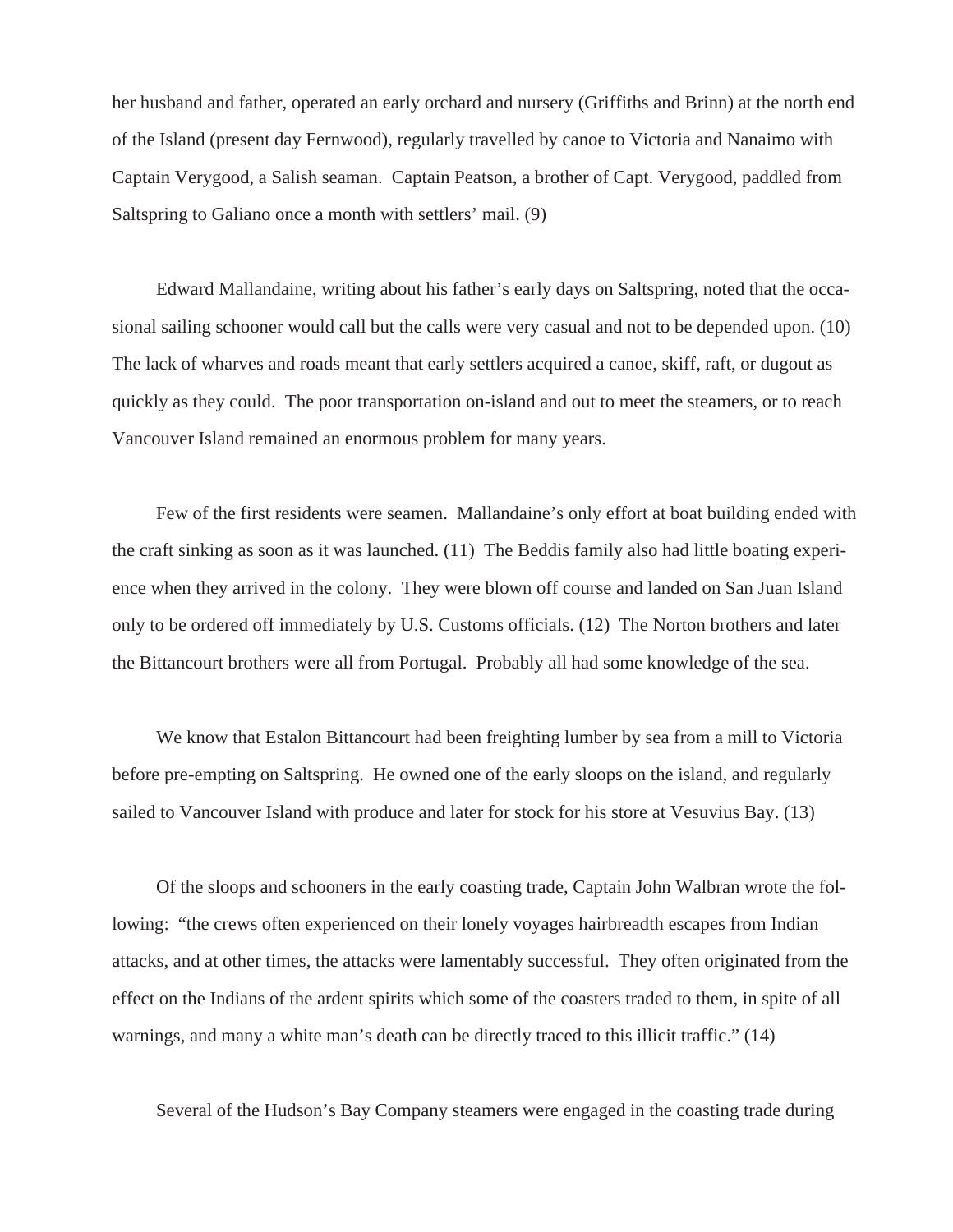early years of settlement, namely, the BEAVER, the OTTER, LABOUCHERE, and ENTERPRISE. (15) The privately-owned sloop, ALARM, was another of the coasting traders. This vessel, 15 tons register, was built in Victoria in 1860. (16) She was owned by Capt. Hollins, whose father was one of the pre-emptors on Ganges Harbour. (17) The Victoria newspaper, The British Colonist, on March 12, 1864, recorded in the shipping section that the ALARM arrived from Nanaimo with coal, as did the sloop, EMILY HARRIS. Leaving for Nanaimo were the schooners, DISCOVERY and ROYAL CHARLIE. Also on that date, an announcement was made that the FIDELATOR was ready for sea. She had been built in England and had made the trip to the Pacific Northwest under sail in one hundred and seventy-five days. She became a famous coasting and jobbing steamship. In her next few years she was sunk off Clover Point, was raised and refurbished, and subsequently served under the British, American, and Russian flags before she was wrecked on a trip out of San Francisco in 1876. (18) In 1865 she was calling regularly at Vesuvius. Begg and Mallandaine approached their member in the House of Assembly in Victoria with the request that the FIDELATOR call at Beggsville (Fernwood) as well as Vesuvius. The matter was referred to officials of the Vancouver Coal Company at Nanaimo, who suggested that the residents cut a road through to the quarry north of Vesuvius. (19) The Vancouver Coal Company had bought out the interests of the Hudson's Bay Company's coal mining division in 1862. (2)) Possibly at that time, the FIDELATOR was under contract to the new owners. The Governor had no help for road building but he did suggest he might be able to arrange that the FIDELATOR call more often during the summer months. (21) The FIDELATOR was not long on the Victoria-Nanaimo run. In 1866 she plied the Victoria-Portland route and in 1867 she was on the Alaska run. (22)

A group of Nanaimo men owned and operated a coasting company. Their vessels were the schooners, NANAIMO PACKET, VICTORIA PACKET, ALPHA, and the sloop FLORA. (23) The ALPHA was the first boat to be built in Nanaimo; she was a trading schooner of 58 tons. She was often commanded by Edward Walker, one of the Nanaimo men that owned the company. He had come out to the Colony with the Hudson's Bay Company's marine division. He was quite likely the man of the same name who was an original pre-emptor at Beggsville. (24) Jack Dolholt, also of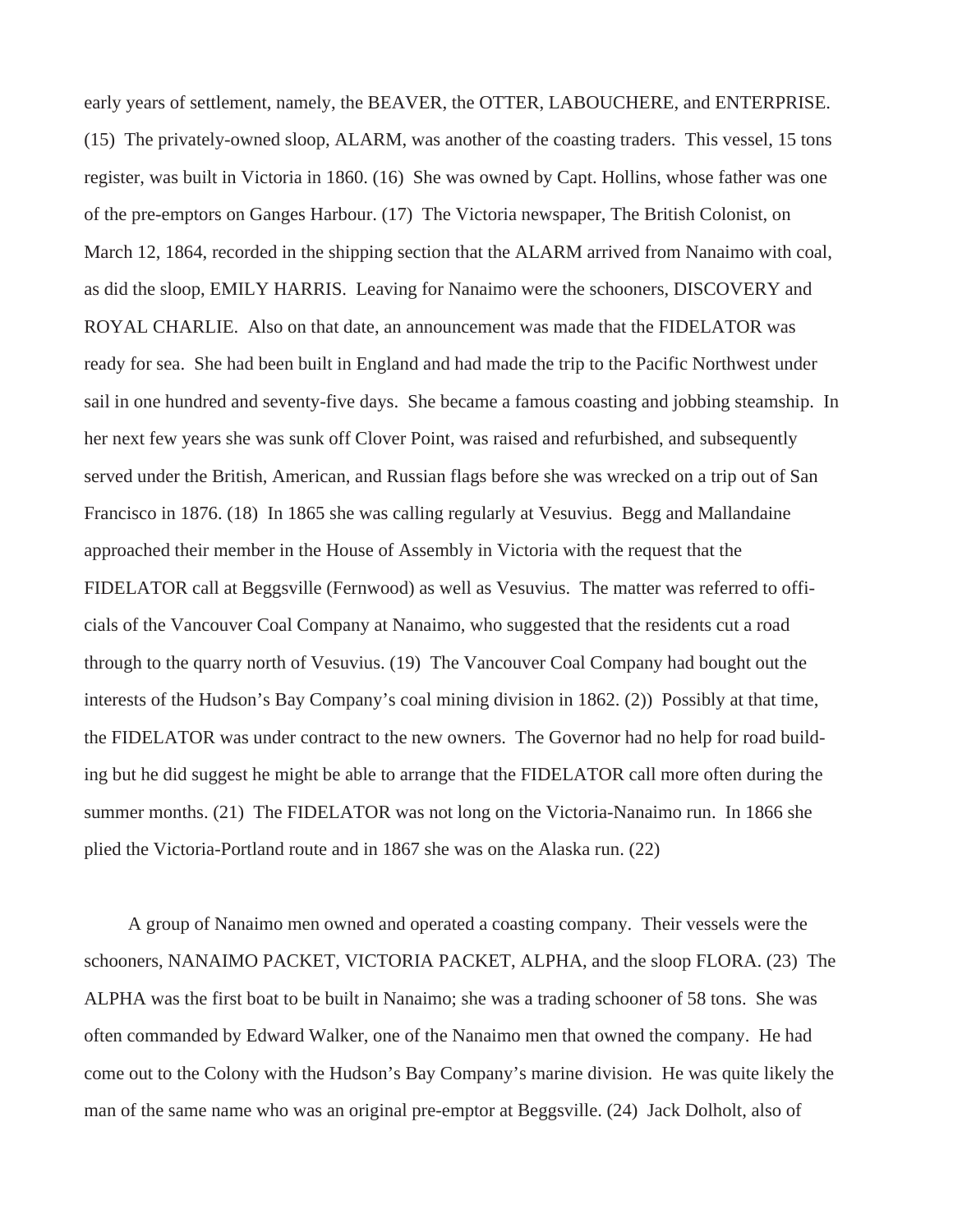Nanaimo, took passengers to and from Saltspring on his trips up the east coast route. (25) He was part owner of the LANGLEY and the VICTORIA PACKET.

Captain Joseph Spratt of Victoria operated the East Coast Mail Line. His steamers, WILSON G. HUNT, CARIBOO AND FLY, and MAUDE were among the early coastal traders serving the island. (26) It was on the MAUDE that the Stark family sailed to Nanaimo to their new home in the early seventies. "A mere tugboat but strong and seaworthy, carrying many a head of livestock as well as passengers." said Sylvie Stark. (27) The schooners ISABEL, SURPRISE, ALERT, REBECCA, and LEONADE also traded north of Victoria. (28) Reading the "Marine Intelligence" section of the early 1860's, one rarely sees Saltspring Island mentioned. Sometimes the steamer THAMES will arrive or the schooner REPORTER will be sailing. The canoe McLUTE cleared Victoria for Saltspring Island on June 24, 1864, two days after the ROYAL CHARLIE arrived from the Island. Much of the Victoria shipping came from Port Townsend, San Juan, Sooke, or Nanaimo.

The SIR JAMES DOUGLAS was launched in 1865 and was engaged in coastal freighting, carrying the mail, (29) and as an early lighthouse tender. (30) This vessel was in government service along the coast. She also carried settlers into new areas, and transported products to market. She helped many ship-wrecked vessels during the period 1865-73. (31) There was an immediate protest in July, 1867 when her fare was increased to \$4.00 return -Victoria to Nanaimo, and the number of sailings were reduced. She was lengthened by twenty feet in 1883 and eventually replaced by the QUADRA. (32) The EMMA ran as a passenger boat on the same route in opposition to the SIR JAMES DOUGLAS in 1881. (33) She was built in Victoria and had a close association with Saltspring as her skipper, Captain Lucky, was a son-in-law of James McFadden, an early north end settler. It was the EMMA in 1874 that reported the loss of the PANTHER, an American clipper ship, off Narrow Island (now Wallace Island). (34)

In 1862 the Pioneer Shipping Line had been formed by Captain William Irving. (35) Mainly involved with the movement of men and supplies for the gold rushes of the Fraser and the Cariboo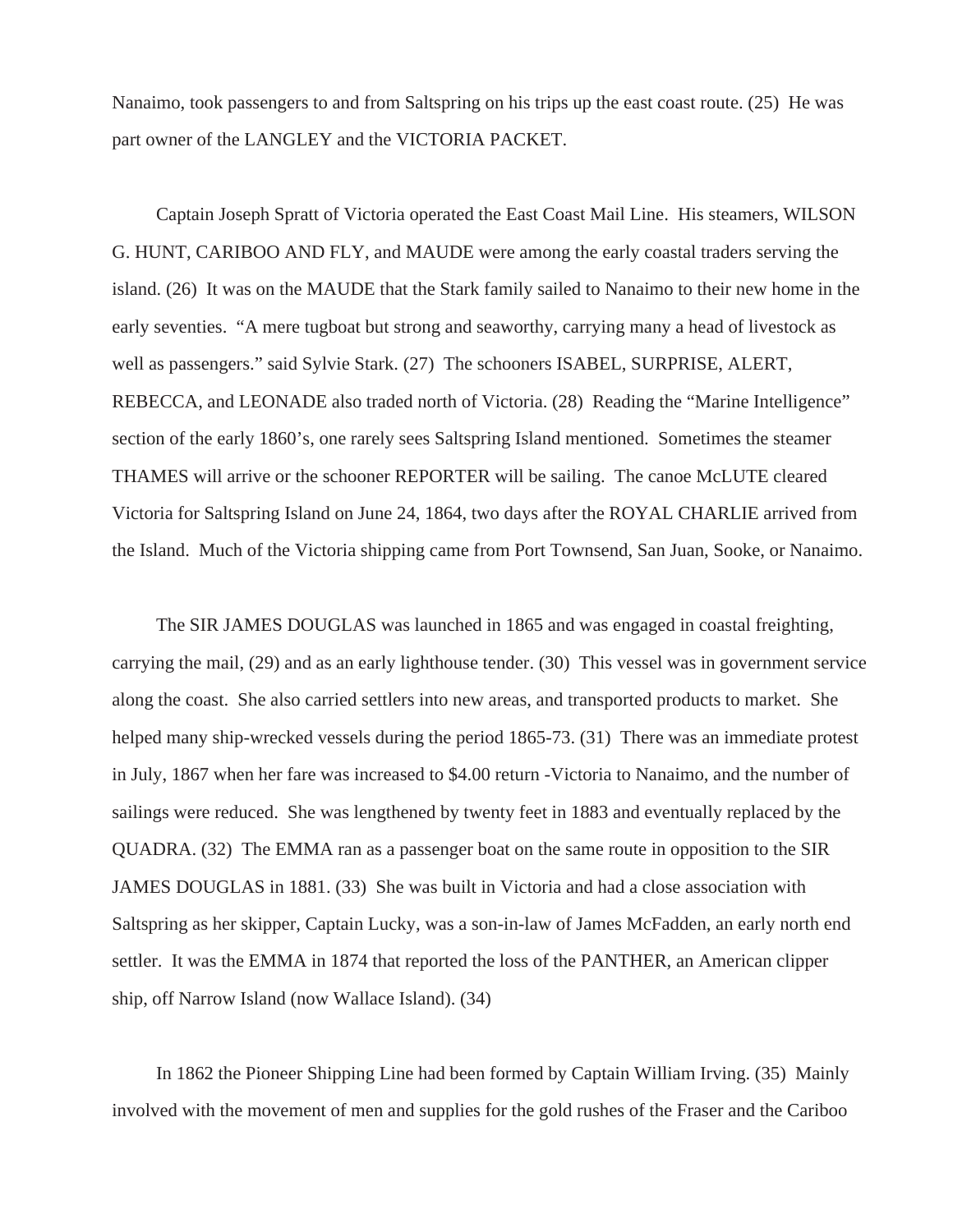until 1866, it survived the decline in shipping in the Pacific Northwest when the gold rushes slackened. (38) The company moved into the coastal trade. By 1883, the building of the Canadian Pacific Railway again created a demand for shipping in British Columbia, now a Province of Canada. That year Capt. Irving's son, Captain John Irving, merged the Pioneer line with the marine interests of the Hudson's Bay Company. (37) The new organization also absorbed the East Coast Mail Line operated by Capt. Spratt of Victoria. The new shipping venture was named the Canadian Pacific Navigation Company. Its ships were the ENTERPRISE, PRINCESS LOUISE, and the OTTER from the Hudson's Bay Company, the R.P. RITHET, WILLIAM IRVING, RELIANCE, and the YOSEMITE from the Pioneer Line. The WILSON G. HUNT and the MAUDE came from Capt. Spratt's East Coast Mail Line. Later on the PREMIER, the ISLANDER, DANUBE, SARDONYZ and AMUR were added to the Canadian Pacific Navigation Company fleet. (38)

Opposition on the east coast route soon sprang up. The People's Steam Navigation Company was formed by investors from Victoria, Chemainus, and Nanaimo in 1884. (42) The group purchased the AMELIA for the run. She was a wooden sidewheel steamer built in 1863 for the Sacremento River trade. (43) The AMELIA was put in opposition to the ENTERPRISE. (44) The ENTERPRISE couldn't keep up to the AMELIA so she was replaced by the newer R.P. RITHET, another wooden sternwheel steamer which had been built for the Pioneer Line. (45) The stiff competition dropped the Victoria-Nanaimo return fare to 25 cents. The price war continued for a year until the C.P.N.C. withdrew from the route in return for 25% of the gross receipts of the AMELIA. Business fell dramatically when the Esquimalt and Nanaimo Railway commenced operations in 1886. The AMELIA struggled on until 1889 when her walking beam broke with extensive damage. (43) She was put up for auction, sold for \$1,800.00, and added to the C.P.N.C. fleet shortly after, only to prevent her running in opposition. She never sailed again. (44)

The lack of wharves on Saltspring was a great hardship for the early settlers. It was not until 1872 that the Government wharf was built at Vesuvius Bay. (45) Another was built at Burgoyne Bay at about the same date, as these are the only wharves mentioned in the municipal by-laws which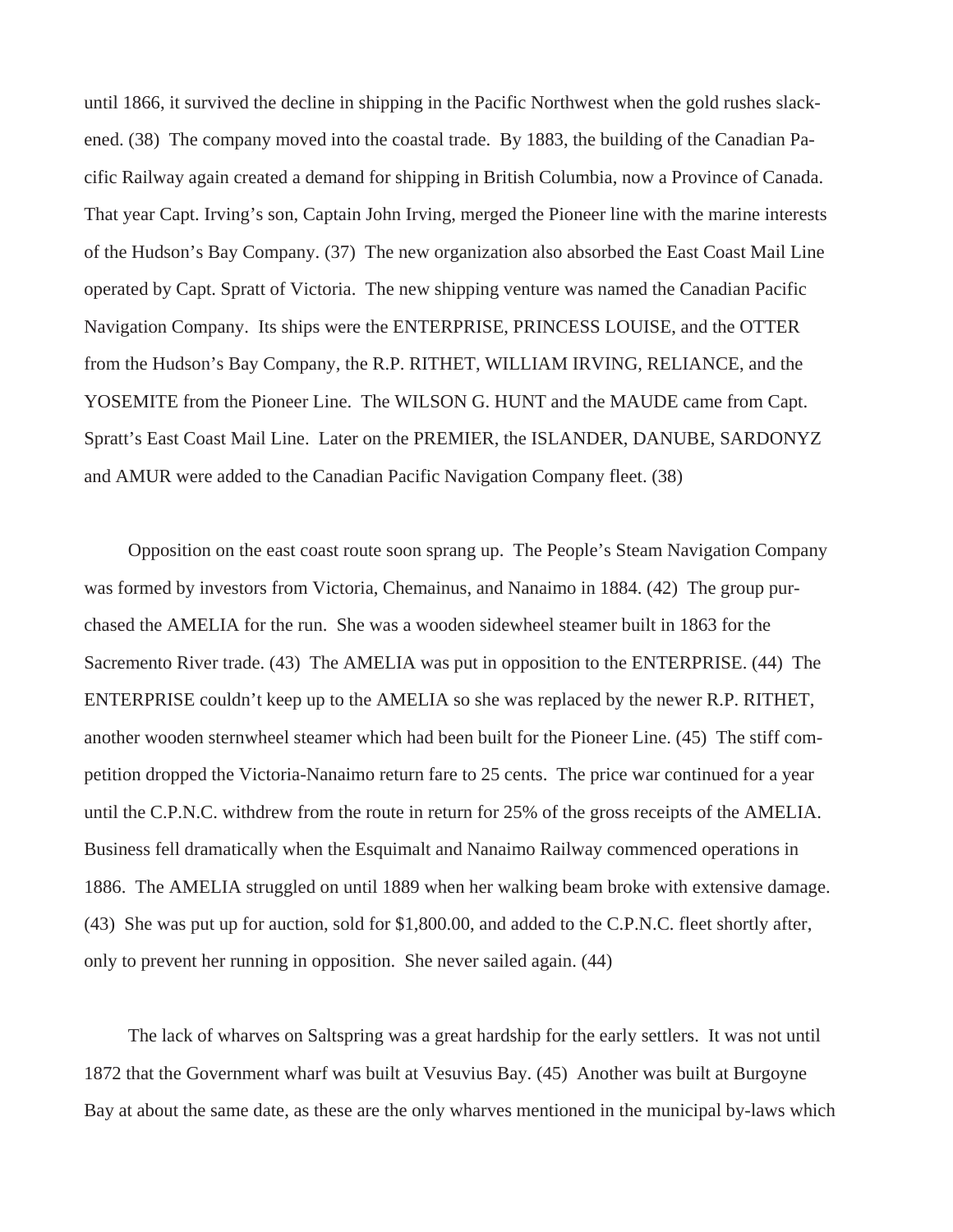were in effect on Saltspring from 1873-83. Roads were almost non-existent. As late as 1871, John Patton Booth, a member of the Provincial Government for Cowichan riding, of which Saltspring was a part, asked for \$1,000.00, "to make a road connecting the different settlements together, some portions of the inhabitants debarred from all use of the steamer as a means of conveying freight for want of a road".  $(46)$ 

Great changes were in the offing in 1885. The Canadian Pacific Railway was completed and the Esquimalt and Nanaimo Railway was completed the following year. Vancouver was to replace Victoria as the major port in western Canada. All these events were to change transportation patterns affecting Saltspring forever.

#### **FOOTNOTES - TRANSPORTATION - 1859-85**

- 1. Ashelll, Reg
- 2. B.C.A.R.S. British Columbia Aug. 8/59 p. 3
- 3. Mackie, Richard S., M.A. History Thesis, U. Vic. 1984, p. 79
- 4. B.C.A.R.S. Douglas, James Report of a Canoe Expedition

5. Mayne, Richard C. - Four Years in British Columbia and Vancouver Island - London, 1862. p. 55, p. 151-52

6. Nanaimo Retrospective, The First Century - E. Blanche Norcross, Co-ordinating Editor, Nanaimo Historical Society, Nanaimo, 1979, p. 75

7. Wallace, Marie - Sylvie Stark's Story - B.C.A.R.S. Add Mss 91, p. 19

8. Garner, Joe - Never a Time to Trust, Cinnabar Press, Nanaimo, 1984, 168-69

9. Walter, Margaret (Shaw) - Early Days Among the Gulf Islands of British Columbia, p. 24, p. 55

10. Mallandaine, Edward - B.C.A.R.S. #2565, File #20

11. Ibid

12. Stratton, Mort. - Gulf Islands Driftwood, June 3, 1981, p. 11

13. Ibid - Driftwood - May 27, 1981, p. 17

14. Walbran, Capt. John T. - British Columbia Coast Names - 1592-1906., Reprint 1971 - The Library Press, Vancouver, p. 419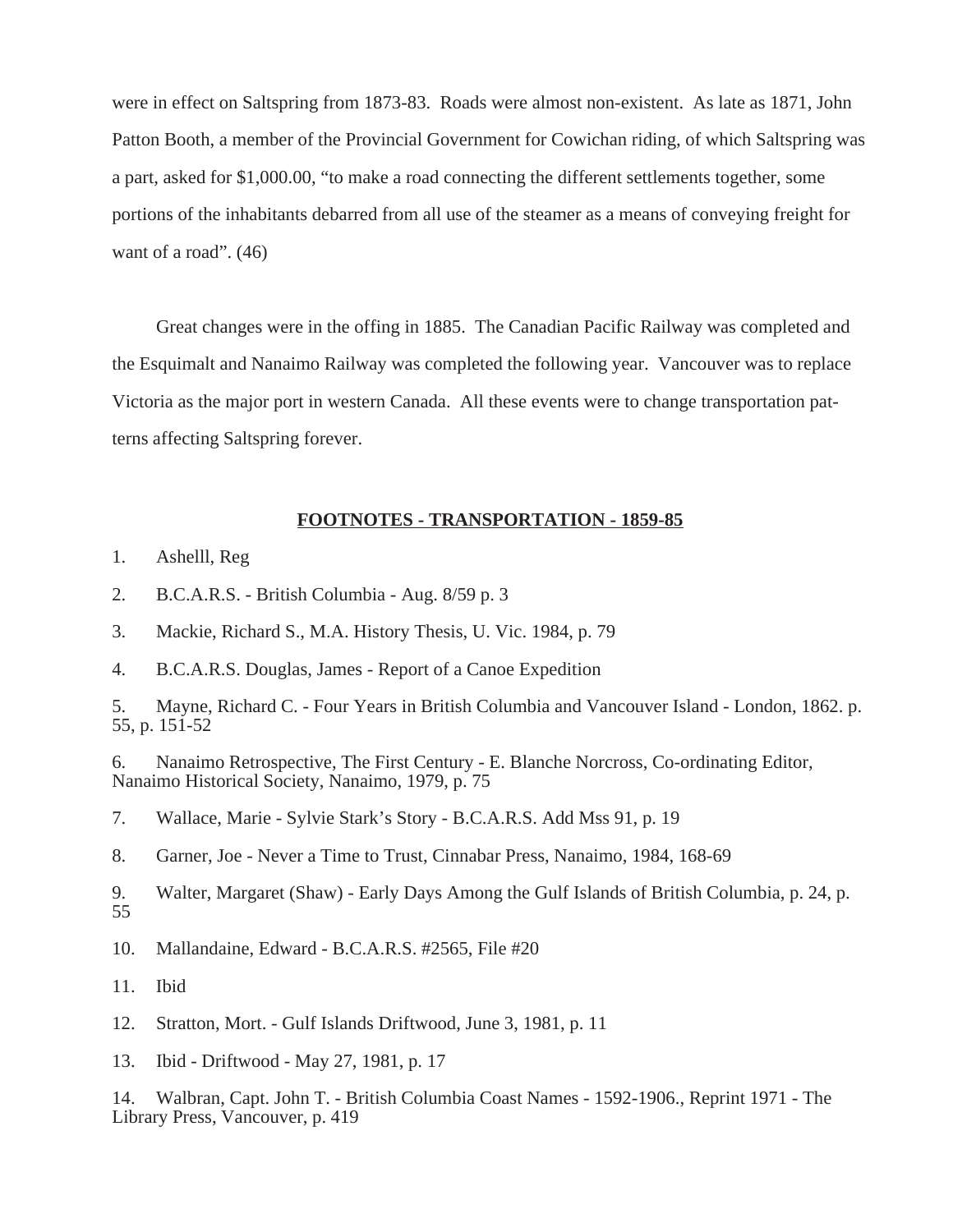- 15. Ibid. p. 304
- 16. Ibid. p. 14
- 17. B.C.A.R.S. British Colonist newspaper March 12, 1864
- 18. Lewis & Dryden Marine History of the Pacific Northwest, p. 127
- 19. Flucke, A.F. B.C. Historical Quarterly, July-October, 1951, p. 189
- 20. B.C. Historical Quarterly, Vol. 12, November, 1978
- 21. Flucke, A.F., p. 189
- 22. Lewis and Dryden, p. 127
- 23. Walbran, p. 520
- 24. B.C.A.R.S. GR 1666, Vol. 12/IV Poll Book 1863
- 25. Walbran, p. 263
- 26. Hacking, Norman R. & Lambe, W. Kaye Mitchell Press, Vancouver 1974, p. 98
- 27. Wallace, Marie Sylvie Stark's Story, BCARS Add.Mss 91, p. 29
- 28. Lewis & Dryden, p. 143; Walbran, p. 419
- 29. Lewis & Dryden, p. 139

30. Graham, Donald - Keepers of the Light, Harbour Publishing, Madeira Park, B.C. 3rd printing 1987, p. 48

- 31. Lewis & Dryden, p. 212
- 32. Ibid, p. 305
- 33. Ibid, p. 175
- 34. Walter, M., p. 26

35. Hacking, Norman R. & Lamb, W. Kaye - The Princess Story - Mitchell Press, Vancouver, 1974, p. 78

- 36. Ibid, p. 78
- 37. Ibid, p. 93
- 38. Ibid, pp. 337-340
- 39. Lewis and Dryden, p. 323
- 40. Hacking and Lamb, pp. 105-06
- 41. Ibid, p. 68
- 42. Ibid, p. 338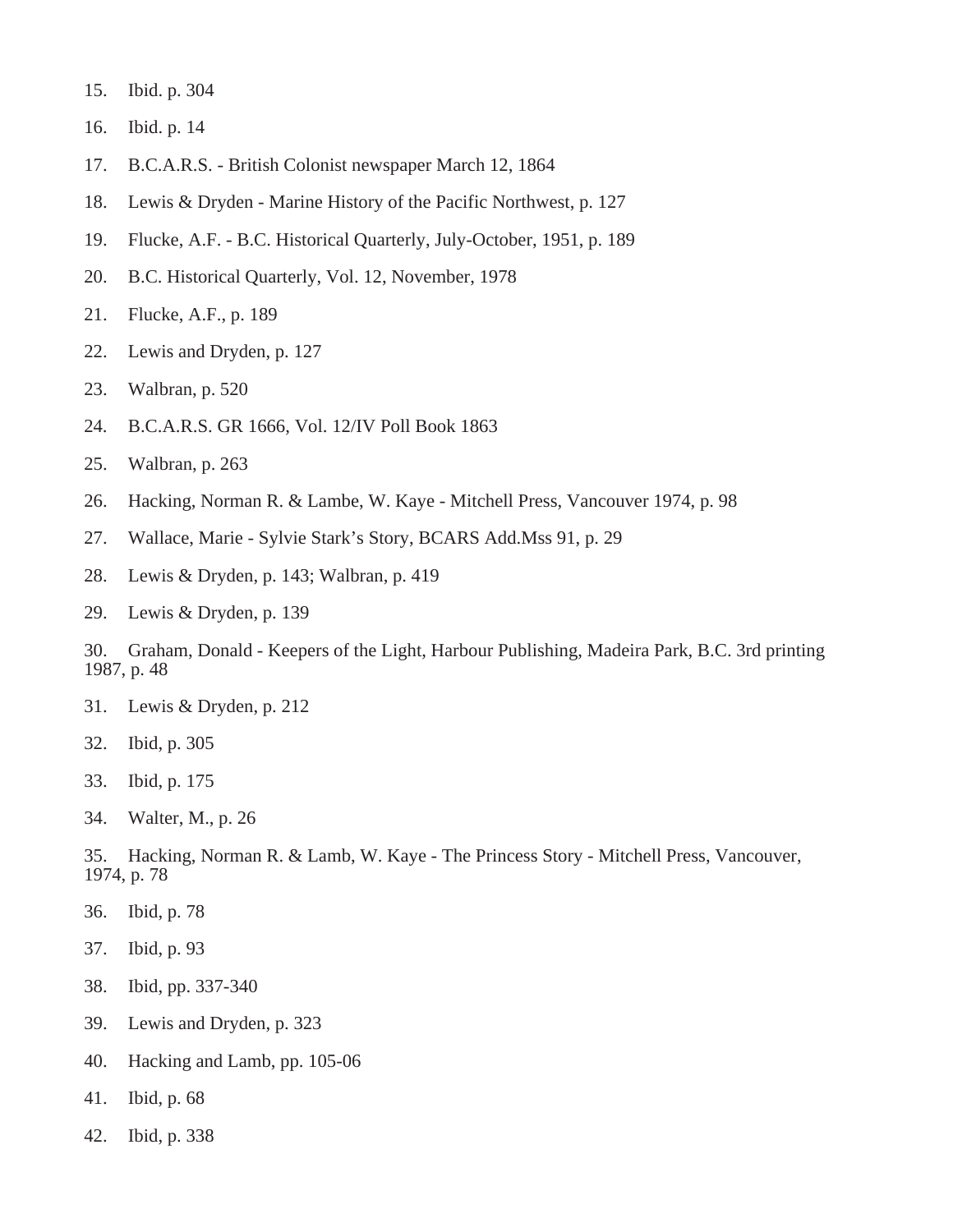- 43. Ibid, p. 106-07
- 44. Ibid, p. 107
- 45. Flucke, A.F., p. 201
- 46. Ibid, p. 192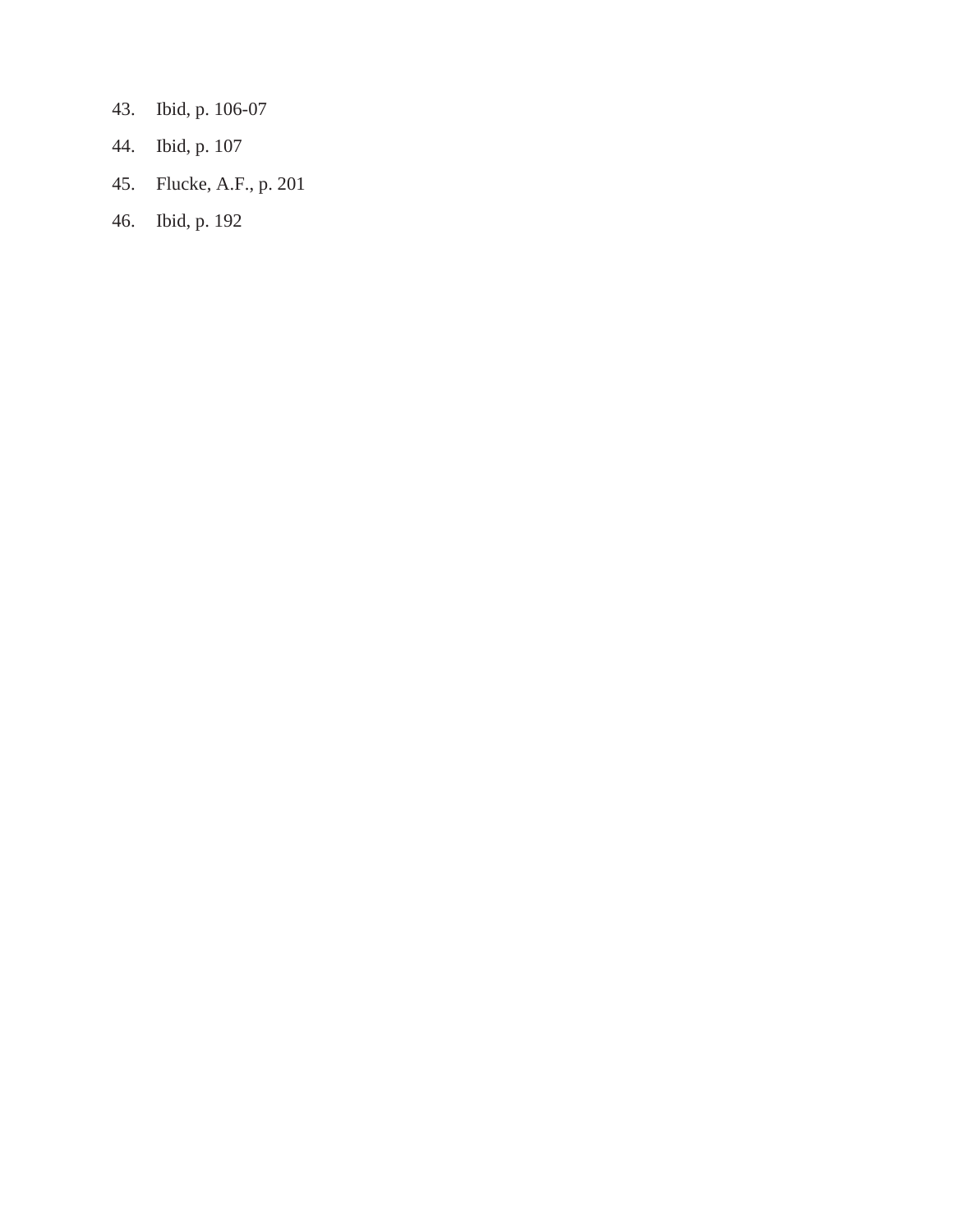## Smouat

#### NATIVE PEOPLE

Two boys of the Tsimshian tribe, living at the mouth of the Nass River, saw an eagle circling overhead. They tried to shoot the bird with their bows and arrows but were not successful. Some men came to help the boys. Unbeknownst to the tribe, this bird was the King of the Eagles. He circled lower and lower, and was still not harmed. Suddenly he grasped the biggest in his talons and lifted him into the air. The second man reached up and clutched the ankles of the one being carried aloft. He, too, was lifted up. So it was repeated, as spectators tried to pull back their companions. Soon the eagle, with his human chain, was flying into the sun. When the King of the Eagles was over the ocean, he flipped his captives free. As they fell, they formed a chain of islands. The largest became Saltspring, the next one was Galiano, and so on. Finally, the smallest boys became rocky islets. (#1)

This is a Salish legend of the formation of the Gulf Islands. For these indigenous people, the Islands were part of their territory for hundreds, if not thousands, of years.

Geologists tell us otherwise. Their interpretation of the formation of the Gulf Islands shows a somewhat slower process. The Islands, they say, are the peaks of a partially submerged range of mountains in the Coastal Trench, lying between Vancouver Island and the mainland of British Columbia. Like much of North America, the islands have been scoured by a succession of ice ages. The last glaciation receded about 11,000 to 12,000 years ago. (#2). Without the weight of ice, the land rose. Marine deposits on the Island are found 100 metres above the present coastline. Erosion has exposed much of the bedrock at higher elevations and left mixed glacial till in the terraces and in the narrow valleys. (#3)

Saltspring is approximately 26 km long and has an average width of 9 kms, comprising an area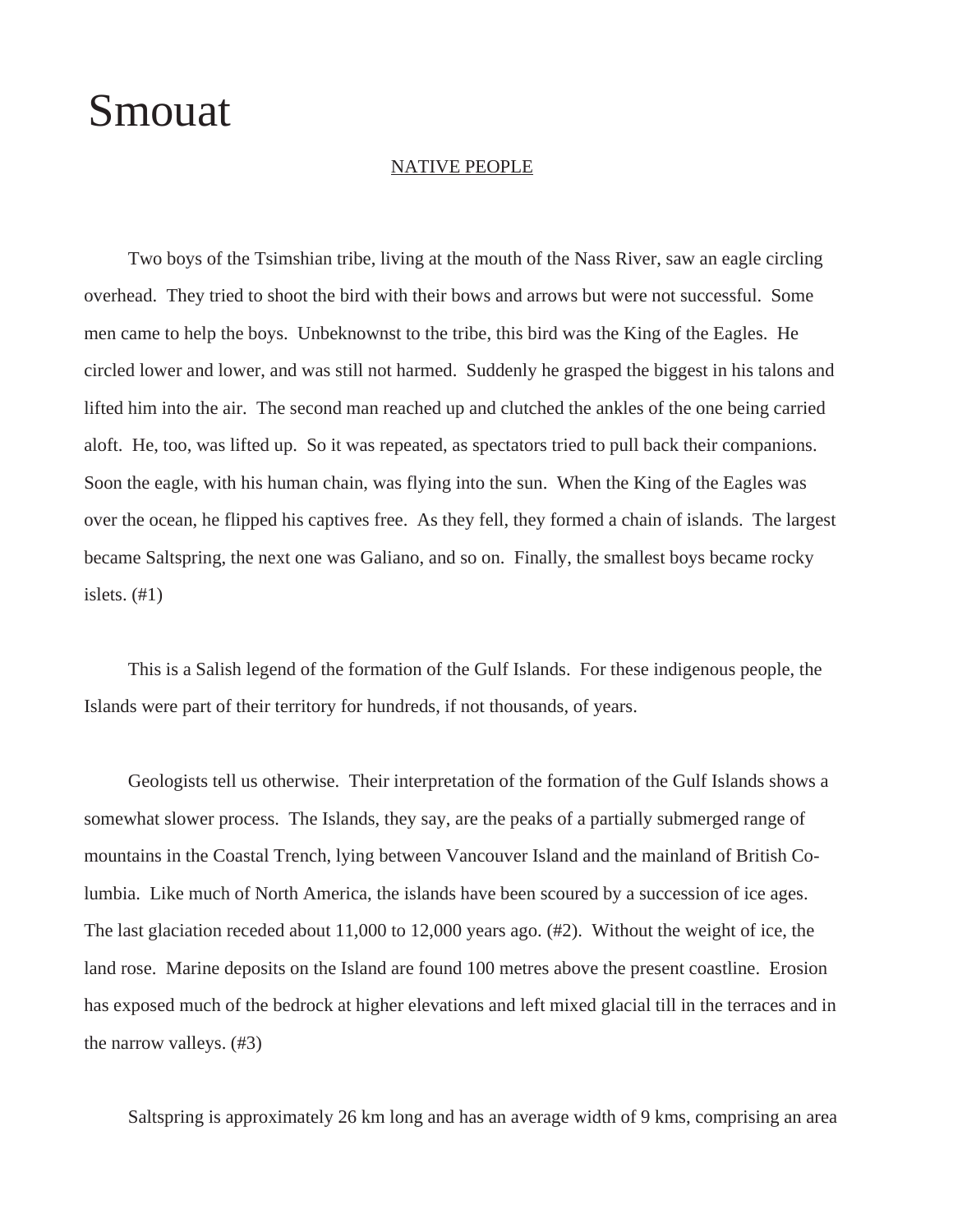of 18,555 ha (#4). The Island is roughly divided into thirds by deep bays. The southernmost third is the most mountainous. The Island's highest peak, Mt. Bruce, 698 m., is in this area, as is Mt. Tuam, 630 m. The central third of the island has Baynes Peak, 595 m., more commonly known as Mt. Maxwell. The largest number of lakes are in this central portion. The northernmost third is generally much lower in elevation, and has the largest lake, St. Mary, 182 ha in size. It also has the salt springs for which the Island was named.

Saltspring lies south of the forty-ninth parallel in the rain shadow of the Olympic Peninsula and the mountains of Vancouver Island, creating a cool, Mediterranean climate of generally dry summers and mild, humid winters. (#5)

The depth of some of the 130 registered middens on Saltspring give an indication of the great length of time native people have tapped the resources, and the wide variety of food they harvested both from the sea and the land. There was an incredible diversity of food-gathering activities around the island until the end of the 19th century. Herring were raked, herring spawn collected, ling cod, halibut, clams, sea urchins, oysters, seals, and sea lions were taken by both the Saanich and Cowichan bands of the Coast Salish people. (#6) Deer and grouse were plentiful, and in Fulford Harbour duck hunts were an annual event (#7). Vegetable foods were obtained on the Island too. Camass beds belonged to different family groups and the roots were dug each May. The camass season only lasted three weeks, but an energetic family could fill 10 to 12 bags with the roots during that period. (#8) Berries were gathered here and fern roots dug for winter food. Some food gathering by Salish people still continues, as Cowichan Band members come to various sites for clams. Rushes from St. Mary Lake for weaving baskets and mats (#8A) have been gathered by Cowichan people in "living" memory.

At one time all the Gulf Islands had villages of greater or lesser size according to Diamond Jenness. (#9). A more recent authority on Coast Salish life, Wayne Suttles, gives the following information: "A Salish man, half Active Pass, half Semiahmoo, gathered the people from Fulford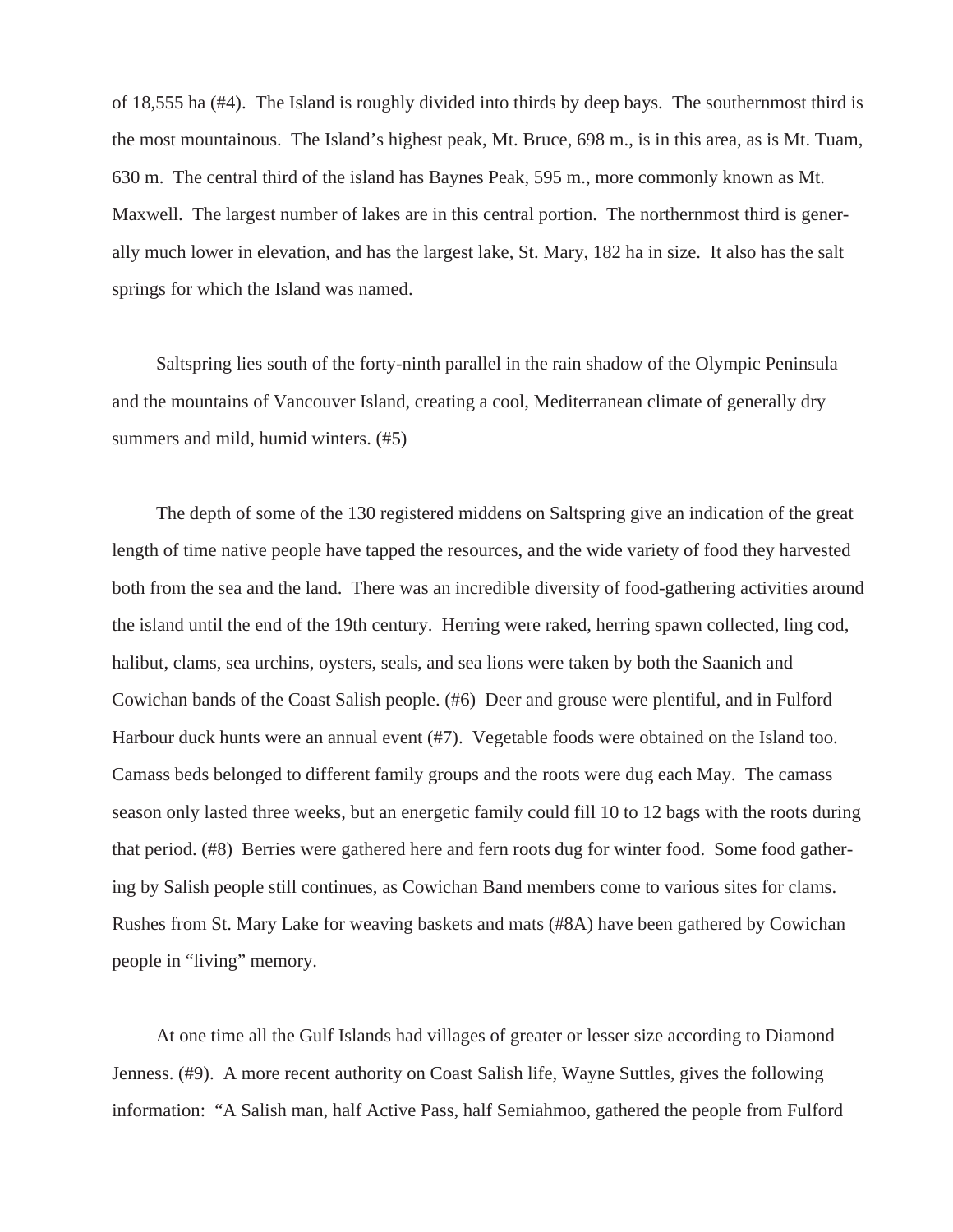Harbour, Ganges Harbour, Active Pass, Pender Island, and Stuart Island and formed a new village in Saanichton Bay on Saanich Peninsula. This village (called "Tsa-aout" by Indian Affairs) was established early in the nineteenth century." (#10) His informant said this happened before the building of Victoria (1843). One Saanich Indian, about forty years ago, told Suttles that his grandfather had a longhouse at or near the head of Ganges Harbour. (#11)

Why the Island villages were abandoned is not known. Sudden Indian depopulation by disease was not uncommon with the coming of the Europeans. A possible cause of Island village abandoment could have been a smallpox epidemic known to have occurred as close as Saanich in 1780. (#12). Venereal disease, tuberculosis, and typhus had also been introduced by the newcomers, with devastating results. (#13). An anthropologist in 1972, when interviewing Cowichan Indians, was given another reason. He was told that the exposed Gulf Island settlements had been abandoned because of fierce inter-tribal wars. These battles between Salish and Kwakiutl people dated from about 1790 to 1850, and resulted in many deaths, kidnappings, and taking of slaves. (#14).

Before the dissolution of Gulf Island villages, there appears to have been an, as yet, unexplained population shift about 1500 years ago. At that time there was a dramatic change in body ornamentation. This could have been the result of any number of factors, such as another tribe moving into the area, disease, famine, natural catastrophe, etc. (#15)

Relatively little archeological work has been done on Saltspring Island. One fairly extensive dig at Long Harbour was directed by Dave Johnstone of Simon Fraser University in 1987 and 1988. The oldest cultural components dated from  $3970 +/- 60$  to  $2300 +/- 50$  B.P. (B.P. stands for "Before" Present"). Hearth features and post holes were apparent at the greatest depth but not at higher levels of a later date. Post holes would indicate long house construction rather than the more temporary seasonal shelters. (#16) An archeological salvage excavation was carried out in 1973 on a property in Ganges Harbour, prior to house construction. This dig was carried out under the auspices of the Archeological Sites Advisory Board of B.C. The site was estimated to date from 2400 B.P. to 1690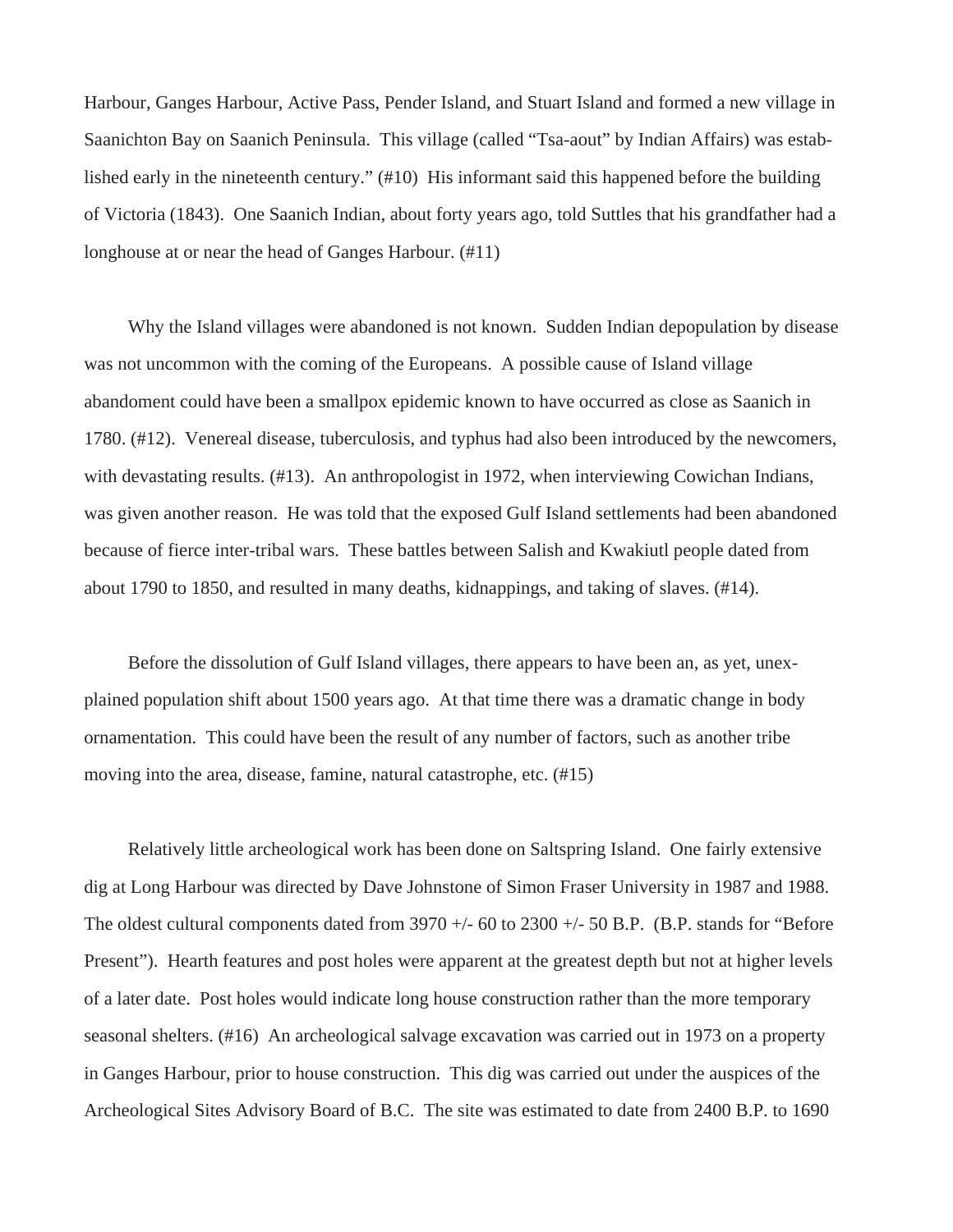B.P. (#17)

A number of pre-historic artifacts remain on Saltspring Island. The petroglyph at Drummond Park in Fulford Harbour was one of three brought up from low tide mark during construction of the Cudmore Log Dump in 1963. Local tradition has it that these boulders stood on the seaward side of a now-submerged village site in Fulford Harbour. (#18) Saanich informants told Suttles there were two villages in Fulford Harbour at one time. (#19) At Parminter Point on the west coast of the Island is a petroglyph boulder which would appear to have stood upright at one time. The ten-foot column has been storm-damaged and now lies in three pieces. (#20). Jenness reported seeing stone circles on open rocky areas of the Island. (#21) Local Salish people interviewed by Jenness had no knowledge of their use or origin. There are a number of extensive private collections of artifacts held by local residents. These were recovered in routine farm cultivation, road work, house excavation, or were exposed by wave action over the years. (#21A)

No effort was made to obtain title of the land from the Salish people before the first settlers arrived in 1859. (#22) A small reserve of 43 acres was established at Fulford Harbout in 1877. (#23). For many years a Coast Salish man by the name of Zalt Zalt lived there. He made his living selling fish to the C.P.R. ships when they docked at Beaver Point. Some mystery is attached to his and his wife's disappearance and presumed drowning while on a canoe trip. At the time he was saving for a potlatch and was thought to have valuables in his canoe. The empty canoe washed up on Portland Island and neither body was ever recovered. (#24)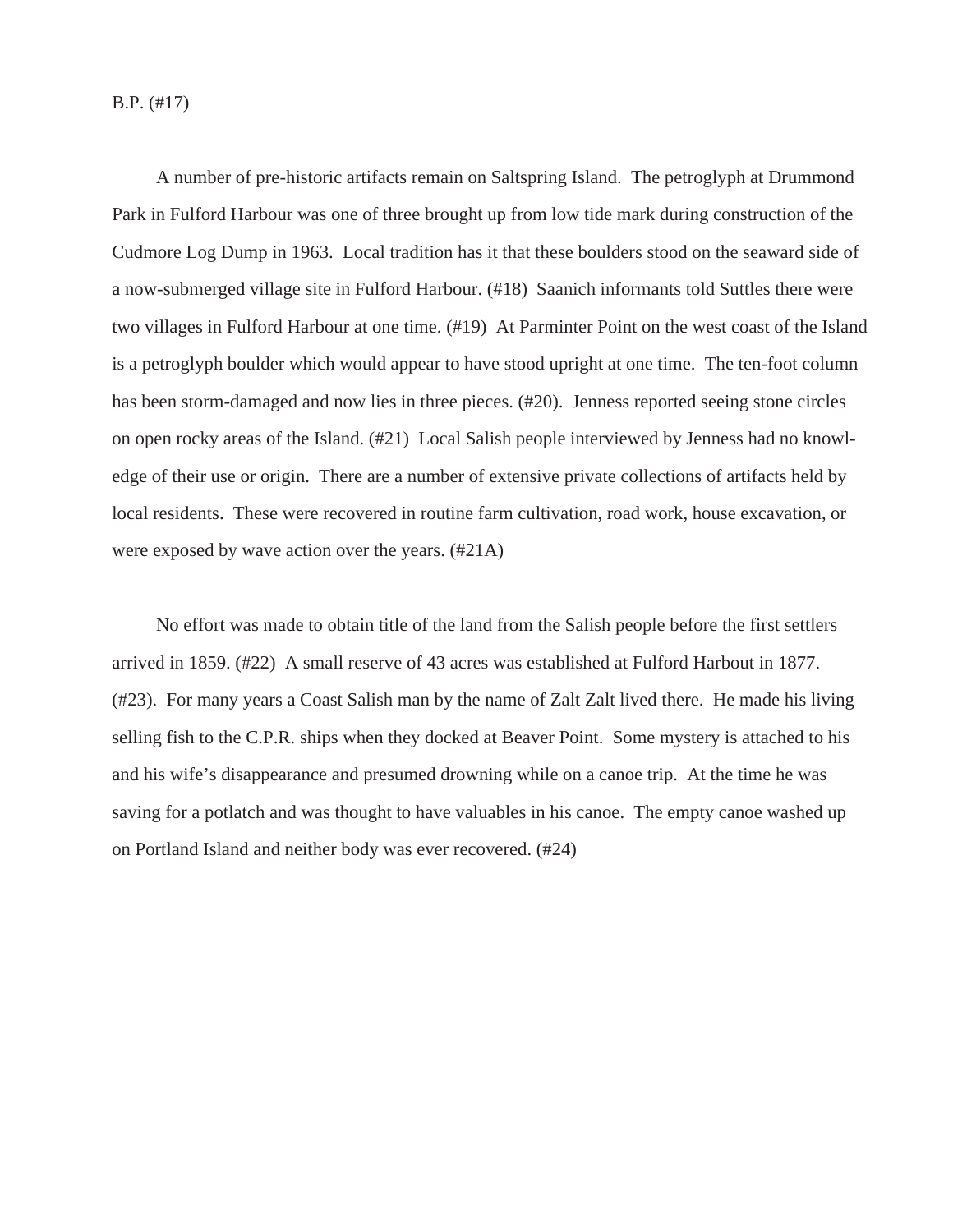#### NATIVE PEOPLE

#### NOTES:

- 1. Ford, Fred C.E. Victoria Colonist, August 26, 1950, p. 14
- 2. Fladmark, p. 13
- 3. Soils of the Gulf Islands of B.C.
- 4. ibid. p. 3
- 5. ibid p. 10
- 6. Rozen, David, U.B.C. M.A. Thesis 1972
- 7. Hamilton, Bea SALT SPRING ISLAND pp 28-29
- 8. Jenness, Diamond SAANICH INDIANS OF VANCOUVER ISLAND, p. 7, introduction
- 8A. Toynbee, Mrs. J. conversation with writer
- 9. ibid
- 10. Suttles, Wayne, p. 277
- 11. Suttles, Wayne. COAST SALISH AND WESTERN WASHINGTON INDIANS, p. 26
- 12. ibid p. 26
- 13. McKechnie, Robert E. STRONG MEDICINE, pp 69-84
- 14. Rozen, David. PLACE NAMES OF ISLAND HALKOMELEM, p. 108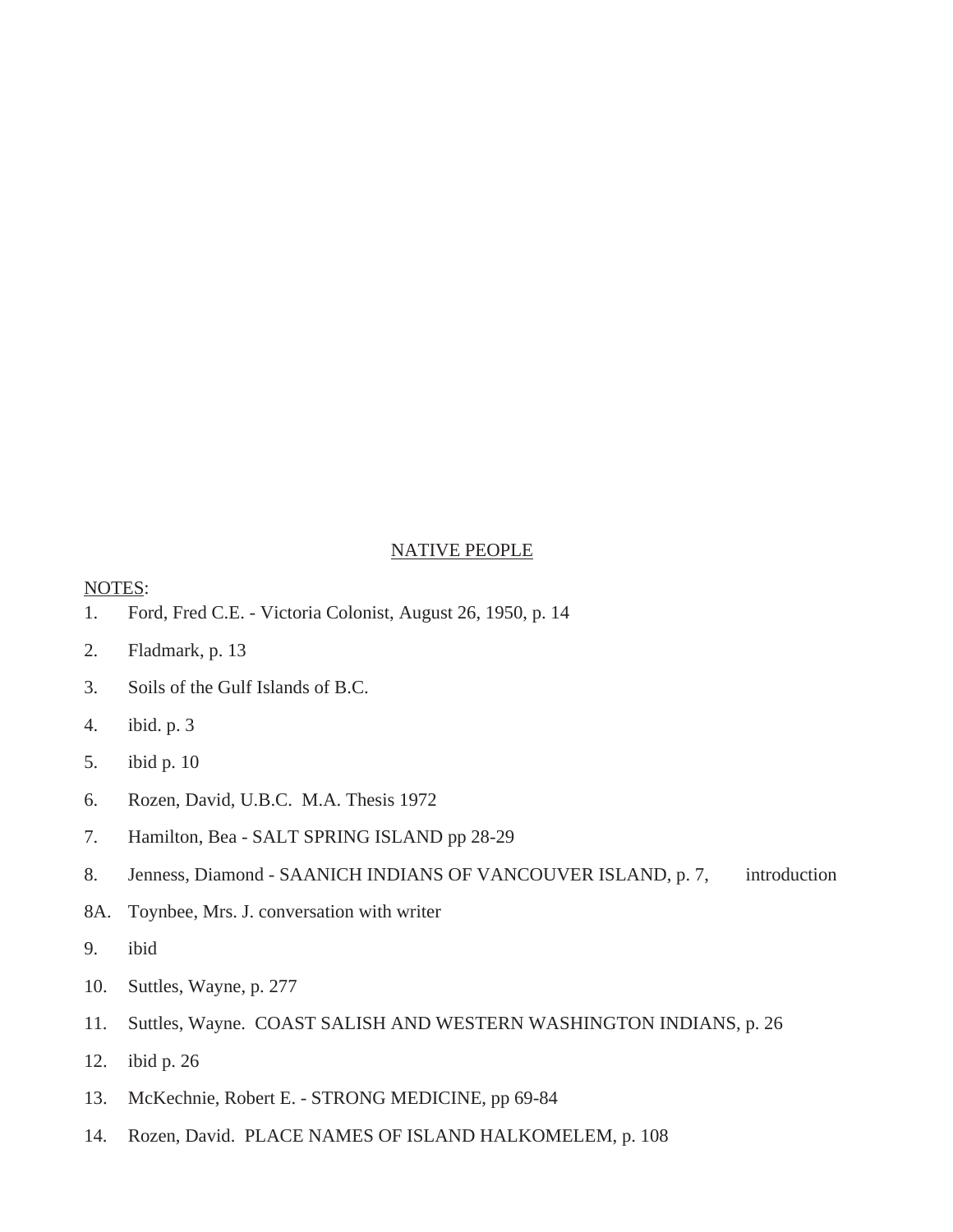- 15. Keddie, Grant Personal comment
- 16. Johnstone, Dave Preliminary Results, Saltspring Dig, The Midden, June, 1988
- 17. Hill, Beth and Ray. Indian Petroglyphs, p. 87
- 19. Suttles, Wayne Coast Salish and Western Wash. Indians, p. 26
- 20. Newcombe Family Papers Add Mss 1077, Vol. 12
- 21. Jenness, Diamond. SAANICH INDIANS OF V.I., p. 81
- 21A. Ruckle, Gwen, Akerman, Bob, and Booth, Kay. All have extensive collections.
- 22. Gough, Barry M. GUNBOAT FRONTIER, p.
- 23. Schedule of Indian Reserves B.C.P.A. NW 970-5 C212 r P.2
- 24. Hamilton, Bea SALT SPRING ISLAND, pp 163-164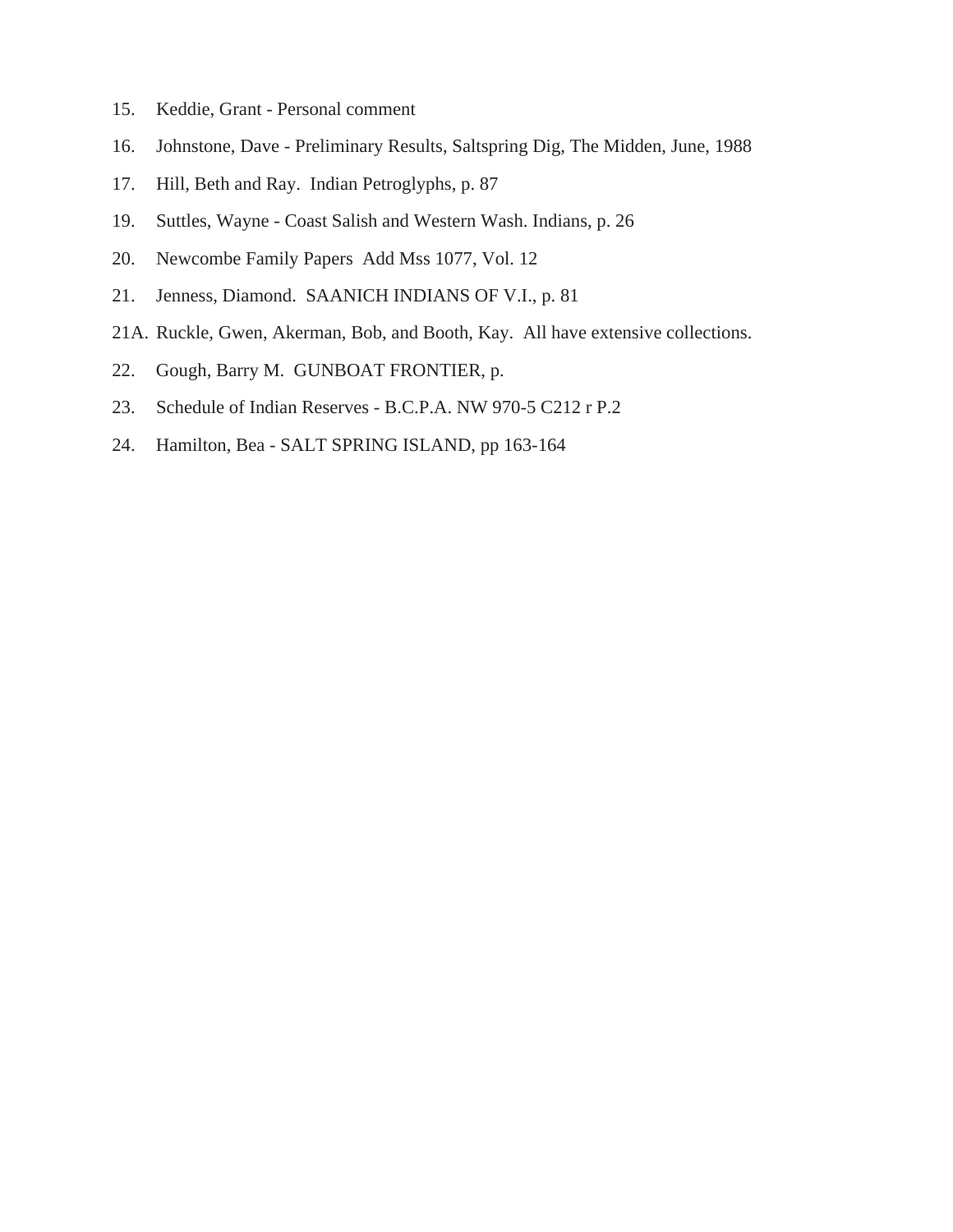# Perry

### **SALT SPRING ISLAND HISTORY RELIGIOUS DEVELOPMENT - 1859 - 1885**

Although not officialy recorded, it is probable that the first act of public worship on Salt Spring Island occurred on the first Sunday in August 1859. A group of 30 black people from the United States had been offered a place of refuge on this unhabited Island. They camped on the beach at Vesuvius Bay and here they spontaneously asked God's blessing on their endeavours. (#14.p.3)

Sponsored by the first Governor of B.C., James Douglas, the next group to arrive on the Island contained Mr. John Patton Booth, who was to become the Island's Member of the Legislative Assembly Parliament, and Mr. H. Sampson, formerly an employee of the Hudson's Bay Company at Fort Rupert. Also in this group were Henry Lineker, John Copeland, J.D. Cusheon, Jonathan Begg, and two more black men, John Jones and his brother. They arrived on the Island on a schooner called the Nanaimo Packet which was sailing between Victoria and the newly discovered coal mines at Nanaimo.

In those early days, the first ministers came to the Island from Nanaimo, which was the centre for the Methodist Mission District. On the evening of February 21, 1861 Reverend Ebenezer Robson preached a sermon "in the house of a coloured man to about 20 persons, all coloured except 3 and one of them is married to a coloured man". (#29.p.127)

Rev. Robson left a precious legacy of his diary, in which he records the difficulties and rewards of his experiences on the Island. He travelled the 40 miles from Nanaimo by Indian canoe and spent his nights and had his meals at various settlers' homes. Walking about 18 miles a day, Rev.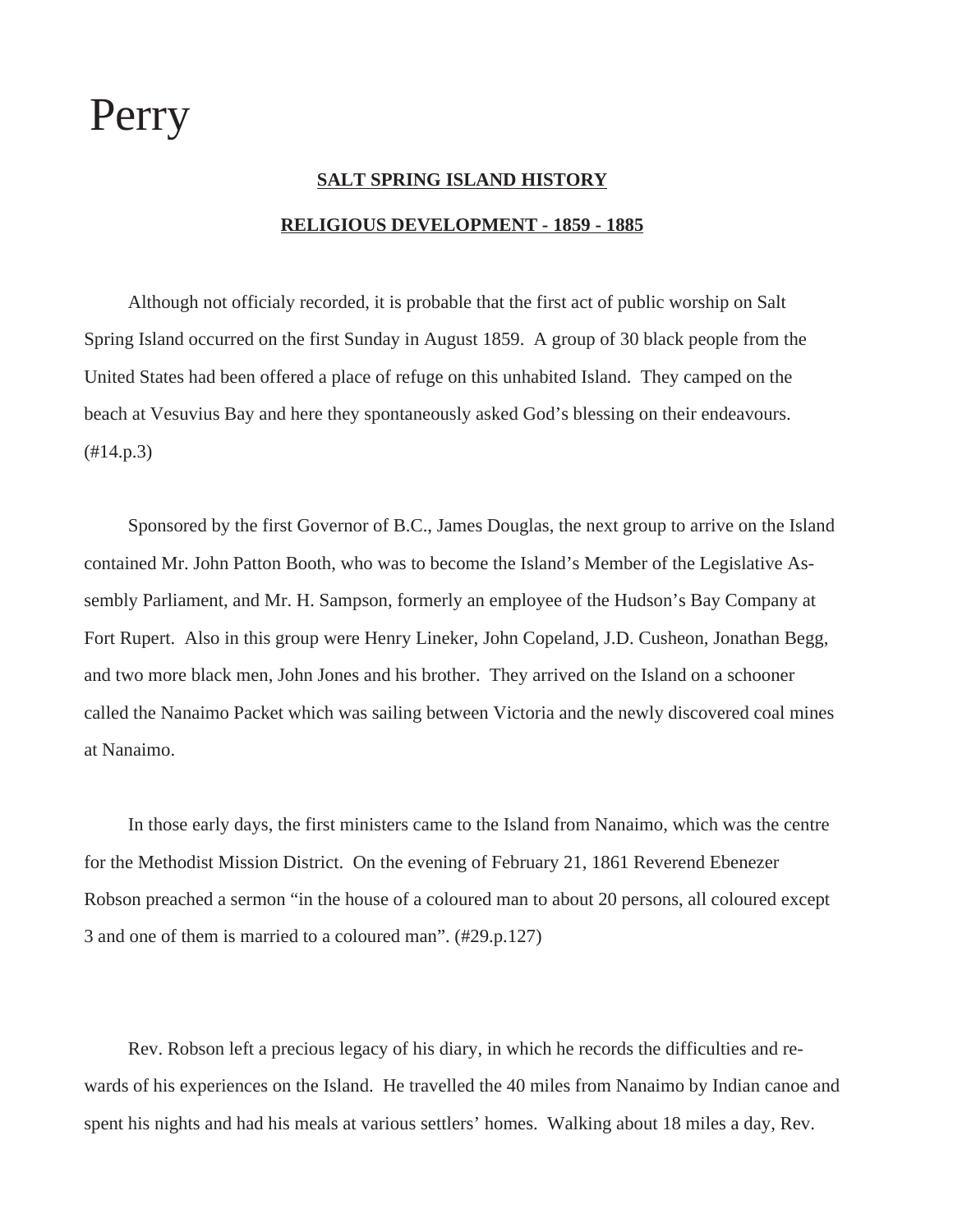Robson visited most of the houses at Central Settlement, of which 4 were inhabited by white people, and the rest, 17 in all, by coloured people. He was a humble man who loved the people he served. Louis and sylvia Stark, who were among the first of the coloured settlers, recalled that when he stayed with them he helped with the farm chores and slept on a straw mattress on the floor. (#16.p.5) He also visited the 7 houses on the East side of the Island, going around to them by canoe.

During his first trip around the Island there were gale winds and torrential rains, forcing the Reverend and his frightened Indian crew on shore. There they camped for the night with only mats to sleep on, and a shawl for cover. (#29.p.128)

From the beginnings of settlement the need for regular religious services had been keenly felt by many of the settlers, especially those with wives and children. (#26.p.189) The first public meeting house was an old log cabin situated at Central Settlement on 100 acres set apart by the Governor of the Province for schools and other public purposes. The first service was held here by Reverend Robson about June 22, 1862. (#27.p.8) this cabin was used until it was no longer fit for public worship, and the congregation had outgrown it, after which they moved into the larger and more comfortable original schoolhouse.

For the next few years Reverend Robson continued to hold services on a "when possible" basis, averaging about once a month, with Anglicans, Methodists and Presbyterians all worshipping together. After he moved to another mission the Methodist preachers from the Nanaimo mission district carried on the difficult task of ministering to the Island. These men were Edward White, 1863-66 and 1868-71, Ephraim Evans, 1866-68, Cornelius Bryant, 1871-71, and Thomas Derrick, 1873-74 (#29.p.126)

In 1875 a far reaching change was made when the Salt Spring mission field was separated from the Nanaimo district, joined with Cowichan and Maple Bay and called the Cowichan & Salt Spring Island Circuit. This made the canoe trips much shorter, for instead of coming from Nanaimo,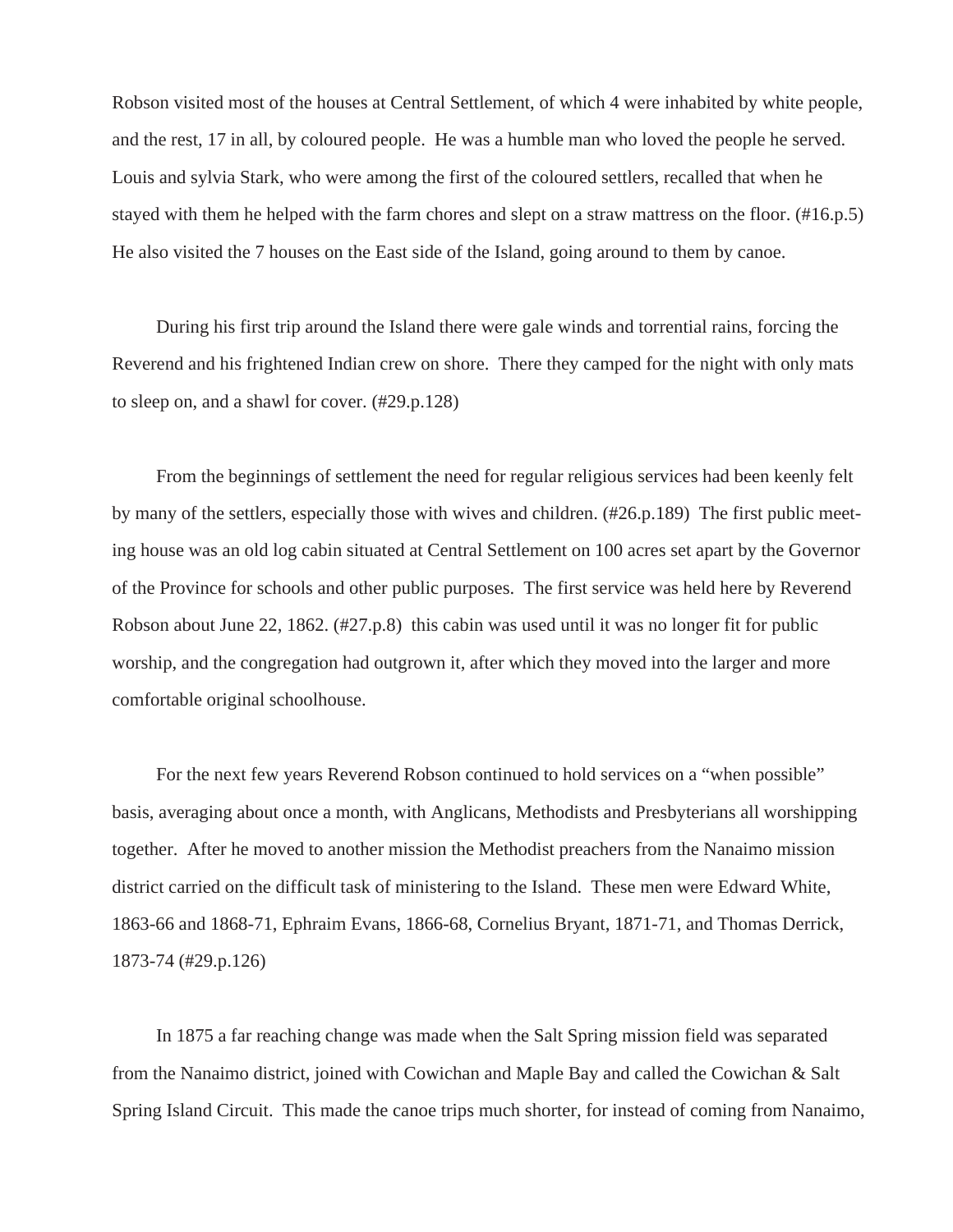they could now come across Sansum Narrows from Maple Bay to Burgoyne Bay. Services were now being held twice a month in the original schoolhouses at the North End, Burgoyne Bay and Beaver Point. This continued until 1887 when the first Methodist church was built down at Burgoyne Bay.

In 1859, to enable the new colony of Columbia, as it was then called, to be ministered to by the Church of England, a society known as the Columbia Mission was formed in London, England. The Reverend George Hills was consecrated as Bishop of the new Diocese, which extended over the whole province for the next 20 years when the Vancouver Island diocese was separated from mainland B.C.

At about the same time as the Methodist missionary, Ebenezer Robson was conducting services in the log cabin around 1862, the Church of England added Salt Spring Island to the Ecclesiastical Diocese of Saanich as an "occasional mission" under the direction of the Reverend R. Lowe. He visited the Island under difficult conditions and held church services whenever the opportunity arose, and under any available shelter.

In 1869 the Church of England directed Reverend W.S. Reece, resident missionary to Cowichan, to hold monthly services on Salt Spring Island. (#33.p.23) Reverend Reece visited the Island and found 3 principal settlements, Vesuvius Bay, Beggsville, and Burgoyne Bay. (#13.p.6) He also met 10 British subjects and many children. While on the Island, he conducted a service for 16 persons, many of whom expressed a keen desire for a weekly service, and to have a resident minster. For the time being, however, they had to be content with quarterly visits to the Island by Rev. Reece, Rev. Holmes, Rev. Gregory and other ministers from the Diocese. (#20.p.29) Although transportation and communication difficulties presented some real hardships, the religious needs of the settlers were ministered to in all seasons of the year. It was not until many years later, in 1891 that the first Anglican clergyman, 23 year old Reverend J. Belton Haslam, came to live on the Island to minister to the growing population. It was in this year that it was decided to build St. Marks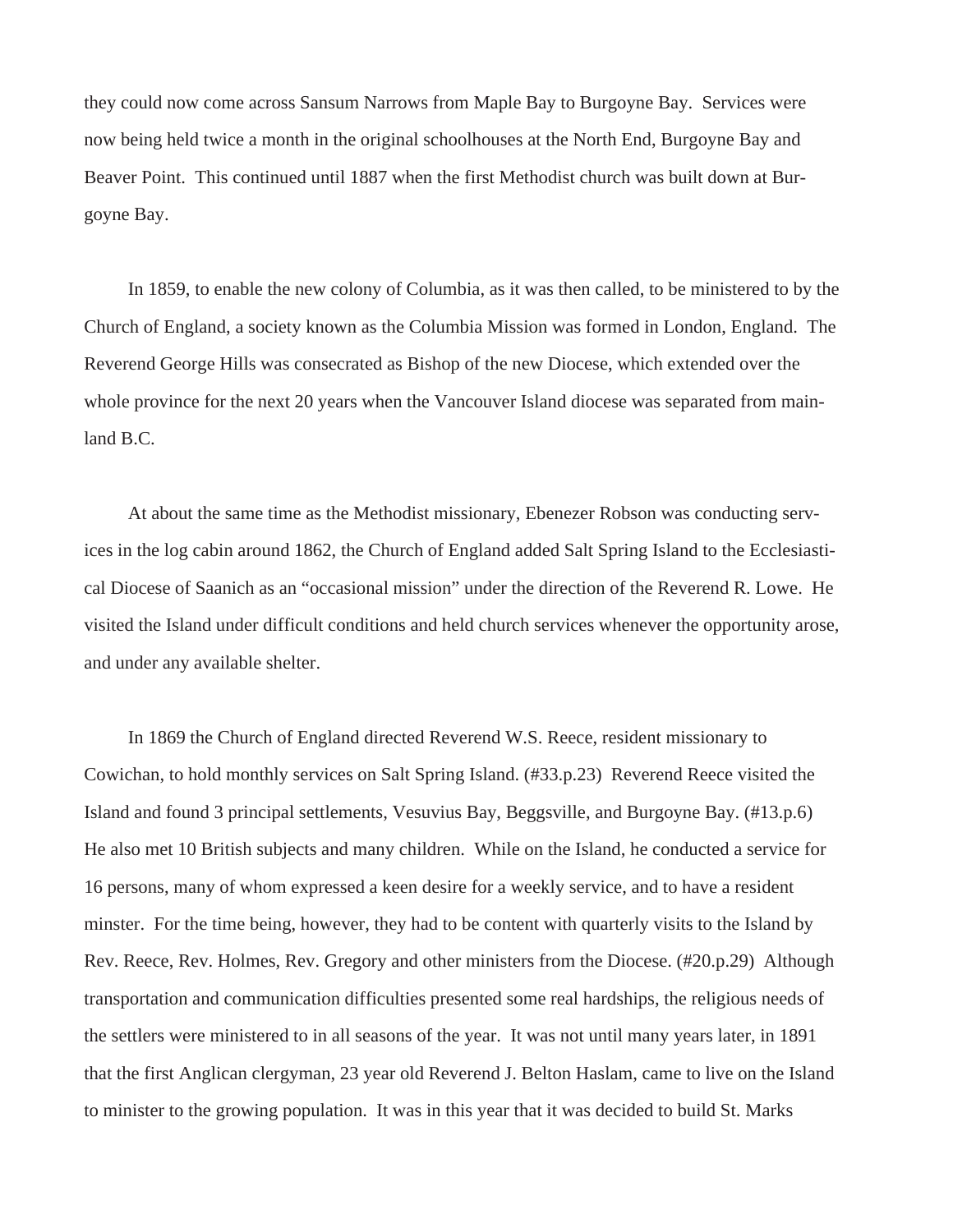Anglican Church, which was dedicated on May 15, 1892 by the Right Reverend Dr. Hills, first Bishop of British Columbia.

The first regularly appointed Catholic missionary to the Gulf Islands was Father Donckele, who was based at the Saanich Mission. His burning desire was to bring to God those that were most remote from the established churches. He visited his flock by rowboat from Cowichan - the arduous trips sometimes lasting for two weeks. He was helped and enocuraged in his new mission by Father Peter Rondeault, a missionary who worked among the often hostile Cowichan Indians.

Father Donckele said the first Mass on Salt Spring Island in 1878 in a private chapel located in a top floor room in the E.J. Bittancourt home. A Portuguese family, the Bittancourts were the first storekeepers, with a store at Vesuvius. The priest visited here about once a month, even after the dedication of St. Pauls in 1885. (#18.p.61) In 1898/99 the Bittancourts built a family chapel at Vesuvius. This building, now a private residence, still stands.

Most of the Catholic population, at that time a mixture of Indian, Kanakas and white, lived at the south end of the Island in the Fulford area where more people lived than in any other place on the Island. For that reason, it was decided to build the first Catholic church down there. A non-Catholic, Mr. Sheppard, donated approximately 5 acres of land for this purpose.

The building of St. Paul's Church began in 1880, and much of the work was done by members of the community, both Catholic and non-Catholic. Some of the materials such as stained glass windows, the door and the bell, came from a church in Cowichan called the Stone Church, or the Butter Church. This had been built by Father Peter Rondeault of the pioneer Cowichan Mission, partly from the proceeds of selling butter from his farm. When his church was no longer being used, he gave some of the materials from it to his colleague, Father Donckele. These welcome gifts were transported across stormy Sansum Narrows by Indian canoes to Burgoyne Bay and thence to Fulford over crude roads by stone boat drawn by a team of oxen. (#6.p.60) The local joke had it that the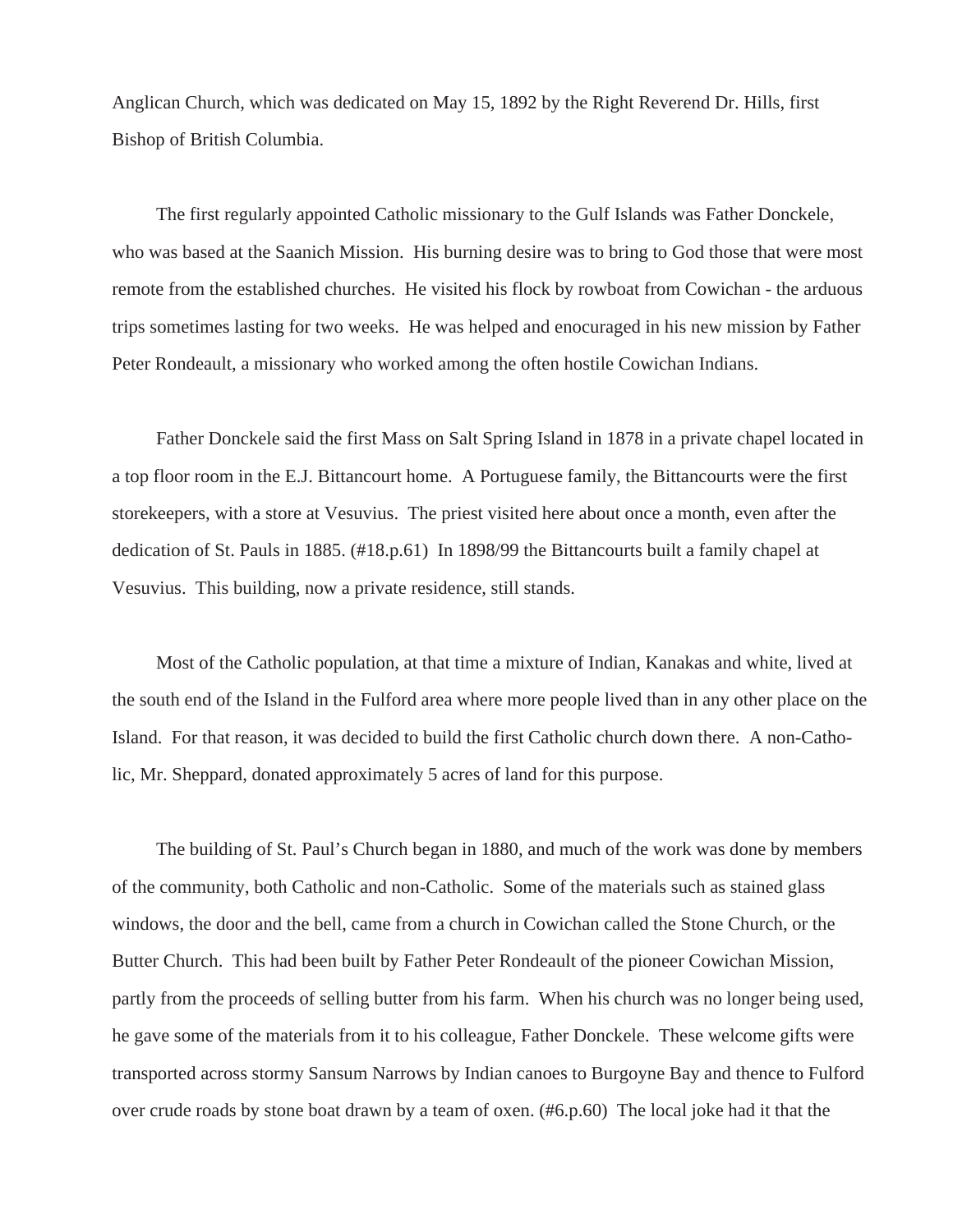church was built by robbing Peter to pay Paul, when the fittings from Father Peter Rondeault's church were put into St. Paul's at Fulford.

Under the direction of James Mahoney, a pioneer of Genoa Bay, some of the people who worked hard on st. Paul's during those early years of the 1880's were the E.J. Bittancourts from Vesuvius, Joseph and Ted Akerman, John Pappenburger from Beaver Point, John King, John Maxwell, Dick Purser, Michael Gyves, Sr. of Burgoyne Valley, some of the Cowichan Indians who had helped to build the Stone Church, and some of the Kanakas of the Fulford community.

It was a proud day on May 10, 1885 when the Right Reverend John Baptist Brondel, then Bishop of Victoria, solemnly blessed and dedicated the Church of St. Paul at Fulford Harbour. (#19.p.61) Several inter-marriages between the early male settlers and Indian women were celebrated here and blessed by both the church and the community.

As well as serving as a place of worship and a place where friends could gather, St. Paul's was placed on the early nautical maps. Its strategic location at the foot of Fulford Harbour made it a nautical landmark, guiding seamen through the Gulf Islands.

The much loved Father Donckele was sent to a new ministry in 1890, but remained in the hearts and minds of his flock. In later years, St. Paul's was faced with rock, inside and out. A mural of the resurrected Christ is now behind the altar and covers the stained glass window which was brought with such difficulty from the "Butter Church".

#### **REFERENCE NOTES**

- #6 HAMILTON, Bea Salt Spring Island Mitchell Press, Vancouver, B.C., 1969
- #13 WILLIAMS, David R. One Hundred Years at St. Peter's Quamichan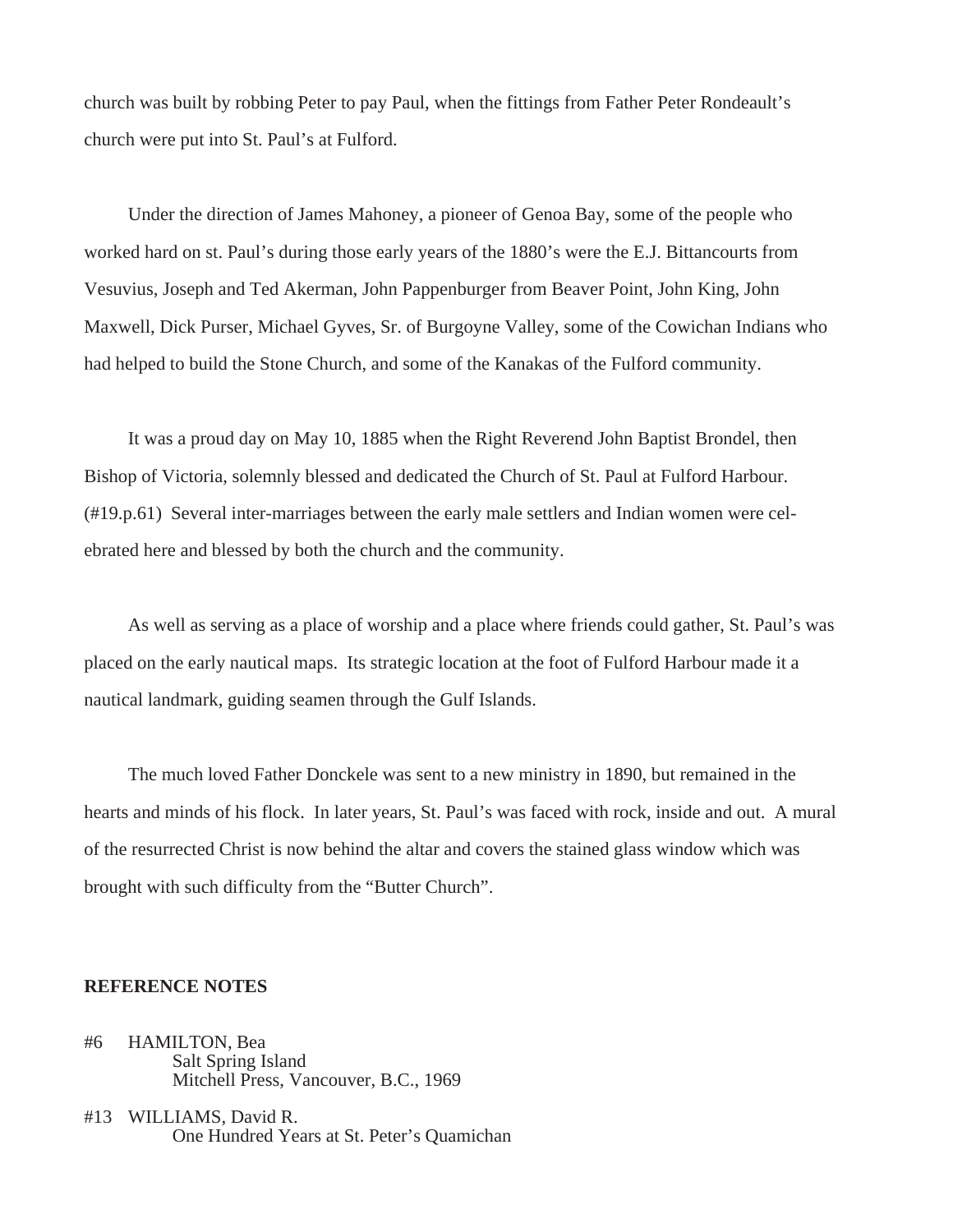Cowichan Leader, Duncan, B.C.

- #14 CAC HERITAGE HOUSE COMMITTEE Times Past May 1983
- #15 PARISH OF SALT SPRING ISLAND St. Mark's Church - 1892-1952 St. Mary's Church - 1894-1954
- #16 DAVIDSON, Mary E. Burgoyne United Church - 1887-1987 1987
- #18 OVANIN, Thomas K. Island Heritage Buildings Islands Trust 1984
- #19 B.C. ORPHAN'S FRIEND Historical Number 1847-1914
- #20 TWELFTH ANNUAL REPORT OF THE COLUMBIA MISSION For the year 1870
- #26 FLUCKE, A.F. Early Days on Salt Spring Island B.C. Historical Quarterly July-October 1951
- #27 CLARKE, George F. (Rev.) Methodism on Salt Spring Island 1909
- #29 ROBSON, Ebenezer (Rev.) Rev. Ebenezer Robson's Diaries Excerpt - S.S.I. - 1861-1953
- #33 WILSON, E.F. (Rev.) Wilson Diaries 1895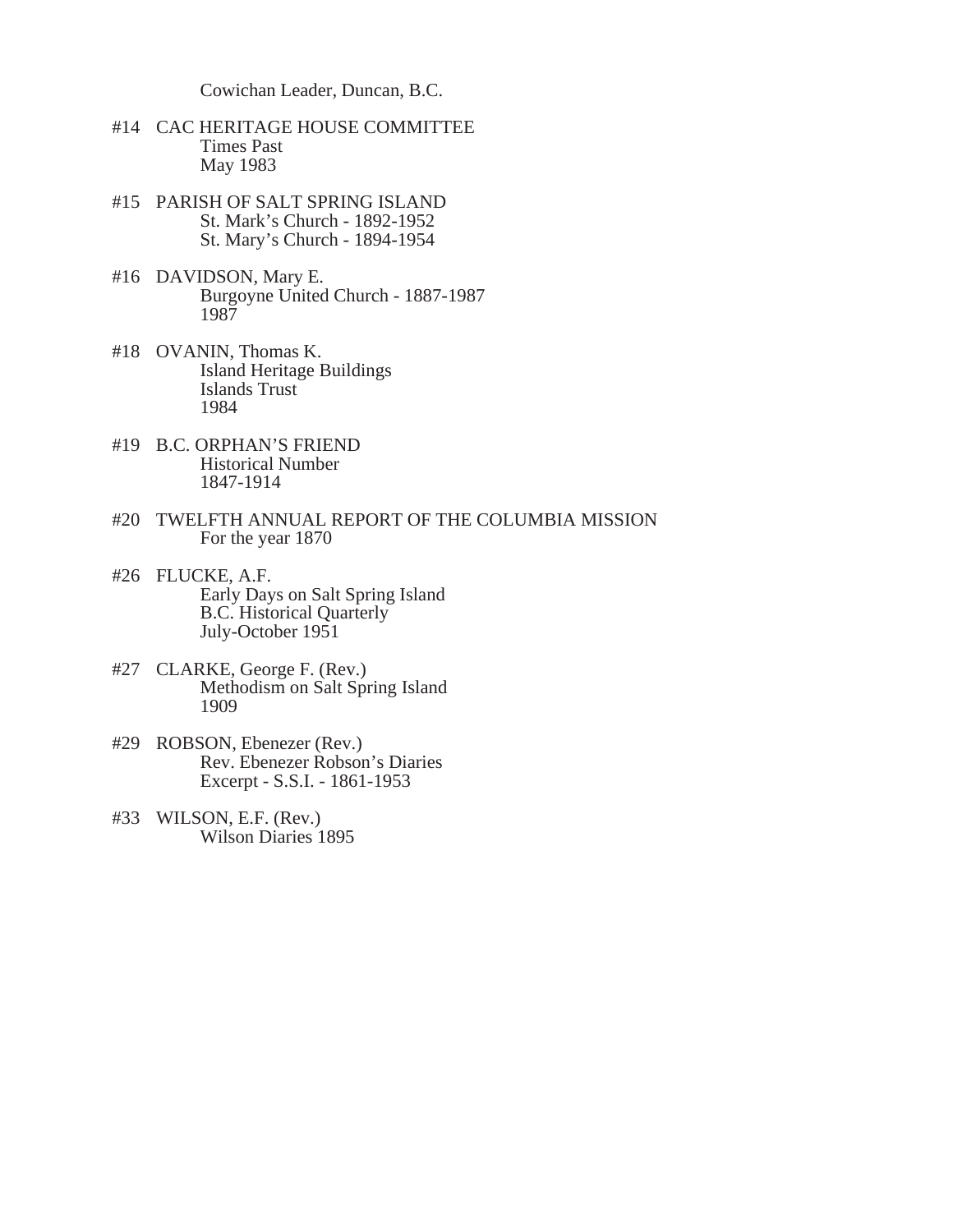# Stratton

#### **A HISTORY OF AN ISLAND CALLED SALT SPRING**

**AGRICULTURE: Farms, Farmers and Farming**

**1859 - 1885**

Morton B. Stratton August 15, 1991 537-5896

### **I. HISTORY OF AGRICULTURE ON SALT SPRING ISLAND-- GENERAL INTRODUCTION**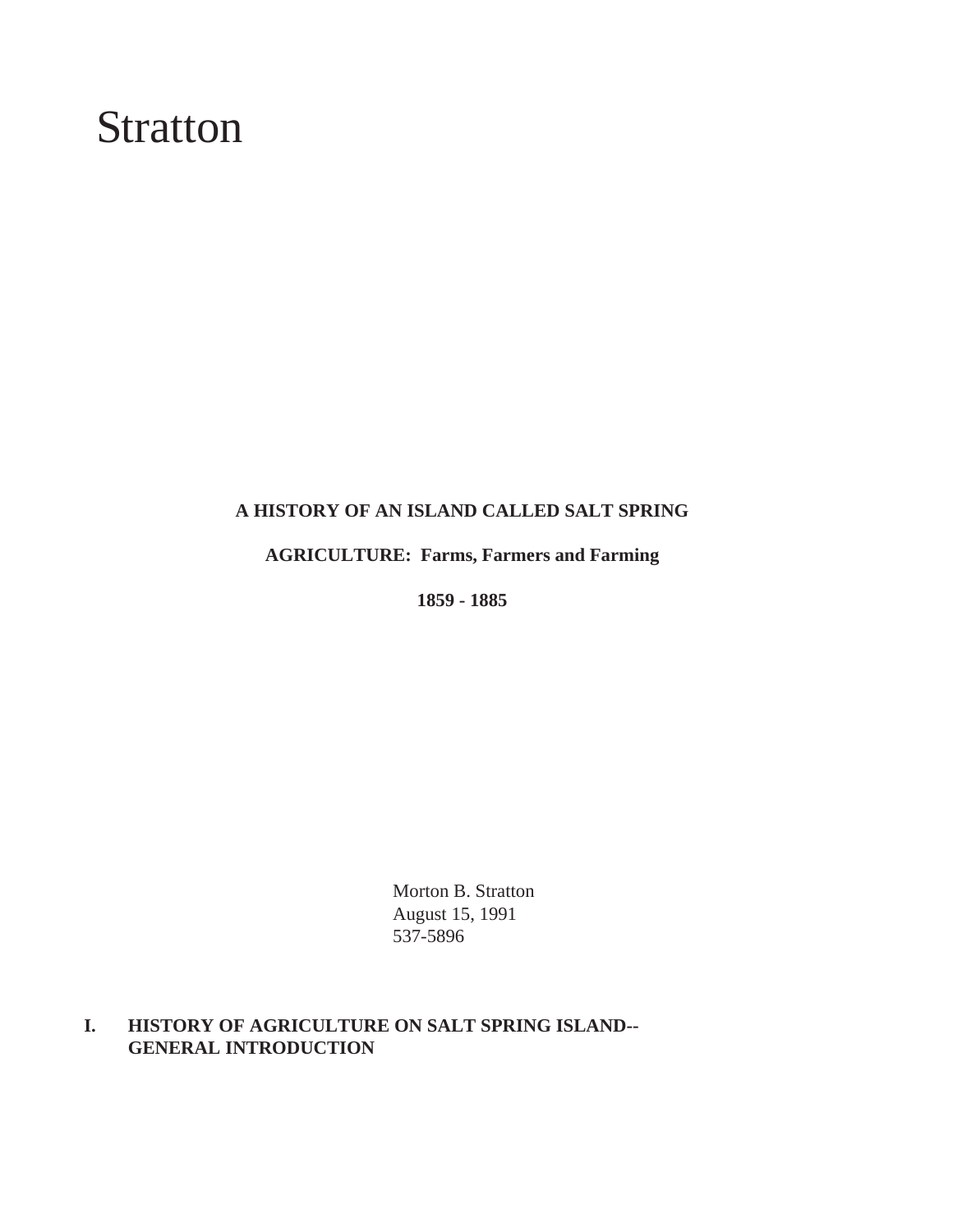Edward Mallandaine in his British Columbia Directory, 1887 says of Salt Spring Island: "It will be always remembered as absolutely the first agricultural settlement in the then Colony of Vancouver [Island]." (1) The pioneer farmers of the Saanich Peninsula and the Cowichan Valley might have quibbled with this assertion but in any case from the day the first party (including Mallandaine) set foot on shore at Vesuvius (2) until after World War II Salt Spring remained almost exclusively a farming community. There was some fine sandstone exported from the northwest coast of the island between Vesuvius and Southey Point. (3) And several farmers dreamed of striking it rich from gold, silver, coal and even salt. (4) But it was not to be. Nor in fact were any real fortunes made from farming. Eighty per cent of Salt Spring is rugged, rocky mountainside and the twenty per cent of the land suitable for agriculture was mostly scattered in little pockets in low-lying areas under one hundred metres where soil had accumulated since the retreat of the glaciers. (5) Farming on a large scale was simply not possible. Given the limitations set by the environment, pioneering especially was not easy. Reverend Wilson was quite right in commenting in 1895: "For a long time life on the island was of a very rough character, and they had much to contend with." (6)

In a perceptive essay on "Early Days on Saltspring Island" A.F. Flucke perhaps best sets the tone for a discussion of agriculture and the farming life on our rugged, wooded island.

> "Saltspring Island is simply the story of pioneer agricultural settlement, from the first somewhat unenthusiastic pre-emptions of unsurveyed land by would-be settlers whose limited resources would supply them with nothing better through long years of struggle with a rugged terrain that yielded only grudgingly to the axe and plough, and an insecurity of life and livelihood that gave rise to many tensions and frictions to an island community, self-respecting and in many ways self-sufficient. It is the story of determined farmers, in a period when contact with the outside world meant a struggle of a day or more over trackless hills to the nearest boat-landing and governmental authority was distant and not too interested in a polyglot of squabbling settlers and their problems, who seized their little parcels of land, endured solitude, sometimes privation, and not infrequently danger from animal and human enemies, and who finally established themselves in a firm agricultural security....Taken as a whole, the natural resources of the island symbolize solid mediocrity. There was a little of this and a little of that--a few minerals, a few fertile areas, a little building-stone, a little marketable timber--but no outstanding blessings that could bring rewards disproportionate to the labour involved. The story of Saltspring, like that of many another pioneer settlement, is the story of sheer hard work, redeemed only by the equable climate and the natural beauty of the island." (7)

And for the first two or three decades there was very little time even for the enjoyment of the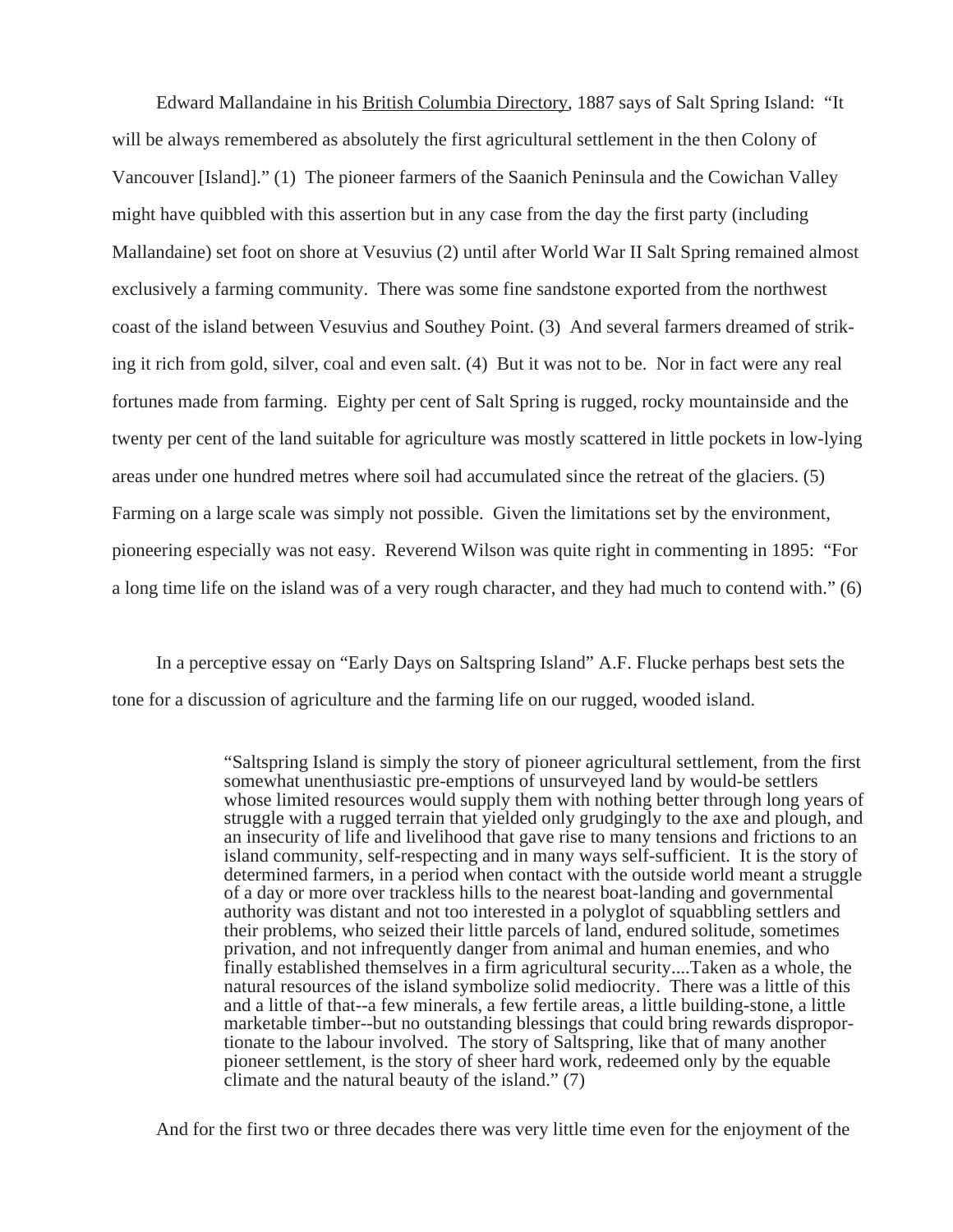climate and scenery. But by the 1880's a few farmers who were either more tenacious or who had hit upon the more favoured locations were well established. Markets were opening up for their produce, neighbours were moving in and a sense of community was building. If ever there were "good old days" on Salt Spring it was in the years from about 1885 to the outbreak of World War I in 1914. Immigrants, many well heeled, moved in, agricultural output expanded rapidly (for a time Salt Spring was the third most important fruit producing area in the province), the amenities of life developed--roads, schools, churches, agricultural societies, a resident doctor, frequent steamer service to the outside world. Log houses gave way to more comfortable and stylish frame dwellings; big barns were erected, some farm machinery was imported and the Ganges Creamery laid the basis for a profitable dairy industry. The Jersey herds scattered through the island must have been a pretty sight indeed. But it was not to last.

The departure of the younger men to serve their country in World War I disrupted the relatively prosperous rural economy. Normal routines were broken. The two agricultural societies almost suspended their activities and felt obliged after the war to join forces in order to survive. The dislocations caused by war, the advent of mechanization (tractors, the automobile), the introduction of improvements like electricity, the opening of easier contacts with the outside world and, of course, the trauma of the Great Depression of the 1930's and World War II combined to profoundly alter the character of life on the island. The pioneer days were perhaps gone by 1920; (8) what was left of the "good old days" disappeared forever during the Depression and World War II. What emerged was vibrant and exciting but very different--it was no longer the semi-isolated rural farm community of the years preceding.

#### **II. SETTLEMENT AND THE STRUGGLE FOR SURVIVAL - 1859-1885**

#### 1. Areas of Settlement - The Farmers Move In

The basic pattern of settlement on Salt Spring was quite apparent by the 1880's. Almost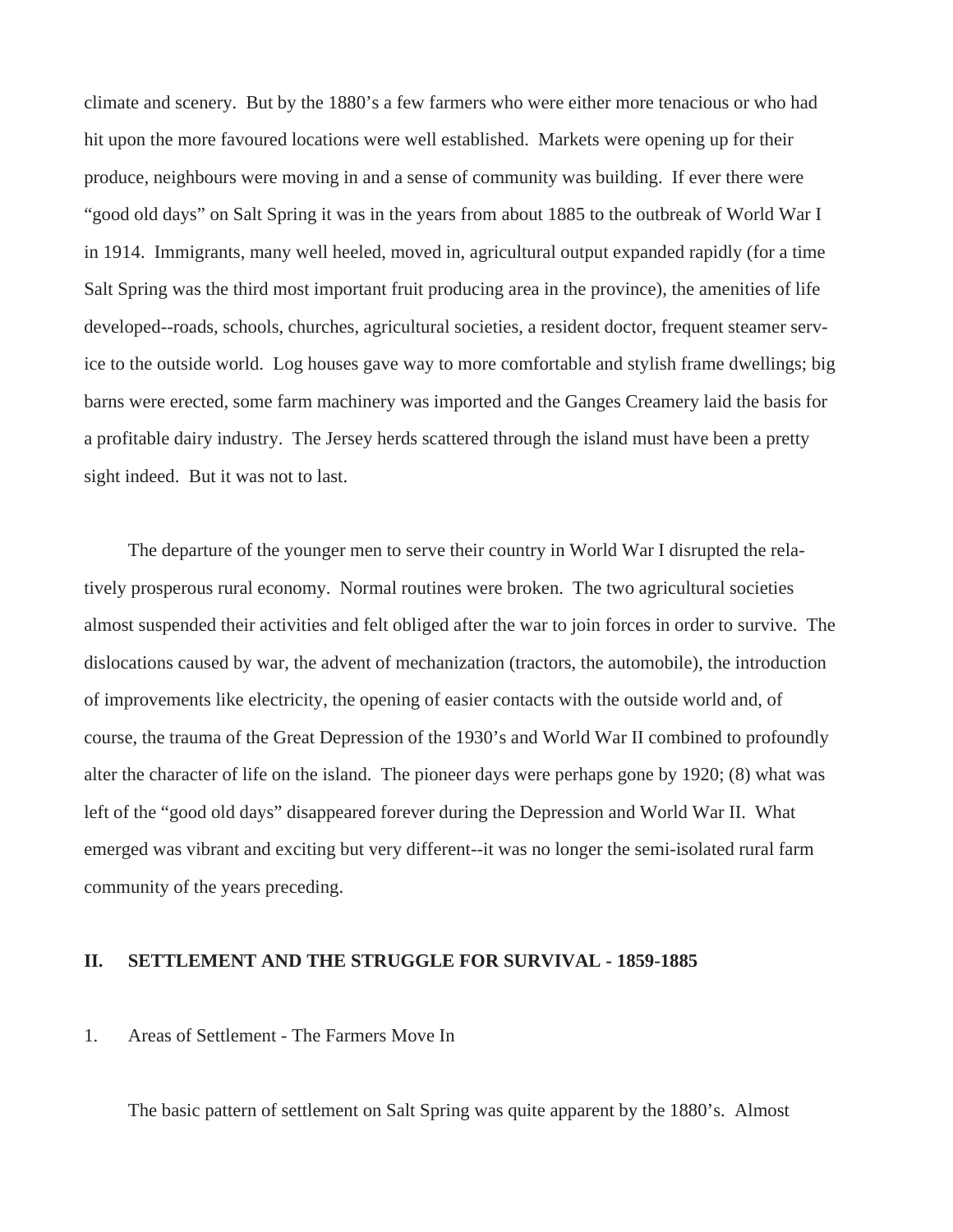simultaneously clusters of farms developed in the North End and the South End, quite isolated from each other. Farmers, seeking the richer bottom lands, almost entirely avoided the plateau area between the top of Lee's Hill and Ganges Hill. But even within the North End and the South End discrete communities developed, separated by hills or mountains covered with dense and almost trackless forest. In this early period communication between these isolated areas of settlement was usually easier with the outside world (Victoria, Sidney, Cowichan, Nanaimo or the mainland) than with each other.

It was the collapse of the Fraser River gold boom which brought the first settlers almost in desperation to the isolated and rugged Gulf Islands, including Salt Spring. Many were in semiindigent circumstances and with no farming experience or equipment. Having failed to make it in the gold fields, perhaps they could at least survive by farming. The years after 1858 were traumatic ones for Victoria and its hinterland. A sleepy little town of three hundred people had been unundated in 1858 by nearly twenty-five thousand men of many nationalities--British, Australian, Canadian, German, etc. From their makeshift tent city they poured over to the mainland avid to make their fortune in gold. But the bonanza was short-lived and there was an exodus in 1859 back to Victoria and down to the United States. A few, however, chose to remain and attempt a go at farming in the Saanich peninsula, the Cowichan and Chemainus valleys, and the Gulf Islands. Those who could afford the official price of 1 pound per acre for land settled nearer Victoria; those who couldn't put pressure on the government to establish a makeshift pre-emption system which permitted them to settle without even an initial payment on unsurveyed land at Chemainus and Salt Spring. It was understood that when the land was properly surveyed they would be expected to pay the going rate (as it turned out land on Salt Spring in the 19th century cost just \$1.00 per acre.) (9)

The first of this rag-tag band included some negroes who, unlike the others, were not on the rebound from the gold rush but rather were seeking escape from discrimination and segregation in California in the freer air of the Colony of Vancouver Island. Possibly because the North End was more readily accessible, through Vesuvius Bay, via the established steamer service between Victoria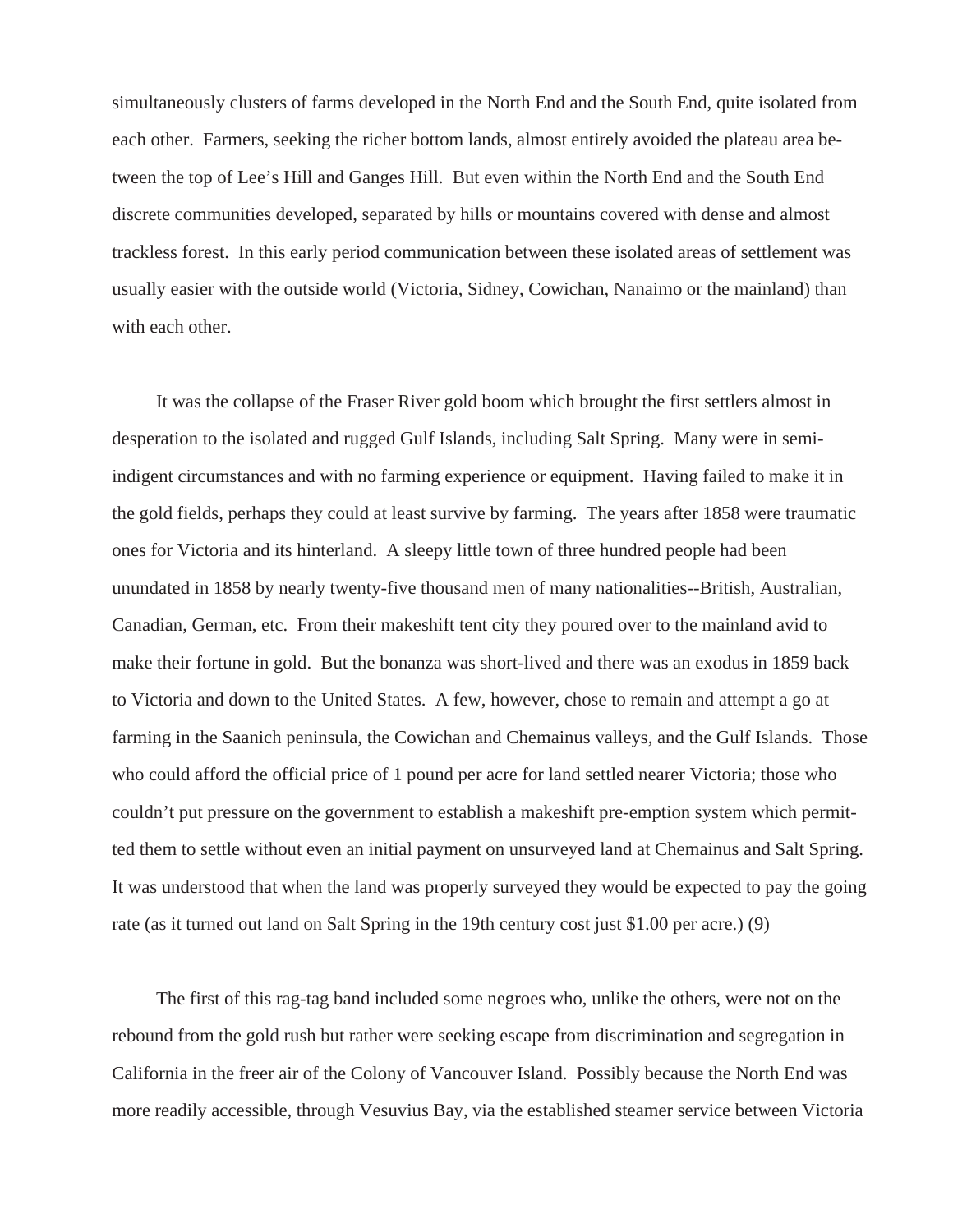and the coal mining and agricultural centre of Nanaimo the very first of these settlers arrived in the northwest of the island rather than in the South End. Most pre-empted land in the deep-soiled and fertile Vesuvius-Central Settlement-Ganges Harbour upland corridor. Louis and Sylvia Stark (1860), ex-slaves, settled for a decade on the higher land north of Vesuvius Harbour. John Patton Booth, a young bachelor from the Orkneys, in time Salt Spring's leading citizen, chose land along either side of Booth Canal (1859). Many of the negro families were scattered around St. Mary's Lake from near Broadwell mountain on the west (Abraham Copeland 1860), to south of the lake (W.L. Harrison (1860), and east of the lake (Armstead Buckner 1859). John Norton (1860), one of four Portuguese who came to Salt Spring, developed a fine farm on the gentle slope leading down toward Ganges Harbour. On the harbour itself the only early settler was Henry Lineker and his wife (the first white woman on the island) 1859. John C. Jones (1860), never much of a farmer, but much respected as the first school teacher, took land just south of John Norton. Parting from the others a few of the first group of settlers struck out over the mountain ridge north of St. Mary's Lake and established the detached but for many years rather flourishing Begg's Settlement on the gentle northeast facing slope above Trincomali Channel. The leader was Jonathon Begg (1859), accompanied by Henry Sampson (1859), an ex-Hudson Bay Co. employee at Fort Rupert, Edward Walker and others. Between this area, later called Fernwood, and Long Harbour on the ridge dividing them Hiram Whims (1860), one of the negro group, established an upland farm in an area later settled also by Willis Stark and his mother, Sylvia. In the late 1860s the initial settlement on the North End was pretty well established after Estalon Bittancourt (born in the Azores) developed a farm, stone quarry and store on Vesuvius Bay, Louis Stark and family moved to the northeast shore of Ganges Harbour opposite Goat Island (1869) and the Kanaka (Hawaiian), Daniel Fredison, pre-empted on Mansell Road at the head of Long Harbour. (10) For several decades access to the outside world for all of these settlers, difficult though it was for the Fernwood farmers, was by way of Vesuvius.

The success of these early arrivals in ferreting out the best potential farm land in this heavily forested island, crossed only by deer tracks and Indian trails, seems in retrospect almost uncanny. But those who moved onto the South End from the early 1860s to the mid-80s seemed equally as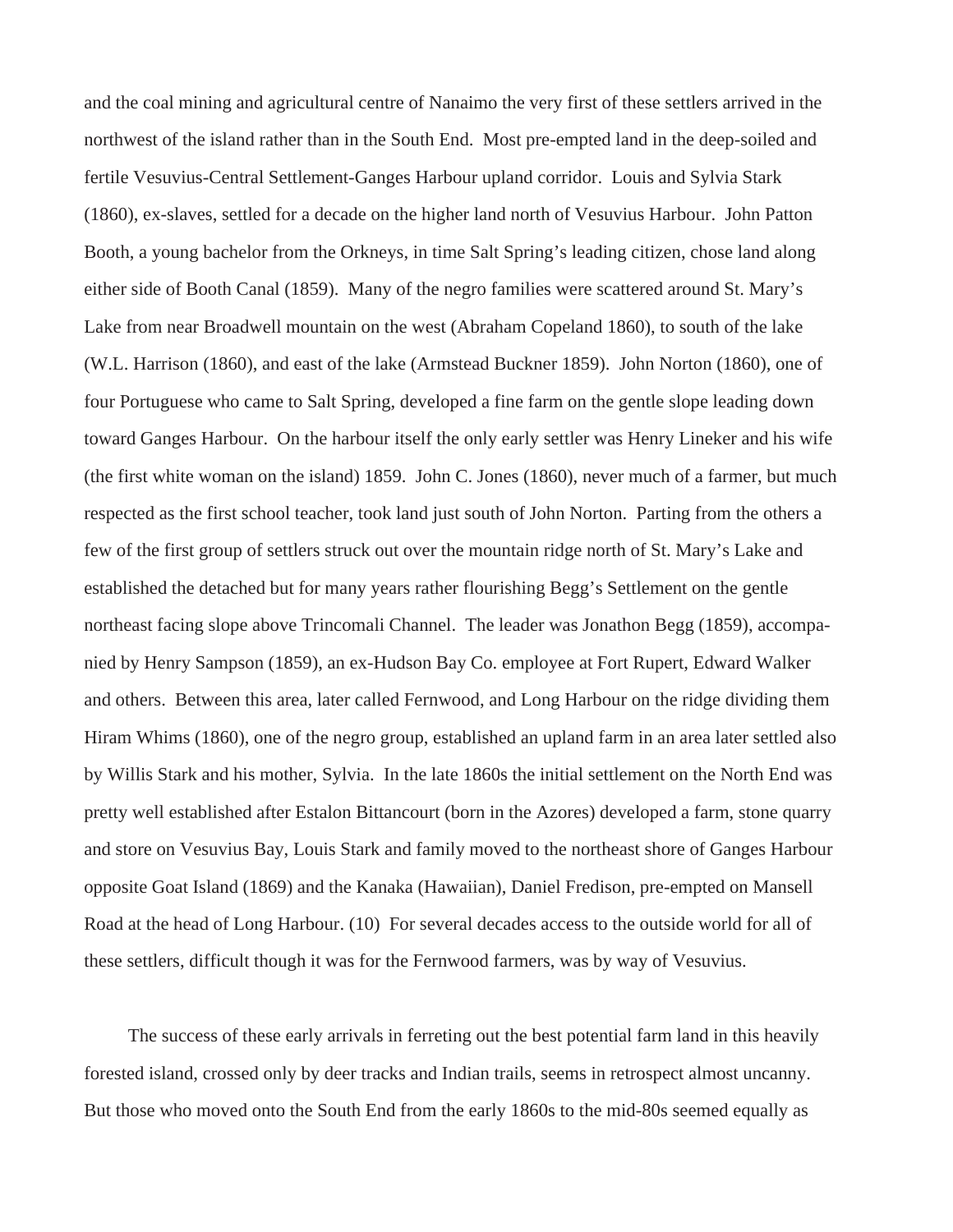fortunate as those to the north. Of course all of the island was covered with old-growth forest and on the deep alluvium of the Burgoyne Valley stretching from Burgoyne Bay to Fulford Harbour, where giant trees 6'-7' in diameter were not unusual, (11) the aspect must in fact have been rather open, not unlike Cathedral Grove on Vancouver Island today.

The first settler in the Burgoyne Valley, John Maxwell (1860), unlike most of the other first generation pioneers, both made and saved money on the gold fields. It was to the almost flat west end of the valley at the foot of Mt. Maxwell that he and his partner, John Lunney, brought their herd of Texas Longhorns and established the first and only cattle ranch on Salt Spring Island. Coming from Victoria a couple of years later the young bachelor market gardener, Joseph Akerman (1862), chose his pre-emption on either side of Fulford Creek about midway up the valley. Just down from him in 1864 a fellow countryman of John Maxwell, the young Irishman, Michael Gyves, pre-empted among the giant cedars. In that same year Fred Foord was attracted to the pretty basin surrounding the lake bearing his name up on the plateau at the head of Fulford Creek. Influenced perhaps by the mild southerly exposure of the south shore of the island, Theodore Trage (1860), future orchardist and graduate in horticulture of the University of Heidelberg, Germany, established his pre-emption between Reginald Hill and Fulford Harbour. About a decade later Henry Ruckle (1872) appropriated the Beaver Point area for himself and established what has become the oldest family farm in British Columbia. Equally isolated was the farm established in the same year to the west of Isabella Point by Paul Kahana (later Tahouney), the first of the Kanakas who moved up from San Juan Island. And a world unto itself, connected only by sea to the Cowichan Valley, was the sheep ranch established by the Pimbury brothers (1874) on the rocky western flanks of Mt. Bruce and Mt. Tuam. (12)

In conclusion, mention should be made of some important pioneer families who moved onto Salt Spring late in the early formative period--the Alexander McLennan family (1882) down towards Beaver Point, Charles Horel on Lee's Hill overlooking the Maxwell property, and in the North End, William and Henry Caldwell (1884) in the Walker Hook area and on Mansell Road, Joel Broadwell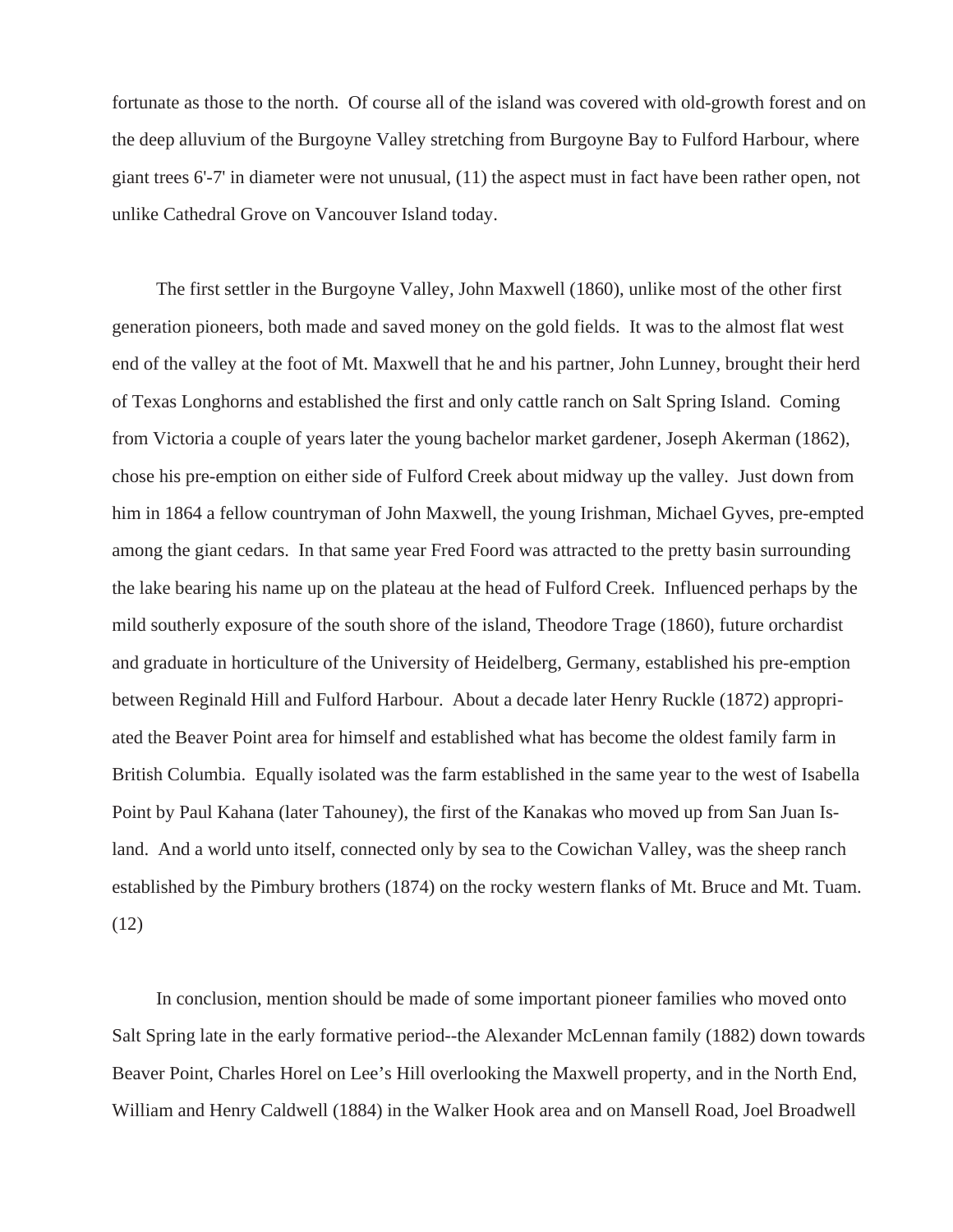(1882), west of St. Mary's Lake, Henry Steens (1884) north of Central and Samuel Beddis (1884), quite isolated from everyone, well down the south shore of Ganges Harbour near the outlet of Cusheon Creek. (13) By 1885 much of the best land with a potential for agriculture had been preempted. Which is not to say, however, that it had been developed. In fact, as of a decade later, only about 6% of the area claimed had been cleared. Which led the Minister of Agriculture to complain 1892: "there is too great a disposition on the part of farmers and others to acquire large tracts of land and keep them locked up." (14) And again in 1897, "There is very little government land available for pre-emption." (15) But that is another story; for the time being it was first come, first served as Salt Spring pioneer families laid claim to areas which they then, through endless labour, slowly fashioned into farms.

## 2. Clearing the Land and Getting Established

"It meant slow hard work to clear a homestead from the forest," says Margaret Shaw Walter, daughter of a Galiano pioneer, "felling trees, burning them, digging among the stumps to plant potatoes, with vegetables and different grains; getting some fowls and later on, cattle by degrees." (16) Having picked a site for the cabin, often at the bottom of a hill near a spring or stream on the edge of a future field, work began. As described by the Caldwells some years later: "The first step was to cut a circular clearing out of the forest. This clearing was near a water supply and was three hundred feet in diameter so the cabin could be erected out of danger of falling trees. In some cases the tree trunks were seven feet in diameter, making the use of a saw impractical. In a case like that the settlers drilled two wide holes in the log [tree] with an auger, these holes enabled them to set fires inside the trees and burn them into sections that were then piled around the stumps and burned leaving a deposit of ash." (17) This same technique was in general use. On Mayne Island for example, the early pioneers reported, "Without expensive saws, the easiest method to clear land was to bore holes with an auger into the centers of the large fir and cedar trees, then fill the holes with hot coals." (18) Of course, saws were used too. Young John Beddis in his Diary makes repeated references to both methods. "Sawed down trees," "Sawed trees," "Sawed and bored trees," "Bored logs."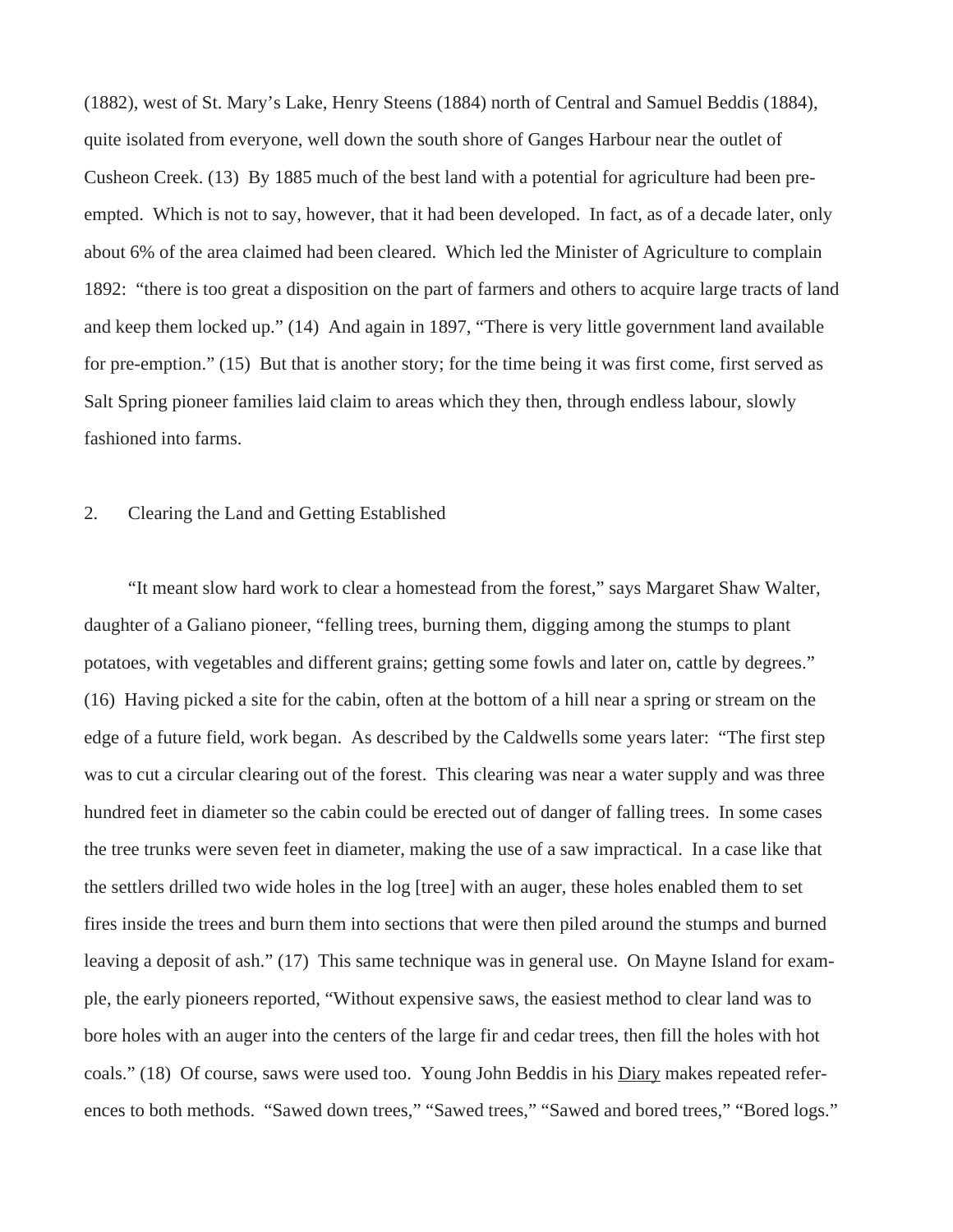And of course, almost everything that came down had to be burned. Only a little was saved for houses, barns and snake fences. A heavy pall of smoke must have drifted over Salt Spring Island for generations as this same slashing and burning to clear the forest is described by Philips in a pamphlet published in 1902 by the Farmers' Institute. "The felling of timber...is done in winter and the trees being left to dry through the summer, a fire is run over them in the fall; the logs that remain being cut up, piled and burnt, the land is then seeded down to grass or broken up for a first crop of potatoes." (19) Only in the mid-20s at a time when young Charles Horel helped Jim Akerman "slash and burn" a field on the island, was this method made illegal. (20)

Having cleared an area of trees, farming among the stumps could at last begin. The first crop grown was usually potatoes or peas. An early pioneer on North Pender recalled: "The first ploughing was awful ferny; there was an awful lot of bracken in the fields. So the first ploughing we'd sow peas and we'd feed them to the pigs in the pods." (21) Or potatoes could be planted, even if the farmer had too many stumps in the field for it to be ploughed or he could not yet afford the cost of oxen and a plough. We are told that Louis Stark on his pre-emption above Vesuvius "grafted and planted fruit trees among the stumps" and "soon had enough land cleared to raise grain for their own use." (22) Grain was grown for the cattle, chickens and turkeys needed for survival in the early years.

Clearing the land was an endless task and one shared by the wives who were soon brought into the wilderness. Joseph Akerman worked for a year on his pre-emption and then went to Victoria and found his bride newly arrived on a "bride ship". Henry Ruckle had thirty acres cleared within two years but waited another three before marrying. Trage, Maxwell and Gyves all soon married Indian girls. In modern parlance this was an equal opportunity society. We are told by Bea Hamilton that Michael Gyves and his Indian wife worked together to clear the land, with oxen and stone boat hauling off tons of rock and pulling stumps. A modern historian, discussing the exploitation of immigrant women in Canada has this to say: "Even worse was the life of the immigrant women homesteading in the West. Often she worked side by side with her husband, clearing the land,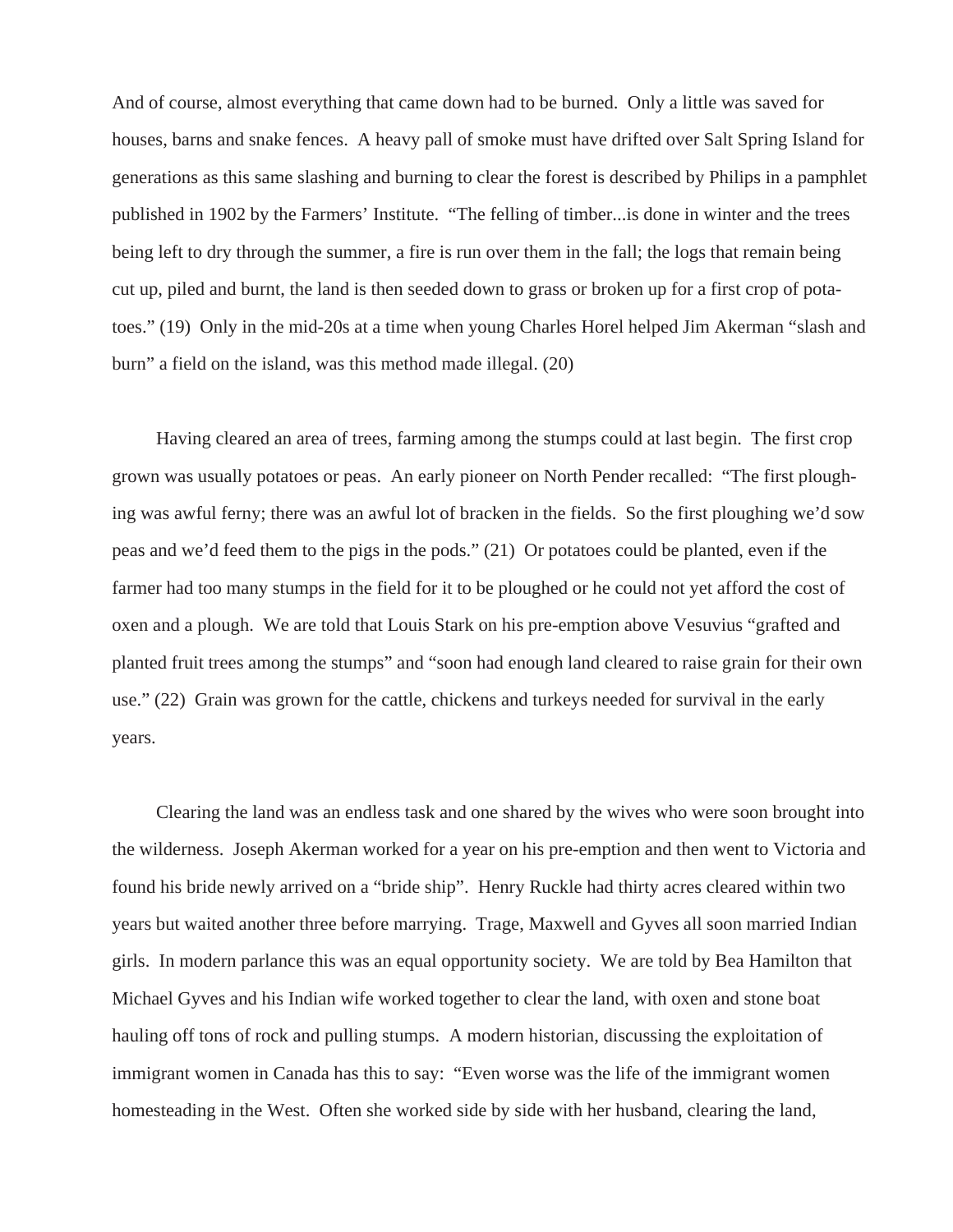removing stumps, building fences, seeding, threshing or milking. While she alone was responsible for the children and the household chores." (23)

The clearing of stumps, so often referred to, was a task that spread over many years; even, as early photos show, after more modern frame homes stood among the stumps. In the earliest days (until the 1880's) there were no horses on the island, but every farmer, when he could afford it, had a yoke of oxen. Valued incidentally for their milk, but also because they were better suited to the job as Margaret Walter explains: "Then when stumps of trees were fewer, a yoke of oxen to plough between them, a task quite unsuited to horses, which when brought up suddenly by buried roots might make even a panicky effort to carry on, which, likely as not, would mean an overturned or broken plough, whereas the patient oxen would halt till matters were adjusted." (24)

Although statistics are not available, clearing the land and establishment of relatively selfsufficient farms must have proceeded fairly rapidly. The Victoria British Colonist reported in 1860 that seventy resident landholders were hard at work clearing, ploughing and fencing. Many had a considerable acreage planted with barley, oats and potatoes, and were engaged in raising cattle, pigs and other smaller stock which would be likely to find a ready sale in the Victoria market. (25) In 1864 the Colonist "guessed" the number of cattle on the island would exceed five hundred. (26) And a decade later Ashdown Green, who had just completed a preliminary survey of the South End for the government, noted in his Diary that in the course of his work he had seen 225 cattle and 148 pigs. The largest cattle herd was Maxwell's (100 head), but the Sparrow brothers had 66, Henry Ruckle 17, Theodore Trage 13, and Meinersdorf 12. The Pimbury brothers on the west side had 350 sheep--the only sheep he noted. (27)

The reference above to the Victoria market is important--for almost from the beginning the homesteaders were obliged to look beyond their lonely claims to the outside world. None were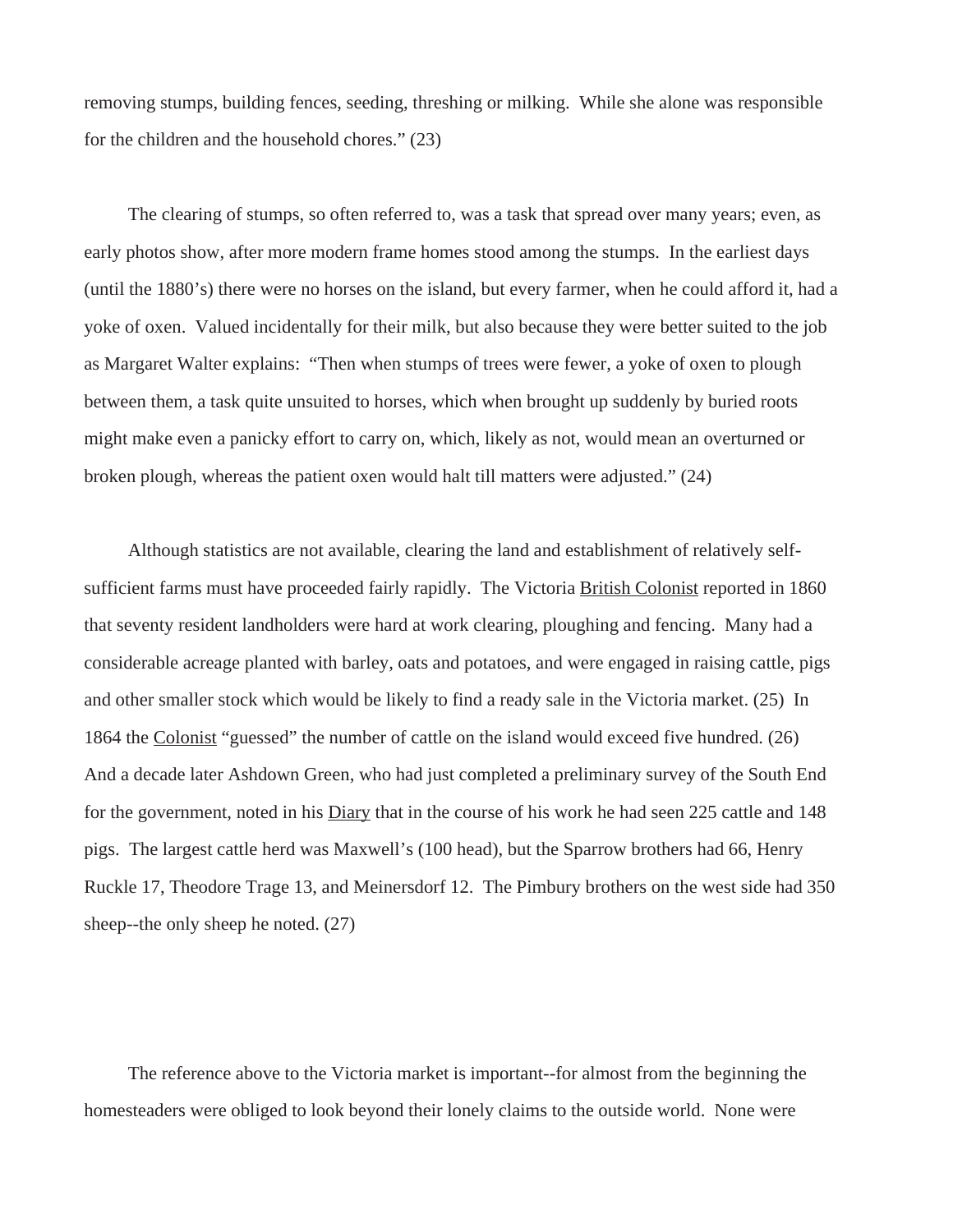entirely self-sufficient. Staples such as flour, sugar, tea and salt had to be bought, as did some hardware and hand tools. So too initially with seed potatoes and peas and the almost indispensable oxen. Items as different as nails, coal oil, otameal, flower seeds, shoes and blankets had to be purchased from the store. (All these items are mentioned in young John Beddis' Diary). Bea Hamilton rightly remarks": "The virgin land had to pay for the labor put into her, and it had to make returns almost immediately to enable the farmer to carry on." (Emphasis mine). (28) Fortunately for Salt Spring farmers, almost unlimited markets existed in Victoria and Nanaimo for all the surplus they could produce. Apparently the cities grew faster than the agricultural infrastructure around them.

For most farmers, sale to the markets was a small-scale business--some small fruits, vegetables or potatoes, perhaps some chickens and pigs. At the South End, we are told, some tobacco as well, and beef. John Maxwell, the only real capitalist at the time, was shipping about twenty head of cattle a month. In the early 60s he had imported 100 Longhorns, bringing them up from Oregon to Victoria, then over the newly cut 5' wide Goldstream Trail (1861) to Cowicahn and by boat and a swim to his beach on the bay. (29) But Maxwell was an exception. More typical was Theodore Trage who rowed his strawberries and other small fruits over to Victoria. (30) Michael Gyves has the distinction of being the first exporter of an industrial commodity from the South End--cedar shakes made from the huge 7' diameter trees that had attracted him to his pre-emption in Burgoyne Valley.

Missing from the list of early exports are the tree fruits which by the 1880s and 1890s became the mainstay of the island economy. But fruit trees to produce fruit for home consumption certainly were planted from the earliest days. Recall the reference to Louis Stark planting fruit trees among the stumps. Perhaps he was one of the first customers of Jonathan Begg. The year after settling in the Fernwood area in 1859 Begg not only opened a store and post office but also advertized that he had "commenced a Nursery of Fruit and Ornamental Trees," an operation carried on soon by "Brinn and Griffiths" (in some sources "Brian and Griffin"). (31) Demand must have been good on the island. The Colonist in 1864 reported: "The nursery for fruit trees, now in the hands of Brian and Griffin, may safely be set down as the largest in the whole colony of Vancouver Island." (32)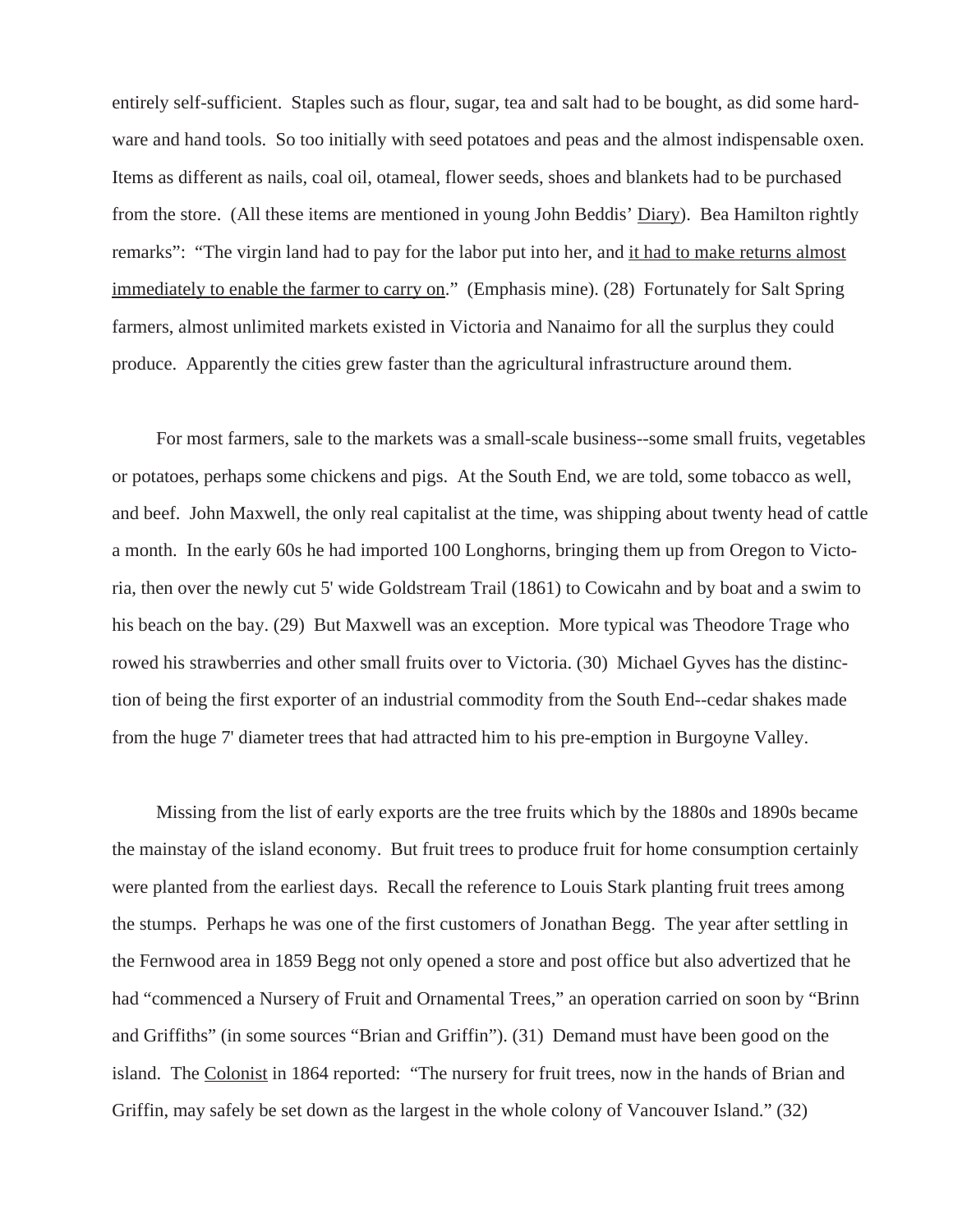The same notice in the Colonist also reported that "everything was progressing very favorably on the Island." Perhaps so, but it might be well to qualify this by considering some of the pests and problems with which the farmers had to contend. Some of the pests of the 1860s and 70s were not unlike those of the 1890s or even the 1990s. One of many complaints registered about deer was that to the Department of Agriculture by George Dukes when he reported: "Deer are troublesome, destroying everything, even digging potatoes." (33) In the days before wire fences they could be much more damaging than at present. Samuel Beddis, for example, reported five hundred young fruit trees destroyed by deer in five years. (34) Farmers were still complaining about deer at the turn of the century, as we are today.

The same with the loveable but pesky birds. Speaking of robins and jays, Rev. Wilson commented later: "They consume the cherries, pick apples off the trees and the potatoes out of the ground and do all the damage they can to the grain crops." (35) The pheasants were even more damaging to the grain.

The predations of cougars (panthers), wolves and bears were both more unbearable and more short-lived than the problems with birds. Unbearable, because they not only kept Martha Akerman awake at night but also because they threatened the farmers' livestock. Summarizing and perhaps exaggerating the problem later, Wilson wrote in 1895: "Panthers and wolves in those days swarmed on the island and prevented any attempt at keeping cattle or sheep ... There were also a few bears at that time on the island, and they would come around the ranchers' log huts and kill their pigs at their very doors ..." (36) Perhaps the Starks had told him how the bears preyed on their young pigs at the Vesuvius farm. But the problem was relatively short lived simply because it was so serious. Again in Wilson's words: "... a determined war was waged against them by owners of livestock, and by shooting and trapping and the use of poison they were after awhile exterminated ..." (37) And if a panther swam over, farmers took up a collection and the government paid \$7.50 and the hunters soon dispatched it. In his Parish & Home magazine for September 1897 Wilson says that the last wolves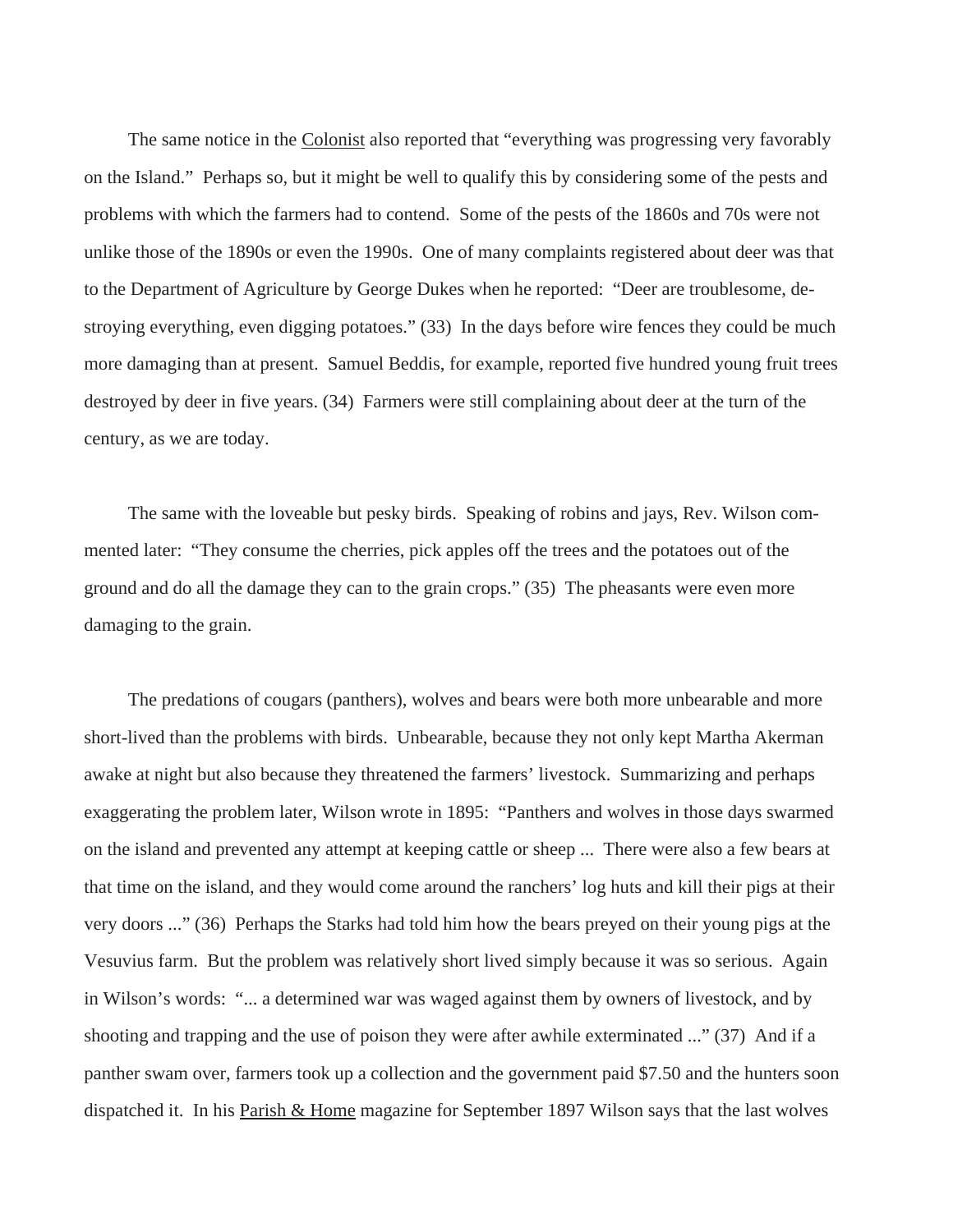disappeared in the late 70's and that the last bear, a big fellow that had killed 6 fat hogs, was shot by J.P. Booth about 1883. (38)

But the matter of pests was the least of the farmers' problems. Marauding and mischievous Indians were especially troublesome in the 1860's; inadequate facilities for transportation of produce to market was a perennial source of complaint for decades, and there was, of course, the weather. To read the promotional literature and other testimonials from the nineteenth century one could hardly imagine weather to have been a problem. As early as 1865 Matthew Macfie, five years a resident on the coast and a Fellow of the Royal Geographical Society, wrote in his book Vancouver Island and British Columbia that the climate was "genial, productive, and solubrious .... Showers are rare during the summer, and when they do fall they are accommodating enough to come at night when noone is inconvenienced by their descent .... In Vancouver Island spring is later [than in England], summer drier, autumn longer, and winter milder." (39) Macfie's opinion on the climate was echoed by farmers a generation later on Salt Spring. But for the newcomers to the island, living in poorly heated, drafty, leaking log cabins, and, we are told, in a generally low state of health with no medical services, a succession of two very severe winters in 1861 and 1864 was a time of severe testing. The winter of 1861-62 killed off nearly one hundred head of cattle and many settlers were dangerously low on provisions. After the second severe winter in 1864-65 the Columnist reported that over half the island livestock had been lost through a combination of bad weather, wolves, cougars, bears and Indians. And we are told the severe weather reduced the number of residents by one-third. (40)

Actually more people probably left the island in the 1860's because of the Indian problem than because of the occasional bad winter. Though few, if any, Indians lived on the island year round, it was a part of the hunting, fishing and clamming grounds of both the Saanich bands to the south and the Cowichans to the west. And it was on the annual migration routes of the Haidas and other northern tribes. Understandably, they regarded the newcomers as intruders, their hostility only aggravated by resentment against the itinerant whiskey traders on the coast. (41) The negroes suffered most from their resentment because as Flucke observes, the Indians insisted on regarding the negroes as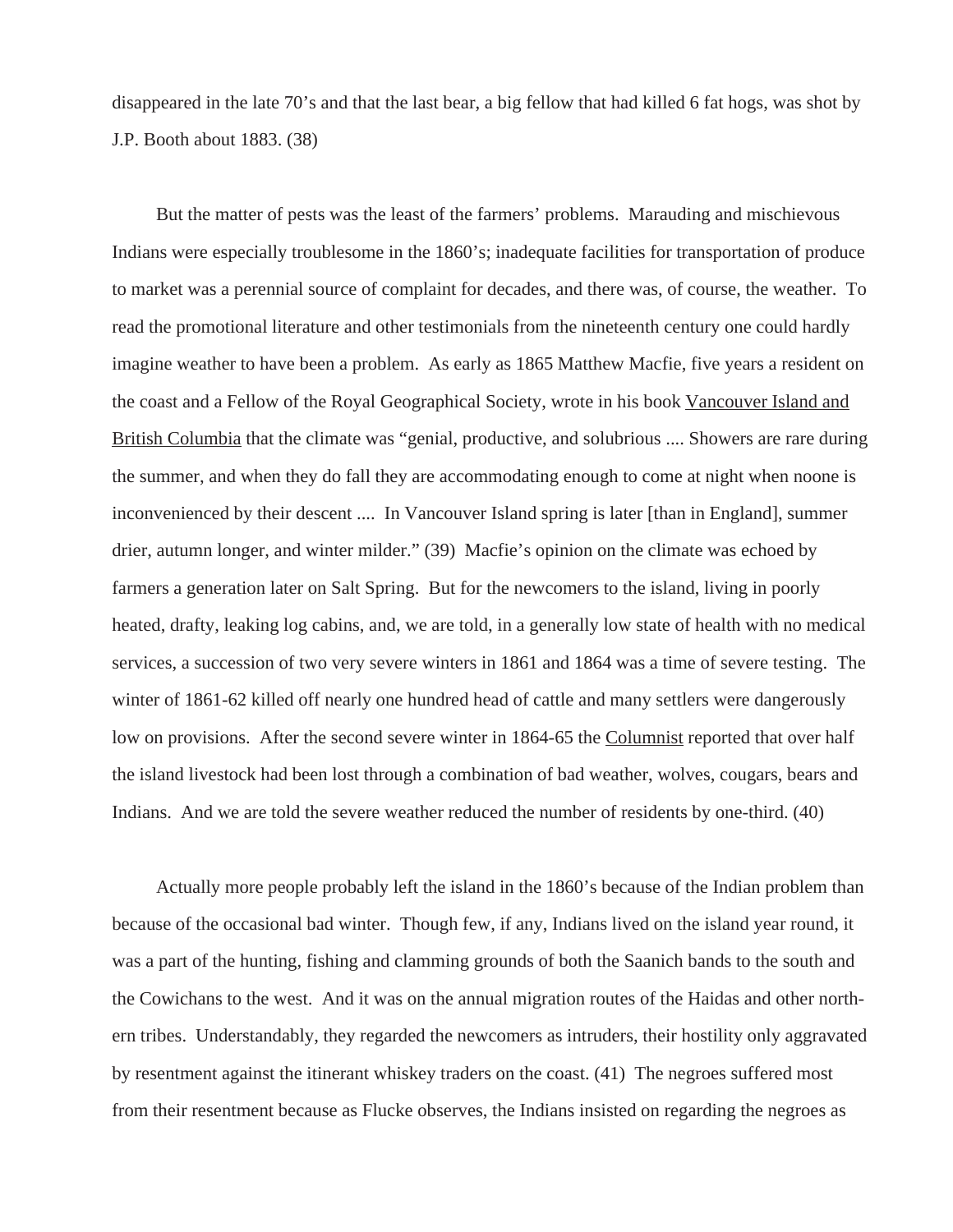inferior to themselves, with no claim to the respect normally shown to the whites. (42) Was this because the whites were associated with the gunboats and rather summary and arbitrary justice of the government down in Victoria? In any case, the whole of Salt Spring was shocked by the murder, eight months apart, of two negroes, William Robinson and Giles Curtis - both shot in the back and Curtis with his throat cut. (43) It was the fear created by these murders on his property which caused Louis Stark to transfer his pre-emption over to Ganges Harbour in 1869 and it helps to explain also why of the fifteen negro families on Salt Spring in 1861 only a few remained a decade or so later. (44)

The Indians also created a sense of uneasiness everywhere on the island because of a certain amount of pilfering and petty thievery. This was no doubt based in part on a different concept of property rights. (45) Annually complaints arose over thievery as the Indians on the way north from a winter around Victoria stopped to raid the farmers' gardens. The story is told of how young Decie Beddis kicked the shins of Indians found in the family vegetable garden, sending them away laughing. Or how in 1861 Jonathan begg, clad only in his nightshirt and sleeping cap, found a number of Haidas helping themselves to blankets and groceries in his store. (46) But more serious for the settlers was the slaughter of their livestock. This became especially serious for John Maxwell down at Burgoyne until he and a posse of neighbours caught a party of Bella Bellas in the act led by a white man, McCawley. Retreating hastily, the Indians murdered McCawley, thinking he had led them into a trap. This turned out to be the end of Maxwell's problems. (47) And in fact the threat from the Indians was pretty well gone by the time the government in 1871, after British Columbia joined Confederation, appointed Henry Sampson as the first resident constable on the island.

In considering the problems and the obstacles that challenged the first generation of settlers on Salt Spring surely one of the most persistent was that of developing adequate communications between the separated communities on the island and between the farmers wherever they were located and their markets and sources of supply in Victoria and Nanaimo. In the period to 1885 only a beginning was made in meeting these needs. Unfortunately the documentation apparently doesn't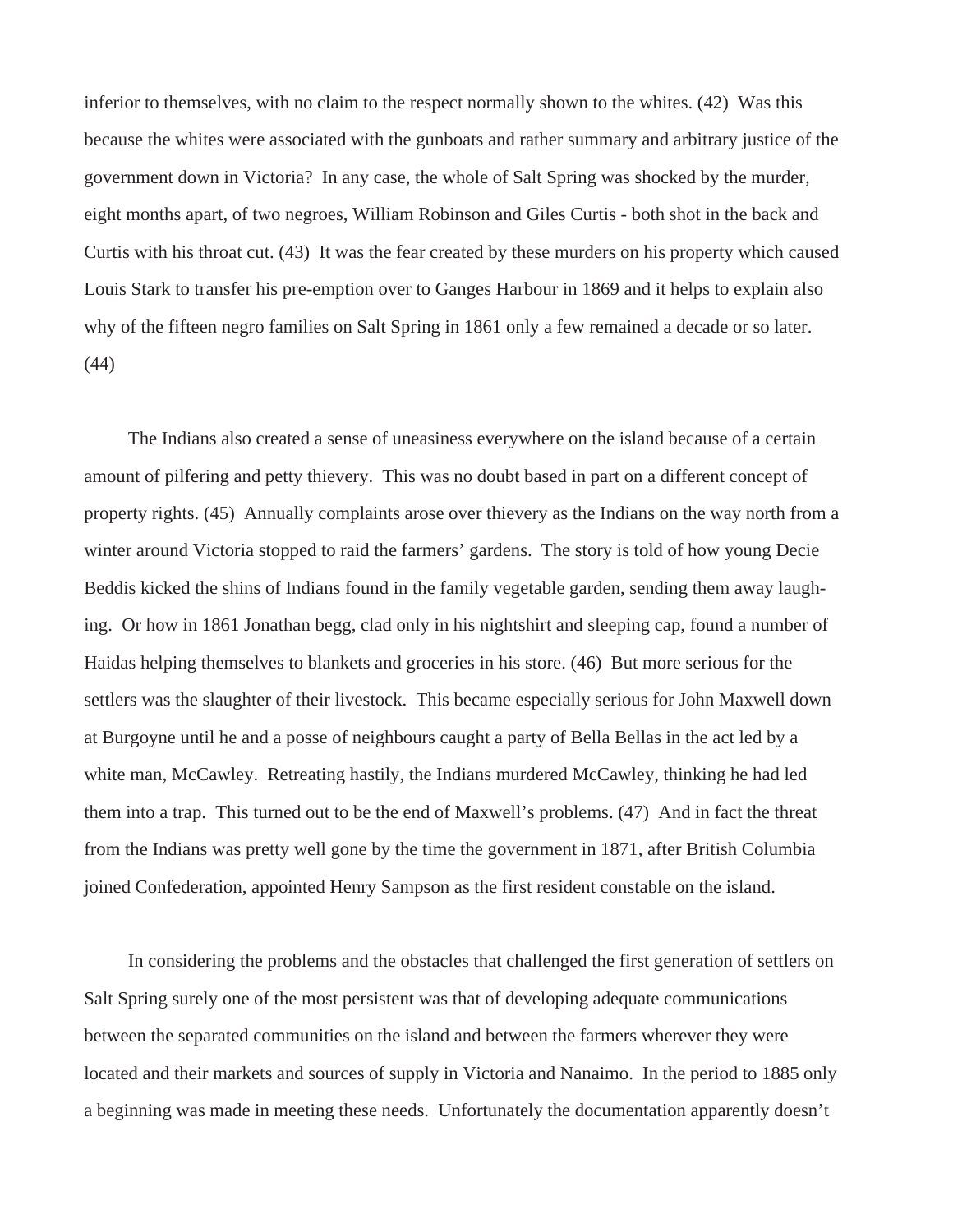exist to properly discuss the development of roads on the island. It has been mentioned earlier that from the very first the farmers needed access to Victoria or Nanaimo both to sell their excess produce and to buy essential supplies. At the North End the only wharf was at Vesuvius, which was regularly served after 1864 by the steamer Fideliter on her run from Victoria to Nanaimo. A rough road from the St. Mary's Lake area to Vesuvius was probably the first on the island. But the farmers at Begg's Settlement were still isolated. In 1865 Edward Mallandaine and Jonathan Begg requested, unsuccessfully as it turned out, that the Fideliter call at Fernwood too. They pointed out in their petition to Governor Douglas that land communication across the mountain from Fernwood to Vesuvius was extremely difficult, hauling produce being a well nigh impossible task. (48) When Louis Stark moved to the east side of Ganges Harbour he too felt the need for a road to Vesuvius. The government was sympathetic to his need but his neighbours, John Norton and Armstead Buckner, perhaps due to some local personal feuding, blocked Stark's efforts. Rather pathetically, he wrote the Chief Commissioner of Land and Works, "A sentral road is all that we ask for and let us make little roads and pigtrails to come to it by our own labour." (49)

Actually, the legislation providing for road construction had been in place since 1860 but almost nothing had been done. Under the provisions of the Road Act of that year three commissioners for roads for Salt Spring were appointed, but only Jonathan Begg was resident on the island. By law every male above 18 years of age with a landed interest in a road district was bound to perform six days' labour on the highways each year. But on Salt Spring many of the early pre-emptors were in fact non-resident and those who weren't, the Ruckles, Akermans, Nortons and others were at this time, as Begg pointed out to Governor Douglas, too poor to be able to devote their time at road making. So little was done until after British Columbia joined Canada in 1871 when John Patton Booth was elected as Salt Spring's first representative to the provincial parliament. One of his first actions was to request from the Provincial Secretary \$1,000 "to make a road connecting the different settlements together; some portions of the inhabitants being entirely debarred from all use of the steamer as a means of conveying freight for want of a road." (50) Just how this money was spent is not on record.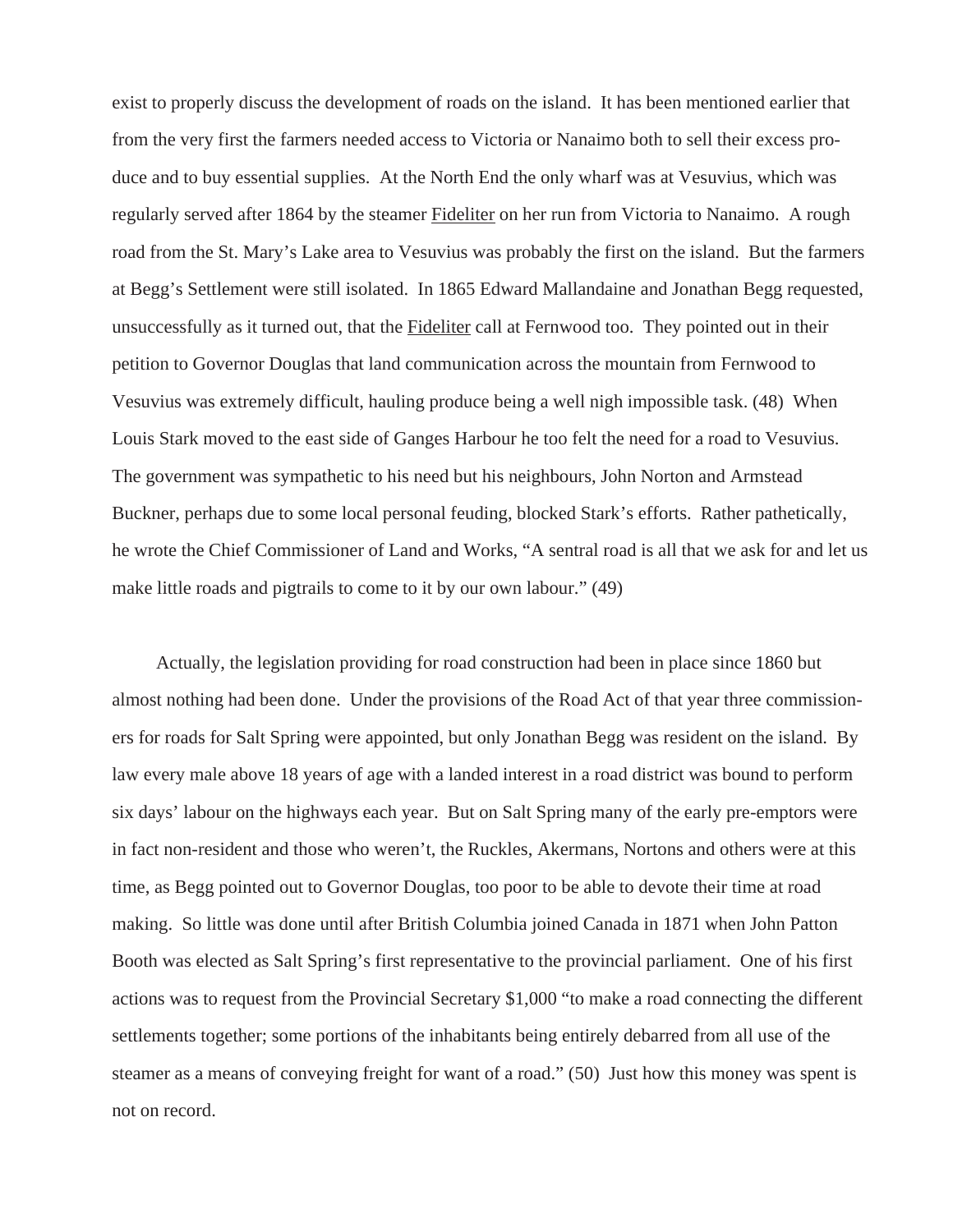At the South End the first public wharf was at John Maxwell's property on Burgoyne Bay about 1869. Until then, says Bea Hamilton, sloops, schooners and Indian canoes carried farmers and their produce to the markets in Victoria. When Maxwell's cattle business demanded a better wharf he offered three acres of land to the government provided it entrust the land and the wharf to a group of trustees for the mutual benefit of the settlers. Thomas Williams, Frederick Foord and Maxwell himself were appointed. (51) But there still was no steamer calling at the South End. A road linking the farms the length of Burgoyne valley must have existed already. But the farmers on the south coast, Ruckle, Trage, Kahana, and in time McLennan, King, Pappenburger and others were still probably not served into the 1880's by either adequate roads or a steamer service. It was not until 1895 that Henry Ruckle built a wharf on his property and steamboats began regularly to serve the Beaver Point area. (52)

#### 4. Community Building - The Transition to a New Era

But in spite of inadequate communications and the almost never ending toil on their land, there were indications that by the mid-80's island farmers were beginning to feel less isolated and that there was beginning to develop some sense of community. A premature and ill-fated experiment at political integration, the creation of "The Corporation of the Township of Salt Spring Island" from 1873 to 1883 only aroused and exacerbated some of the divisions among island residents. It would appear that in this case the divisions were less a matter of sectional rivalry and more one of personal resentment and mistrust leading to charges of abuse of power, the latter stemming especially from differences of opinion on how much should be spent on public improvements such as roads. (53) Although the attempt to create a unified local system of government failed, it did at least arouse an awareness of the island as a unity and brought varying groups of neighbours together briefly in a common effort to oppose this or that abuse of power as they saw it. The Corporation left a bitter memory but at least left the islanders much more aware of one another! There were, however, less political developments that also worked in the direction of community building. Some, such as the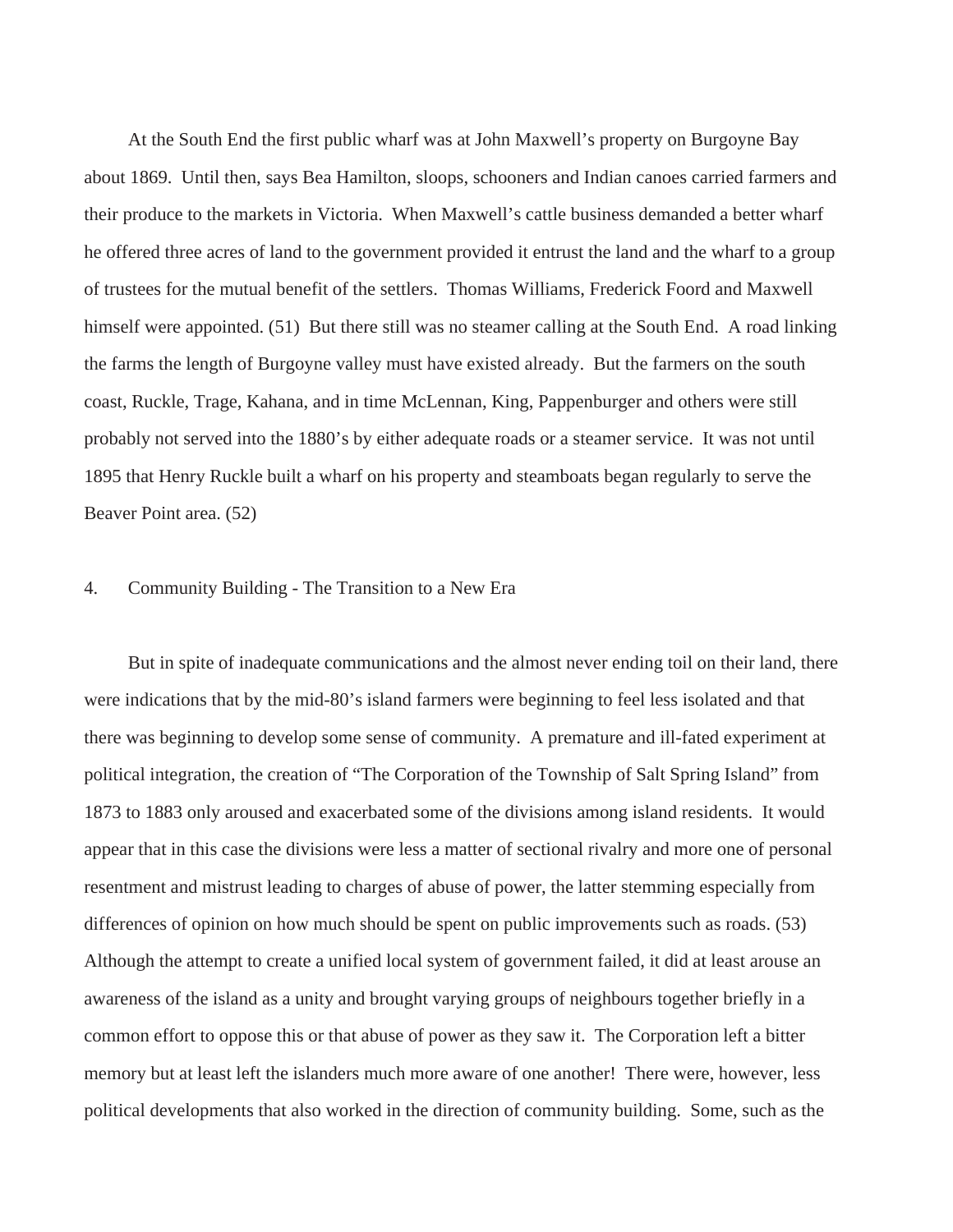creation of schools and the missionary outreach from Nanaimo and Cowichan, though not specifically linked to the history of agriculture and hence outside the scope of this essay, should be mentioned here. The farmers of the North End had erected a log school house by 1864 on a 100 acre parcel of government land at Central Settlement set aside for public use. Teaching at the school was a much respected negro, John C. Jones, a graduate of Oberlin College in northern Ohio. Jones also travelled regularly to Begg's Settlement (Fernwood) to instruct the few children in that community. (54)

Itinerant missionaries likewise moved among the families on Salt Spring, bringing them together after the mid 60's in monthly meetings held in private homes or, later, in schoolhouses. Both the Anglicans and the Wesleyan Methodists were active in this work travelling first from Nanaimo and later from Cowichan and Maple Bay. (55)

It was in fact as a result of the community building work of the Anglican missionary, the Rev. Wm. Reece of Cowichan, whose circuit in 1865 included both the Chemainus area and Salt Spring Island, that there came into being the first significant organization open to Salt Spring farmers as farmers. This was a society dedicated both to sociability and to the improvement of agriculture. It is true that in 1860 the Colonist had announced that a meeting of interested parties had been held and that the farmers of Salt Spring Island had formed "The Salt Spring Island Agricultural Association." Officers included J. Begg, J. Lineker and J. Booth and three others, all from the North End. (56) But no more is heard of the group. So it was really the work of the Rev. Reece that led to the first permanent agricultural organization in the area--the "Cowichan, Salt Spring and Chemainus Agricultural Society." It was organized in 1868 and was continuing to hold its agricultural exhibitions after World War II. (57)

This cooperative venture, which included Salt Spring farmers, originated with a social gettogether at Reece's home. He had called his parishioners together for a first Harvest Festival in 1866. At the time of the third festival in 1868, also held at the parsonage, "Mr. Reece suggested that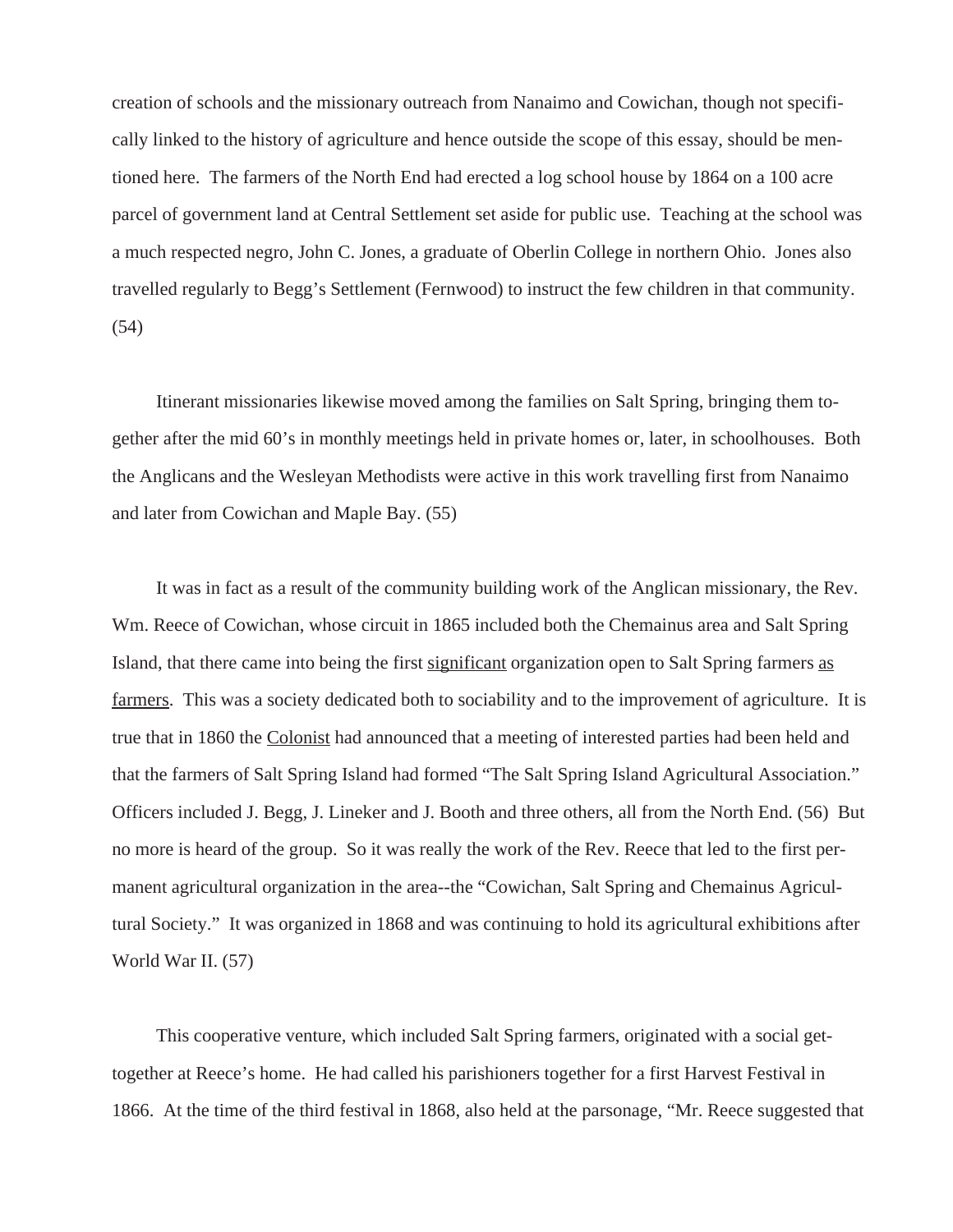the farmers bring their best animals, as well as samples of their produce, to the church. The cows and calves and oxen, pigs and sheep were tethered or penned in the field adjoining the parsonage barn, the sheaves of grain, the potatoes and turnips were laid out on trestle tables." The pattern of the agricultural fall fair was obviously well established by the mid-19th century. It was on the prompting of Mr. Reece at this third festive social event that the agricultural society was formed. A poster advertising the twelfth annual exhibition of this organization in 1887 indicates that ladies work had also become an important part of this community event. (58) The records do not reveal how many Salt Spring farmers participated but it was open to all and at least some remained active in the society until the last decade of the century. (59)

In so far as there was developing a sense of community and common interests on Salt Spring it was certainly facilitated by a certain social homogeneity and lack of social prejudice. There is much evidence indicating that there was in fact little racial animosity. This was both encouraged by and reflected in the frequency of intermarriages between whites, negores, and, in the earliest days, Indians. James Pilton, in his interesting M.A. thesis, Negro Settlement in British Columbia, suggests that at the time of the Indian troubles "any neighbour, regardless of his colour, was a decided asset." Furthermore, he adds, "most of the settlers were far too busy working their lands to be concerned about complexional differences. As time went on the differences in race became less marked, for whites married negroes, negroes married Indians, and several whites kept Indian common law wives. In time their offspring intermarried, and the Island became such a melting pot that discrimination because of colour could hardly flourish." (60)

By 1885 this society of sturdy farmers of many races and social backgrounds was coming to a certain maturity. The years ahead were to see many changes. There was an influx of new and often wealthier immigrants. Farming for many became more of a capitalist enterprise geared to the largescale export of products to the nearby city markets and beyond. Notably, there was a dramatic growth in the production of fruit on the island. And in time, with the opening of a creamery, dairying would become a major farming activity. Machinery too would revolutionize routines and take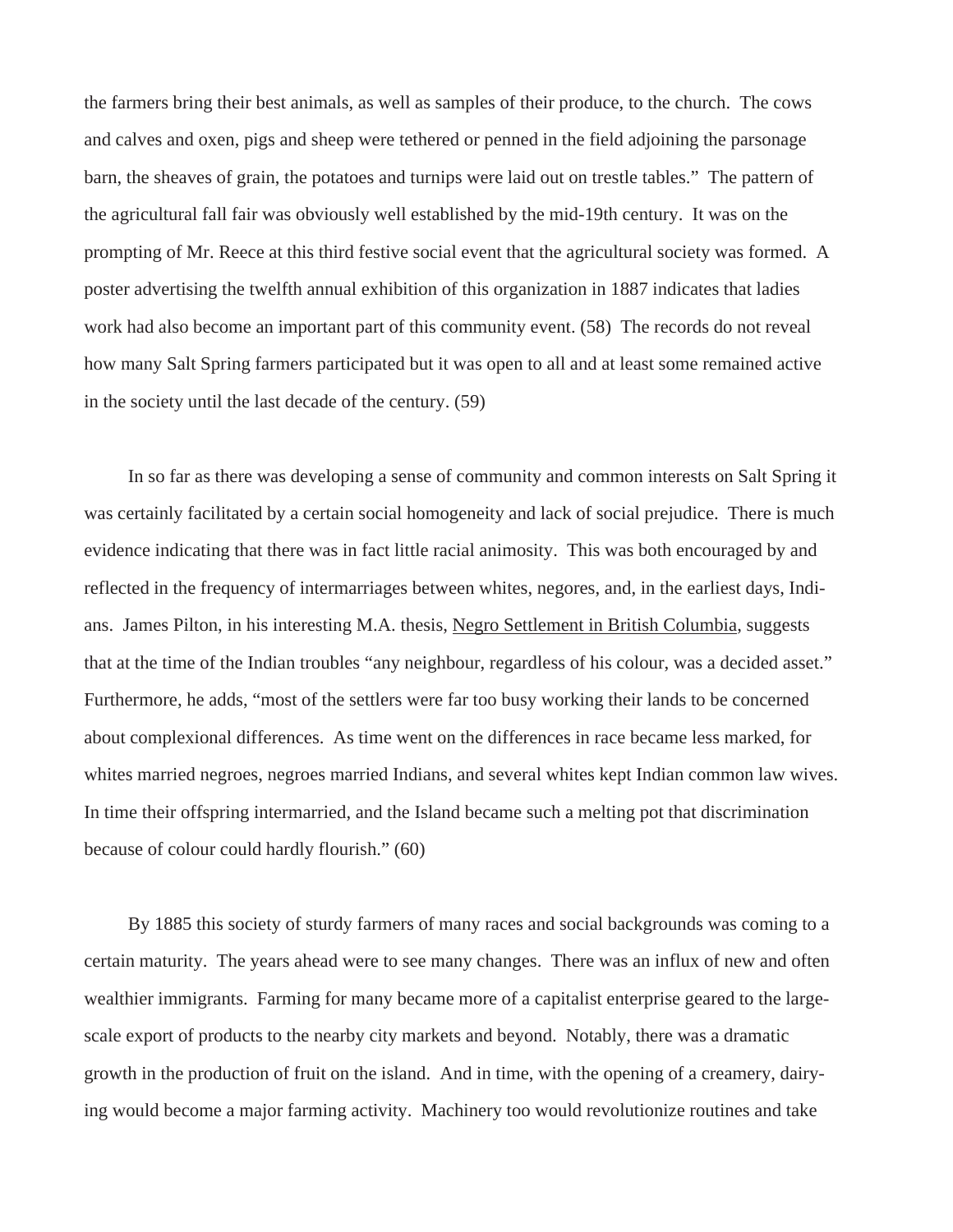some of the back breaking labour out of the farmer's life. By the mid-80s the most difficult years were coming to a close.

# **III. AGRICULTURAL EXPANSION AND MATURITY 1885 - 1914**

## 1. Population growth and changes in the social climate of rural Salt Spring.

The development of a mature and relatively prosperous farm society on Salt Spring was in part a product of the rapid population growth in the decades before World War I and the accompanying changes in the social climate on the island. And these were only the local manifestation of broader developments affecting the whole of Canada and especially theCanadian West. For the whole of the West the period from 1885 to 1914 was one of rapid growth and almost incredible optimism. Scanning the pages of Man to Man, British Columbia's most popular monthly magazine, at that period, one is struck by a society on the move. The articles describe the rapid development and vast potential of the land and the advertisements are crowded with offers of land for sale.

'Therapid population expansion in BritishColumbia, which Salt Spring Island shared in part, reflected the natural physical advantages of the province (temperate climate, vast resources of land, timber, etc.) but was more particularly due to two aspects of Federal Government policy. One was the pushing to completion of the transcontinental railway. With the coming of the Candian Pacific Railway to Vancouver in 1885 settlers poured into British Columbia from Ontario and the Maritimes. This influx from eastern Canada was swelled by new arrivals from theBritish Isles enticed into settling inCanada by an active program of advertising designed to attract into the West the agricultural settlers needed to produce the raw materials and foodstuffs required in Ontario and Quebec. Posters were everywhere in the Old Country enticing young couples to come to Canada.(1)

This spirit of boosterism and turning out of propaganda literature designed to attract settlers and promote development operated at the local as well as the national level. The Reverend E.F. Wilson had only just settled into his duties as Rector of the Anglican community on Salt Spring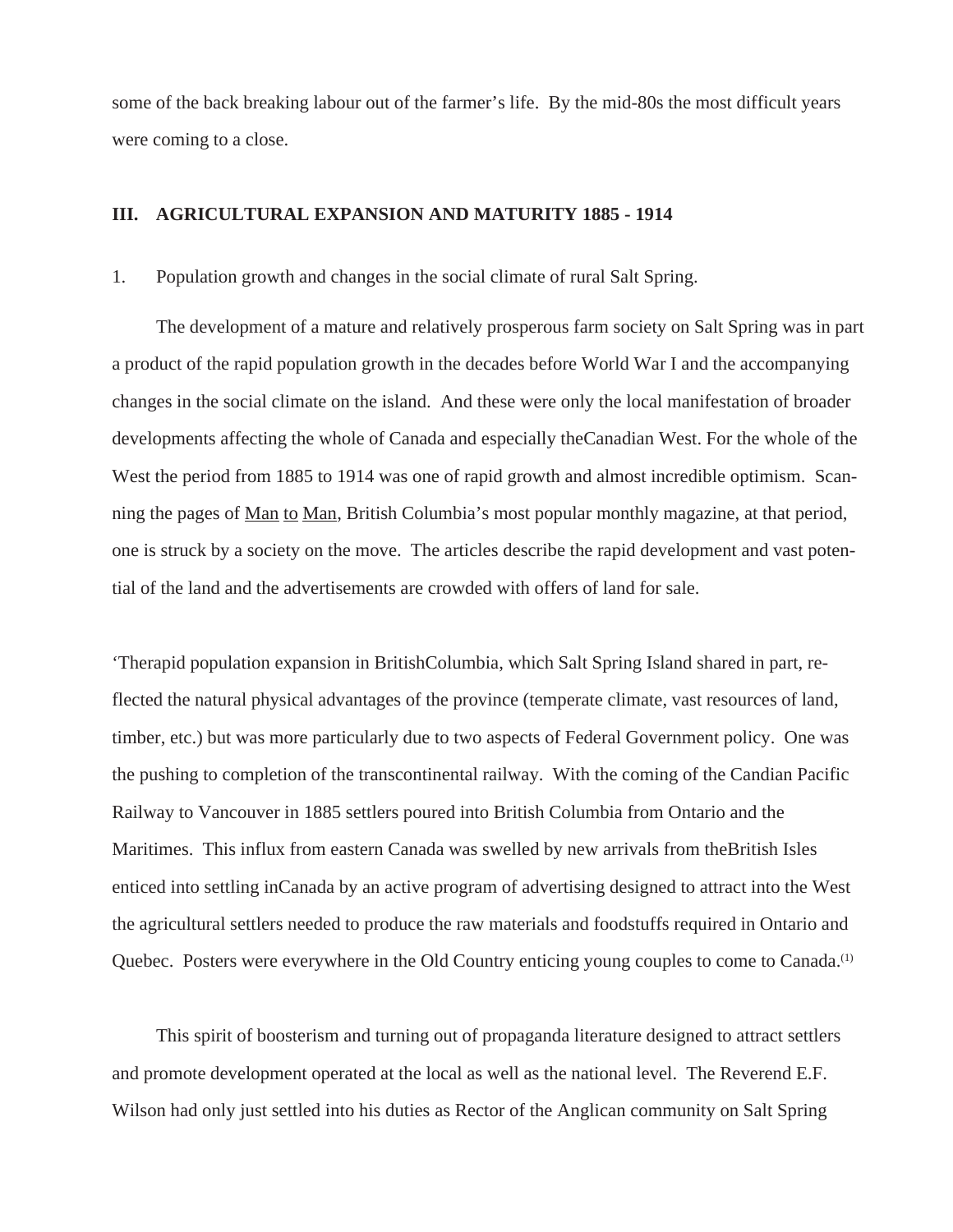when he turned his mind in November 1894 to writing a pamphlet on the island.<sup>(2)</sup> "The people generally seemed to approve,"{ he wrote, "thinking it would help to bring settlers to the island." The local government gave \$100 toward it and it was sold throughout the islands and elsewhere for 25 cents a copy. An extraordinary amount of useful information on the island, its physical character, farm life and osical institutions was highlighted by very optimistic assessments of its potential as a home for new settlers. "There appears to be an air of comfort and contentment about the place," he wrote. "Whatever is put into the ground is sure to grow." With an eye to the competition from the Prairie Provinces he added, "Ten or fifteen acres with an orchard and poultry yard and a cow or two, in British Columbia, has probably greater sustaining power than a hundred acres of land in the prairie region." Reverend Wilson buttressed his arguments with testimonials from some of the island's leading farmers. Joseph Akerman: "Any one with a family coming from the Old Country, could not strike an easier place to live in. Crops are always sure." Theodore Trage: "Every man on this island who was able and willing to work has got along well." Fred Foord: "For fruit growing I consider there is no place in British Columbia to equal it. Winter weather only lasts a short while." Henry Ruckle: "A man who understands farming and has a little capital will do as well or better here than any place in North America. Dairying and poultry I consider pay the best, and fruit growing is also very profitable."

Perhaps to gain broader support for his message on the island Wilson ran a regular ad in his parish magazine for his pamphlet for intending settlers. And as an agency for dealing with inquiries which came from as far afield as the Prairies and eastern Canada he organized in the fall of 1896 a sort of proto-Chamber of Commerce. A news item in the Salt Spring Island Parish and Home for September 1896 announced: "A club has been set on foot having for its object the progress and improvement of Salt Spring Island."<sup>(3)</sup> Well known local farmers such as Henry Bullock, Joel Broadwell, John Collins, W.E. Scott and others joined "The Salt Spring Island Club." Members met monthly in one another's homes for dinner and a social evening. For several years the Parish and Home featured an ad directing intending settlers desiring information on the island to contact the Secretary of the Club, Edward Walter, The Maples, Ganges.<sup>(4)</sup>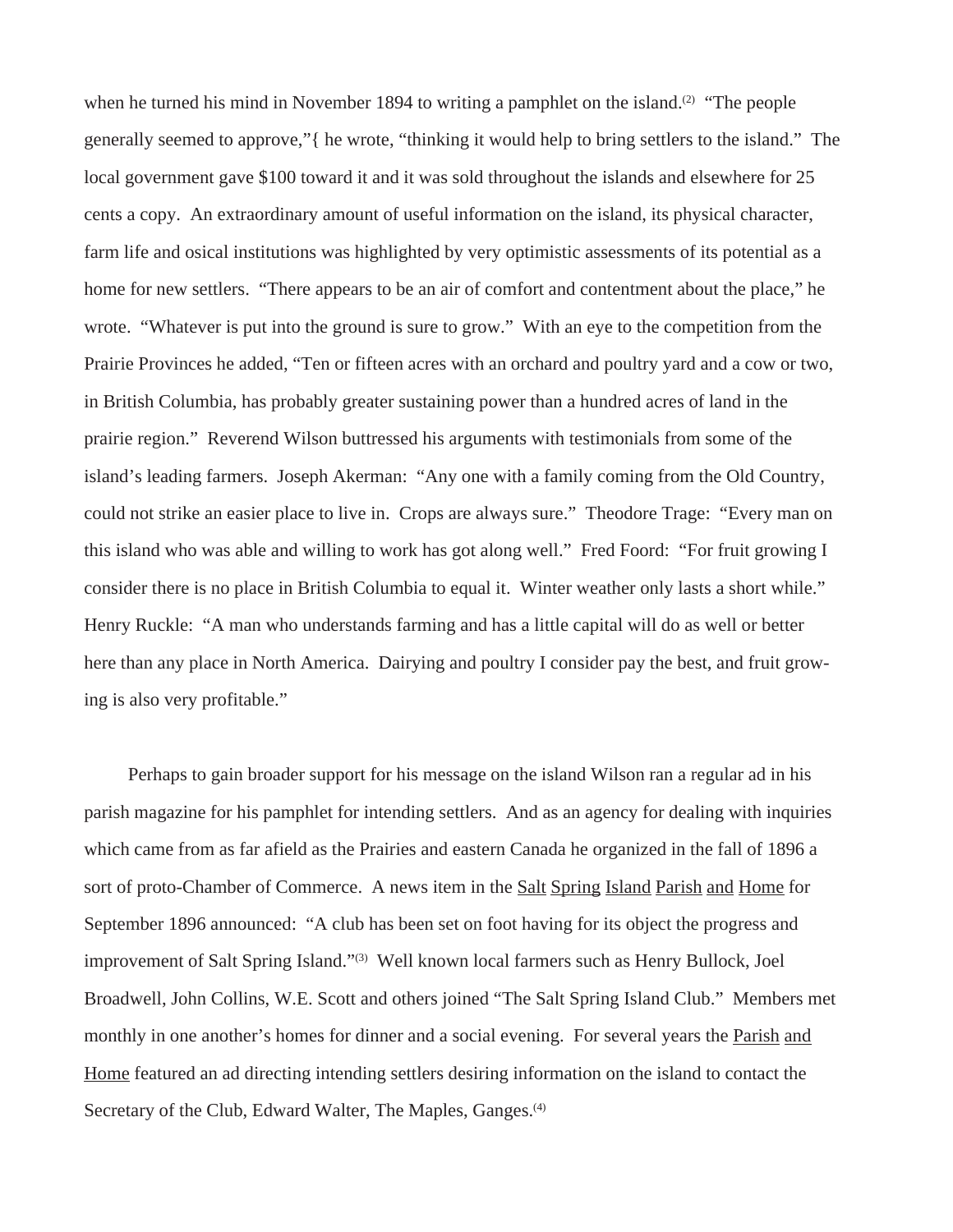The two principal organizations, before the end of the century, were also active in promoting Salt Spring to potential farmers. Another example was the pamphlet written in 1902 by F.M. Philips, local writer and artist and a member of the Salt Spring Island Club, who wrote another pamphlet under the auspices of the Farmers' Institute which outdid evenWilson's effort of 1895 in describing the allurements of life on the island.<sup>(5)</sup> In an Introduction, Edward Walter, Secretary of the Insitute explained that the pamphlet was published "in the belief that there are many, having but a moderate income coupled with a love of country life, who would be glad, untrammelled by conventions, to make a home for themselves by work, bring up their children to a healthy independent life, and gratify those tastes for shooting and fishing which their means will not permit in the Old Country." Like Wilson's pamphlet, Philips' little booklet provides a wealth of information on Salt Spring with perhaps more attention to the opportunities for the sprotsman - "Lovers of the Rod and Gun."

The movement on the island to press for more settlers carried right on through into World War I. As late as 1915 the Island's Agricultural and Fruit Growers' Association in its catalogue for the 1915 Fall Exhibition ran a full-page message: "Salt Spring Island offers special facilities for the rancher andpoultryman. Genial climate the whole year round. Choice fruit lands, fishing and boating. Bring the family, spend a delightful holiday and look around."

Salt Spring's farm community certainly didn't suffer from the fact that one of its most successful orchardists, Mr. W.E. Scott, became Deputy Minister of Agriculture for British Columbia from 1910 to 1916. Scott was an enthusiastic booster for agriculture. "We can grow in our glorious province," he wrote in 1910, "the finest fruit in the world . . . We have room for many thousands of settlers, where everything is conducive to success . . . The province is on the eve of a great expansion. . . A spirit of optimism prevails everywhere" and will make of British Columbia "the banner province of our glorious Dominion of Canada."<sup>(6)</sup>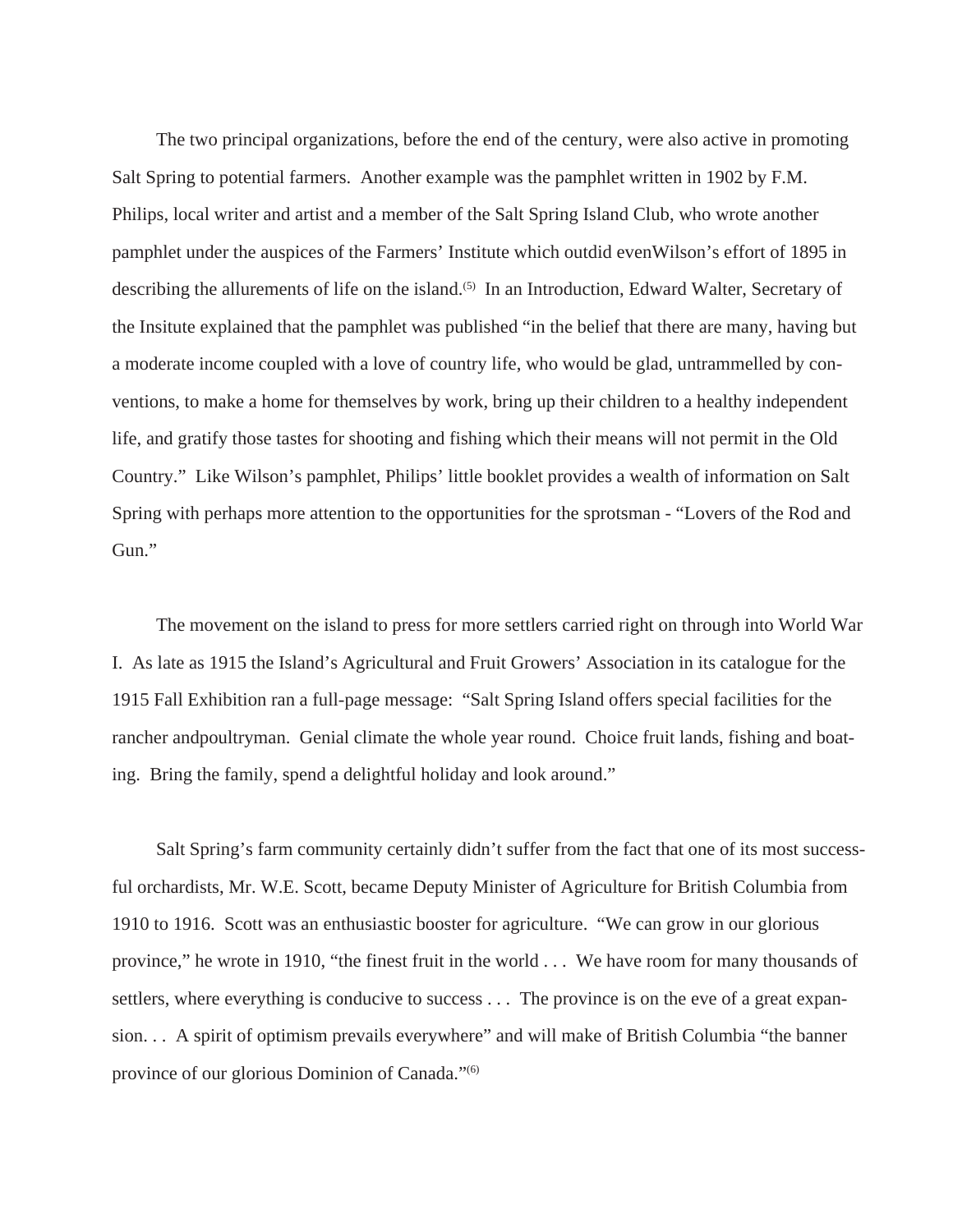In explaining the steady and rapid growth of population on Salt Spring Island one must set alongside of all this deliberate propaganda and boosterism a lot of quiet word-of-mouth advertising, particularly among the more affluent "better classes" of English and Irish society. In increasing numbers the island was attracting, especially from the 1890s on, settlers of some means - those known earlier as "gentleman emigrants" but by the 1890s usually as "remittance men".<sup>(7)</sup> They added a needed boost of capital for development but also a new social class in society. Writes Jean Barman in her new history of British Columbia: "A desire for companionable surroundings encouraged residence in Victoria or some other area amenable to a genteel lifestyle. Favorite places evoking the English countryside were the Cowicahn Valley, the Gulf Islands, the Okanagan Valley and the Kootenays. Often buttressed by a pension or other small income, the newcomers genteely farmed or grew fruit."<sup>(8)</sup> This new social element had not been entirely lacking earlier, the Pimburys in the 70s and the Musgraves and Mahons in the 80s, but became much more numerous in the 90s. Families such as the Croftons, Tolsons, Hamiltons and best known of all, the bachelor, Henry Bullock, came to play an important part in insland life. Farm society became more complex. Social distinctions, conspicuously lacking in the early pioneering days, began to appear. Bea Hamilton speaks amusingly of the differences between ranchers and farmers. The "ranchers" had "homesteads" or "ranches" owned by gentlemen sons of the "good families" who owned a dress suit and could afford servants. [Many were English or Irish and Church of England]. The "farmers" owned "farms" and wore good sturdy denim overalls and bought ready-mades [Many were Scots and frequently Methodist]. But, she adds, "They were good neighbors . . . They respected each other and poked fun at each other."(9) These feelings are reflected in Lyn Bittancourt's memories of growing up in Ganges at the turn of the century. Part of the community was very English, he said. They had their shindigs and felt better than anyone else. And theredefinitely were class distinctions. Many were sent out with their remittances because "they were no good back there." But, he concluded, there were more of the "ordinary people" in Ganges that "the English."(10) These "ordinary people" were among the most creative contributors to island life - either as farmers or in commerce - families such as the Ruckles, Mouats, Caldwells and Pattersons come to mind.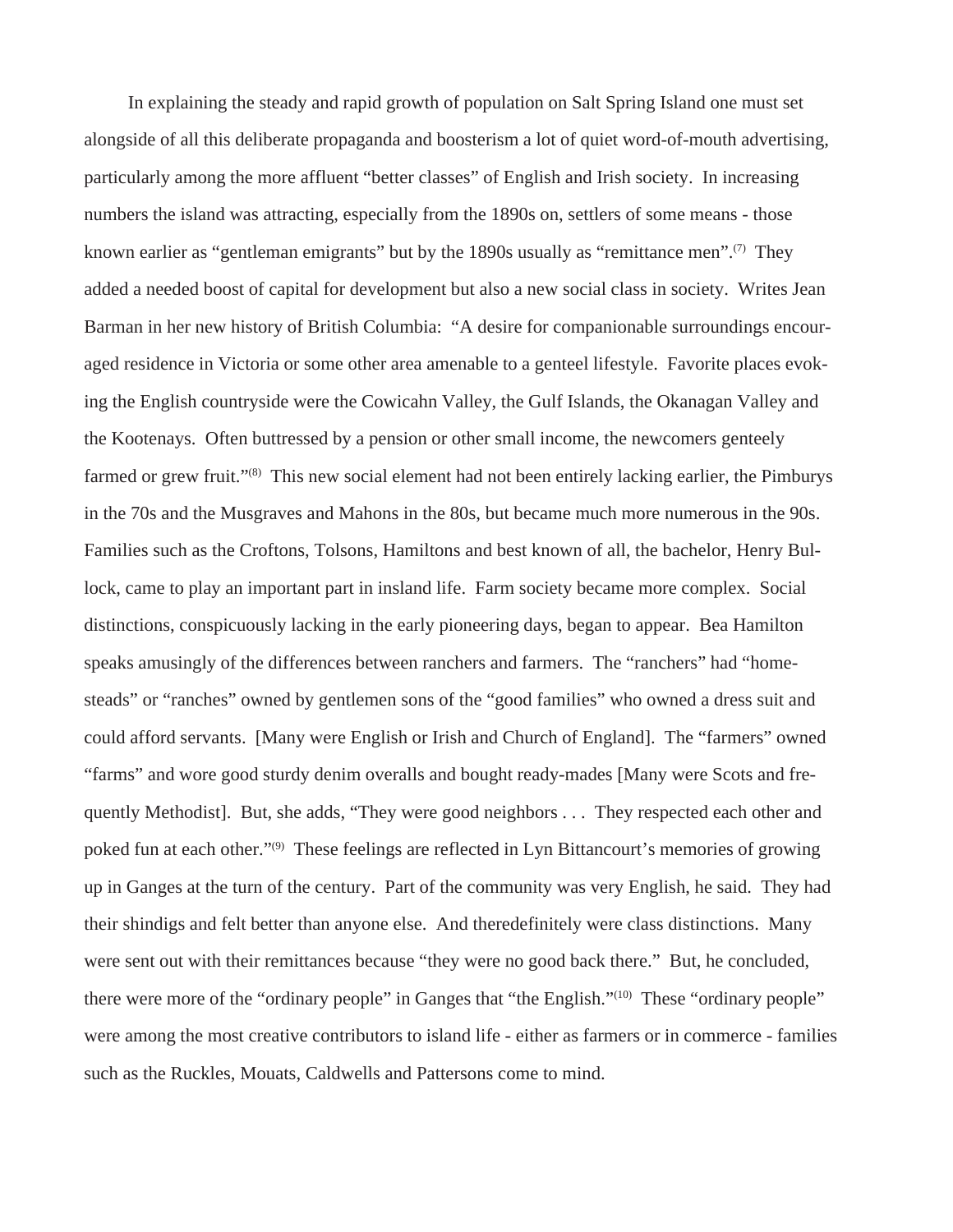It appears there never was complete agreementon what type of settler Salt Spring should seek to attract. The correspondent on the island for the Sidney and Islands Review commented in 1913 that some ads say the islandis especially adapted to gentlemen types with capital who could enjoy the scenery, sport, etc. and "supplement their capital if they desired by gentle efforts at fruit and poultry raising." But, says the correspondent, evidently one of the "farmers", if the idea is to develop island resources then it needs "men who must carve their way first to a living and then to whatever wealth they are capable of attaining." $(11)$ 

The facts of population growth on Salt Spring are difficult to document with figures that can be compared over the period 1885 - 1914, and many figures are simply guesses, but the trend is clear.<sup>(12)</sup> The one accurate count is in the Census of Canada for 1891 which enumerated a total of 393 persons on the island. Of adult males, listed as to profession, 88 were farmers, 5 farm labourers or coolies. In other words about 2/3 of the residents were farmers and their families. These figures are not too different from those of the Minister of Agriculture who estimated in 1892 "that nearly 100 farmers live on the island." And incidentally the preponderance of well-established settlers from the British Isles is well documented by the Census figures, too. Of a sample of 28 well-known farmers, mostly active in community affairs, twelve had come from England, five from Ireland, and four from Scotland. (There were two fromPortugal, two from eastern Canada, and one each from the U.S., Germany and Norway).

The Rev. Wilson appears to have done a careful canvas on the ground in 1894/95 and estimated the current population at 450. In 1902 Philips stated "There are 100 occupied farms with a settled population of 430." Four years later the Agricultural Association put Salt Spring's population at "over 500", in 1912 W.E. Scott suggested 900, and in 1913 an article in Saturday Sunset reprinted in the Sidney and Islands Review stated the island then had about 1000 people.

Other evidence corroborates the fact that Salt Spring was growing. Reverend Wilson's monthly parish journal over a twelve year period from 1895-1906 announces the steady arrival of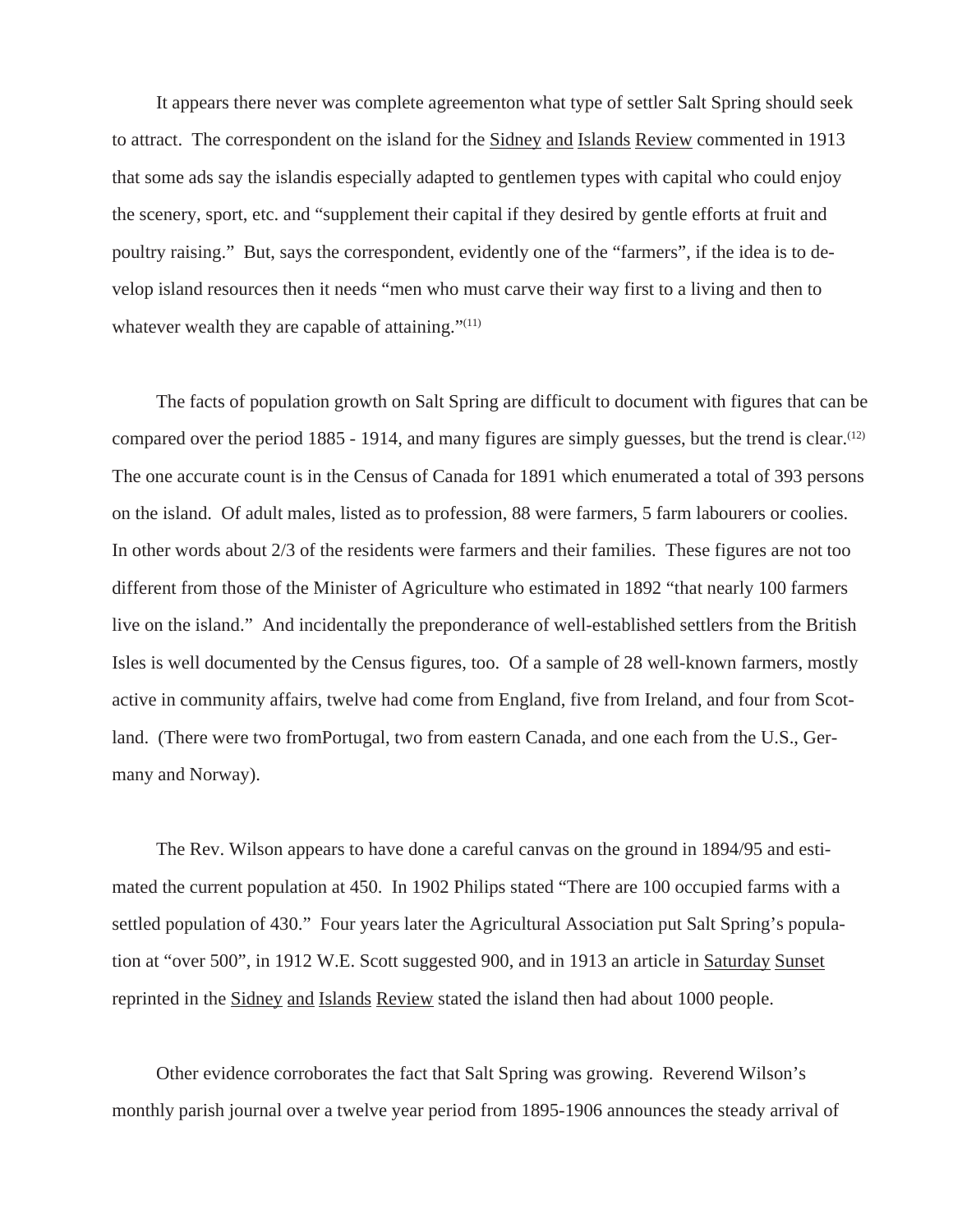new families. This is reflected in the expansion of the Voters List, for example, which grew from 128 in 1894 to 213 in 1911. And, not to be ignored is internal population growth. This was an era of large families as is documented in the 1891 Census. Of the 28 farm families earlier referred to, 25 couples had a total of 122 children or nearly 5 per family. In conclusion this comment from Wilson on steamboat days in 1905: "It is no unusual thing now to see as many as twenty or more farmers' wagons, buggies and other equipment assembled under the trees at Ganges Wharf when the steamboat comes. in. Rather different to ten years ago when there might be seen tethered to the same trees half a dozen or so saddled ponies and perhaps two or three ox teams."<sup>(13)</sup>

The population growth during the three decades preceding World War I and the economic expansion that accompanied it (to be discussed later) resulted in the steady enlargement of the cultivated acreage of older farms, sometimes by the original owners or their heirs, sometimes by new owners who brought in an injection of capital and energy. In some cases parts of the undeveloped acreage of older holdings were split off, sold and developed into farms by new arrivals. Or the newcomers took over old preemptions that had been neglected and improved them.(14)

As a result of all this activity the easily accessible and farmable land from one end of the island to the other had been pretty well taken up by 1914 (Not that it had all been improved, that took many long years, for the sound of blasting powder blowing stumps from the fields was heard everywhere right through into the 1920s). Farms were no longer all isolated in clearings in the forest. Surveying his first eleven years on Salt Spring Rev. Wilson noted in his Diary: "The road from my house to Ganges Harbor was in those early days almost all thickly wooded. Mr. Norton's large house was newly built, Mr. Purvis and Mr. Cundell were building. Now the road is clear and has fields nearly all the way."(15) In son areas farms stood in fairly close association with one another - along Trincomali Channel, around St. Mary Lake, around the head of Ganges Harbour; more scattered down Beddis Road and over the Divide and then close together again up the Cranberry and on either side of the road down Burgoyne Valley to Fulford. More isolated were farms along or off the road to Beaver Point. The southwest flank of Mount Tuam was a world unto itself - oriented toward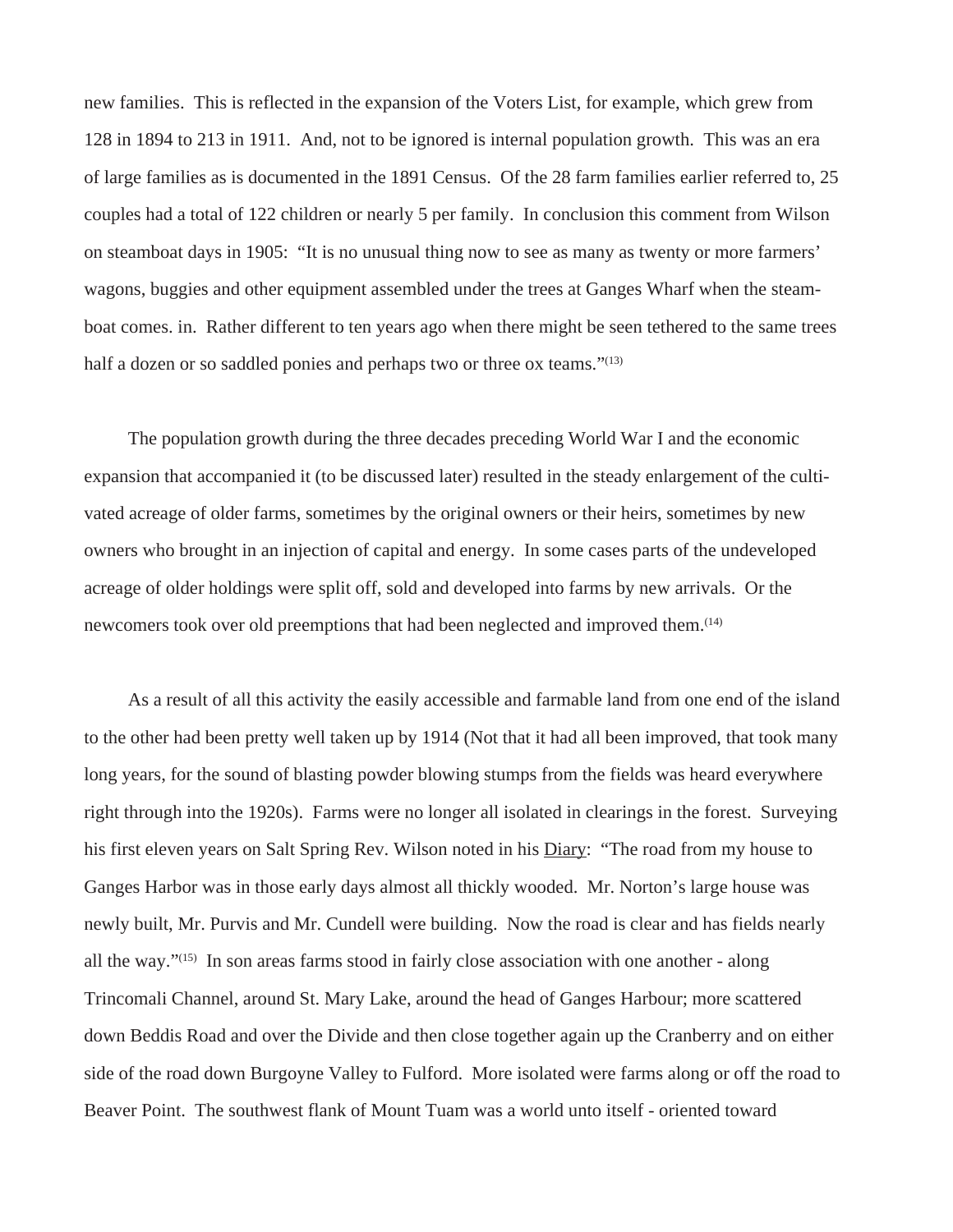Cowichan.

One of the last areas on the island open to preemption was the Cranberry Marsh which by 1894, when Rev. Wilson visited this "wild district in the centre of the island," had already attracted foruj or five families and was "now being gradually settled up." In 1903 a road was put through and extended right up to Maxwell Lake. After the Ward farm was subdivided to form the nucleus of the Ganges townsite, Rainbow Road was extended in 1913 to connect with Col. Layard's road above Booth Canal. This also threw open a large tract of hitherto inaccessible bush land. But the very last preemptions before the war were on the hills to the west of Fulford Harbour. In 1914/15 seventeen families sought to homestead up the slopes of Mt. Tuam, still inaccessible except over a difficult trail terminating on the summit at the Hill-Brantford ranch.<sup>(16)</sup>

An example or two from each district will serve to illustrate the rapid changes that were transforming Salt Spring Island into a relatively close-knit agricultural community by 1914. On the North End the fine property facing Trincomali Channel once owned by Jonathan Begg and developed into a nursery by Brinn and Griffiths passed through various hands, including those of Joel Broadwell, before becoming the James seed farm in 1917. About 1905 James "Dun" Halley bought and developed the Hampton farm on North Beach Road. Between Fernwood and Ganges the Caldwell brothers, earlier referred to, opened up property in the 1880s from Walker's Hook to Mansell Road. The latter took its name from Thomas Mansell who sold his ranch in Ganges to Frank Scott in 1896 and bought the undeveloped acreage owned by the Kanaka family of Daniel Fredison. On the ridge between Fernwood and St. Mary Lake Mr. LePage from Victoria bought property in 1905. On the lake itself three major blocks of land held by black families were developed into prosperous farms. In 1885 Thomas W. Mouat bought the Abraham Copeland property on Tripp Road, built a new house and operated a dairy and poultry farm until his premature death in 1898. His widow, Jane, rented out the farm when she moved to Ganges in 1907. On the east side of St. Mary Lake the old Levi Davis preemption was purchased in 1895 by John Collins, recently arrived with his family from England. He became a dairyman, being very active in the Farmers'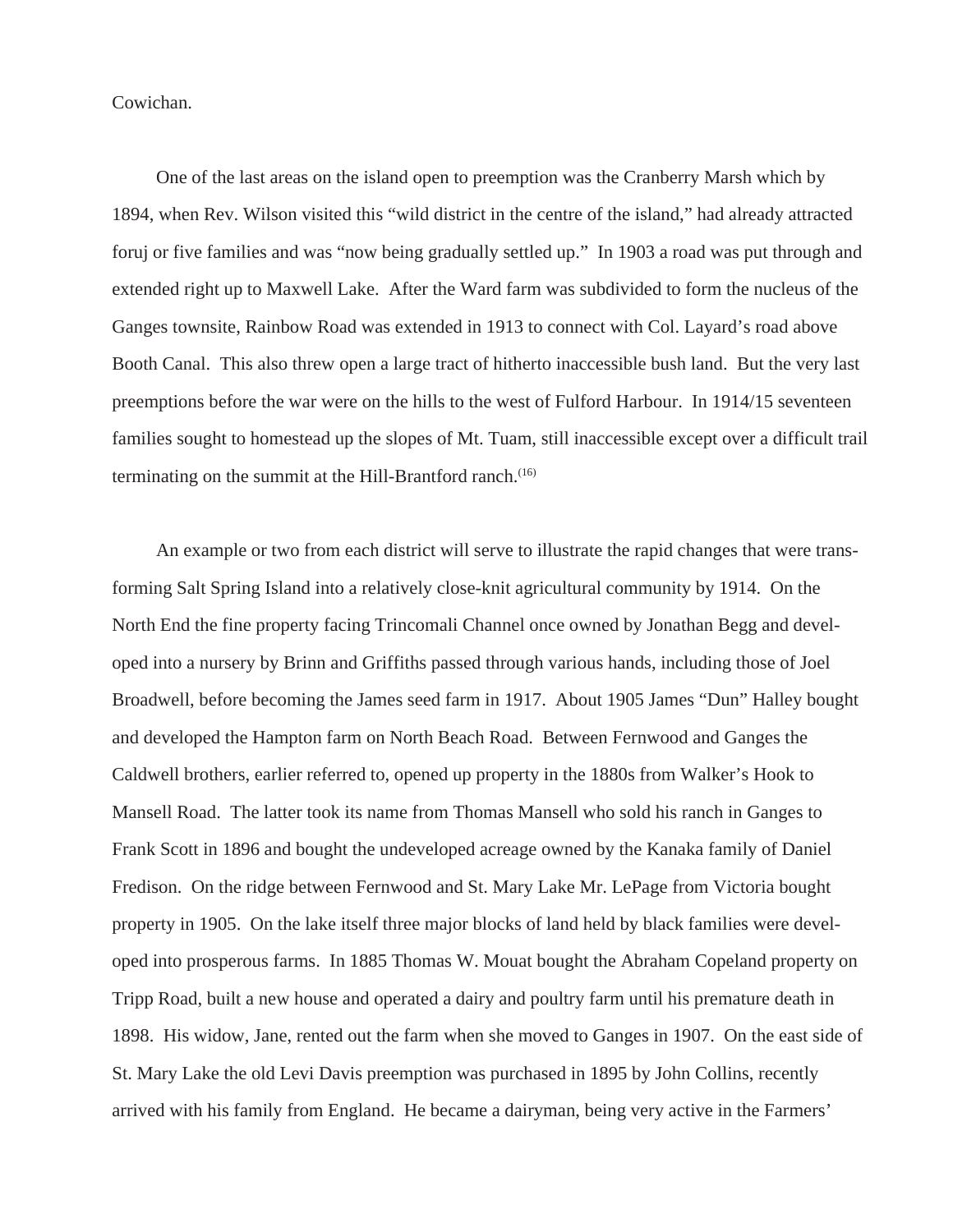Institute. Just a year previously the Reverend Wilson had bought the Armstead Buckner property where the golf course now stands and with the help of his sons operated a small mixed farm. Other properties changed hands at the turn of the century in the area of Central Settlement. John Paton Booth sold to Arthur Walter of Bristol and moved to his wife's property at Fernwood. Joel Broadwell, who owned a sheep ranch on Broadwell mountain west of the lake as well as the property surrounding his house, Post Office and store at Central, retired and moved to Vancouver in 1901, leaving his property to his son who soon moved off island. Theproperty was sold the year after the deaths of both Joel Broadwell and his son in 1909.

Down in the Ganges area property was changing hands rapidly by the 1890s and "ranches" developed, so-called because the newcomers in this area were from better off English and Irish families. One of these newcomers was the young bachelor, Henry Bullock, who came to Salt Spring in 1892 and developed a 300 acre estate. He became noted for his elegant and sometimes eccentric lifestyle but was in fact an innovative and very successful farm operator. The four Scott brothers had also arrived from England in the same year as Mr. Bullock. The oldest brother, W.E., bought the former Louis Stark preemption on the east side of the harbour and developed one of the largest and most successful orchards on the island. His brother, Frank, who sold off the acreage on which Mahon Hall stands, shared frontage at the end of the harbour with Jack Scovell from Ireland (who in 1903 sold off 100 acres to Fred Crofton) and Charles Tolson (who sold to brother Leonard in 1897 who sold to A. Ward in 1903). These new farmsteads were bordered on the west by the well-developed property of one of the early settlers, John Norton. The latter retired in 1903, selling his farm to A.J. Smith and partners. Smith soon developed one of the finest Jersey dairy herds on the island, serving the Ganges area with fresh milk for years.

South of Ganges development occurred in three directions. Down Beddis Road, a mere track when Samuel Beddis homesteaded on the harbour in 1884, his brother-in-law, Raffles Purdy, bought property, gave up his teaching at Central (1885-1897), and developed an orchard of 900 trees. On down Beddis Road Mr. Cartwright bought up the Monteith property. Just above Blackburn Lake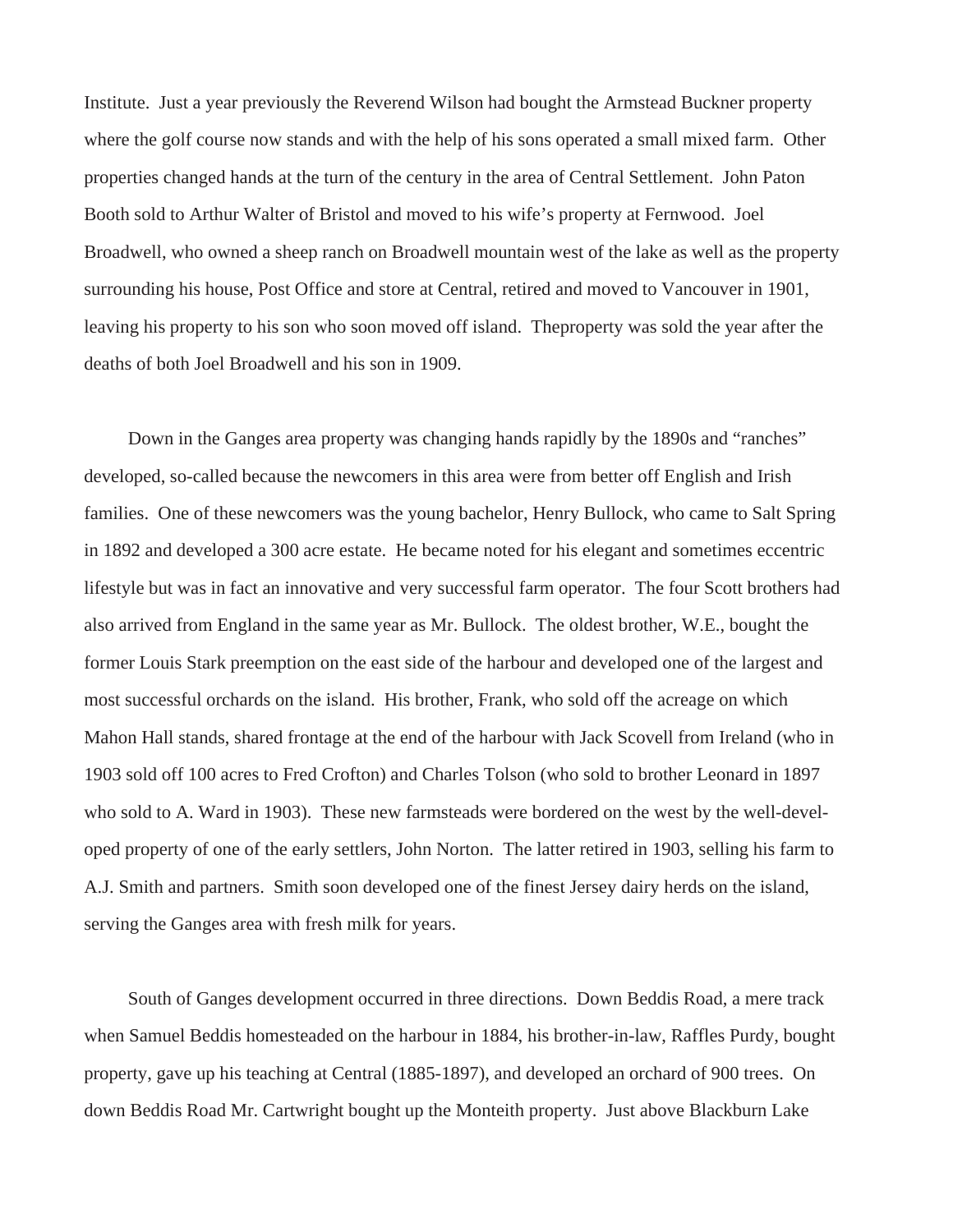where the Ganges-Fulford Road crossed the Divide a Vermont Yankee, Socrates Tobias Conery, purchased an undeveloped property around Blackburn Lake (named for the Blackburns from Ireland who purchased the farm in 1907) and converted it into one of the model dairy farms on the island.<sup>(17)</sup> In the same period settlers beganpushing further up the valley into the Cranberry Marsh District. What had been a wild and uninhabited area was settled before the war by the Gardners and Rogers families (both had been neighbours on the same street in Stratford-On-Avon), the Nobbs families, the Toynbees and Browns and several others. Perhaps the best known of these settlers was John Rogers who had preempted 800 acres in 1902 or 1903 and operated a successful sheep and dairy farm until the mid-1950s.<sup>(18)</sup> The limit of settlement up the Cranberry was reached when the Demaine family homesteaded on property bordering Maxwell Lake.

Down in the Valley, where settlement had occurred earlier in the century, changes were fewer. Edward Lee about 1887 had moved onto a belt of property spanning the valley from Musgrave mountain to below the Horel property. Just to the west the Furness family was still busy "slashing" in the winter of 1899. At Burgoyne Bay early pioneer, John Maxwell, died in 1897 and his fine farm passed to his oldest son, James (and when James was lost in World War I to James' brother, Dick). In the Fulford area two professional men turned farmers of sorts became well-known residents of Salt Spring. One, Wm. J.L. Hamilton, son of the Archdeacon of Londonderry, bought from Ted Akerman in 1897 66 acres located on the waterfront half way down the west side of Fulford Harbour. Having invented earlier in life one of the first incandescent light bulbs, he turned horticulturist on Salt Spring and developed a new variety of apple from the Wealthy and King which he appropriately named Millionaire.(19) The other former professional was John Shaw, an engineer-architect who had worked in the shipyards in Glasgow and Nagasaki. On having his employment terminated, he fell in love with Fulford Harbour which reminded him of the Scottish lochs, bought the Alexander Wilson farm across from Fulford Hall and on January 1, 1909 began farming, "an occupation about which he knew absolutely nothing."<sup>(20)</sup> Another newcomer to the Fulford area about the same time (c.1911) was John Hepburn who with the help of two Indians cleared a farmon the hill above Fulford where the square silo was built which stands today as a familiar landmark. There were also changes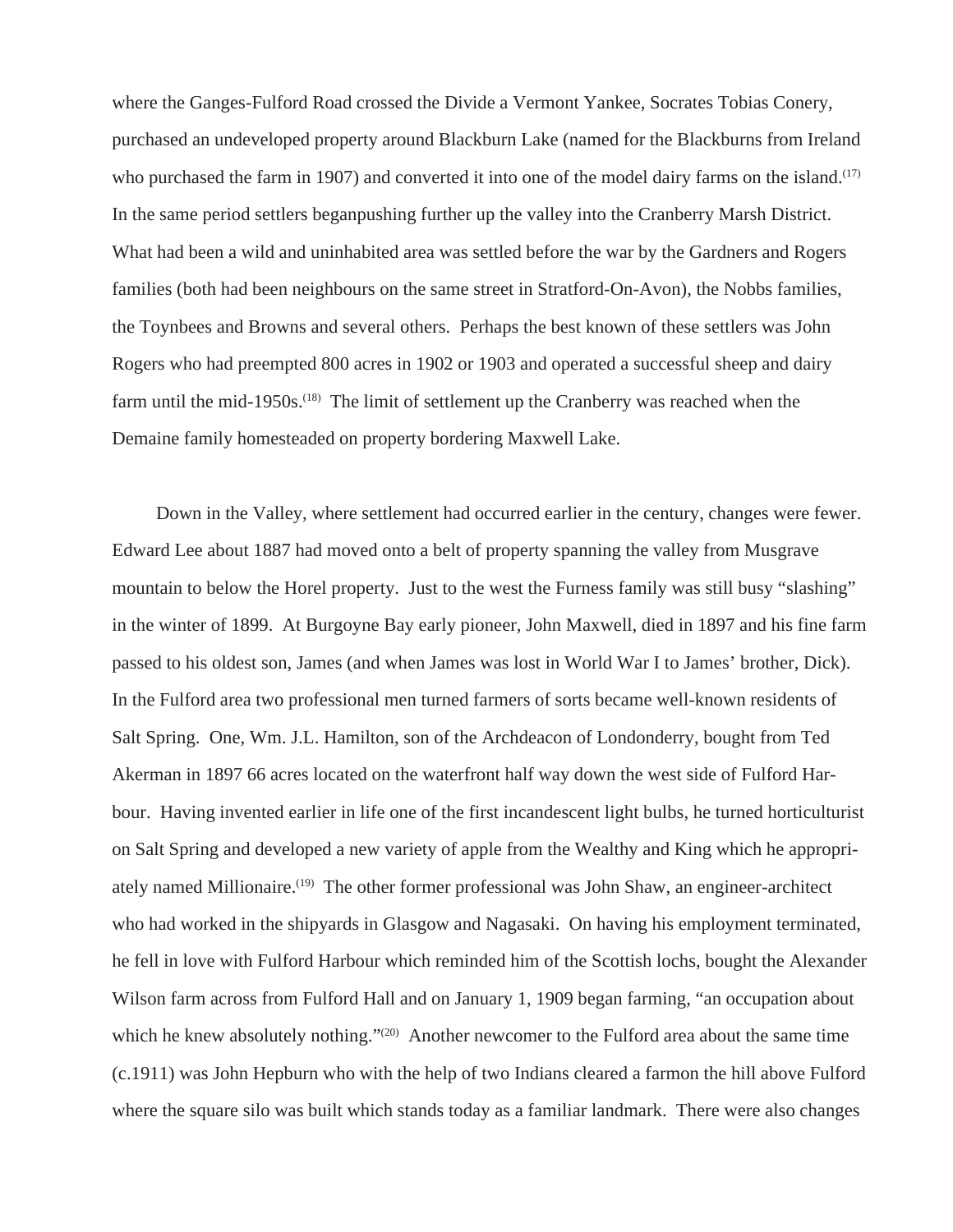along the south coast of the island where two other pioneers died early in the century. Theodore Trage's fine orchard and sheep farm passed on his death in 1902 to his son, Adolf, who sold it to Weaver Bridgman. A portion on the waterfront became the summer home of Mr. Longstaff, but the farm continued in operation by the Bridgman family until after World War I.(21) And at Beaver Point itself, after Henry Ruckle's death in 1913, what became in time the oldest family farm in British Columbia continued to develop its productive capacity under the above management of his sons, Alfred and Daniel Henry.(22)

From these selected but somewhat random examples it should be apparent that Salt Spring was indeed on the move from 1885 to 1914. New families were moving in and new areas were opened up for farming. And, significantly, farming for many families was moving beyond mere subsistence agriculture to often large scale commercial production. From a community of subsistence farms there was a major shift to production for profit, which put the island farmers at the mercy of often uncertain off-island markets reached by steamer services that were usually inadequate at best.

## 2. The Mature One Family Subsistence Farm

Although a growing specialization and production for profit came to characterize many of the most successful farmers on Salt Spring before World War I it would be well to emphasize first the fact tha probably for a majority of the farmers in this period operations were still geared to basic survival. What excess was produced for sale was mostly incidental to raising the foodstuffs needed to support their usually large families. Due to the constraints of nature (the limited areas or arable land) and population pressure farming was for most a small-scale enterprise. Though the exceptional family, such as the Ruckles, might accumulate up to a thousand acres, or in the case of the wealthy Irish family, the Musgraves, several thousand, these were the unusual cases. And in any case these larger holdings were mostly in bush or sheep runs. The cultivated acreage of most small family farms was probably in the range of 20 to 30 acres. Wilson reported that in 1900 only about 1700 acres were under cultivation.<sup>(23)</sup> Philips in 1902 states there were about 100 settled farms - this works out to 17 acres under cultivation per farm. Thismay be on the low side. But even in the case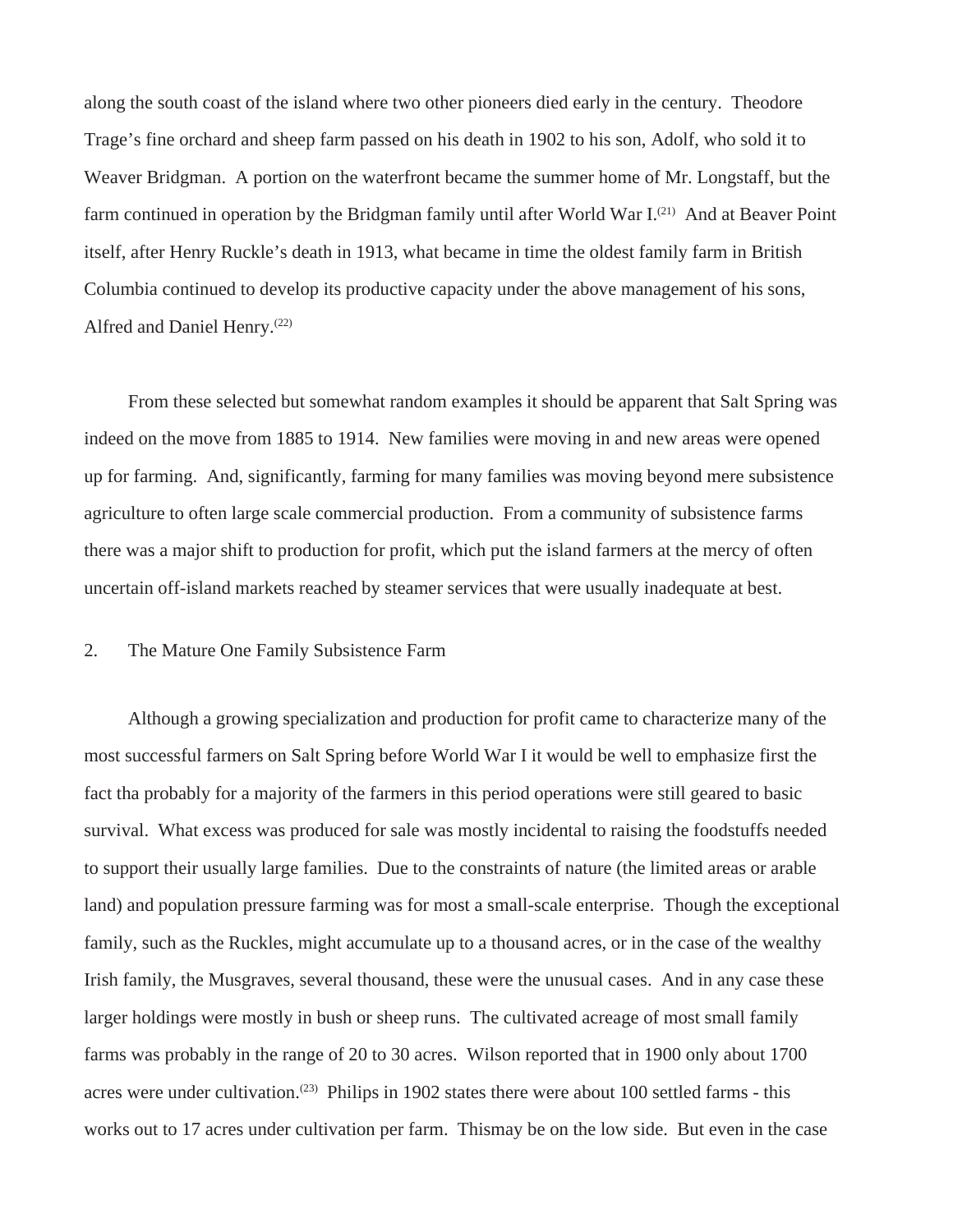of a selected group of the largest farms discussed in Wilson's 1895 pamphlet the average acreage under culviation, including several large orchards, was only 40 to 60 acres. apparently this is about the size that a farm family could manage working with oxen or horses and employing occasional casual labour. but if the family farm on the island was small as compared for example to the ranches of the Okanagan or the Cariboo it was extraordinarily versatile. Every farm had an orchard and garden, usually one or more milk cows, pigs and chickens to drink the skim milk left over from making butter, perhaps turkeys, ducks and geese, and sheep to forage on the hills. Basic field crops included hay, grain, and roots by the ton to feed the stock. Very little cash traded hands amongst these mainly subsistence farmers.(24) But, as mentioned earlier, there was always an attempt to raise some surplus to generate the money needed to buy staples for the household like flour and sugar, and clothes for the family. For the farm operations, too, there was an increasing need for cash. Nursery stock, livestock, seed grain, fertilizer, and basic equipment such as plows, mowers, rakes and harrows still required cash. Up to about 1900 island farmers imported hay from the mainland as well as for winter feed.(25) To pay for these necessities farmers sold as available their excess fruit, vegetables and eggs. Potatoes were marketed in large quantities, some farmers shipped lambs and wool, and farmers' wives marketed small quantities of homemade butter. Most farmers had to be content with breaking even at the end of the year. Even the more prosperous farmers of this period accumulated very little, passing on to their heirs real estate that was increasing in value but very little cash.<sup>(26)</sup>

Examples of the small family subsistence farm are legion but one of the few for which some records are available was that of the Rev. E.F. wilson.<sup> $(27)$ </sup> In the sixteen years he lived at "Barnesbury" he converted a tract of bush and forest with only a small shack and one or two other broken down buildings into a well-equipped family farm producing enough after a few years to actually turn a profit.<sup>(28)</sup> Like many others he bought up an old preemption that had been lived on but not really developed. He paid \$900. cash for the 100 acre property of the late Armstead Buckner one of the original black settlers of 1859. Most of it was still virgin bush and unfenced. With the help of his three sons and a steady stream of casual labourers (young boys from England, itinerant men oke the Swede, Eric Ericson, and an occasional Japanese or Chinese) the land was cleared, barn,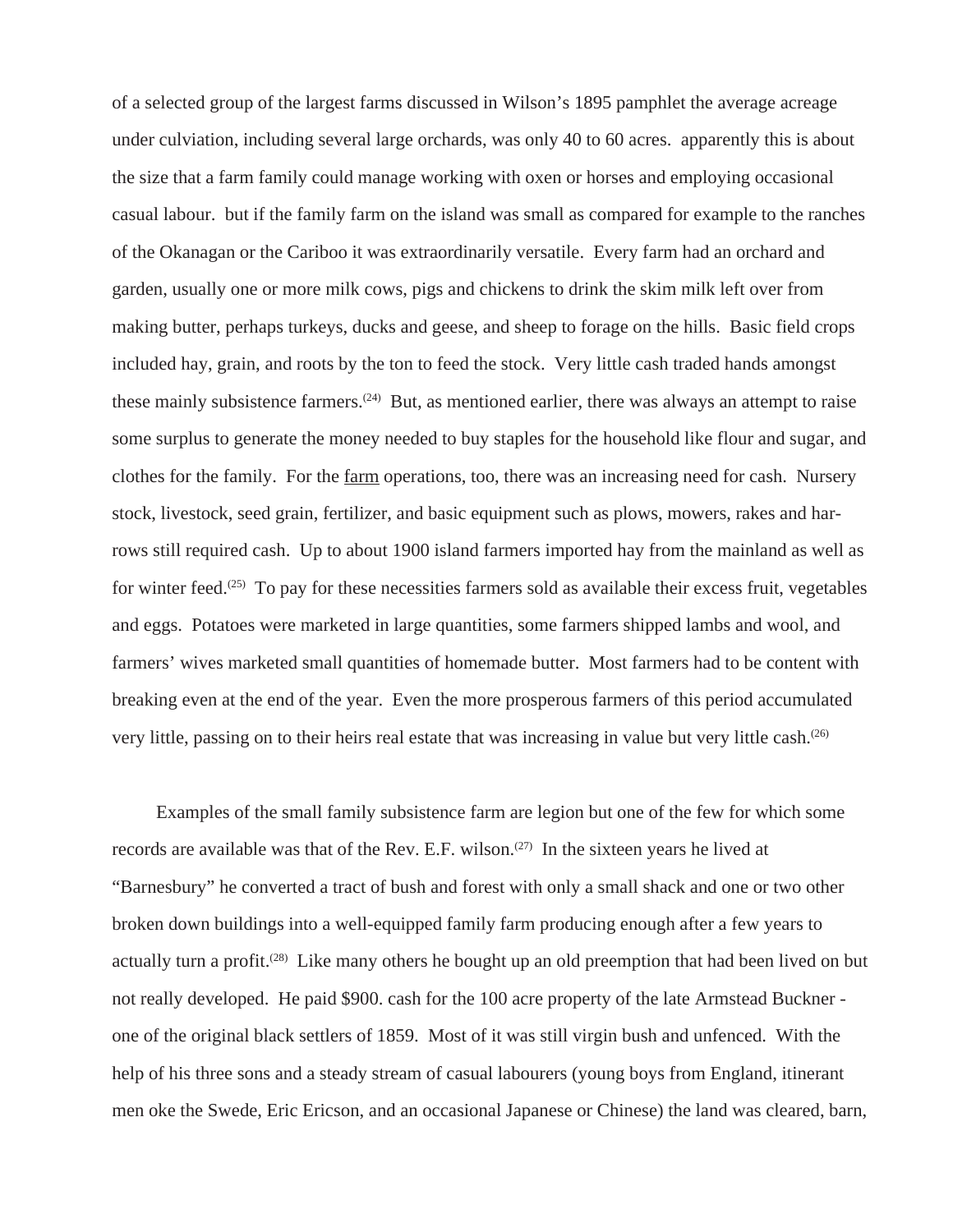poultry and sheep houses built, and farming operations commenced. Wilson had a large family to feed; his clerical stipend was only \$500/600 a year so he hoped to supplement this "by some profit of the farm, but it was some years before any profit showed itself." fortunately, and in this he is not atypical of Salt Spring, the family received a small legacy from England in 1895 which covered the cost of the land and stocking the farm. Ever the meticulous record keeper, Wilson noted in his diary each New Year's Day the number of livestock on the farm. Typical of the early years is 1896 when he recorded one horse, three cows, one calf, one hundred and ten chickens, three pigs and one duck. Numbers fluctuated over the years but a decade later the farm supported three horses, six cows, 3calves, 250 chickens and 2 pigs. On three occasions rabbits are recorded and there was one apparently ill-starred venture raising pigeons. With his son, Llewellyn (usually off to the Klondike gold fields), he built a silo for green clover in 1901 but it didn't work out. "Our silo not satisfactory, so turned the upper part into a pigeon house," he wrote in February 1902. Rev. Wilson was more successful as an orchardist and even invented an apple picking machine which he put on display at the farm.

There were some small changes to the acreage over the years. Wilson had sold 14 acres to Mr. Lundy in 1899 and had given his sons small blocks of about 10 acres each. He rented Hudson's orchard and hay field at the North Rd. in 1899 and, in 1910 Norman's wife, Ethel, bought 30 acres of Purvis land to the south of them with a splendid crop of hay on it. By the time Wilson deeded the farm to son Norman in 1909 and retired to California the farm was actually making small profit. The figures reported by Norman to his father in 1910 after his first year of operating the farm alone are instructive, particularly since there are no other statistics of this sort available.

Norman Wilson Farm Accounts November 1909-November 1910

|                | Receipts | Payments | Net Profit |
|----------------|----------|----------|------------|
| Poultry & eggs | \$523.61 | \$320.10 | \$203.51   |
| Dairy          | 925.79   | 183.81   | 741.98     |
| Fruit          | 451.20   | 62.55    | 388.65     |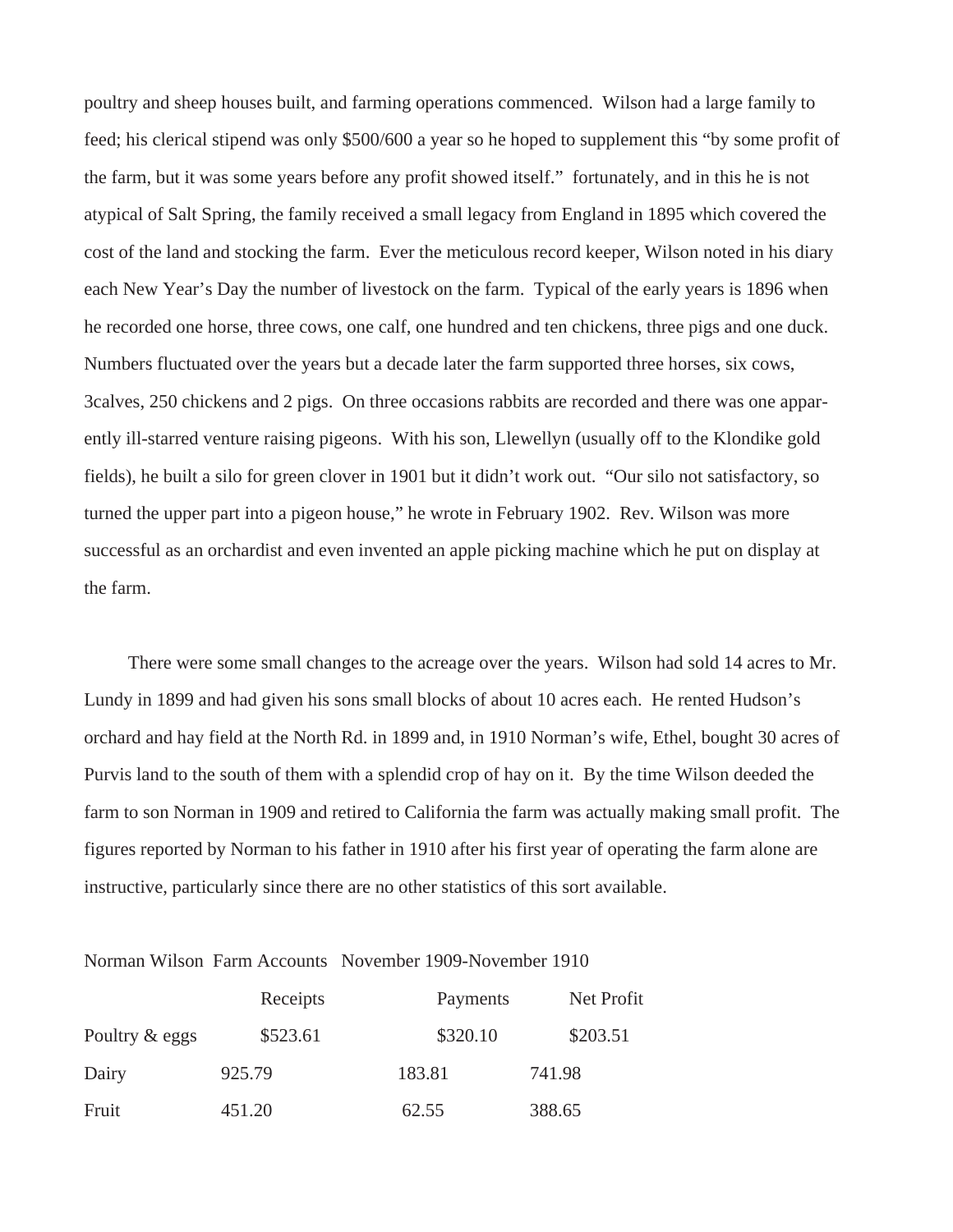| Pigs           | 180.70              | 51.21            | 129.49 |
|----------------|---------------------|------------------|--------|
| Garden & field | 49.10               | Team 44.87       |        |
|                |                     | Hay, seed 223.05 |        |
|                | Wages, board 273.90 |                  |        |

(It should be noted that by 1909 Norman had a herd of ten cows and in 1910 reported he expected to ship 300 boxes of apples. Hence the profit for the year of nearly \$1,000 is understandable. What his net profit for the year was, after paying for his livign expenses, is not known).

#### 3. Small Farm Specialization - Potatoes

However, not all farm operations on Salt Spring remained at or near the subsistence level. There was a growing specialization and production for the market, first of all in the development of orchards, then, after the opening of the Ganges creamery in 1904, in the dairy industry, but also in some other complimentary specialized activities such as the poultry industry and the raising of small fruits and potatoes. Although in aggregate an outstanding volume of produce was shipped to market, the development must be kept in perspective for farming was always small business on Salt Spring compared to the more favoured parts of Canada or the adjoining regions of the United States and even those lines that did best (such as fruit and butter) had their problems and did not survive past the Depression of the 1930s and World War II.

In the years while their fruit trees were coming into full production and right up to 1914 farmers were generating considerable cash income from the sale of potatoes and other root crops. Of course from the earliest days settlers had planted potatoes for home use and it was soon recognized that all root crops did well on the island. By 1894 Henry Ruckle was harvesting a crop of six tons and in 1899 Mr. S. Conery took 19 tons off of two and three-quarter acres.<sup>(29)</sup> An invoice of December 9, 1913 indicates that Alfred and Henry Ruckle were to ship 20 tons of potatoes to the wholesale grocer, Simon Leiser & Co., in Victoria at \$20 per ton.<sup>(30)</sup> The price of \$20 per ton held good all through the two decades before the war, perhaps for the reason suggested by the Salt Spring correspondent of the Cowichan Leader in 1910: "The excellence of the island-grown potatoes is steadily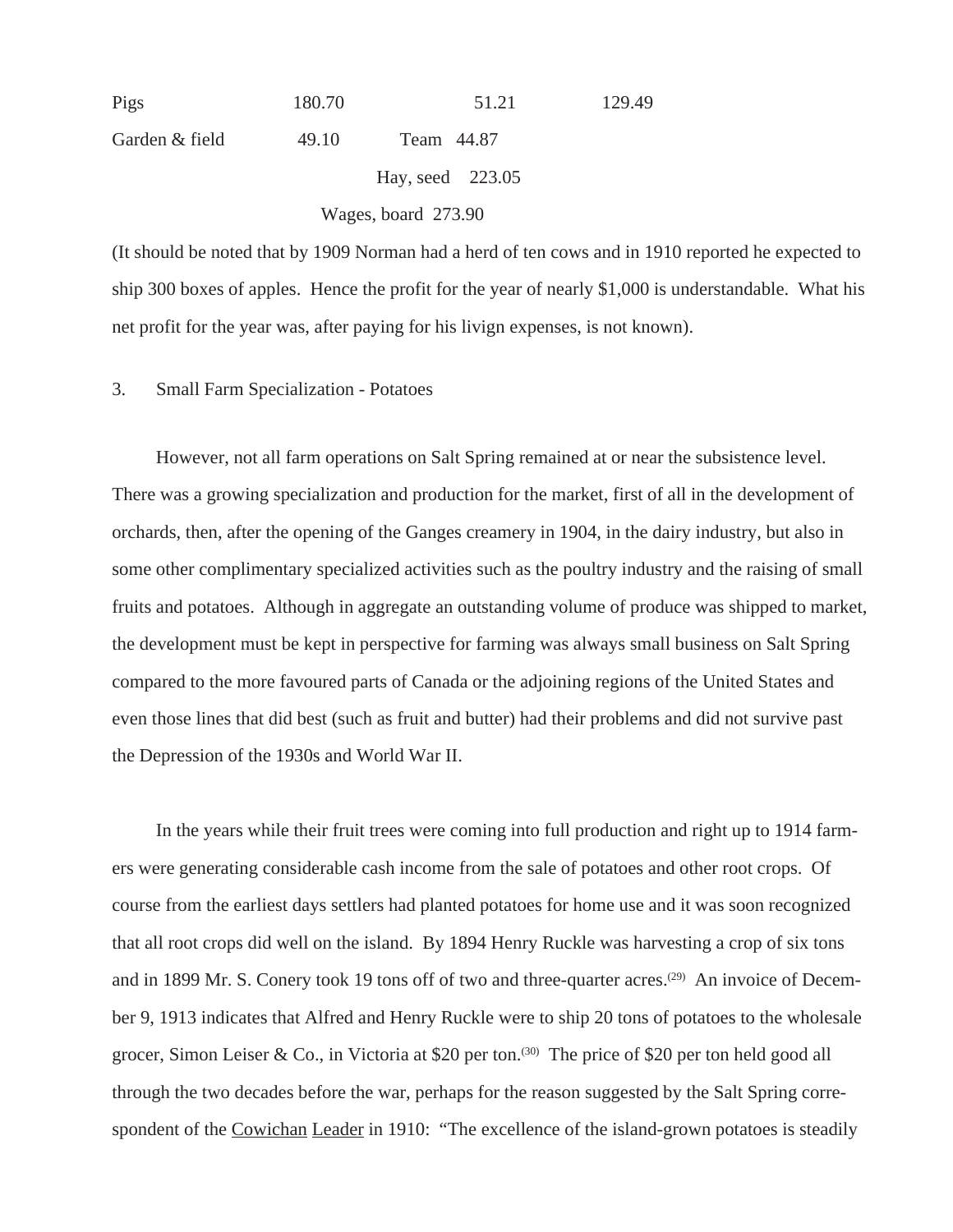making itself known, and in most instances dealers are only too glad to pay a few dollars per ton more to secure them."<sup>(31)</sup> Even after their orchards came into full production and dairy herds were developed, farmers like the ruckles continued to export major quantities of potatoes. They were a dependable relatively disease-free crop with a large yeild per acre and stored well.

#### 4. Small Farm Specialization - Tree Fruits (Orchards)

The major agricultural development in British Columbia in the 1890s was the development of commercial orchards. The province soon began to acquire the reputation of being a major fruit growing region in North America which it retains today. In the Okanagan commercial development of orchards on a large scale began rather suddenly after 1892 when the C.P.R. extended its railway line from Kamloops to Okanagan Landing near Vernon. The following year it launched a new, modern ferry, the "Aberdeen", on Okanagan lake with a regular schedule of runs down to Penticton. The Okanagan valley was soon transformed from ranching to intensive settlement utilizing irrigation for growing fruit.(32) On Salt spring the development began at least a decade earlier and here orcharding remained generally only a part, in some few cases a specialized part, of the family farm. Until shortly before World War I the fruit growing areas of British Columbia (the Okanagan, Saanich Peninsula, and Salt Spring Island) were not in serious competition with each other. Rather, together they made British Columbia a major exporter to the East. The volume was sufficient by 1903 to warrant a daily fruit train from Victoria to Winnipeg. And when construction of the Panama Canal began in 1904 it was optimistically predicted that this would open up the European market to fresh fruit from British Columbia.(33)

Most of the big orchards on Salt Spring were planted out in the 1880s or early 1890s and were in full production by the late '90s. Henry Ruckle and Theodore Trage in the Beaver Point area and Samuel Beddis and Raffles Purdy on Beddis Road had their orchards established by 1890. In 1892 the Scott brothers came out from England and developed on the earlier Louis Stark preemption on Ganges Harbour the largest and most successful orchard on the North End. In the same year Henry Bullock bought his estate north of Ganges and developed a fine orchard of apple and cherry trees.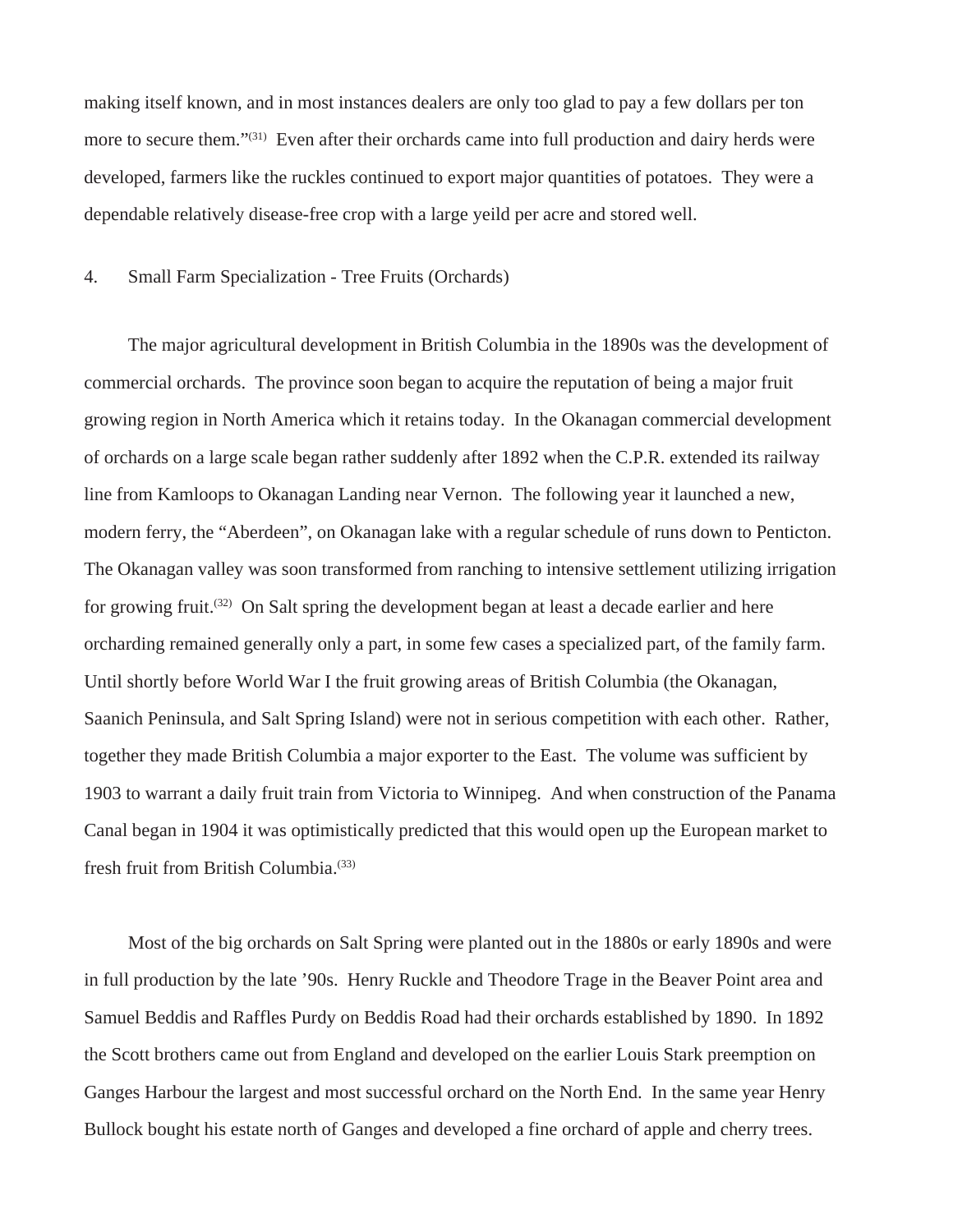John Pappenburger, Ed Lee and others planted large orchards on the south End at the same time, followed a decade later by J.H. Monk, remnants of whose fine orchard still stand down Stevens Road. And there were many others. Probably the largest orchard on the island was that of Trage with 1600 trees. W.E. Scott with 1200 was not far behind; Raffles Purdy had 900/1000 and Henry Ruckle 600. Fruit growing by the end of the century was big business<sup>(34)</sup>

Statistics on the production of island orchards are fragmentary but the few which are available are suggestive.(35) Henry Bullock is said to have shipped 2-3,000 boxes (40 lbs. each) in a good year and Ed Lee up to 2,000 boxes. Trage was shipping from 1800 to 2400 boxes of apples per year between 1898 and 1902. Rev. Wilson reports in his Church Monthly that the Scott brothers were harvesting big crops of prunes from their "Fruitvale" orchards - in 1902 up to 20 tons were to be put through the evaporator. Not every year was a good year, however. In 1905, due to wet weather the Scott's harvest, instead of 3,000 crates as anticipated, was "almost nil". Three years earlier, due to drought, Trage's harvest of apples was reduced from an anticipated 3,000 boxes to about 1800. But the total tonnage of fruit shipped from the island was probably much greater than that represented by the output of the few major orchardists. And there is no way to put a really accurate dollar value on the harvest though we do know that apples, pears, and plums were all bringing about 2 1/2 cents a pound in the 1890s. There is reason to believe also that apples were worth about the same in 1913 when an article in the Sidney and Islands Review reported: "A conservative estimate places 20,000 boxes of apples as the annual shipment of that fruit alone from the island."<sup>(36)</sup> Assuming 40 lb. boxes of apples worth 2 cents a pound the annual harvest would have been worth \$16,000 in 1913. The problems associated with agriculture onSalt Spring will be discussed later. Let it just be mentioned here that two of the principal problems for orchardists were finding sufficient seasonal labour and getting their crops moved to the off-island markets. The first need was usually met by the employment of Japanese or Chinese migrant workers. Getting the harvest to market relied heavily at first upon the somewhat undependable and changing steamboat service. In the 1890s Salt Spring's major ports (Burgoyne and Vesuvius on the west side; Fernwood, Ganges, and Beaver Point on the east) were generally served at least once a week by ships plying from Victoria to Nanaimo. After 1900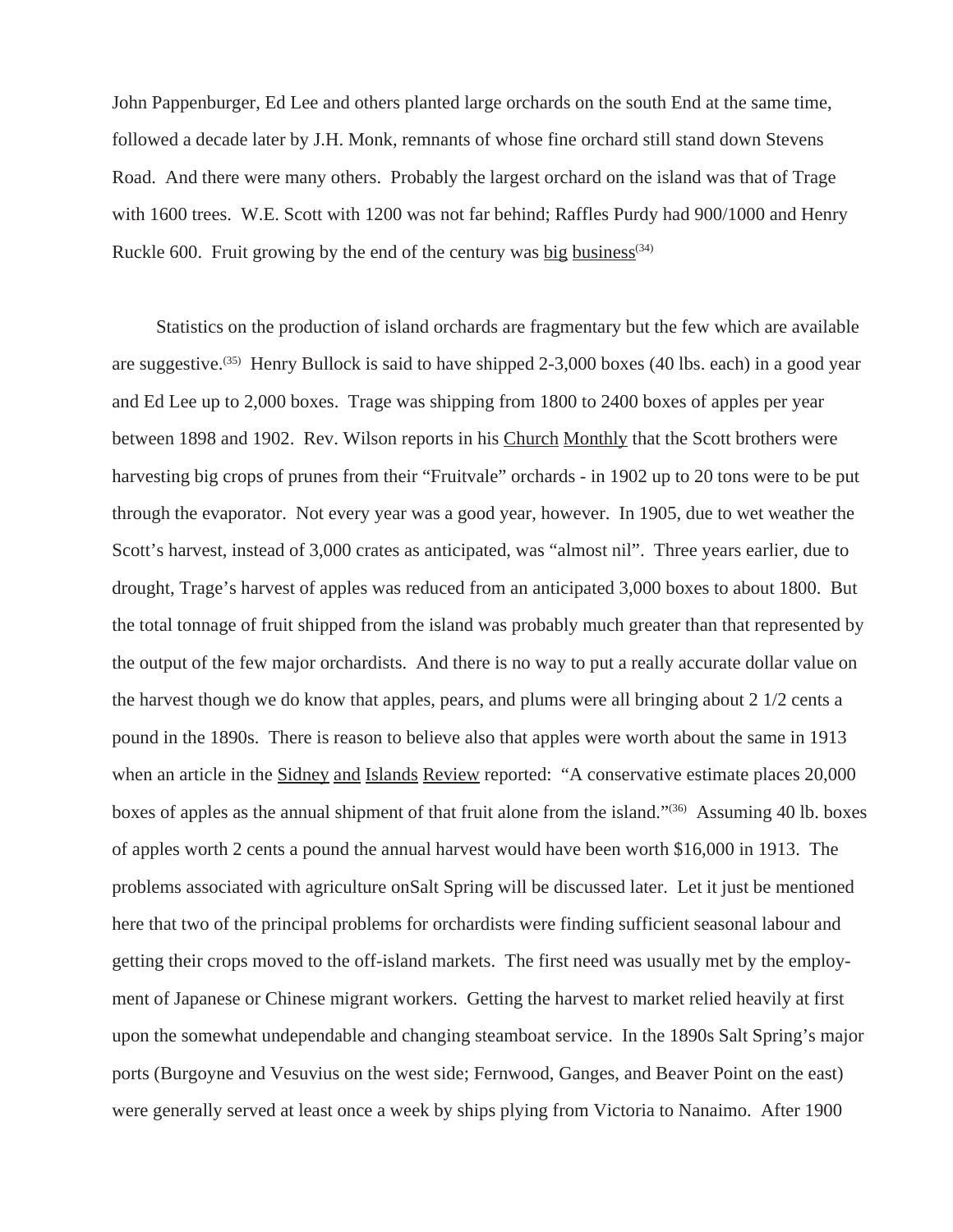service was generally twice a week to Nanaimo and four times weekly to Victoria, sometimes more, and at times there was a direct srvice to Vancouver. To meet the growing needs of island farmers the government replaced older wharves with new ones at Ganges in 1902 and at Beaver Point in 1910. At Fulford a totally new 1000 foot long wharf built in 1914 gave this harbour a deep water landing at all tides. $(37)$ 

But the steamers in service before 1900 were not sufficient to meet the needs of the island's burgeoning economy. A growing crisis was averted when the Malcolm and Purvis Store was built in 1904 in Ganges. It gave the island farming industry a boost by opening up an exporting business, using its 30' Nomad, soon replaced by the 60' Ganges. Gilbert Mouat worked on the Nomad hauling produce to market at night to Ladysmith and soon after, in 1907, he dropped out of Columbia College and with his mother bought out Percy Purvis (Joe Malcolm had died). The Mouat Bros. Store took over Purvis' export business.(38) But competition developed in the export business when W.E. Scott and Henry Bullock, who both had large volumes of fruit to move, joined with T.F. Speed in opening the Gulf Islands Trading Co. in 1912. Much fruit also went to market direct from the farm. Will Scott had his private wharf at Fruitvale where his apples, pears and plums could be taken by scow to market. And the Ruckles were shipping from their private wharf at Beaver Point after about 1889 (1895?). Fruit from the Burgoyne valley went out by the public wharf at Burgoyne Bay.

# 5. Small Farm Specialization - Dairying and the Ganges Creamery

Dairy cattle were raised on virtually every Salt Spring Island farm from 1860 on and a few beef cattle were kept for oxen or for home consumption. Shorthorns and Herefords were the preferred beef breeds. (Only the Maxwell family on Burgoyne Bay are known to have specialized in raising beef cattle commercially - first John Maxwell, then after his death in 1897, his son, James, right down to World War I.<sup>(39)</sup> Dairy products were a necessity for survival. Louis Stark is credited with importing the first animals in 1860. By the 1880s and 1890s farm families were earning some spare cash by selling butter from time to time. But it was not until the Ganges Creamery was opened in 1904 that dairying became a major commercial component of the small family farm. Herds were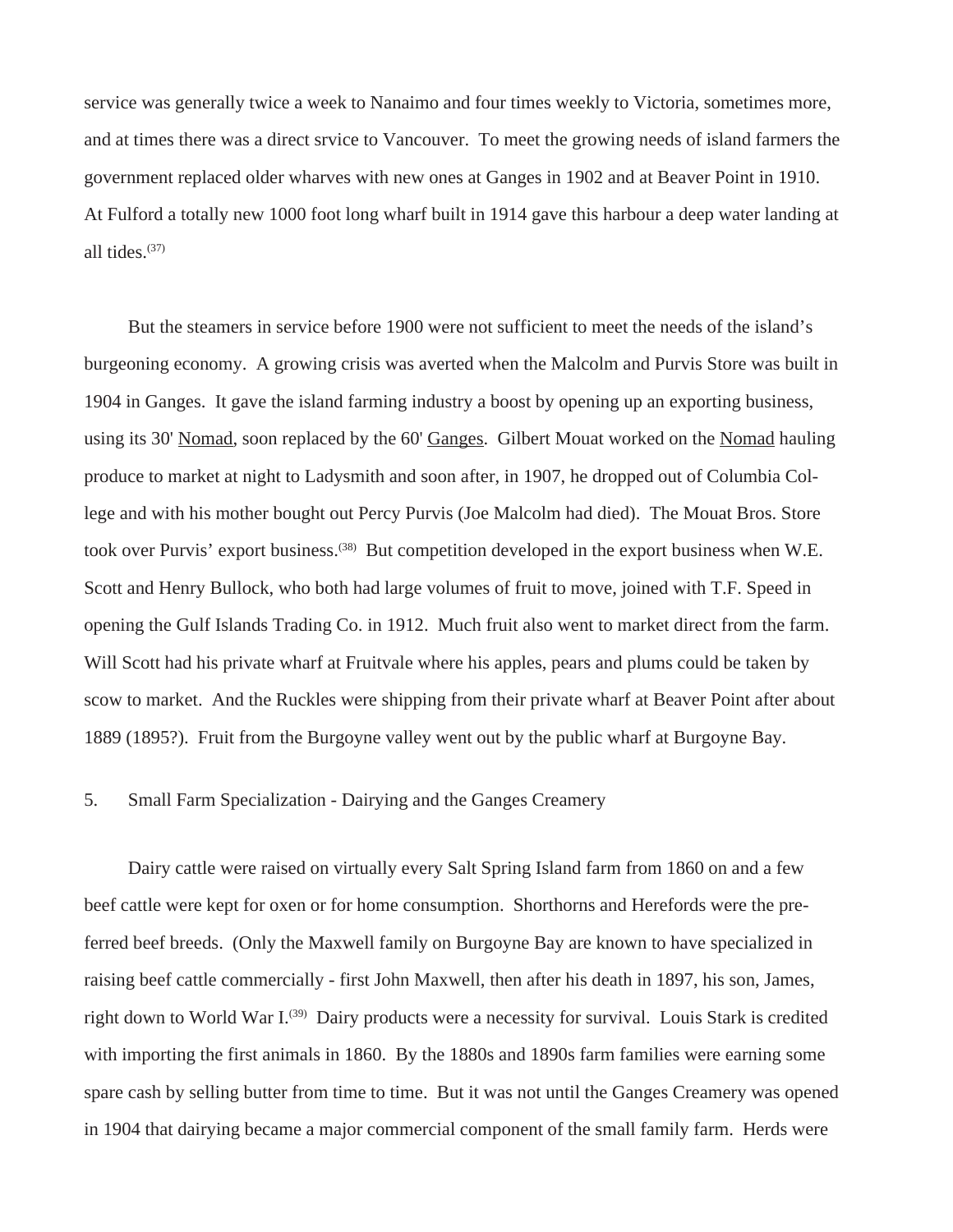small, however. There never was the same degree of specialization such as marked the tree fruit industry.

Reports from island farmers to the Ministry of Agriculture as late as the mid-1890s concurred that "dairying was not prosecuted to any extent."(40) It had been recognized from the beginning that cattle would thrive on the island. Winters were mild; shelter was needed for only a short period; and grain, hay and root crops for winter feed all did well. But until the opening of the creamery in 1904 provided a satisfactory market for their butter. Cows were kept primarily for milk for the family, the chickens and pigs. Some butter was marketed directly by individual families in the 1890s. Farm wives churned butter for sale at times when cows were fresh and there was more milk than could be consumed. But as Mr. Trage reported in 1892: "There are only a few settlers who make the manufacture of butter a special business, prices ranging from 25 cents to 40 cents per pound. Cheese is not made at all."<sup>(41)</sup> One of the very few who did was Mr. Conery, who grew up in a mining camp in Butte, Montana and came to Salt Spring in the early 90s. He bought the Blackburn Lake valley below W. Dukes, and, even before the opening of the creamery, developed a model dairy farm. It was certainly he who was reported by Rev. Wilson in 1895 to be "marketing as much as 1,000 lbs. of butter in a year." Perhaps it was processed in the creamery plant Mr. Cundell was reported to have bought from Malcolm and Purvis in May 1896. Conery's herd of a dozen cows in 1895 had increased to "21 good milkers" in 1901 and was up to 31 cows by 1904 when the creamery opened.<sup> $(42)$ </sup> While Mr. Conery was the exception there were enough farmers with Jersey cows producing their rich milk to prompt Mr. John T. Collins, recently arrived with his family from England and living on the farm of his friend, Henry Bullock, to try opening a creamery. An old bar on Bullock's property was converted in 1896 into a small butter factory, the "Salt Spring Island English Creamery Co." However, it was not successful. Rev. Wilson notes in his diary May 15, 1897: "Mr. Collins, this Spring, has opened a creamery on Mr. Bullock's land. It did not answere very well, and people complained of his keeping a pig yard close to it. We began sending cream to him May 25th, but quit Oct. 6th."<sup>(43)</sup> The Colonist reported in 1898: "The Salt Spring Island Creamery has quit making butter for a short time on account of an accident to some of the machinery." Apparently it never re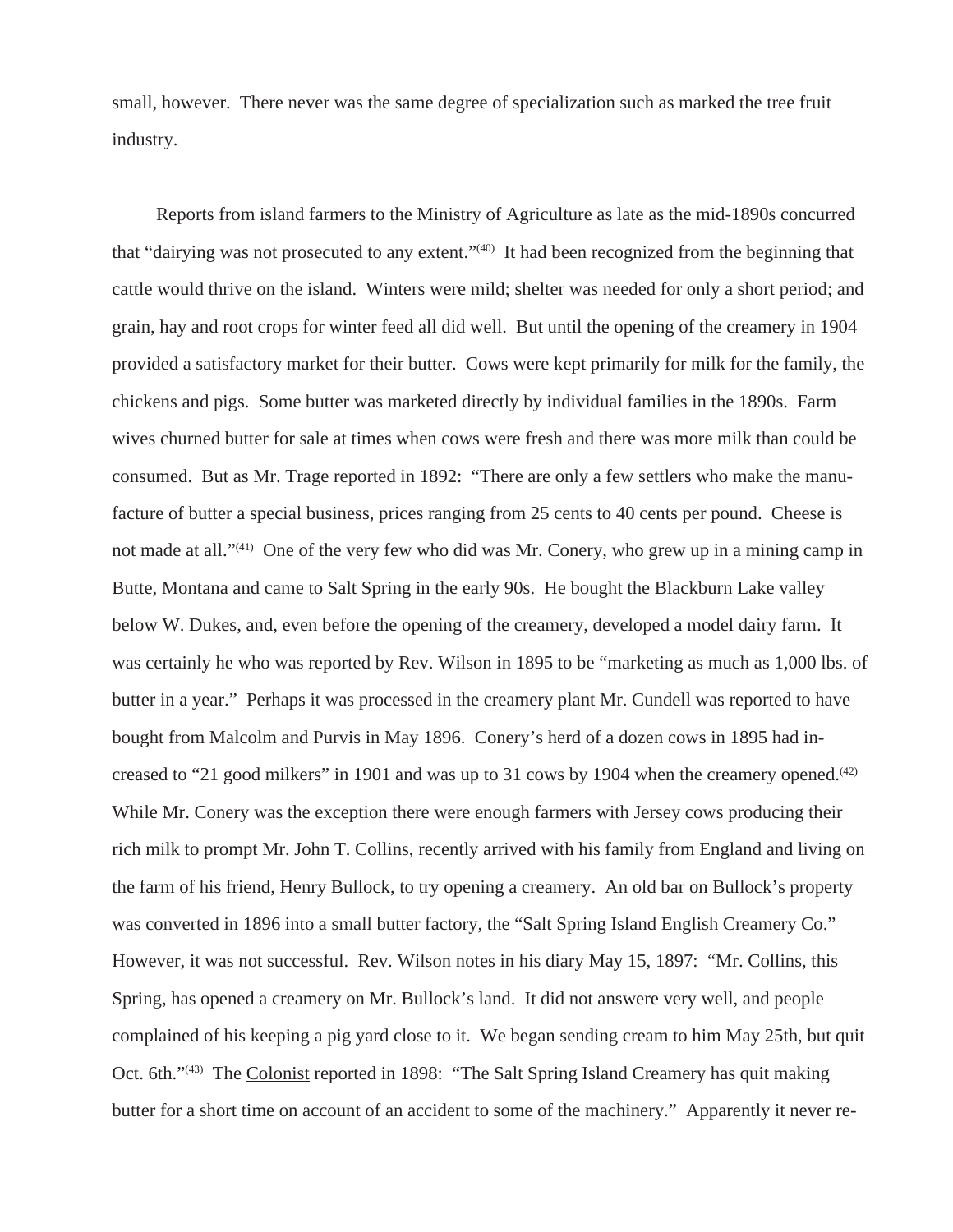opened.

But the need remained for a facility to process island cream and Mr. Bullock was again active in establishing within a few years a most successful and long lasting agricultural enterprise, the "Salt Spring Island Creamery Association." For over fifty years (it closed its doors in 1957) it was a mainstay of the island economy. It was organized in July 1903 as a cooperative, one of several in the province, under the Dairy and Livestock Association Act. As early as 1893 the government was sending out expert lecturers "to enlighten the farmers upon the necessity of making a uniform quality of butter if they wished to compete with the importations from the East and elsewhere."(44) In 1895 a creamery company was formed in Duncan with government support and this was in the minds of Bullock and others as they moved to make butter making on Salt Spring Island a viable enterprise. In the March 1903 issue of his Church Monthly Mr. Wilson advised his readers: "Dairy farmers and their wives are asked to attend a meeting at Central Hall (notice will be given of a date) to discuss the matter of establishing a permanent creamery on Salt Spring Island on the same lines as the Cowichan and Victoria creameries. Mr. A.H. Gardam is the prime mover in the matter, and he hopes that all interested in butter making will attend."

By June, 1903 the Salt Spring Island Creamery Association had been organized with a capital of \$5,000 divided into 500 shares worth \$10.00 each which were offered for sale to island dairymen.(45) Henry Bullock was elected President and Edward Walter, Secretary. Directors included such well-known farmers as S.T. Conery, W.E. Scott, Ed Lee and James Horel. In July the Association let out a contract to A.R. Bittancourt (who was just completing construction of Mahon Hall) and Robert Mason to construct of local stone the creamery building which still stands today as the west side of a bakery building at the foot of Ganges Hill. On August 1 the cornerstone was laid by Mrs. W.E. Scott. And in October Wilson could report in his Church Monthly: "The new stone creamery looks very picturesque at the foot of the long mountain road, and will soon be in operation." Actually, due to delay in the arrival of machinery, it did not open its doors until early 1904 but by February it was in full production with Mr. Knight as its first butter maker.